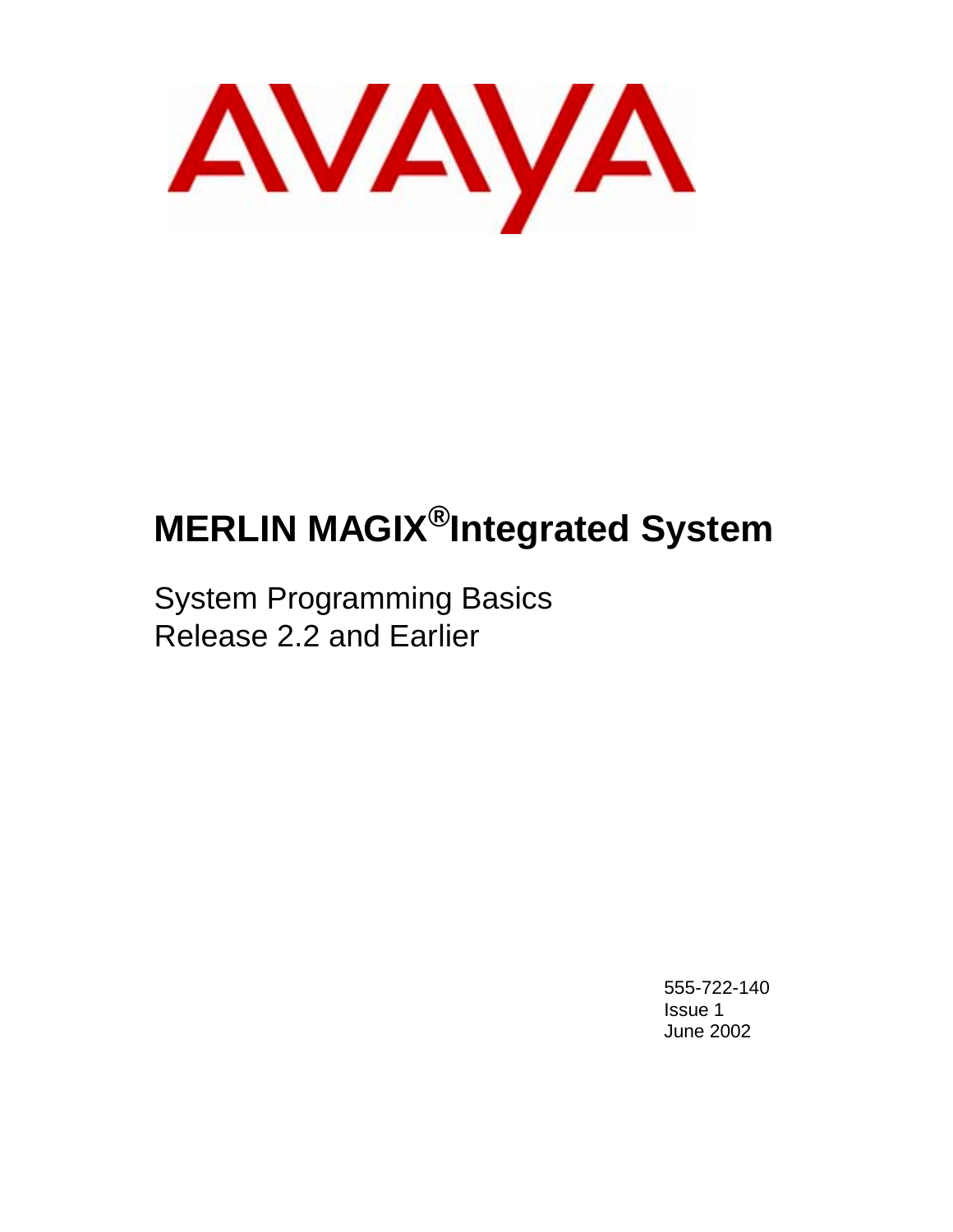**Printed in USA**

**Copyright © 2002 Document 555-722-140 Avaya Inc. Issue 1 All Rights Reserved November 2001**

#### **Notice**

Every effort has been made to ensure that the information in this guide is complete and accurate at the time of printing. Information, however, is subject to change. See Appendix A, "Customer Support Information," in Feature Reference for important information.

#### **Avaya Web Page**

The world wide web home page for Avaya is http://www.avaya.com.

#### **Preventing Toll Fraud**

Toll Fraud is the unauthorized use of your telecommunications system by an unauthorized party (for example, a person who is not a corporate employee, agent, subcontractor, or working on your company's behalf). Be aware that there is a risk of toll fraud associated with your system and that, if toll fraud occurs, it can result in substantial additional charges for your telecommunications services.

#### **Avaya Fraud Intervention**

If you suspect that you are being victimized by toll fraud and you need technical assistance or support, call Technical Service Center's Toll Fraud Intervention Hotline at 800 643-2353.

#### **Providing Telecommunications Security**

Telecommunications security of voice, data, and/or video communications is the prevention of any type of intrusion to, that is, either unauthorized or malicious access to or use of, your company's telecommunications equipment by some party.

Your company's "telecommunications equipment" includes both this Avaya product and any other voice/data/video equipment that could be accessed via this Avaya product (that is, "networked equipment").

An "outside party" is anyone who is not a corporate employee, agent, subcontractor, or working on your company's behalf. Whereas, a "malicious party" is anyone, including someone who may be otherwise authorized, who accesses your telecommunications equipment with either malicious or mischievous intent.

Such intrusions may be either to/through synchronous (time multiplexed and/or circuit-based) or asynchronous (character-, message-, or packet-based) equipment or interfaces for reasons of:

- Utilization (of capabilities special to the accessed equipment)
- Theft (such as, of intellectual property, financial assets, or toll-facility access)
- Eavesdropping (privacy invasions to humans)
- Mischief (troubling, but apparently innocuous, tampering)
- Harm (such as harmful tampering, data loss or alteration, regardless of motive or intent)

Be aware that there may be a risk of unauthorized or malicious intrusions associated with your system and/or its networked equipment. Also realize that, if such an intrusion should occur, it could result in a variety of losses to your company, including, but not limited to, human/data privacy, intellectual property, material assets, financial resources, labor costs, and/or legal costs.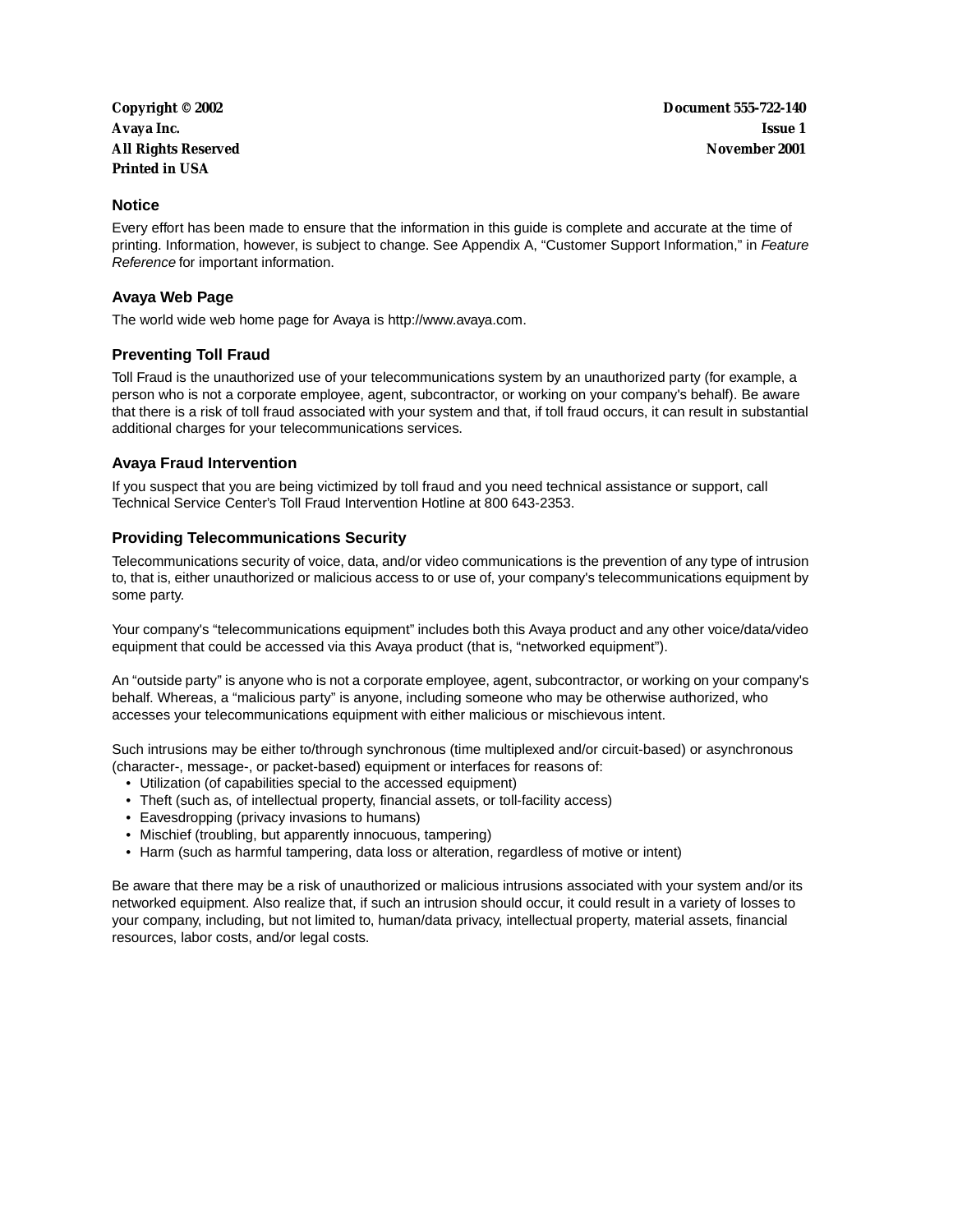#### S**our Responsibility for Your Company's Telecommunications Security**

The final responsibility for securing both this system and its networked equipment rests with you - an Avaya customer's system administrator, your telecommunications peers, and your managers. Base the fulfillment of your responsibility on acquired knowledge and resources from a variety of sources, including, but not limited to:

- Installation documents
- System administration documents
- Security documents
- Hardware-/software-based security tools
- Shared information between you and your peers
- Telecommunications security experts

To prevent intrusions to your telecommunications equipment, you and your peers should carefully program and configure your:

- Avaya provided telecommunications system and their interfaces
- Avaya provided software applications, as well as their underlying hardware/software platforms and interfaces
- Any other equipment networked to your Avaya products

#### **Federal Communications Commission Statement**

This equipment has been tested and found to comply with the limits for a Class A digital device, pursuant to Part 15 of the FCC Rules. These limits are designed to provide reasonable protection against harmful interference when the equipment is operated in a commercial environment. This equipment generates, uses, and can radiate radio frequency energy and, if not installed and used in accordance with the instruction manual, may cause harmful interference to radio communications. Operation of this equipment in a residential area is likely to cause harmful interference, in which case the user will be required to correct the interference at their own expense. For further FCC information, see Appendix A, "Customer Support Information," in Feature Reference.

**Part 68: Network Registration Number.** This equipment is registered with the FCC in accordance with Part 68 of the FCC Rules. See Appendix A, "Customer Support Information, "FCC Notification and Repair" section for registration numbers and more information regarding Part 68.

**Part 68: Answer-Supervision Signaling.** Allowing this equipment to be operated in a manner that does not provide proper answer-supervision signaling is in violation of Part 68 Rules. This equipment returns answersupervision signals to the public switched network when:

- Answered by the called station
- Answered by the attendant
- Routed to a recorded announcement that can be administered by the CPE user

This equipment returns answer-supervision signals on all DID calls forwarded back to the public switched telephone network. Permissible exceptions are:

- A call is unanswered
- A busy tone is received
- A reorder tone is received

#### **Industry Canada (IC) Interference Information**

NOTICE: This equipment meets the applicable Industry Canada Terminal Equipment Technical Specifications. This is confirmed by the registration number. The abbreviation, IC, before the registration number signifies that registration was performed based on a Declaration of Conformity indicating that Industry Canada technical specifications were met. It does not imply that Industry Canada approved the equipment.

Le Présent Appareil Nomérique n'émet pas de bruits radioélectriques dépassant les limites applicables aux appareils numériques de la class A préscrites dans le reglement sur le brouillage radioélectrique édicté par le Industrie Canada.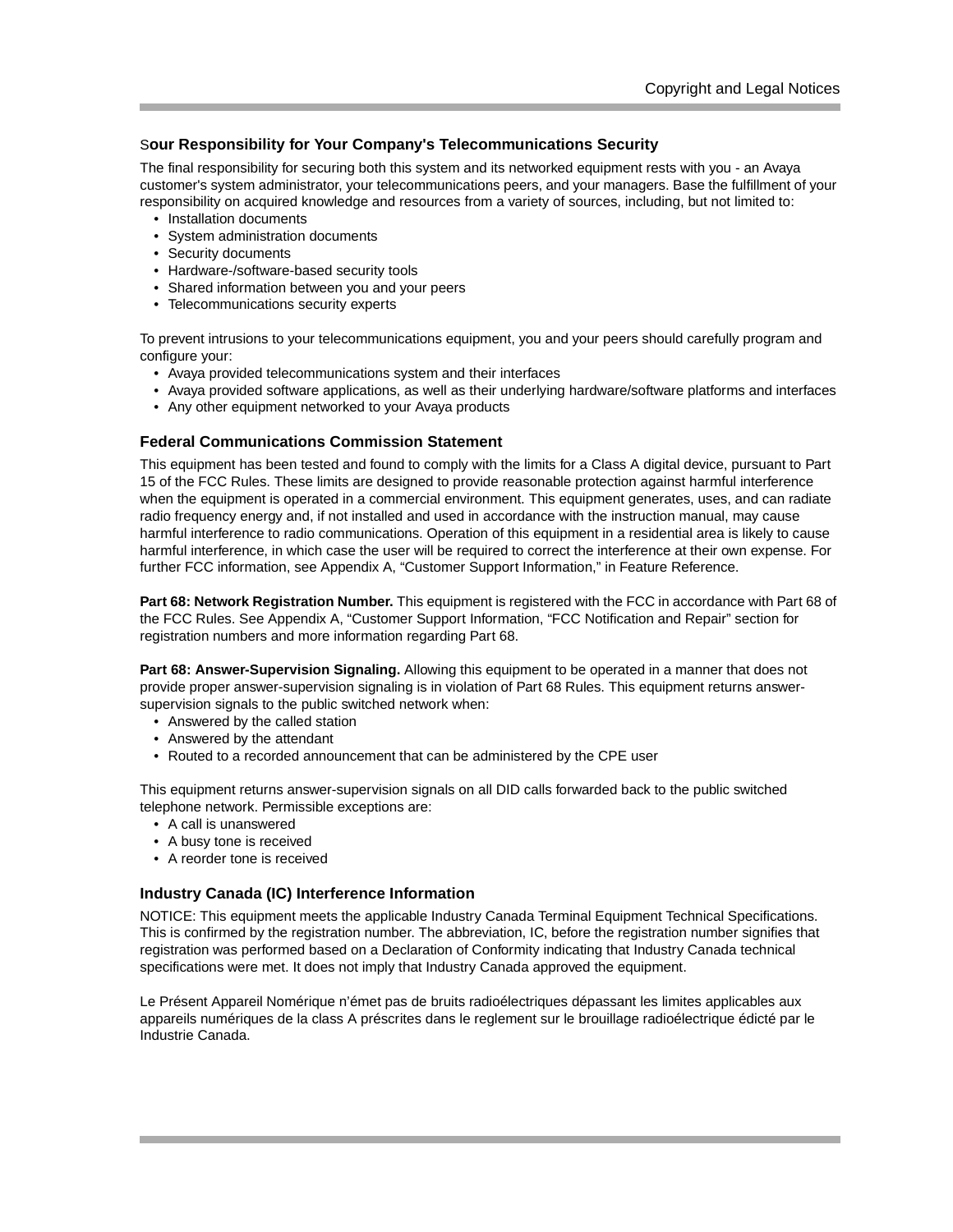#### **Trademarks**

5ESS, AUDIX, CONVERSANT, CentreVu, DEFINITY, Magic On Hold, MERLIN, MERLIN LEGEND, MERLIN MAGIX, MERLIN Mail, PARTNER, PassageWay, MLX-10, MLX-20L, MLX-28D, MLS-6, MLS-12, MLS-12D, MLS-18D, MLS-34D, SYSTIMAX, TransTalk, and Voice Power are registered trademarks and 4ESS, Intuity, and ProLogix are trademarks of Avaya Inc. in the U.S. and other countries. Acculink, ACCUNET, MEGACOM, MulitiQuest, MLX-5, MLX-5D, MLX-16DP, MLX-10D, MLX-10DP, and NetPROTECT are registered trademarks of AT&T. Microsoft, Windows, Windows NT, and MS-DOS are registered trademarks of Microsoft Corporation. PSupra, Supra NC, StarSet, and Mirage are registered trademarks of Plantronics, Inc. UNIX is a registered trademark of UNIX System Laboratories, Inc. PagePac is a registered trademark and Powermate and Zonemate are trademarks of DRACON, a division of Harris Corporation. Okidata is a registered trademark of Okidata Corporation. Pipeline is a trademark of Ascend Communications, Inc. Intel and Pentium are registered trademarks of Intel Corporation. Apple and Macintosh are registered trademarks of Apple Computer, Inc. IBM is a registered trademark of International Business Machines, Inc.

Novell and NetWare are registered trademarks of Novell Corporation.

CLASS is a servicemark of Bellcore.

#### **Ordering Information**

| <b>Avaya Publications Center</b><br>Voice 1 800 457-1235<br>Fax 1 800 457-1764                                    | International Voice 410 568-3680<br>International Fax 410 891-0207 |
|-------------------------------------------------------------------------------------------------------------------|--------------------------------------------------------------------|
| GlobalWare Solutions<br>200 Ward Hill Avenue<br>Haverhill, MA 01835 USA<br>Attention: Avaya Account<br>Management |                                                                    |
| totalware@gwsmail.com                                                                                             |                                                                    |
| Document No. 555-722-140<br>Issue 1, June, 2002                                                                   |                                                                    |
|                                                                                                                   |                                                                    |

For more information about Avaya documents, refer to the section entitled "Related Documents" in "About This Guide" in Feature Reference.

#### **Support Telephone Number**

In the continental U.S., Avaya provides a toll free customer helpline 24 hours a day. Call the Avaya Customer Care Center at **1 800 628-2888** or your Avaya authorized dealer if you need assistance when installing, programming, or using your system. Outside the continental U.S., contact your local Avaya authorized representative.

#### **Warranty**

Avaya provides a limited warranty on this product. Refer to "Limited Warranty and Limitation of Liability" in "Customer Support Information" in Feature Reference.

#### **Obtaining Products**

To learn more about Avaya products and to order products, contact Avaya Direct, the direct-market organization of Avaya Business Communications Systems. Access their web site at avaya.com/direct or call 800 426-2455.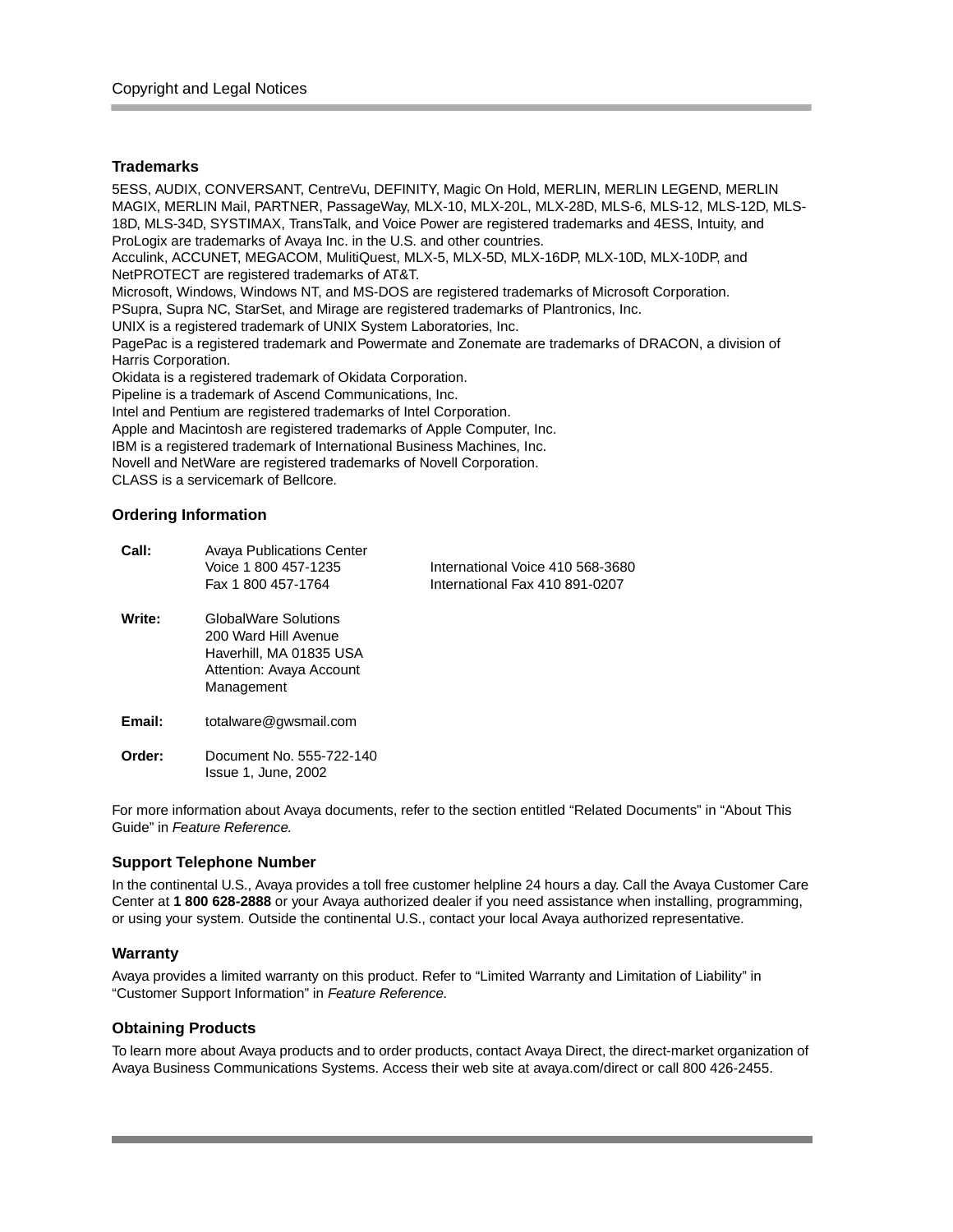# **IMPORTANT SAFETY INSTRUCTIONS**



The exclamation point in an equilateral triangle is intended to alert the user to the presence of important operating and maintenance (servicing) instructions in the literature accompanying the product.

When installing telephone equipment, always follow basic safety precautions to reduce the risk of fire, electrical shock, and injury to person, including:

- Read and understand all instructions.
- Follow all warnings and instructions marked on or packed with the product.
- Never install telephone wiring during a lightning storm.
- Never install a telephone jack in a wet location unless the jack is specifically designed for wet locations.
- Never touch uninsulated telephone wires or terminals unless the telephone wiring has been disconnected at the network interface.
- Use caution when installing or modifying telephone lines.
- Use only Avaya Inc.-manufactured MERLIN MAGIX Integrated System circuit modules, carrier assemblies, and power units in the MERLIN MAGIX Integrated System control unit.
- Use only Avaya Inc.-recommended/approved MERLIN MAGIX Integrated System accessories.
- If equipment connected to the TDL telephone modules (412 LS-ID-TDL and 024 TDL), the MLX telephone modules (008 MLX, 408 GS/LS-MLX, 408 GS/LS-ID-MLX, and 016 MLX), or the ETR telephone module (016 ETR) is to be used for in-range out-of-building (IROB) applications, IROB protectors are required.
- Do not install this product near water—for example, in a wet basement location.
- Do not overload wall outlets, as this can result in the risk of fire or electrical shock.
- The MERLIN MAGIX Integrated System is equipped with a 3-wire grounding-type plug with a third (grounding) pin. This plug will fit only into a grounding-type power outlet. This is a safety feature. If you are unable to insert the plug into the outlet, contact an electrician to replace the obsolete outlet. Do not defeat the safety purpose of the grounding plug.
- The MERLIN MAGIX Integrated System requires a supplementary ground.
- Do not attach the power supply cord to building surfaces. Do not allow anything to rest on the power cord. Do not locate this product where the cord will be abused by persons walking on it.
- Slots and openings in the module housings are provided for ventilation. To protect this equipment from overheating, do not block these openings.
- Never push objects of any kind into this product through module openings or expansion slots, as they may touch dangerous voltage points or short out parts, which could result in a risk of fire or electrical shock. Never spill liquid of any kind on this product.
- Unplug the product from the wall outlet before cleaning. Use a damp cloth for cleaning. Do not use cleaners or aerosol cleaners.
- Auxiliary equipment includes answering machines, alerts, modems, and fax machines. To connect one of these devices, you must first have a Multi-Function Module (MFM).
- Do not operate telephones if chemical gas leakage is suspected in the area. Use telephones located in some other safe area to report the trouble.

# **! WARNING:** !

To eliminate the risk of personal injury due to electrical shock, DO NOT attempt to install or remove an MFM from your MLX telephone. Opening or removing the module cover of your telephone may expose you to dangerous voltages.

ONLY an authorized technician or dealer representative shall install, set options, or repair an MFM.

# **SAVE THESE INSTRUCTIONS**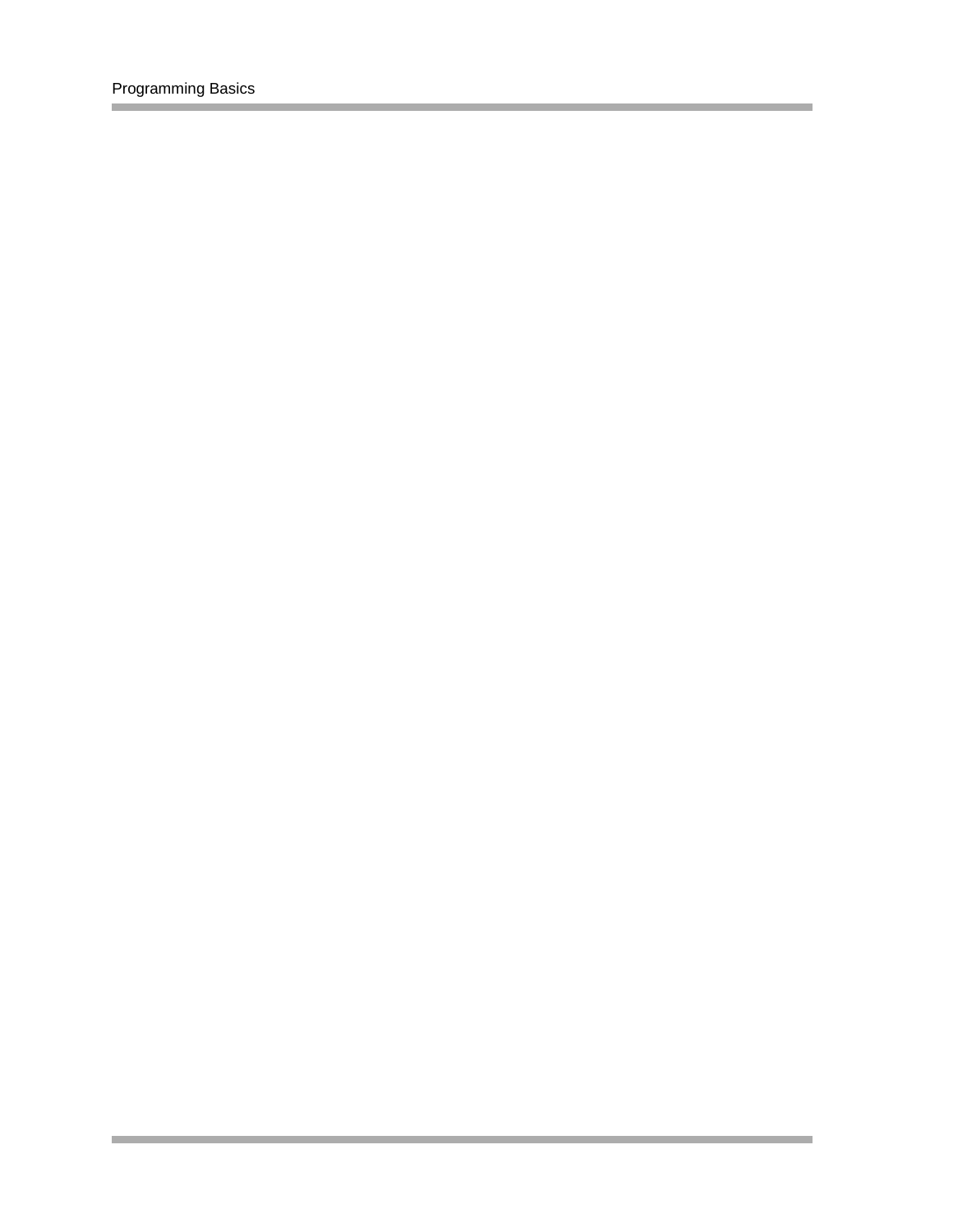# **System Programming Basics<br>Master Table of Contents**

# **About This Guide**

# 1 About System Programming

# 2 System Programming Console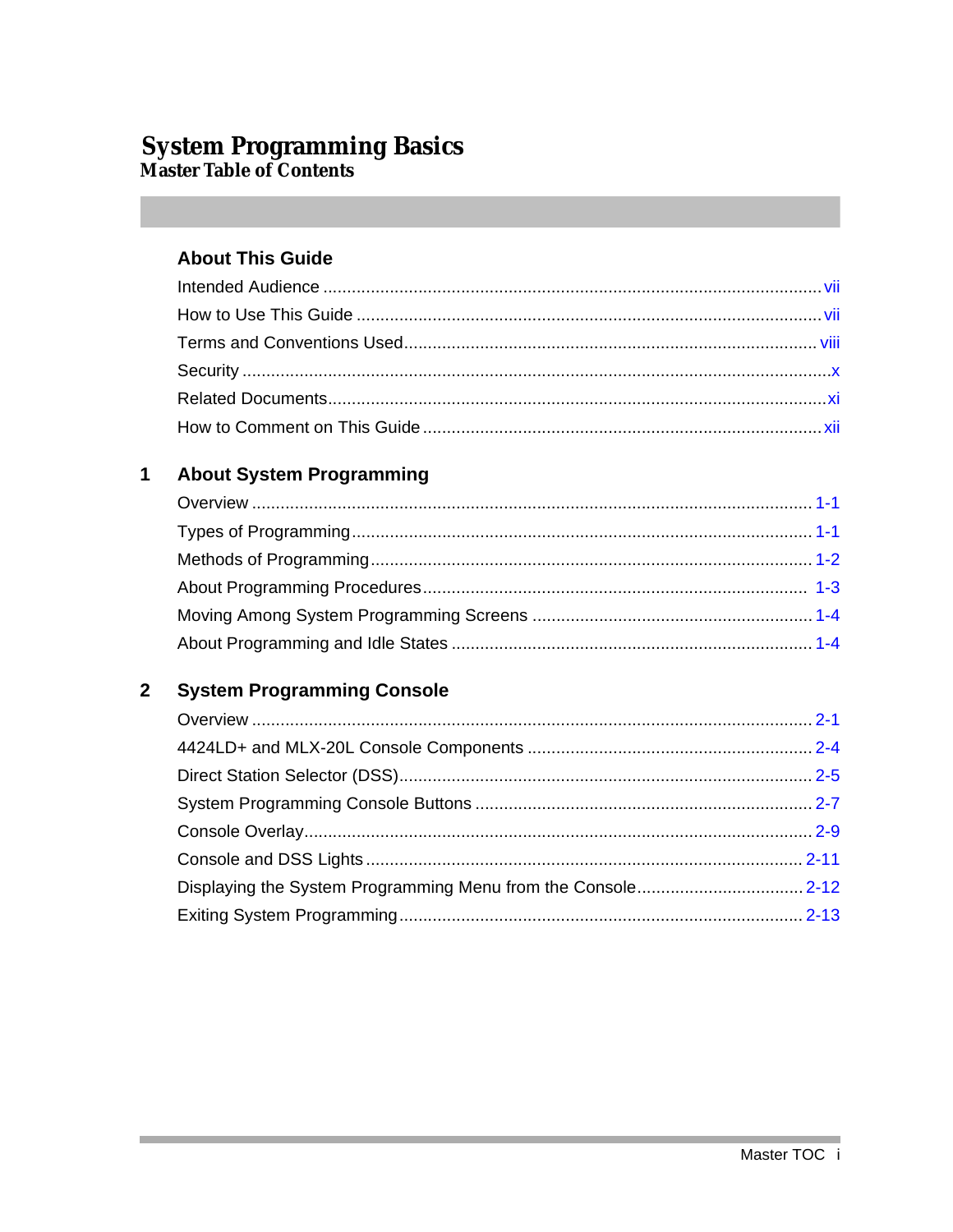#### **About WinSPM**  $\mathbf{3}$

| Board Renumbering with the |
|----------------------------|

a sa kacamatan ing Kabupatèn Kabupatèn Ing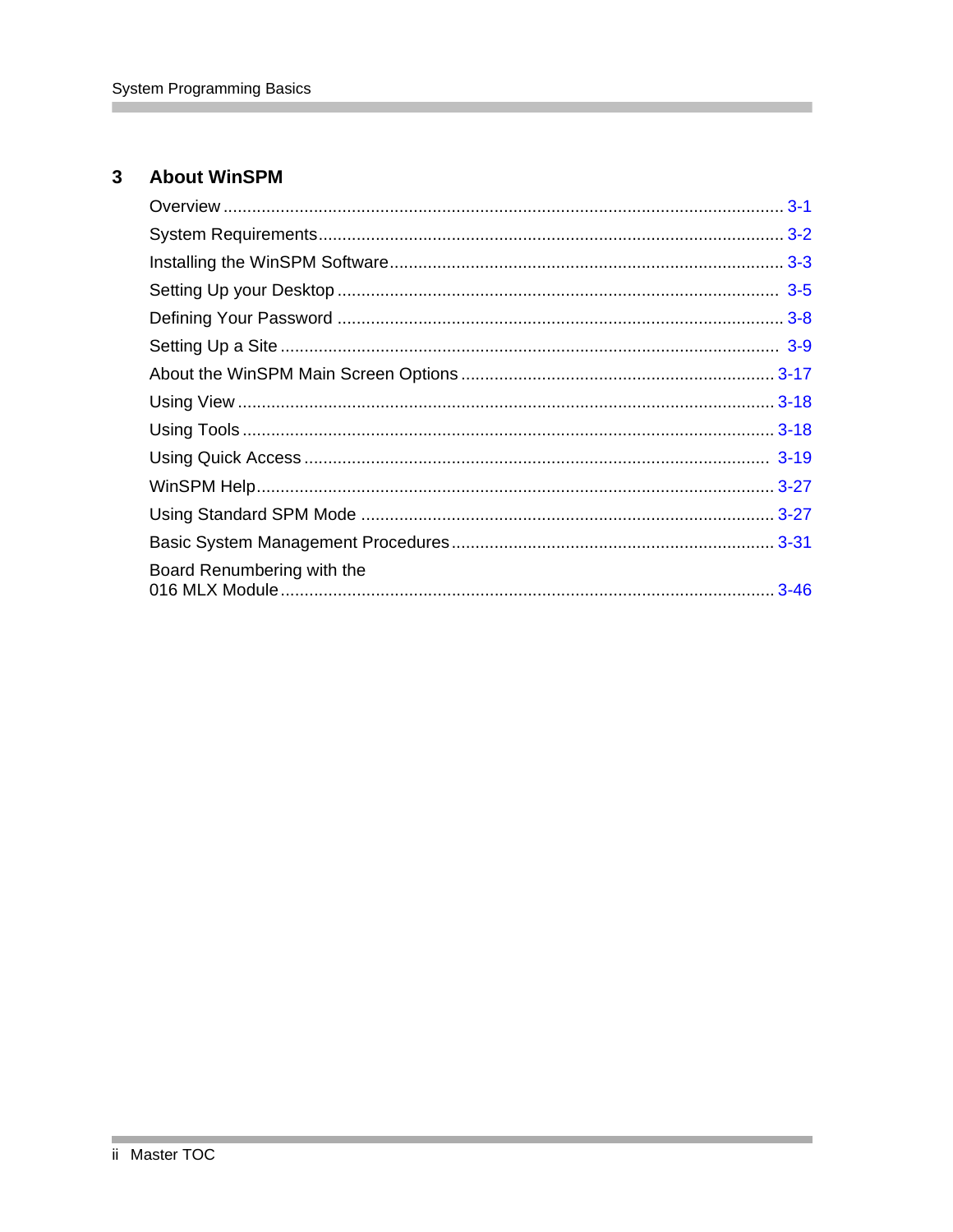# **System Programming Basics Master List of Figures**

# **[2 System Programming Console](#page-30-0)**

| 2-5 MLX-20L Display Buttons and Main Menu 2-8       |  |
|-----------------------------------------------------|--|
| 2-6 4424LD+ System Programming Console Overlay 2-10 |  |
| 2-7 MLX-20L System Programming Console Overlay 2-11 |  |

## **[3 About WinSPM](#page-46-0)**

| 3-2 Direct Connection, PC Less Than 50 Feet Away 3-15                      |
|----------------------------------------------------------------------------|
| 3-3 Connecting a Modem to a T/R Extension Jack 3-16                        |
| 3-4 Connect to the MERLIN MAGIX Internal Modem from a Remote Location 3-17 |
|                                                                            |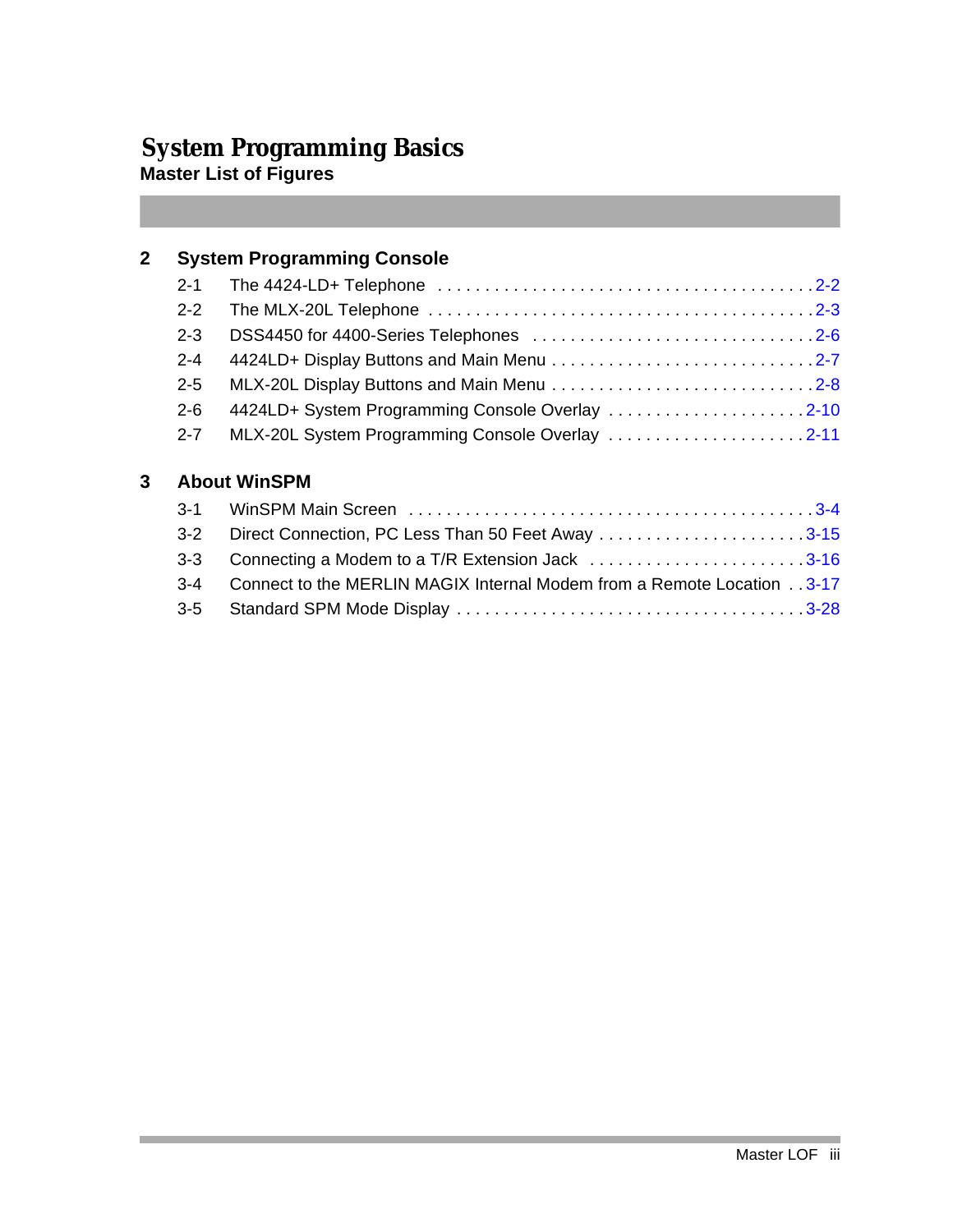a sa kacamatan ing Kabupatèn Kabupatèn Ing

**Contract Contract**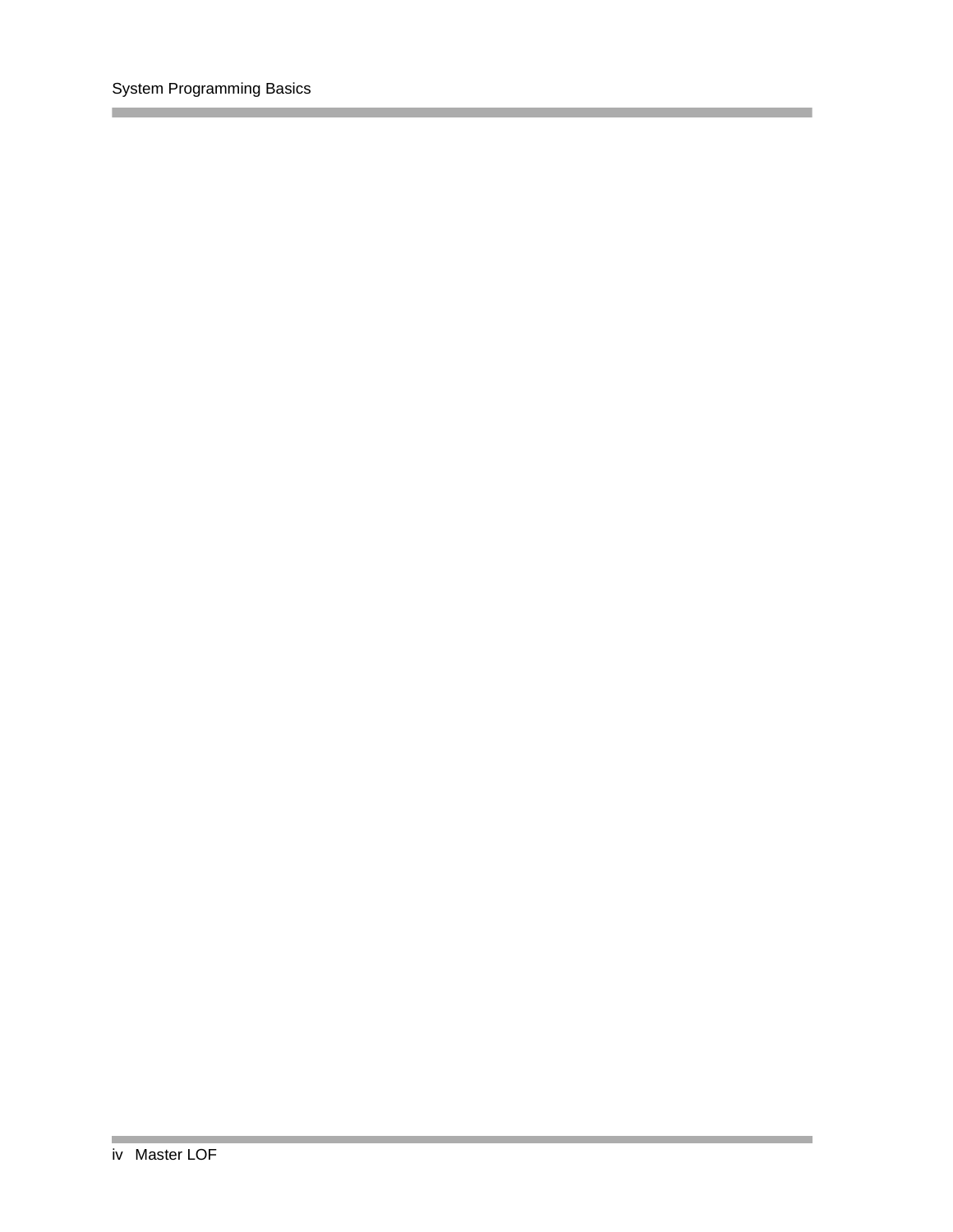# **System Programming Basics**

**Master List of Tables**

# **[1 About System Programming](#page-22-0)**

|  | 1-1 Typefaces Used in Programming Procedures 1-3 |  |  |
|--|--------------------------------------------------|--|--|
|--|--------------------------------------------------|--|--|

# **[2 System Programming Console](#page-30-0)**

|     | 2-1 4424LD+ and MLX-20L Console Components 2-4               |  |
|-----|--------------------------------------------------------------|--|
|     |                                                              |  |
|     |                                                              |  |
| 2-4 |                                                              |  |
|     | 2-5 Selections to Return to the System Programming Menu 2-13 |  |
|     |                                                              |  |

# **[3 About WinSPM](#page-46-0)**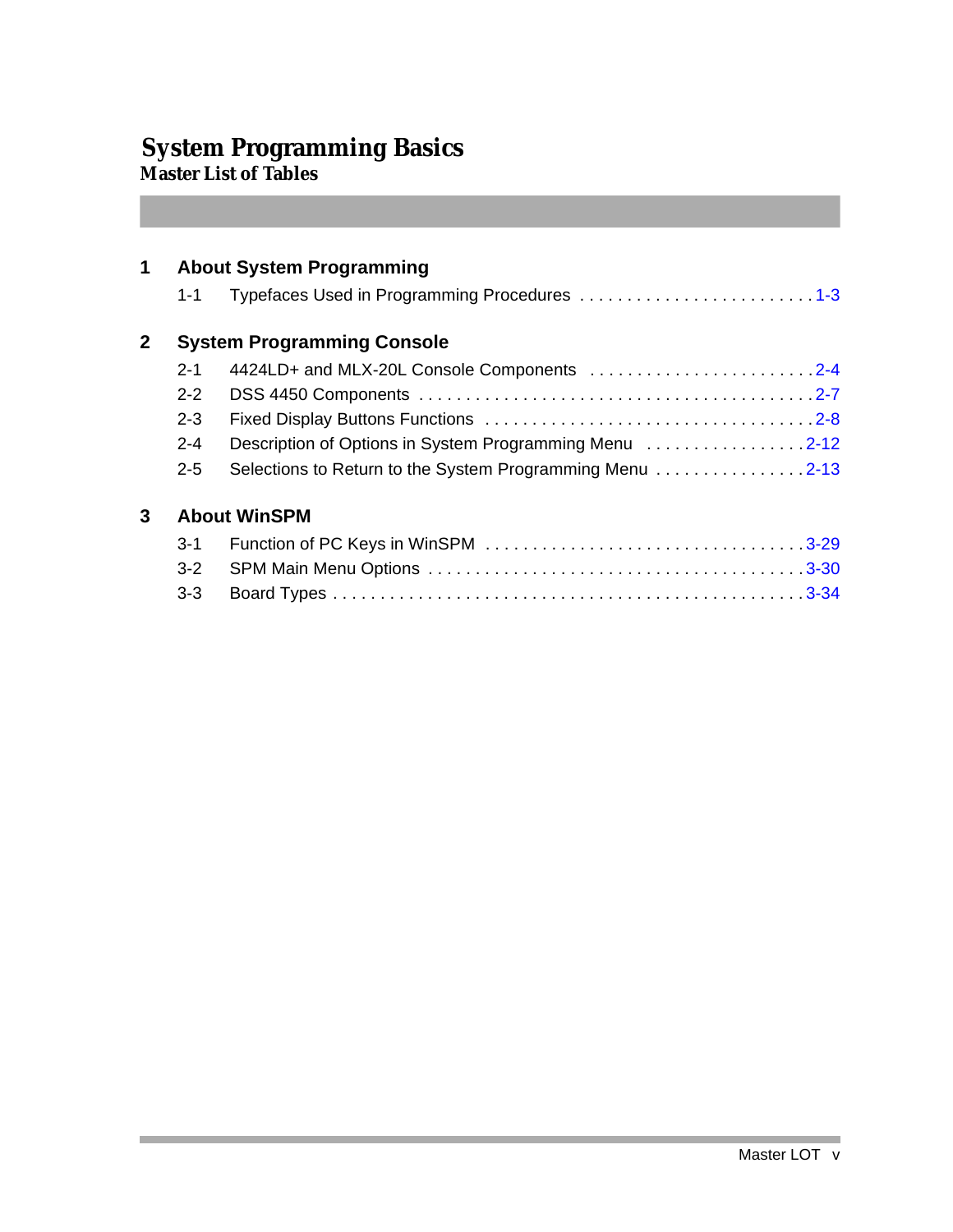a sa kacamatan ing Kabupatèn Kabupatèn Kabupatèn Kabupatèn Kabupatèn Kabupatèn Kabupatèn Kabupatèn Kabupatèn K

**The State**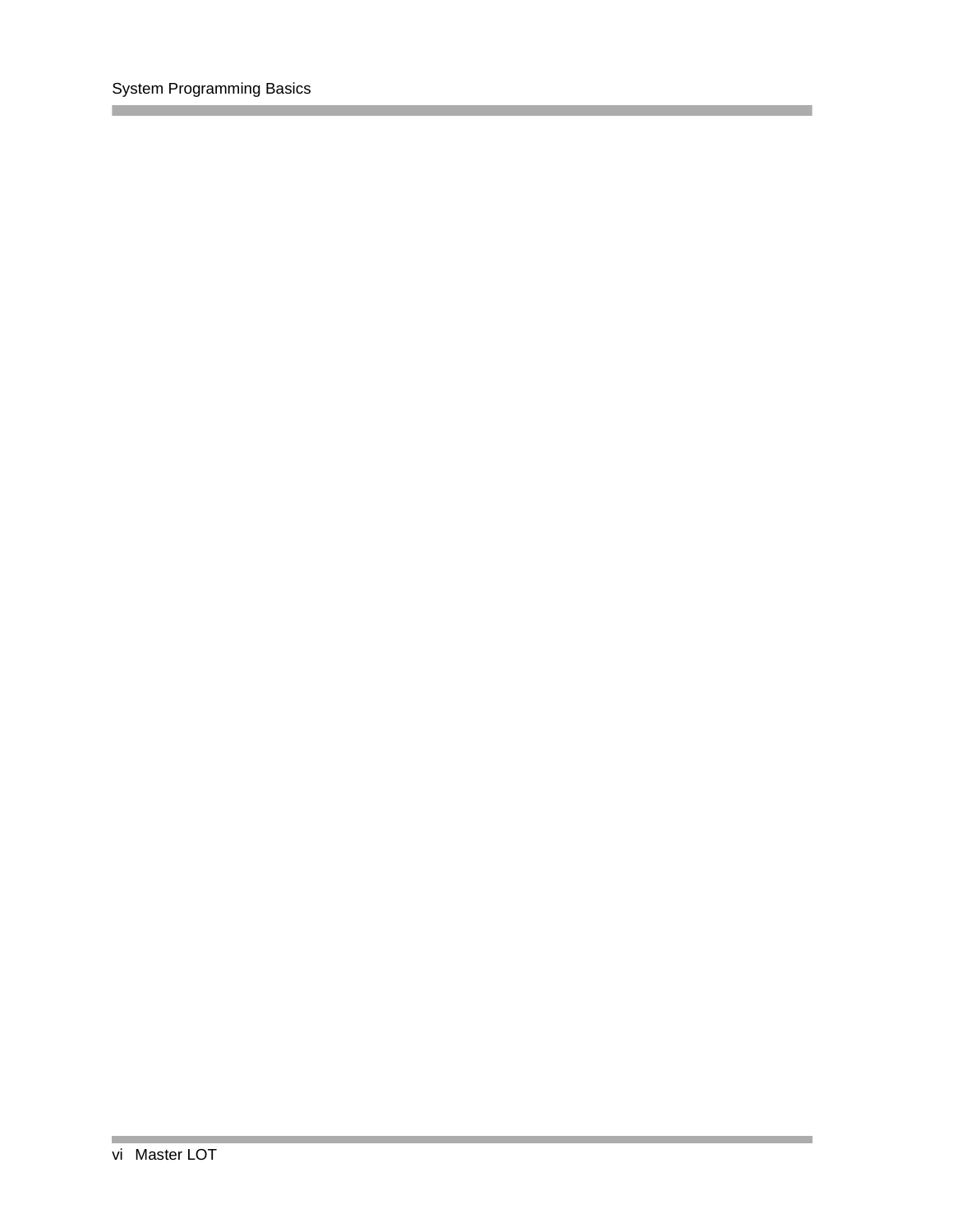# <span id="page-12-0"></span>**About This Guide**

The MERLIN MAGIX Integrated System is an advanced digital switching system that integrates voice and data communications features. Voice features include traditional telephone features, such as Transfer and Hold, and advanced features, such as Group Coverage, Direct Voice Mail, and Tandem Switching. Data features allow both voice and data to be transmitted over the same system wiring.

# <span id="page-12-1"></span>**Intended Audience**

This book provides detailed information about system features, extension features, and system applications of the MERLIN MAGIX Integrated System. It is intended as a reference for anyone needing such information, including support personnel, sales representatives, System Managers, and account executives. It is also intended for technicians who are responsible for system installation, maintenance, and troubleshooting.

# <span id="page-12-2"></span>**How to Use This Guide**

This guide has been designed to provide optimal assistance to you in completing the planning forms—for example:

- 1. Since some chapters and/or sections apply to one or another of the configurations (Key or Behind Switch, Hybrid/PBX, or data communications), these sections are clearly marked—for example, "Hybrid/PBX Only." Also, you are alerted to proceed to the next appropriate section, or to skip chapters or sections that do not apply to your particular system. Proceed through this guide as appropriate.
- 2. A list of forms or information that will be needed for particular procedures appears at the beginning of each chapter and section.
- 3. Where appropriate, examples of completed forms are included so you can confirm what you have done.

Intended Audience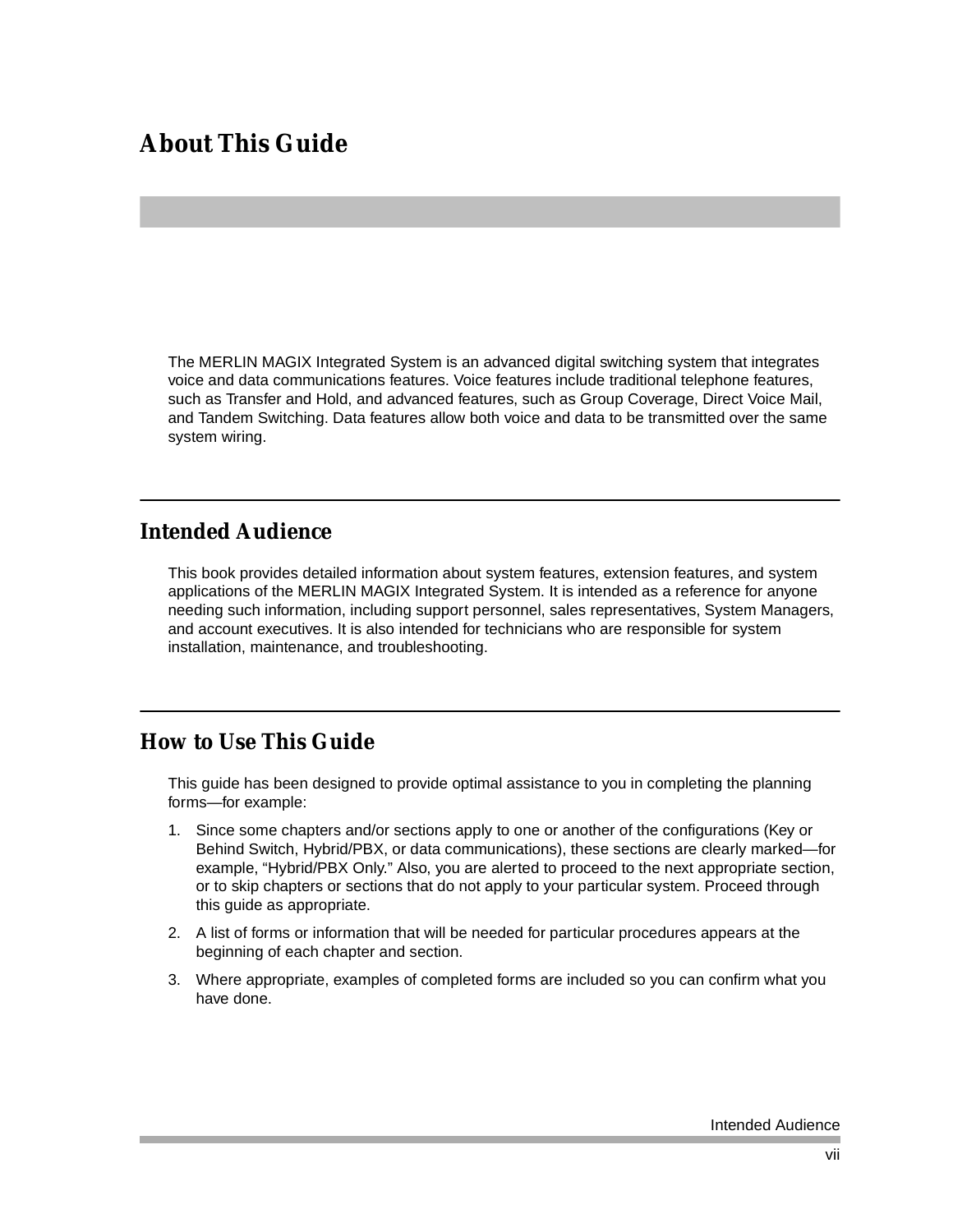Since this guide assumes that you are familiar with the system, detailed information about equipment, features, and programming are not included. Refer to the following documentation for additional information:

- Feature Reference gives procedural instructions for programming system features.
- User and operator guides give procedural instructions for programming and using telephone features.

[''Related Documents,](#page-16-0)" later in this section, provides a complete list of system documentation, together with ordering information.

**In the USA only**, Avaya provides a toll free customer Helpline 24 hours a day. Call the Helpline at 1 800 628-2888 (consultation charges may apply), or contact your Avaya representative if you need assistance when installing, programming, or using your system.

**Outside the USA**, if you need assistance when installing, programming, or using your system, contact your Avaya authorized representative.

## <span id="page-13-0"></span>**Terms and Conventions Used**

The terms described here are used in preference to other, equally acceptable terms for describing communications systems.

#### **Lines, Trunks, and Facilities** 0

Facility is a general term that designates a communications path between a telephone system and the telephone company central office. Technically, a *trunk* connects a switch to a switch—for example, the MERLIN MAGIX Integrated System to the central office. Technically, a line is a loopstart facility or a communications path that does not connect switches—for example, an intercom line or a Centrex line. In actual usage, however, the terms line and trunk are often applied interchangeably. In this guide, we use line/trunk and lines/trunks to refer to facilities in general. Specifically, we refer to *digital facilities*. We also use specific terms such as *Personal Line*, groundstart trunk, Direct Inward Dialing (DID) trunk, and so on. When you talk to personnel at your local telephone company central office, ask them which terms they use for the specific facilities they connect to your system.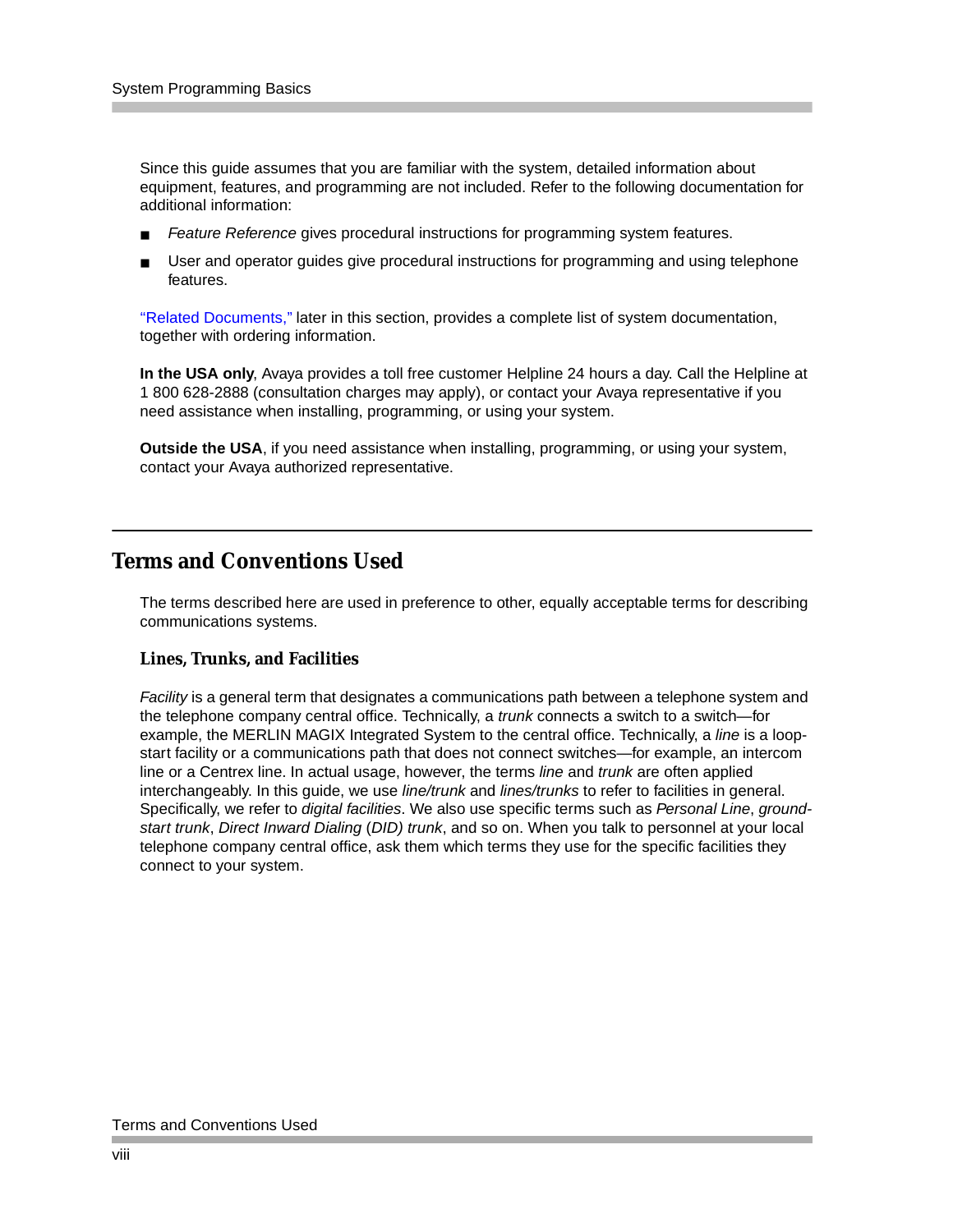Some older terms have been replaced with newer terms, as follows:

| <b>Old Term</b>                        | <b>New Term</b>                                      |
|----------------------------------------|------------------------------------------------------|
| trunk module                           | line/trunk module                                    |
| trunk jack                             | line/trunk jack                                      |
| station                                | extension                                            |
| station jack                           | extension jack                                       |
| analog data station                    | modem data workstation                               |
| digital data station                   | terminal adapter workstation                         |
| 7500B data station                     | ISDN terminal adapter data workstation               |
| digital voice and analog data station  | MLX voice and modem data workstation                 |
| analog data-only station               | modem data-only workstation                          |
| digital data-only station              | terminal adapter data-only workstation               |
| 7500B data-only station                | ISDN terminal adapter data-only workstation          |
| digital voice and digital data station | MLX voice and terminal adapter workstation           |
| MLX voice and 7500B data station       | MLX voice and ISDN terminal adapter data workstation |

# **Typographical Conventions**

Certain type fonts and styles act as visual cues to help you rapidly understand the information presented:

| <b>Convention</b>                                                                                                       | <b>Example</b>                                                                          |
|-------------------------------------------------------------------------------------------------------------------------|-----------------------------------------------------------------------------------------|
| Italics or bold indicates emphasis.                                                                                     | It is very important that you follow these steps.                                       |
|                                                                                                                         | WARNING: Do not remove modules from the<br>carrier without following proper procedures. |
| Italics also sets off special terms.                                                                                    | The part of the headset that fits over one or<br>both ears is called a headpiece.       |
| Plain constant-width type indicates text that                                                                           | Choose Ext Prog from the display screen.                                                |
| appears on the telephone display or PC<br>screen, as well as characters you dial at the<br>telephone or type at the PC. | To activate Call Waiting, dial *11.                                                     |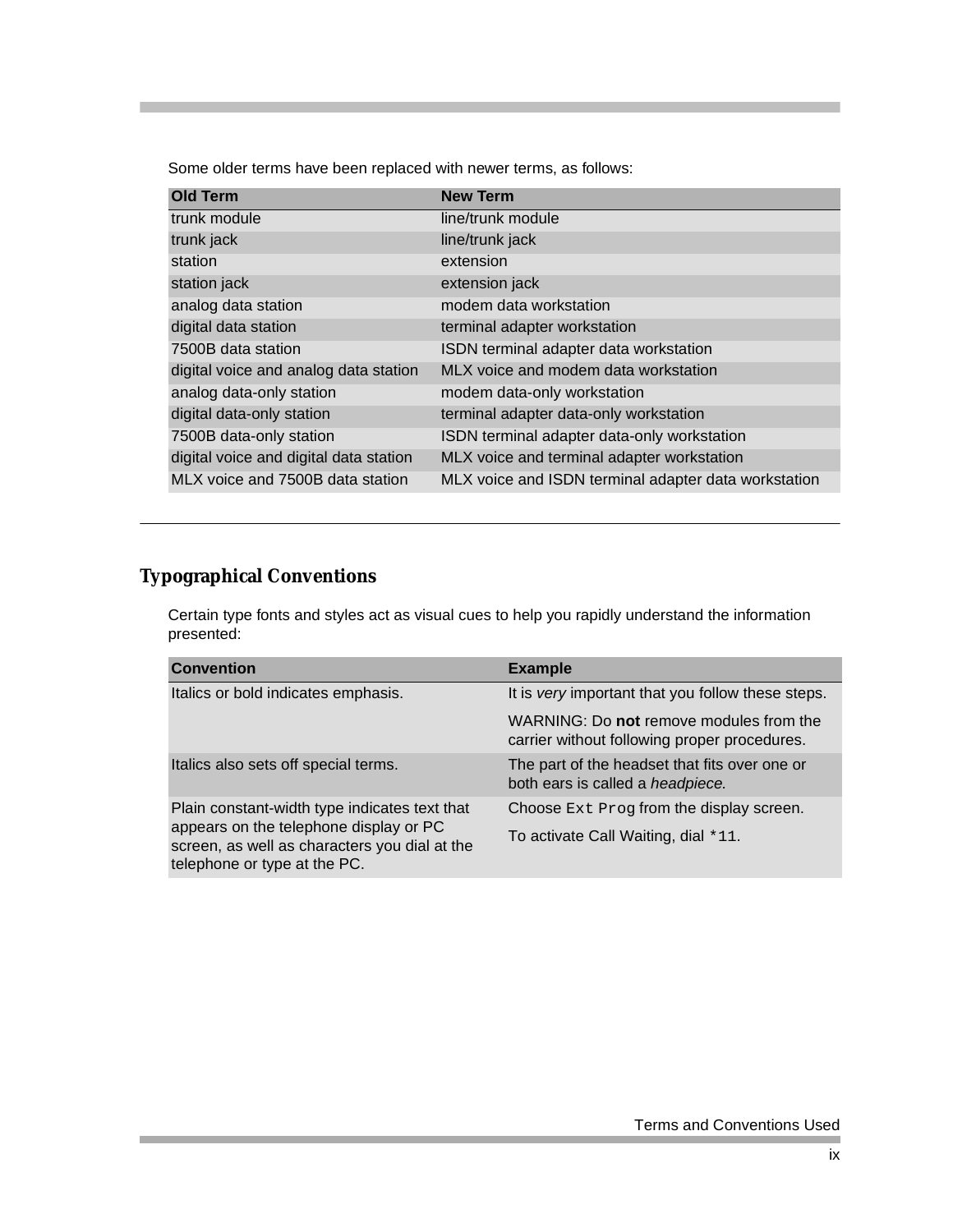#### **Product Safety Advisories**

Throughout these documents, hazardous situations are indicated by an exclamation point inside a triangle and the word CAUTION or WARNING.

# **WARNING:**

Warning indicates the presence of a hazard that could cause death or severe personal injury if the hazard is not avoided.

# **CAUTION:**

Caution indicates the presence of a hazard that could cause minor personal injury or property damage if the hazard is not avoided.

# <span id="page-15-0"></span>**Security**

Certain features of the system can be protected by passwords to prevent unauthorized users from abusing the system. You should assign passwords wherever possible and limit distribution of such passwords to three or fewer people.

Nondisplaying authorization codes and telephone numbers provide another layer of security. For more information, see Appendix A, "Customer Support Information in the Feature Reference."

Throughout this guide, toll fraud security hazards are indicated by an exclamation point inside a triangle and the words SECURITY ALERT.

# SECURITY ALERT:

Security Alert indicates the presence of a toll fraud security hazard. Toll fraud is the unauthorized use of your telecommunications system, or use by an unauthorized party (e.g., persons other than your company's employees, agents, subcontractors, or persons working on your company's behalf). Be sure to read "Your Responsibility for Your Company's Telecommunications Security" on the inside front cover of this guide and "Security of Your System: Preventing Toll Fraud" in Appendix A, in the "Customer Support Information" section of Feature Reference.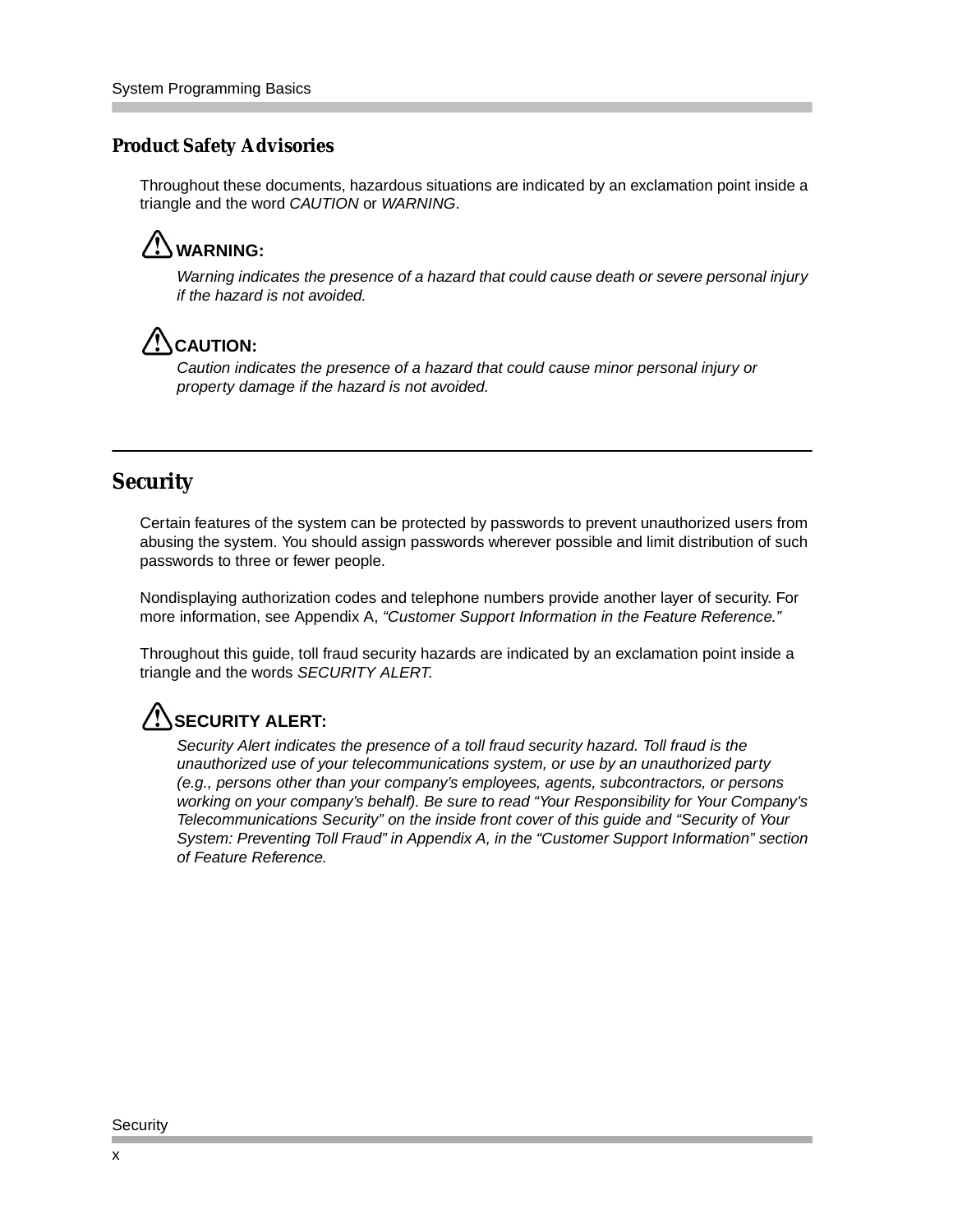# <span id="page-16-0"></span>**Related Documents**

The documents listed in the following table are part of the MERLIN MAGIX documentation set. Within the continental United States, contact the Avaya Publications Center by calling 1 800 457-1235.

| <b>Document No.</b>                 | <b>Title</b>                                                                                                                        |
|-------------------------------------|-------------------------------------------------------------------------------------------------------------------------------------|
| <b>System Documents:</b>            |                                                                                                                                     |
| 555-722-110                         | <b>Feature Reference</b>                                                                                                            |
| 555-722-112                         | <b>System Planning</b>                                                                                                              |
| 555-722-113                         | <b>System Planning Forms</b>                                                                                                        |
| 555-722-119                         | <b>System Manager's Quick Reference</b>                                                                                             |
| 555-661-150                         | <b>Network Reference</b>                                                                                                            |
| 555-721-800                         | <b>Customer CD-ROM:</b>                                                                                                             |
|                                     | Consists of System Manager's Quick Reference, Feature Reference<br>(PDF version), and Online Feature Reference tool (HTML version). |
| <b>Telephone User Support:</b>      |                                                                                                                                     |
| 555-710-123<br>(U.S. English)       | 4400/4400D Telephone User's Guide                                                                                                   |
| 555-710-123FRC<br>(Canadian French) | 4400/4400D Telephone User's Guide                                                                                                   |
| 555-710-127<br>(U.S. English)       | 4406D+, 4412D+, 4424D+, and 4424LD+ Telephone User's Guide                                                                          |
| 555-710-127FRC<br>(Canadian French) | 4406D+, 4412D+, 4424D+, and 4424LD+ Telephone User's Guide                                                                          |
| 555-660-122                         | MLX Display Telephone User's Guide                                                                                                  |
| 555-630-150                         | MLX-5D, MLX-10D and MLX-10DP Display Telephone Tray Cards<br>$(5 \text{ cards})$                                                    |
| 555-630-152                         | MLX-28D and MLX-20L Telephone Tray Cards (5 cards)                                                                                  |
| 555-660-124                         | $MLX-5^{\circledR}$ and MLX-10 <sup>®</sup> Nondisplay Telephone User's Guide                                                       |
| 555-630-151                         | MLX-5 and MLX-10 Nondisplay Telephone Tray Cards (6 cards)                                                                          |
| 555-630-155                         | MLX-16DP Display Telephone Tray Cards (5 cards)                                                                                     |
| 555-670-151                         | <b>MLS and ETR Telephone Tray Cards</b>                                                                                             |
| 555-670-152                         | MLS and ETR Telephone Tray Cards (16 cards)                                                                                         |
| 555-660-126                         | Single-Line Telephones User's Guide                                                                                                 |
| 555-660-138                         | <b>MDC and MDW Telephones User's Guide</b>                                                                                          |

Related Documents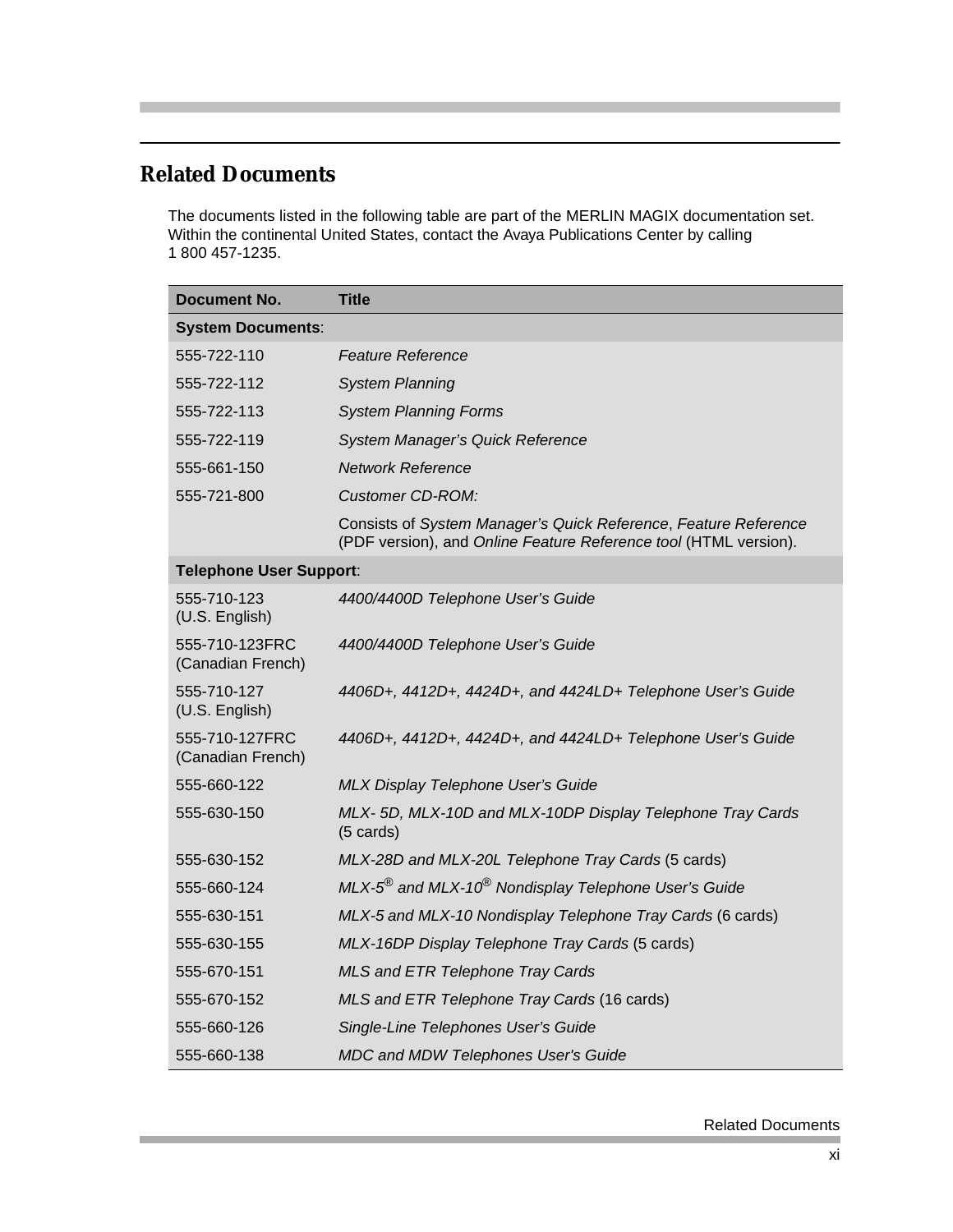| Document No.                       | Title                                                             |
|------------------------------------|-------------------------------------------------------------------|
| <b>System Operator Support:</b>    |                                                                   |
| 555-710-134                        | Digital Direct Line Console Operator's Guide                      |
| 555-710-136                        | Digital Queued Call Console Operator's Guide                      |
| <b>Miscellaneous User Support:</b> |                                                                   |
| 555-661-130                        | Calling Group Supervisor and Service Observer User Guide          |
| 555-650-105                        | Data and Video Reference                                          |
| 555-661-140                        | Installation, SPM, Maintenance and Troubleshooting                |
| 555-722-140                        | Installation, Programming Basics, Maintenance and Troubleshooting |
| 555-722-116                        | Pocket Reference                                                  |
| <b>Toll Fraud Security:</b>        |                                                                   |
| 555-025-600                        | <b>BCS Products Security Handbook</b>                             |

# <span id="page-17-0"></span>**How to Comment on This Guide**

We welcome your comments, both positive and negative. Please use the feedback form on the next page to let us know how we can continue to serve you. If the feedback form is missing, write directly to:

Documentation Manager Avaya Inc. 211 Mount Airy Road, Room 2E-116 Basking Ridge, New Jersey 07920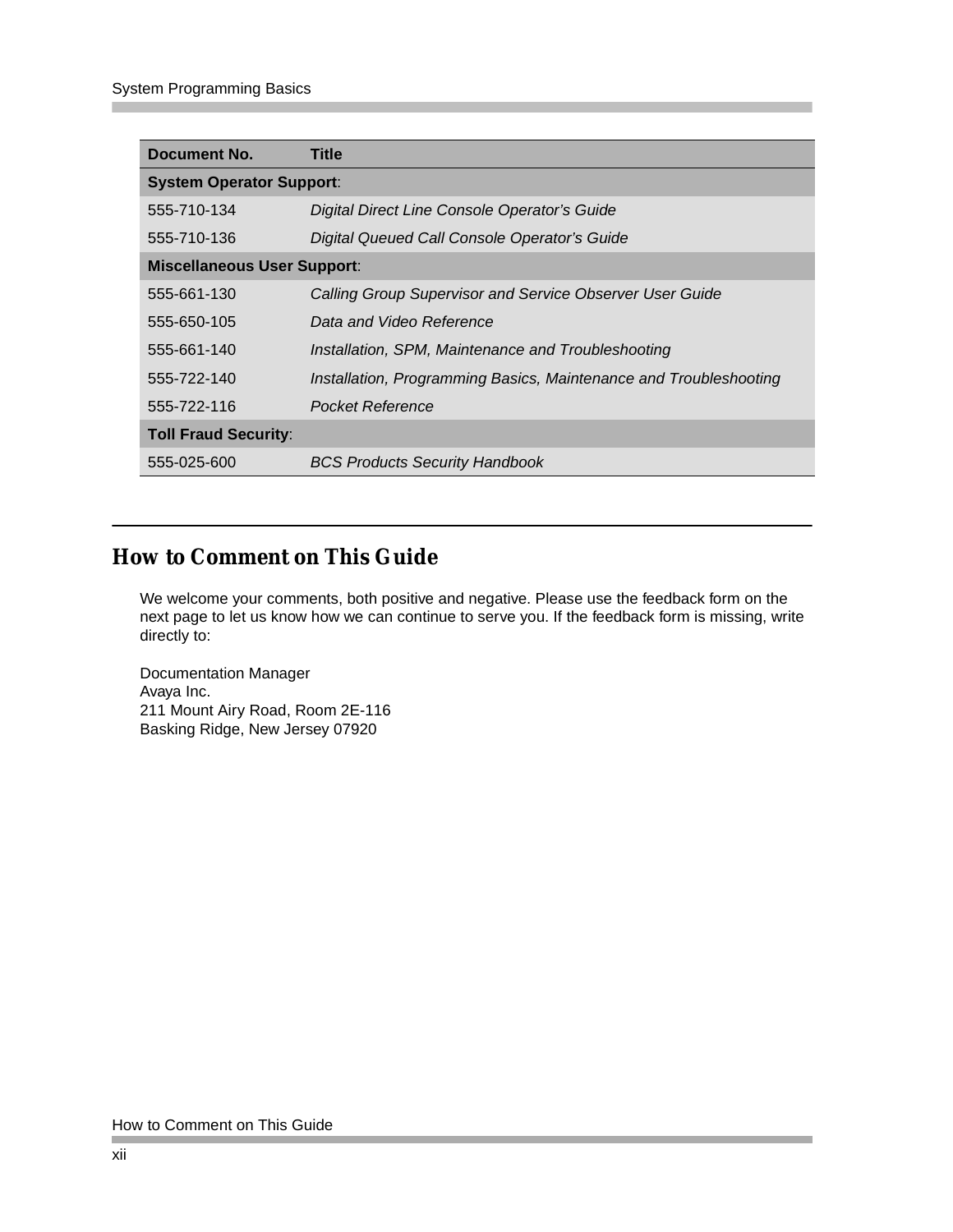#### **We'd like your opinion . . .**

We welcome your feedback on this document. Your comments can be of great value in helping us improve our documentation.

> **MERLIN MAGIX™ Integrated System System Programming Basics Issue 1, June 2002 555-722-140**

1. Please rate the effectiveness of this document in the following areas:

|   |                                                                                                      |        | Excellent Good         | Fair   | Poor                                       |  |
|---|------------------------------------------------------------------------------------------------------|--------|------------------------|--------|--------------------------------------------|--|
|   | Ease of Finding Information                                                                          | $\Box$ | ∩                      | ◻      | П                                          |  |
|   | Clarity                                                                                              | $\Box$ | □                      | □      | П                                          |  |
|   | Completeness                                                                                         | $\Box$ | □                      | □      |                                            |  |
|   | Accuracy                                                                                             | ◘      | ❏                      | □      |                                            |  |
|   | Organization                                                                                         | $\Box$ | ❏                      | ❏      |                                            |  |
|   | Appearance                                                                                           | $\Box$ | $\Box$                 | ❏      |                                            |  |
|   | Examples                                                                                             | $\Box$ | ❏                      | ⊔      |                                            |  |
|   | Illustrations                                                                                        | $\Box$ | □                      | □      |                                            |  |
|   | Overall Satisfaction                                                                                 | ▢      | $\Box$                 | $\Box$ | □                                          |  |
|   | 2. Please check the ways you feel we could improve this document:                                    |        |                        |        |                                            |  |
|   | Improve the overview/introduction                                                                    | ப      | Make it more concise   |        |                                            |  |
|   | Improve the table of contents                                                                        | ❏      |                        |        | Add more step-by-step procedures/tutorials |  |
|   | Improve the organization                                                                             | ப      |                        |        | Add more troubleshooting information       |  |
|   | Add more figures                                                                                     | ப      | Make it less technical |        |                                            |  |
|   | Add more examples                                                                                    | $\Box$ |                        |        | Add more/better quick reference aids       |  |
| ⊓ | Add more details                                                                                     | □      | Improve the index      |        |                                            |  |
|   | Please add details about your major concerns. __________________________________                     |        |                        |        |                                            |  |
|   | 3. What did you like most about this document? _________________________________                     |        |                        |        |                                            |  |
|   | 4. Feel free to write any comments below or on an attached sheet. _________________________________  |        |                        |        |                                            |  |
|   | If we may contact you concerning your comments, please complete the following:                       |        |                        |        |                                            |  |
|   |                                                                                                      |        |                        |        |                                            |  |
|   |                                                                                                      |        |                        |        |                                            |  |
|   | Address: Address: Address: Address: Address: Address: Address: Address: Address: Address: Address: A |        |                        |        |                                            |  |
|   |                                                                                                      |        |                        |        |                                            |  |

**You may FAX your response to 908 953-6912. Thank you.**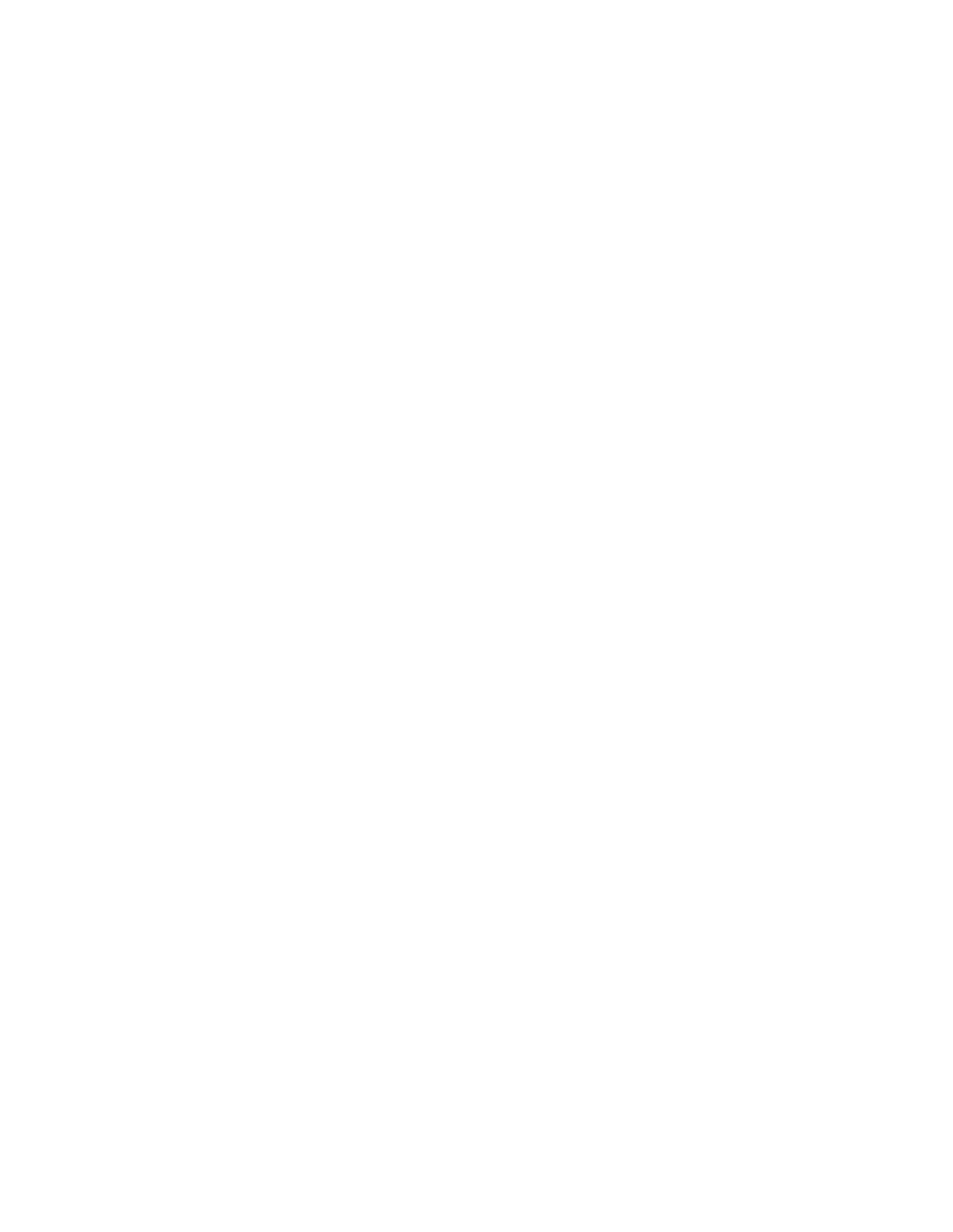# **[1](#page-22-3) [About System Programming](#page-22-0)**

# **Contents**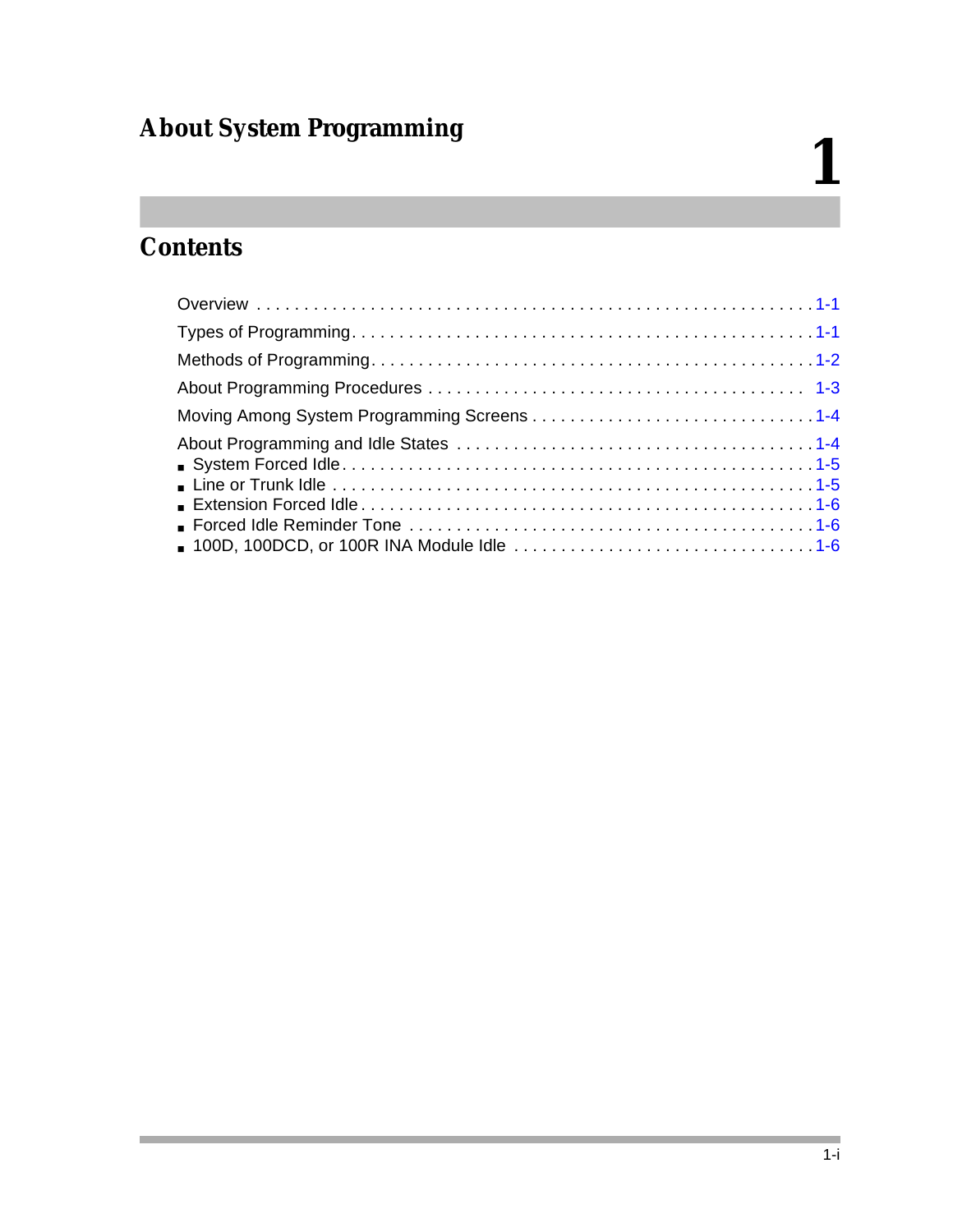a sa kacamatan ing Kabupatèn Kabupatèn Ing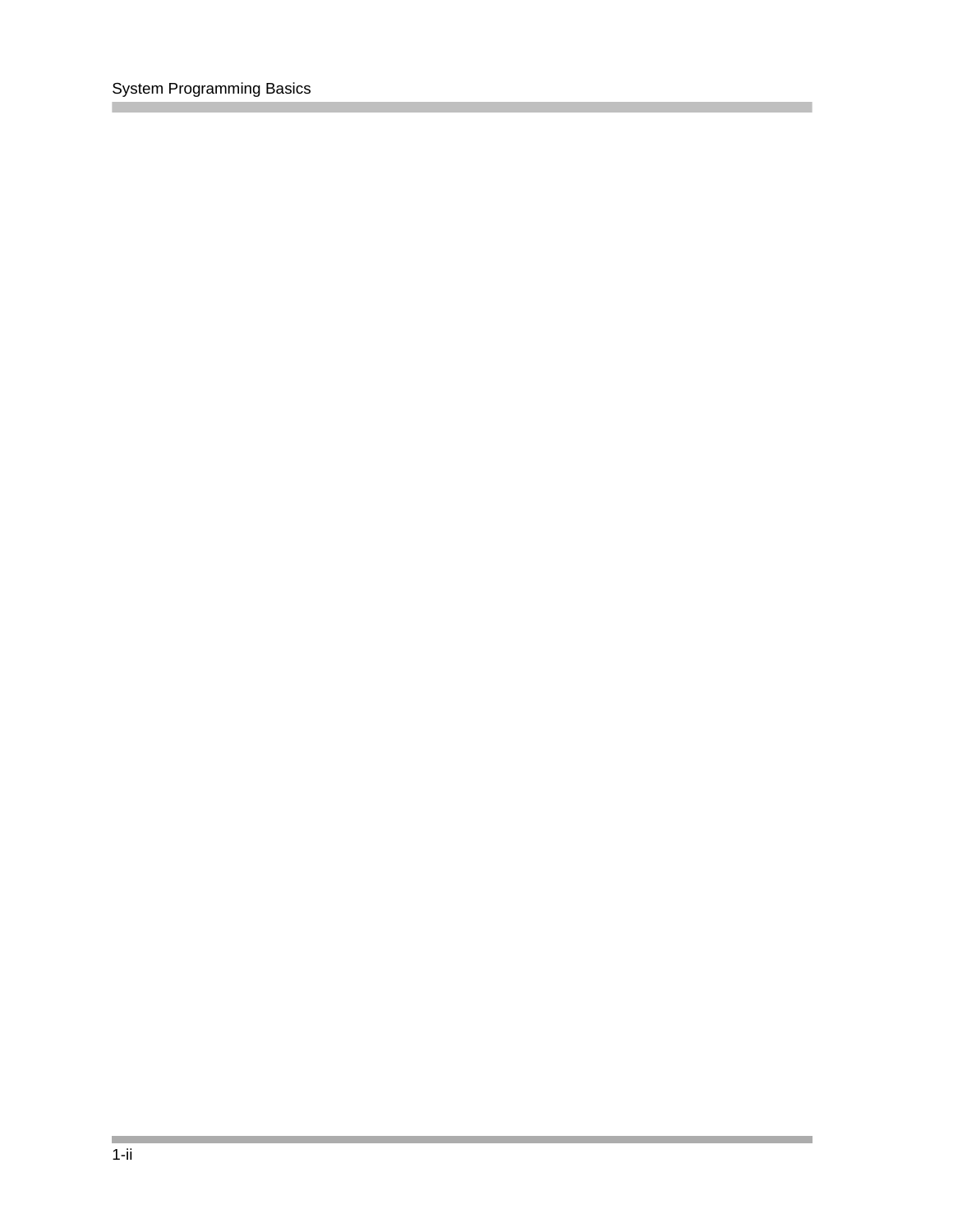# <span id="page-22-1"></span><span id="page-22-0"></span>**Overview**

<span id="page-22-3"></span>The MERLIN MAGIX Integrated System offers easy-to-use, menu-driven software for system programming. As part of the installation, the system was programmed with specific features, settings, and options. The system programming software allows you to easily modify the system programming to accommodate a company's changing needs for such enhancements and modifications as upgraded lines, additional modules, and new extension programming.

There are three types of programming, as well as two ways, or methods, to perform the programming. The types and methods of programming as well as some general information about programming procedures are described in the following sections.

# <span id="page-22-2"></span>**Types of Programming**

Three types of programming are available for the MERLIN MAGIX system:

- **System Programming**. This type of programming enables the System Manager to program features that affect all or most system users; it requires one of the following:
	- A system programming console which is an MLX-20L or 4424LD+ telephone connected to one of the first five jacks of the first MLX or TDL module in the control unit. See "System" [Programming Console Buttons''](#page-36-3) on page 2-7 for more information.
	- A PC with Windows System Programming and Maintenance (WinSPM) software. WinSPM provides two interfaces for system programming--Quick Access and Standard SPM Mode.
		- Quick Access provides a graphical user interface (GUI) for those tasks most commonly performed by the System Manager (for example, adding or deleting members of groups, performing system inventories, creating reports, administering multiple systems, making station labels shown on display telephones, and more). Pictorial representations of system components, such as modules and their vintages, and the creation of MLX or 4400-Series telephone button labels are available through Quick Access. See [''Using Quick Access''](#page-64-1) on page 3-19 for more information.

**Overview**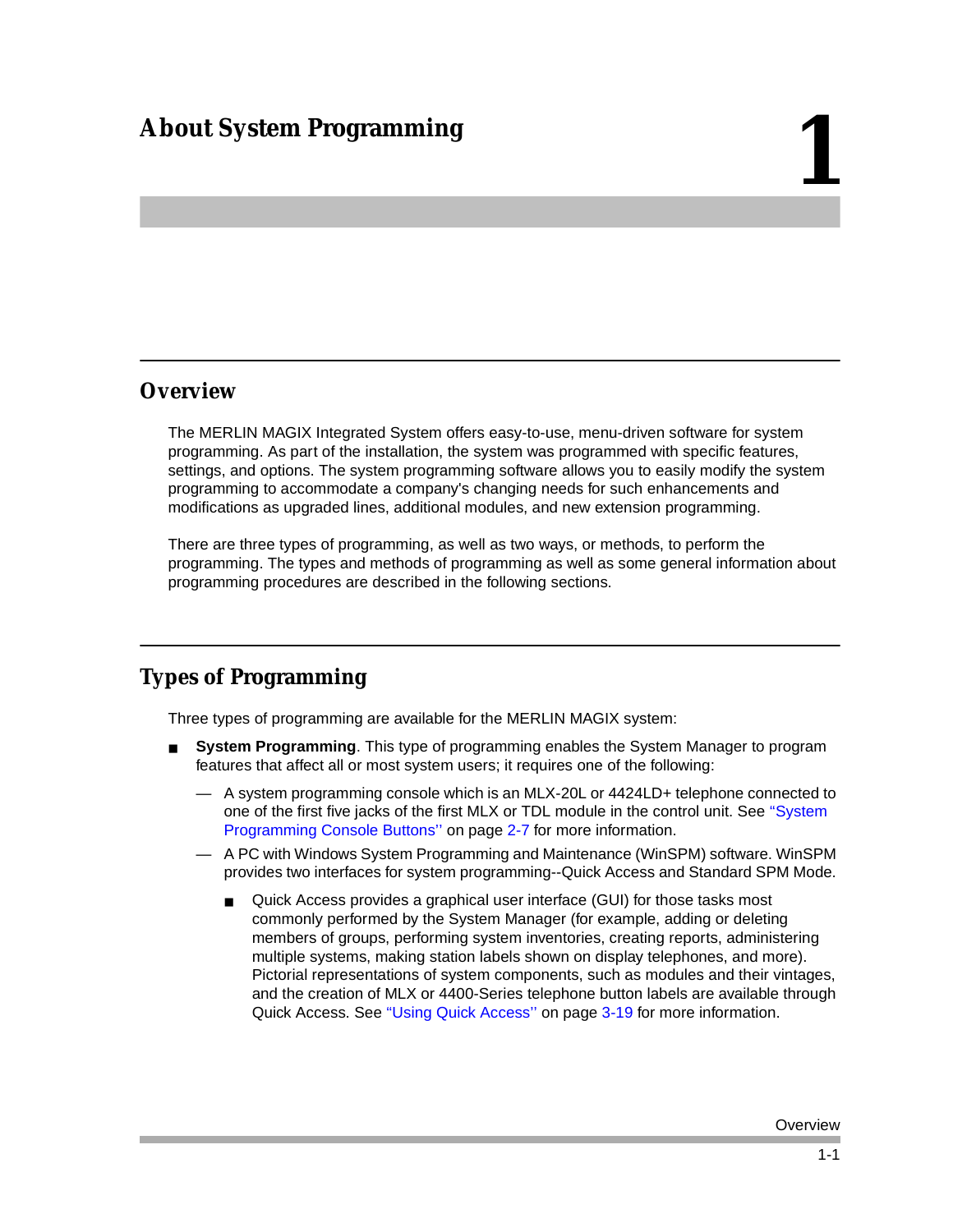- The Standard SPM Mode provides an emulation display of the system programming console. It allows all system programming of the MERLIN MAGIX system to be performed from a PC and supports programming for options not included in the Quick Access GUI. In addition, the SPM Main Menu provides four options intended for qualified service personnel. See[''Using Standard SPM Mode''](#page-72-2) on page 3-27 for more information.
- **Extension Programming**. This type of programming enables individual extension users and system operators (except for Queued Call Console operators) to change their extension features to meet individual needs. For details about extension programming, see the appropriate user and operator guides.
- **Centralized Telephone Programming**. This type of programming enables the System Manager to program any feature that can be programmed by individual extension users or system operators. Some features can be programmed only in centralized telephone programming. Centralized telephone programming can be done through the system programming console or through WinSPM using Standard SPM Mode. It is provided as an option on the second screen of the System Programming Menu.

# <span id="page-23-0"></span>**Methods of Programming**

A System Manager primarily performs system programming and centralized telephone programming. As previously explained, the other type of programming--extension programming--is performed at each individual telephone, usually by the telephone user.

To perform system programming and centralized telephone programming, the following two methods are available:

- Programming from the system programming console.
- Programming from a PC with WinSPM software, using Standard SPM Mode.
	- NOTE WinSPM also provides Quick Access to manage those tasks most commonly performed by a System Manager. Refer to the documentation and online help provided with the WinSPM application for information on how to program using Quick Access. See [''Using Quick Access''](#page-64-1) on page 3-19 for an overview of this programming method.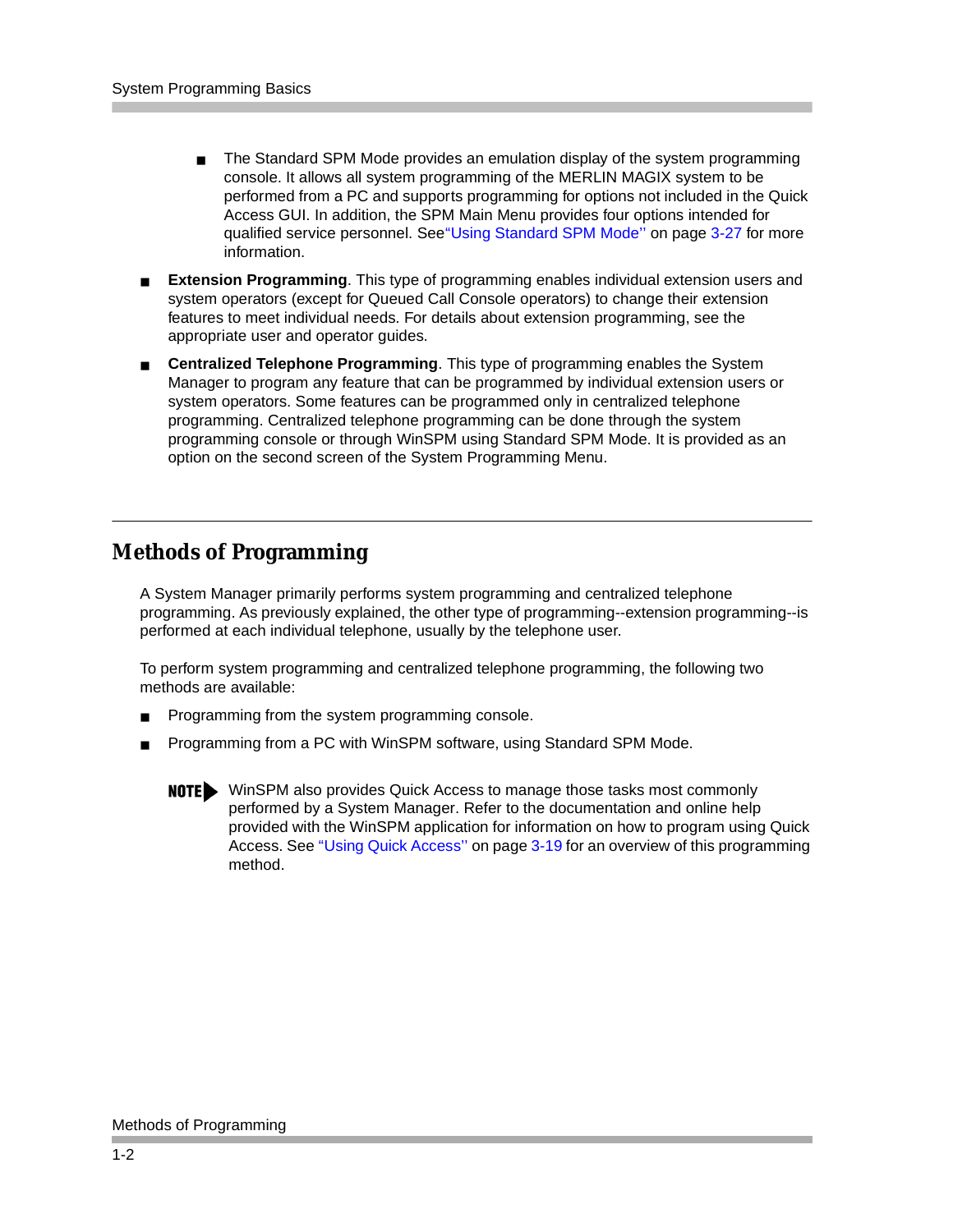# <span id="page-24-0"></span>**About Programming Procedures**

Programming procedures using either the system programming console or a PC with WinSPM using the Standard SPM Mode are presented in the same format. Following is an example of a programming procedure and a description of how to follow it from the console or from a PC with WinSPM using the Standard SPM Mode:

**Menu** →Sys Program→Start→Extensions→Lines/Trunks →Dial ext. no. →Enter→ Entry Mode→Dial line/trunk no. →Enter →Back →Back

- To select **Menu** if you are programming from a system programming console, press the fixed display button; to select **Menu** if you are programming from WinSPM in Standard SPM Mode, click on the picture of the fixed display button in the console display screen emulated on your PC monitor.
- To select Sys Program if you are programming from a system programming console, press the unlabeled display button next to the Sys Program option; to select Sys Program if you are programming from WinSPM in Standard SPM Mode, click on Sys Program in the console display screen emulated on your PC monitor.
	- **NOTEL** When programming from your PC with WinSPM in Standard SPM Mode, you can also select options from the console display screen by using the function keys on your keyboard. See [''Using Standard SPM Mode''](#page-72-2) on page 3-27.

The arrows within the programming procedure separate each step. Three typefaces are used to help indicate what the step involves, as shown in the following table:

| <b>Typeface Sample</b> | <b>On System Programming</b><br><b>Console</b>                                                | <b>On PC using Standard SPM</b><br><b>Mode</b>                                                                        |
|------------------------|-----------------------------------------------------------------------------------------------|-----------------------------------------------------------------------------------------------------------------------|
| <b>More</b>            | Select this option by pressing<br>the imprinted button on the<br>console.                     | Select this option by clicking<br>on the imprinted button on the<br>console emulated on the PC<br>monitor.            |
| GrpCalling             | Select this menu option by<br>pressing the unlabeled<br>display button next to the<br>option. | Select this menu option by<br>clicking on the option in the<br>console display screen<br>emulated on your PC monitor. |
| Dial ext. no.          | Enter this information.                                                                       | Enter this information.                                                                                               |

<span id="page-24-1"></span>

|  |  | Table 1-1. Typefaces Used in Programming Procedures |
|--|--|-----------------------------------------------------|
|  |  |                                                     |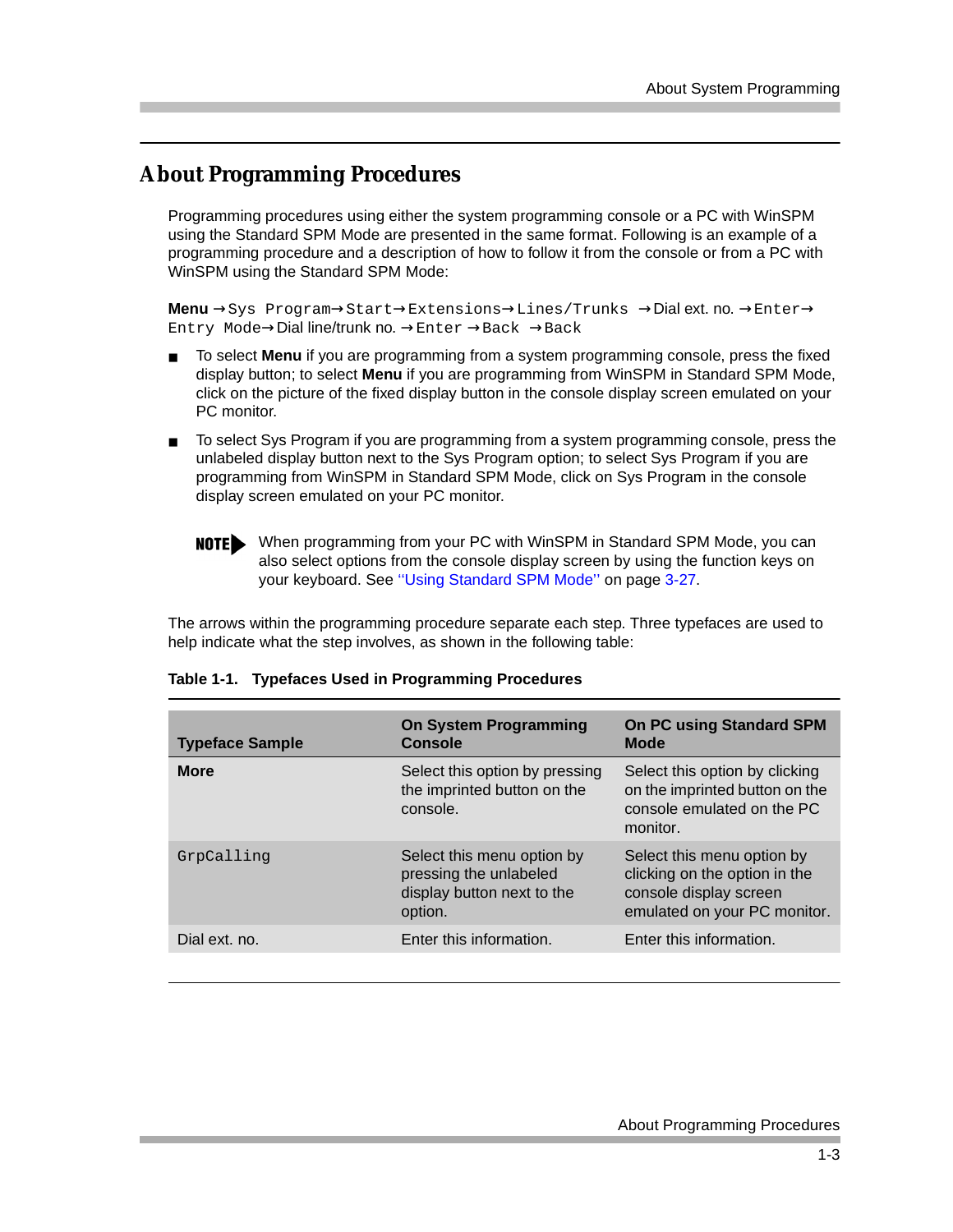# <span id="page-25-0"></span>**Moving Among System Programming Screens**

Some general comments regarding moving from one system programming screen to another follow:

■ In most cases, you can select Back to exit from a screen without making any changes. Exceptions to this are noted as part of a procedure. When you complete a procedure and select Back, you usually move up one screen in the menu hierarchy.

Occasionally, when you select Back, you return to the previous screen. In a few cases, pressing Back brings you back to the System Programming menu, where you can select another option to program or exit from system programming.

- To complete a procedure and save the information you have programmed, select Enter.
- If you are programming a group of sequentially numbered extensions or trunks, you may optionally select Next. This saves your entry and automatically provides the number of the next extension or trunk in the sequence, thus saving you several steps. If  $N$ ext displays on the screen, you can use it with the current option.
- In most cases, you will be at an intermediate step in the procedure you have just completed. At that point, you can select one of the options shown on the screen and continue programming, or you can select Back again. This usually takes you back to the System Programming menu. If not, you can continue programming on the current screen or select Back again.

# <span id="page-25-1"></span>**About Programming and Idle States**

Some programming procedures can be started only when the entire system or some part of it, such as a trunk or an extension, is idle (not in use). Some procedures require that the trunk or extension be idle only at the instant of programming. Other procedures, which take longer, require the system, trunk, or extension to be forced to remain idle until programming is completed. These procedures wait for the system, trunk, or extension to become idle and then prevent the initiation of any new calls. This condition is called forced idle.



**NOTE** If a procedure requires an idle condition, perform the programming outside of normal business hours.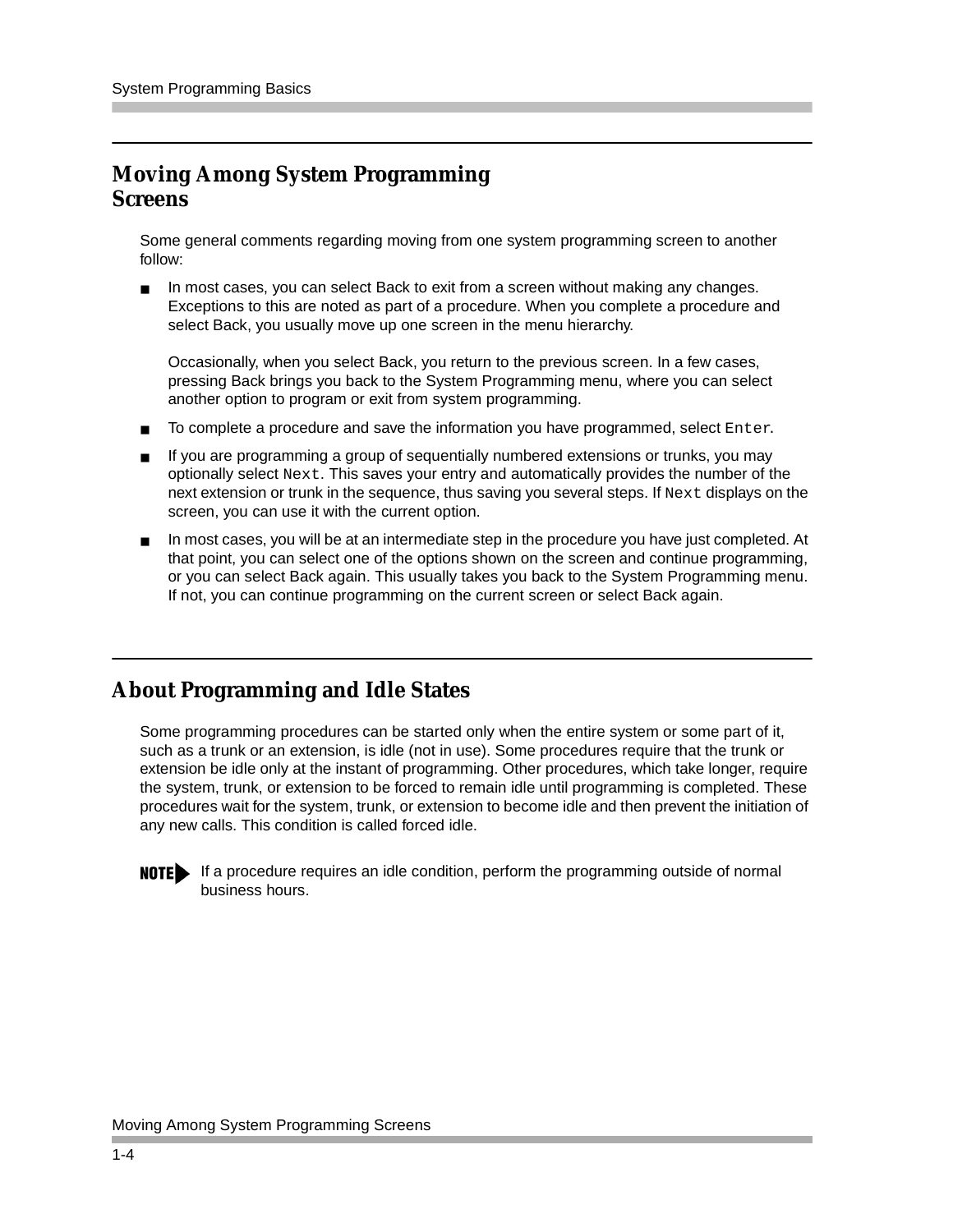If a procedure requires that the system be in an idle state and the system is busy when you begin, the screen shown below appears.

| System Busy Pls Wait |       |  |
|----------------------|-------|--|
| Dial Code            | nnnn  |  |
| Slot/Port            | ss/pp |  |
|                      |       |  |
|                      |       |  |
| Fxit                 |       |  |

The screen changes to the appropriate programming screen when the system is no longer busy.

#### <span id="page-26-0"></span>**System Forced Idle**

When the entire system is forced idle, no calls can be made or received. The procedures listed below can be performed only when the entire system (every line and every extension) is idle:

- Select system mode
- Identify system operator positions
- Renumber boards
- Renumber system
- Restore system programming information
- Identify the Music-On-Hold jack
- Program T/R on an 016 ETR module

When the system is forced idle, the following occurs: multiline telephone users hear a reminder tone that indicates the telephone cannot be used; display telephone users see the message Wait: System Busy; single-line telephone users do not hear a dial tone.

#### <span id="page-26-1"></span>**Line or Trunk Idle**

Since these procedures require the line or trunk to be idle only at the instant of programming, the line or trunk is not forced idle. The following procedures can be performed only when the line or trunk being programmed is idle:

- Identify loudspeaker paging line jack
- Assign trunks to pools
- Specify incoming or outgoing DID- or tie-trunk type
- Specify tie-trunk direction
- Specify tie-trunk E&M signal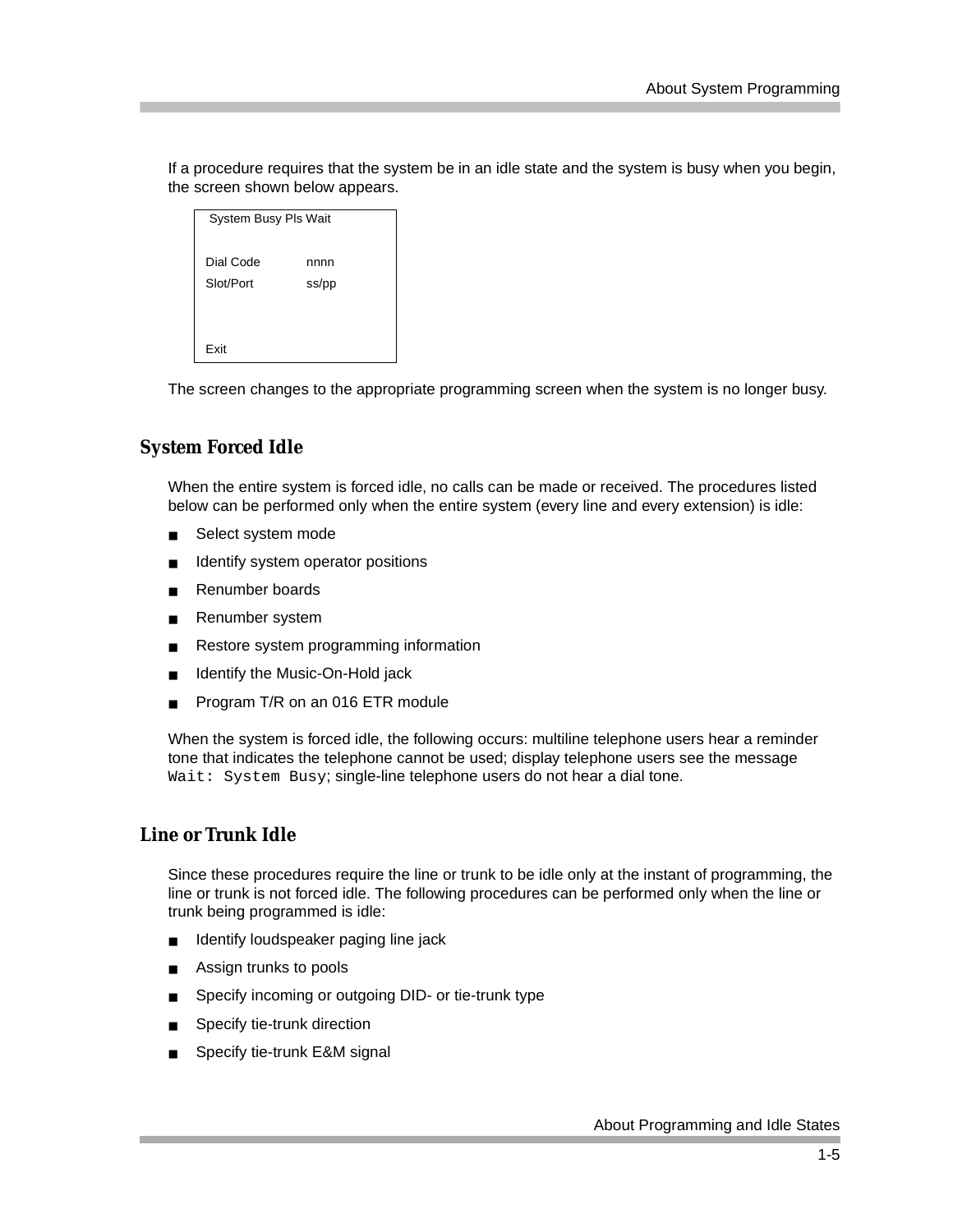#### <span id="page-27-0"></span>**Extension Forced Idle**

When an extension is forced idle, no calls can be made or received on that extension. The following procedures can be performed only when the extension being programmed is idle:

- Assign call restrictions
- Assign pool dial-out restrictions
- Copy extension assignments
- Assign lines, trunks, or pools to extensions
- Assign labels to a personal directory
- Use centralized telephone programming

When the extension is forced idle, the following occurs: multiline telephone users hear a reminder tone that indicates the telephone cannot be used; display telephone users see the message Wait: System Busy; single-line telephone users do not hear a dial tone.

#### <span id="page-27-1"></span>**Forced Idle Reminder Tone**

The forced idle reminder tone is a high-low "door-telephone" tone  $\rightarrow$  400 ms of 667 Hz tone followed by 400 ms of 571 Hz tone. The tone is provided under the following circumstances:

- At the extension, to remind the user that the system or the extension is in the forced idle state.
- At the programming console or at a PC running WinSPM, to remind the System Manager that the system (or at least one extension) is in the forced idle state because of administrative activity.

Forced idle reminder tones occur every 20 seconds. You can adjust the volume of these tones with the volume control on the system console or PC.

#### <span id="page-27-2"></span>**100D, 100DCD, or 100R INA Module Idle** 1

The following procedures can be performed only when the 100D, 100DCD, or 100R INA module is idle:

- Specify board type
- Specify frame format
- Specify board signaling format
- Specify board suppression format
- Specify board facility compensation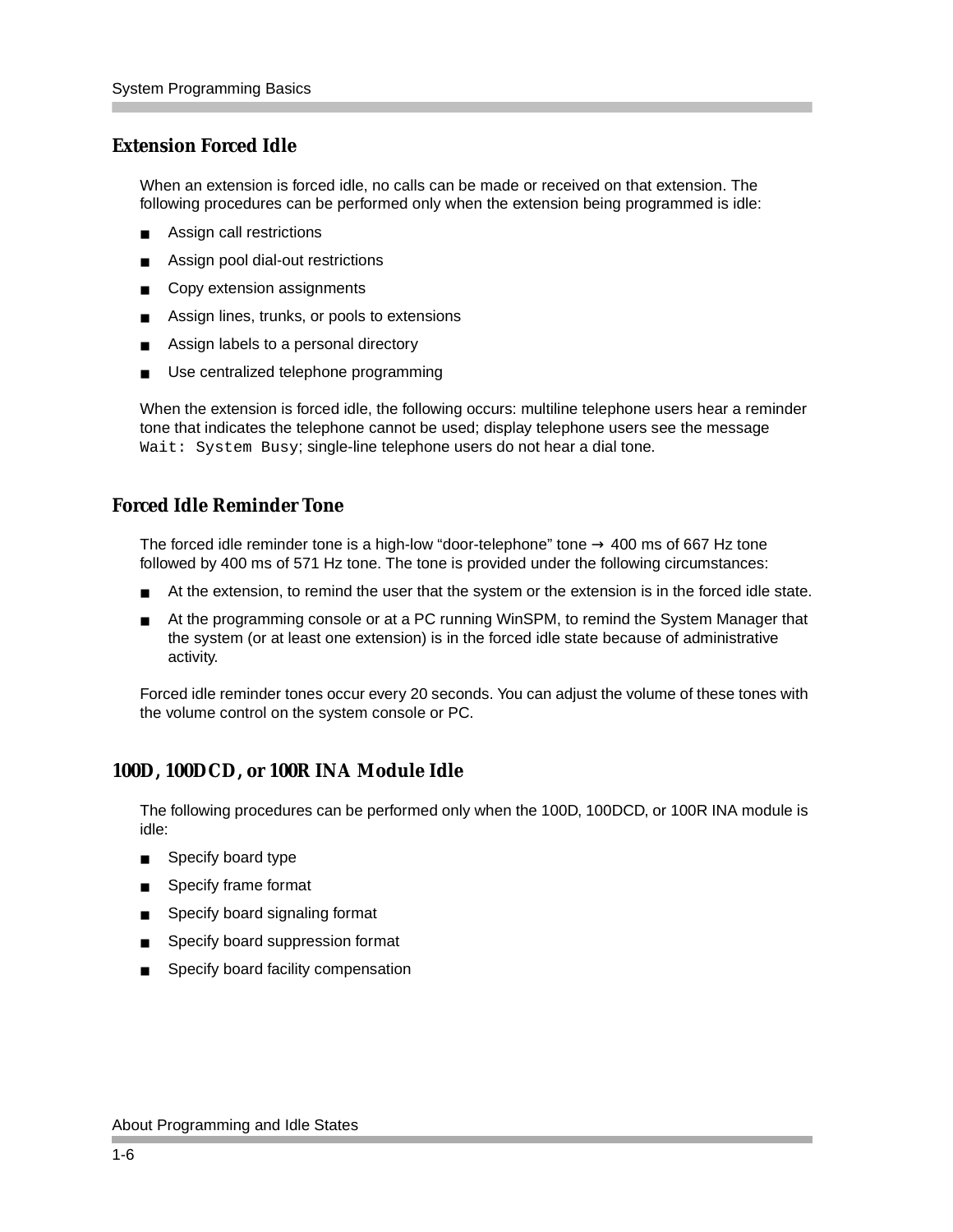# **[2](#page-30-2) [System Programming Console](#page-30-0)**

# **Contents**

| Displaying the System Programming Menu from the Console2-12 |
|-------------------------------------------------------------|
|                                                             |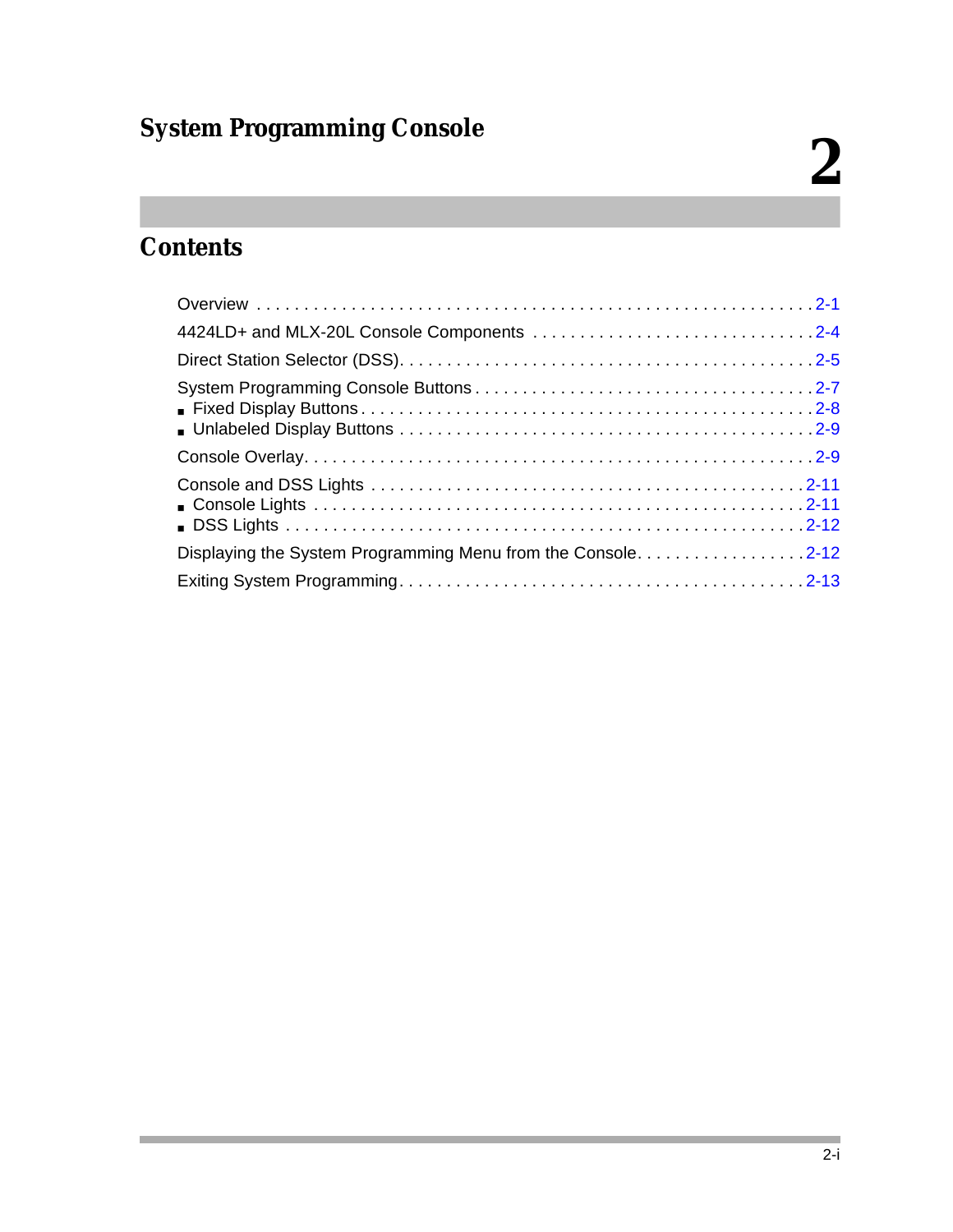a sa kacamatan ing Kabupatèn Kabupatèn Ing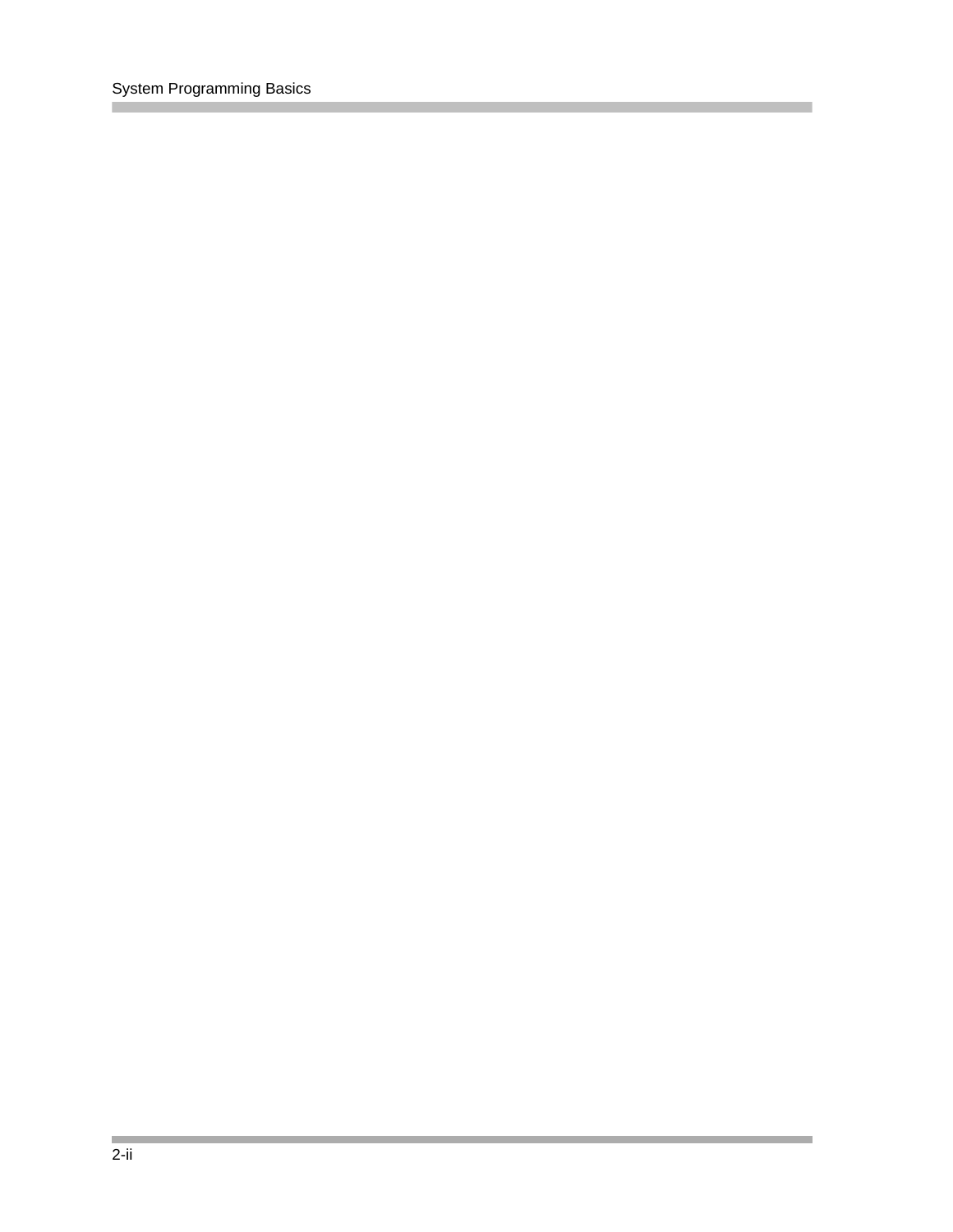# <span id="page-30-2"></span><span id="page-30-0"></span>**2 System Programming Console** <sup>2</sup>

# <span id="page-30-1"></span>**Overview**

The system programming console is a 4424LD+ telephone (see [Figure 2-1 on page 2-2\)](#page-31-0) or MLX-20L telephone (see [Figure 2-2 on page 2-3\)](#page-32-0) connected to the system programming jack. When you begin system programming on a new system for the first time, the console must be connected to the first jack on the first 412 LS-ID-TDL or 024 TDL module if you are using a 4424 LD+ telephone, or to the first jack on the first 008 MLX module, 016 MLX module, or 408 GS/LS-ID-MLX module if you are using an MLX-20L telephone. The first jack on the first TDL or MLX module is factory set as the system programming jack and as an operator position. When you program for the first time, you can change the system programming jack to any one of the first five jacks on the first 412 LS-ID-TDL module or 024 TDL module, or on the first 008 MLX module or 408 GS/LS-ID-MLX module. This allows you to program without interfering with the operator's call handling.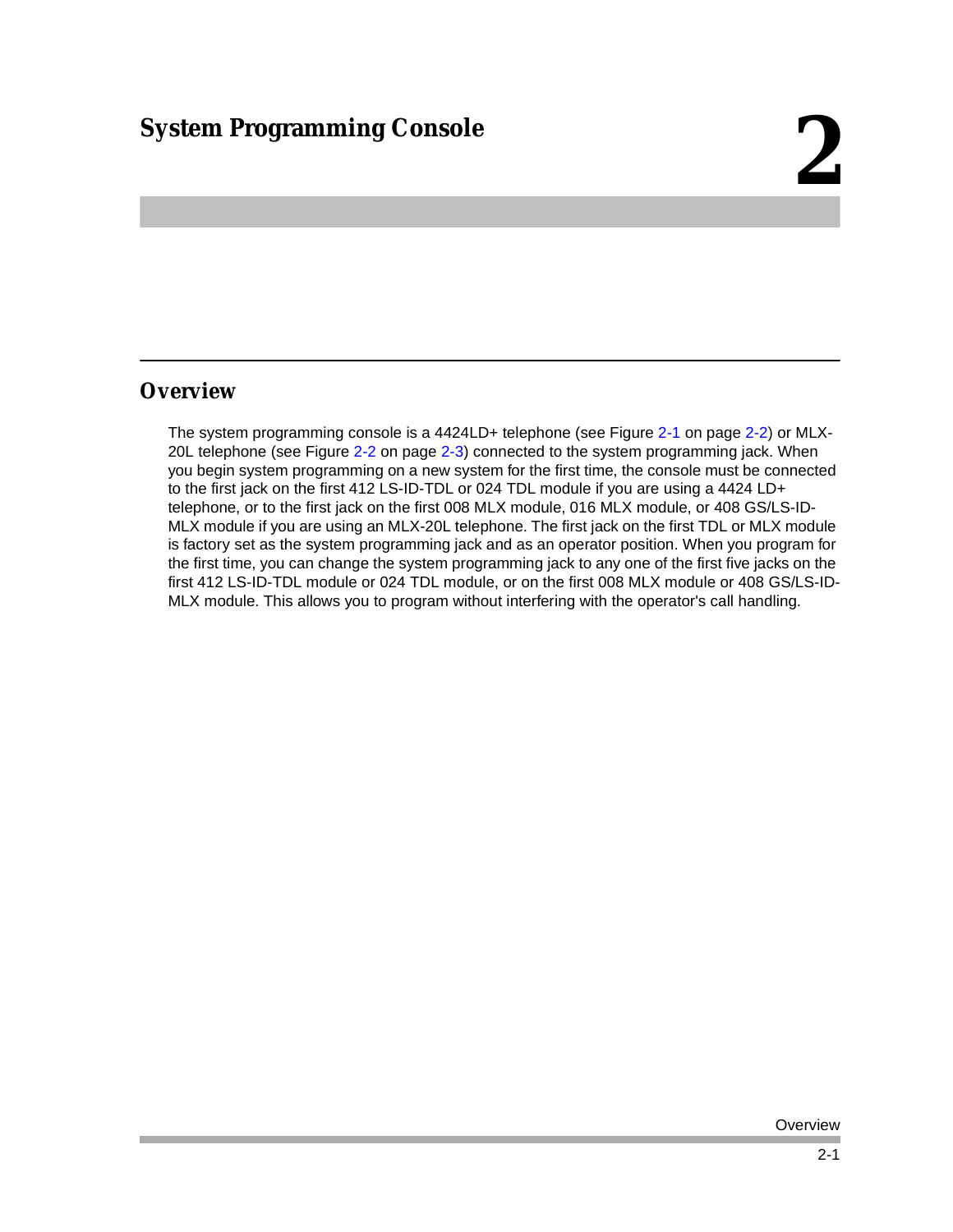

## <span id="page-31-0"></span>**Figure 2-1. The 4424-LD+ Telephone**

- Fixed Buttons
- Softkeys
- 7 Line x 24 Character Display
- Softkeys
- Line Buttons
- LEDs
- Message Waiting LED
- Microphone
- Volume
- Fixed Buttons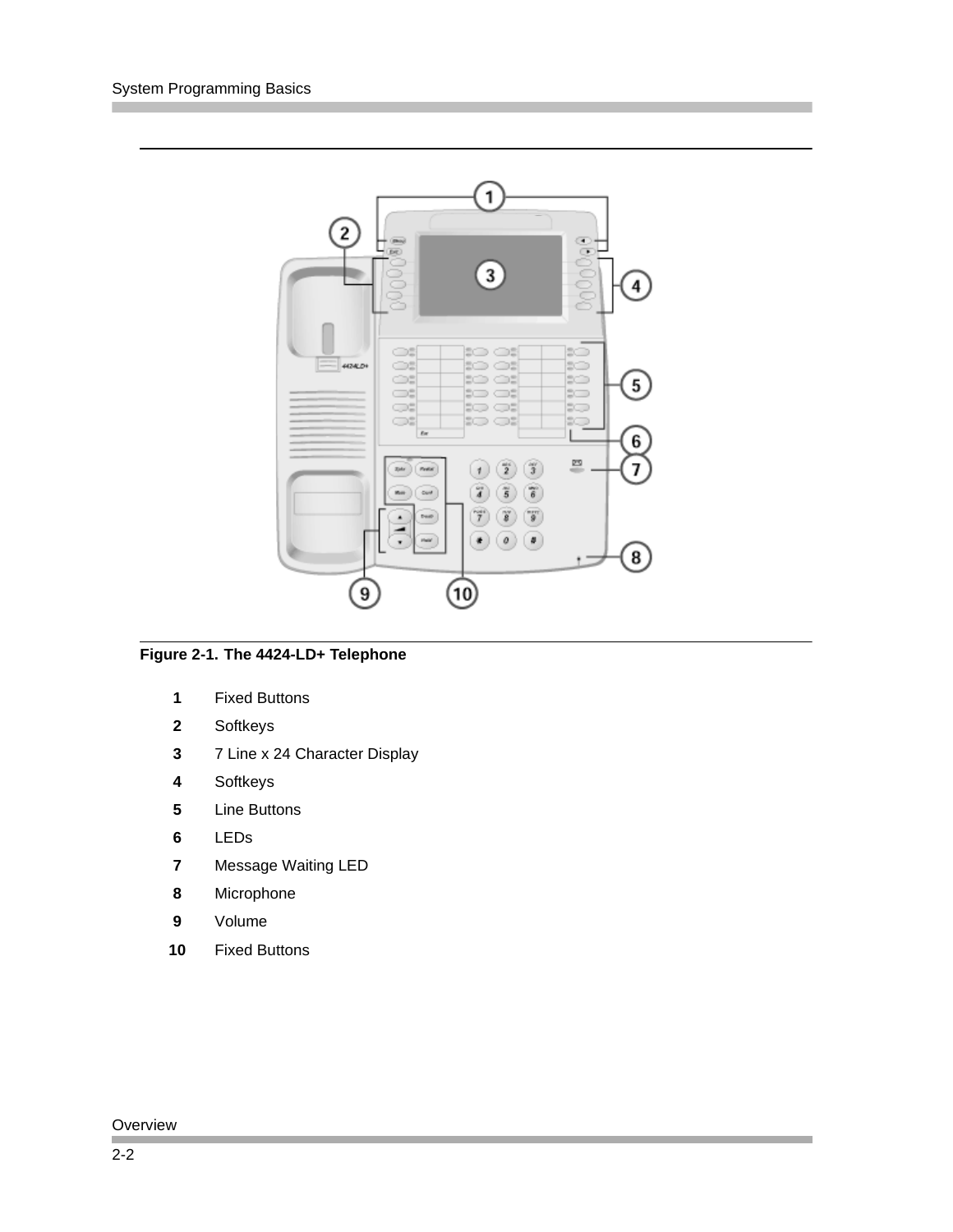

#### <span id="page-32-0"></span>**Figure 2-2. The MLX-20L Telephone**

- Handset
- Display Buttons
- Call and Fixed-Feature Buttons
- Display Screen
- Direct Station Selector (DSS)
- Volume Control
- Fixed-Feature Buttons (8)
- Dial Pad
- Message Light
- User Cards and Tray

Overview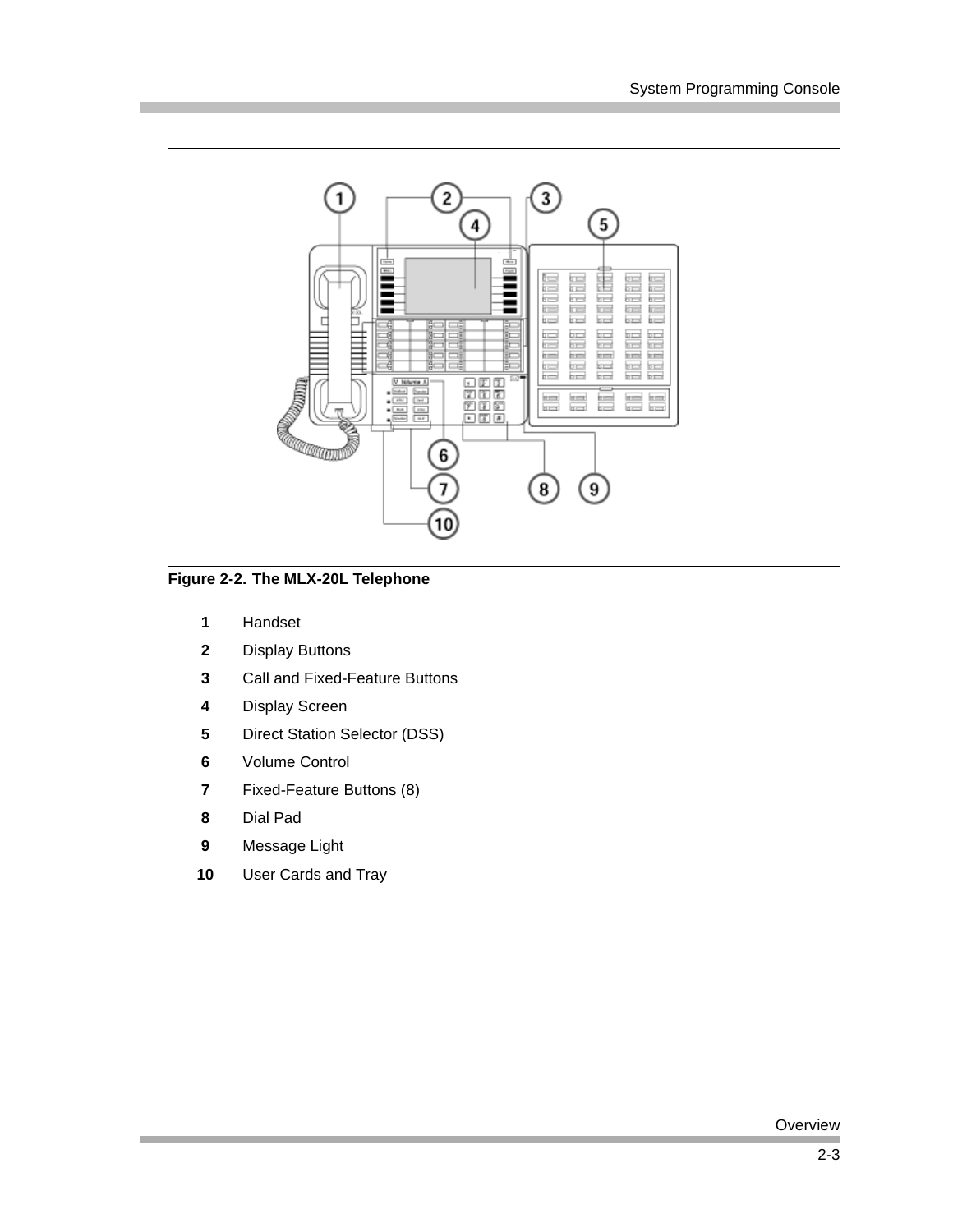# <span id="page-33-0"></span>**4424LD+ and MLX-20L Console Components** 2

Refer to the [Figure 2-1 on page 2-2](#page-31-0) and [Figure 2-2 on page 2-3](#page-32-0) for the location of the components described in this table.

<span id="page-33-1"></span>

|  | Table 2-1. 4424LD+ and MLX-20L Console Components |  |
|--|---------------------------------------------------|--|
|--|---------------------------------------------------|--|

| <b>Component</b>                                       | <b>Function</b>                                                                                                                                                                                                                                                                                                                                                                                                                                                                                                                                                                                                                                                                                                                                                                                                                                                                                                                                                                                                                                                                                                     |
|--------------------------------------------------------|---------------------------------------------------------------------------------------------------------------------------------------------------------------------------------------------------------------------------------------------------------------------------------------------------------------------------------------------------------------------------------------------------------------------------------------------------------------------------------------------------------------------------------------------------------------------------------------------------------------------------------------------------------------------------------------------------------------------------------------------------------------------------------------------------------------------------------------------------------------------------------------------------------------------------------------------------------------------------------------------------------------------------------------------------------------------------------------------------------------------|
| Desk Stand<br>(not shown)                              | An adjustable stand on the console and the DSS allows a 20- or 30-<br>degree viewing angle (optional on the 4424LD+ telephone).                                                                                                                                                                                                                                                                                                                                                                                                                                                                                                                                                                                                                                                                                                                                                                                                                                                                                                                                                                                     |
| <b>Button Labeling</b><br>Cards                        | Cards labeled with the number or feature assigned to each line button.                                                                                                                                                                                                                                                                                                                                                                                                                                                                                                                                                                                                                                                                                                                                                                                                                                                                                                                                                                                                                                              |
| <b>Contrast Control</b><br>(not shown)                 | A sliding control at the top of the console, used to brighten or dim the<br>display screen.                                                                                                                                                                                                                                                                                                                                                                                                                                                                                                                                                                                                                                                                                                                                                                                                                                                                                                                                                                                                                         |
| <b>Fixed Feature</b>                                   | 4424LD+ telephone fixed display buttons for most-used features:                                                                                                                                                                                                                                                                                                                                                                                                                                                                                                                                                                                                                                                                                                                                                                                                                                                                                                                                                                                                                                                     |
| <b>Buttons</b>                                         | Spkr (Speaker) for turning the speakerphone on and off.<br>■<br>Mute for turning the speakerphone's microphone and, if applicable,<br>п<br>the headset's microphone on and off.<br><b>Trnsfr</b> (Transfer) for sending a call to another telephone.<br>П<br>Conf for adding a line or extension to a conference call.<br>П<br>Redial for redialing the last number dialed from the telephone.<br>■<br>Hold for putting a call on hold.<br>■<br>MLX-20L telephone fixed display buttons for most-used features:<br>Feature for viewing the Feature screen and selecting features.<br>П<br>HFAI (Hands-Free Answer on Intercom) for answering voice-<br>■<br>announced calls without the handset.<br>Mute for turning the speakerphone's microphone on and off.<br>П<br>Speaker for talking on a call through the speakerphone without lifting<br>■<br>the handset.<br>Transfer for sending a call to another telephone.<br>■<br>Conf for adding a line or extension to a conference call.<br>■<br>Drop for disconnecting an extension or line from a conference call.<br>■<br>Hold for putting a call on hold.<br>■ |
| Dialpad                                                | Number pad for dialing telephone numbers.                                                                                                                                                                                                                                                                                                                                                                                                                                                                                                                                                                                                                                                                                                                                                                                                                                                                                                                                                                                                                                                                           |
| <b>Direct Station</b><br>Selector (DSS)<br>(not shown) | A device that adds extension buttons and other buttons to the console.<br>See "Direct Station Selector (DSS)" on page 2-5.                                                                                                                                                                                                                                                                                                                                                                                                                                                                                                                                                                                                                                                                                                                                                                                                                                                                                                                                                                                          |
| <b>Display Buttons</b>                                 | Four fixed display buttons and 10 unlabeled buttons used to view the<br>different screens and select names, features, and options from the<br>display screen. See "System Programming Console Buttons".                                                                                                                                                                                                                                                                                                                                                                                                                                                                                                                                                                                                                                                                                                                                                                                                                                                                                                             |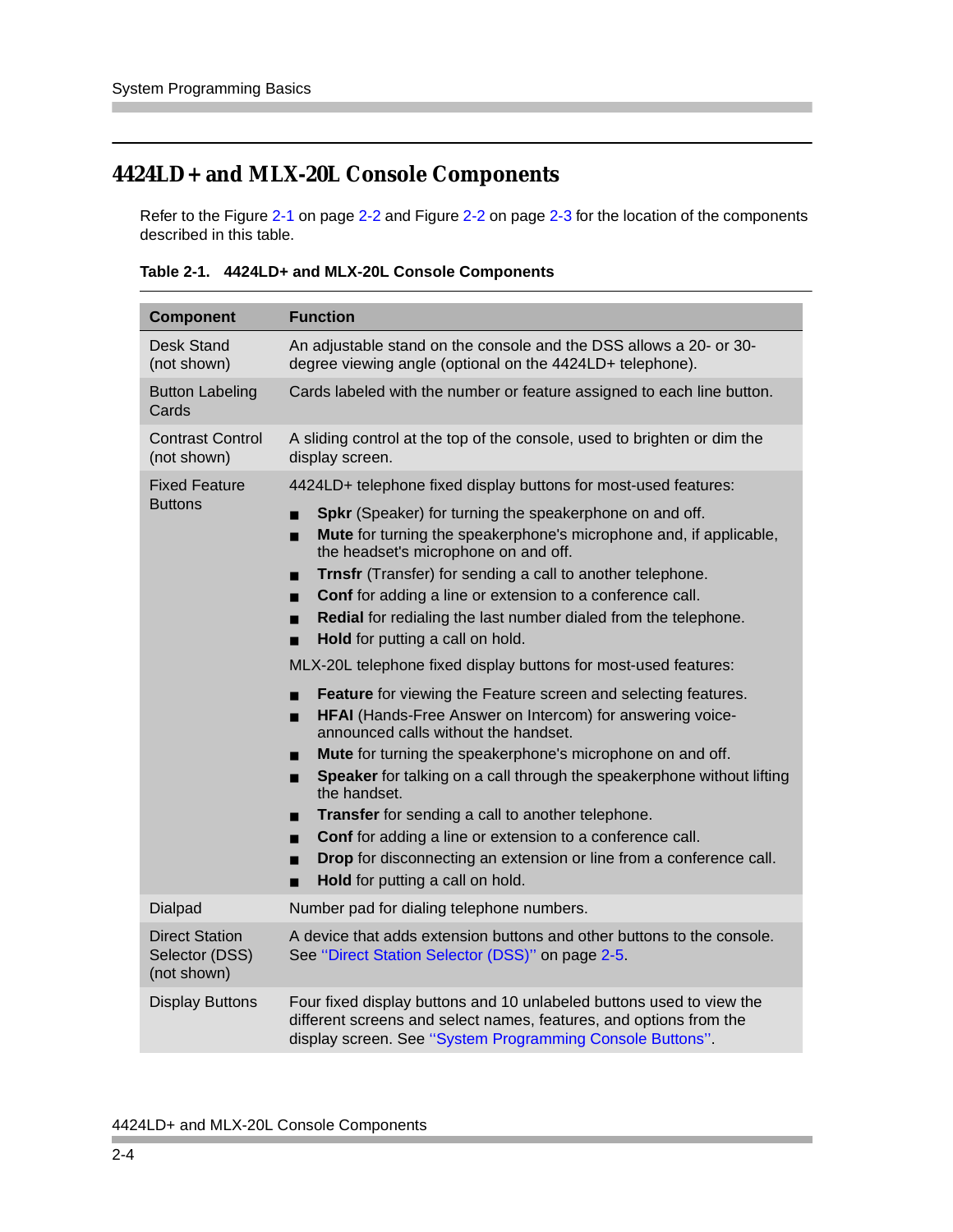| <b>Component</b>                        | <b>Function</b>                                                                                                                                                              |
|-----------------------------------------|------------------------------------------------------------------------------------------------------------------------------------------------------------------------------|
| Display Screen                          | Screen with a 7-line by 24-character display area that shows call<br>information, features, prompts, date, and time.                                                         |
| Handset                                 | The hand-held part of the console you pick up, talk into, and listen from.                                                                                                   |
| <b>LED<sub>S</sub></b>                  | (Light-Emitting Diodes) The lights on the console that assist in checking<br>feature status.                                                                                 |
| Line Buttons                            | Buttons to make and receive calls; unlabeled buttons are programmable<br>for one-step feature use. The 4424LD+ has 24 line buttons, and the MLX-<br>20L has 20 line buttons. |
| Message Light                           | A red light that signals a waiting message.                                                                                                                                  |
| User Cards and<br>Tray (MLX-20<br>only) | A slide-out drawer with erasable cards for noting telephone numbers and<br>feature codes.                                                                                    |
| <b>Volume Control</b>                   | A button for adjusting the volume of speaker, handset, headset, and<br>ringer.                                                                                               |

**Table 2-1. 4424LD+ and MLX-20L Console Components—**Continued

# <span id="page-34-0"></span>**Direct Station Selector (DSS)**

You can also have one or two Direct Station Selectors (DSSs) connected to the system programming console. Each DSS adds 50 extension buttons to the console, which facilitates assigning features to extensions. The DSS for the 4424LD+ console is the DSS 4450 shown in [Figure](#page-35-0) 2-3.

The LEDs on the DSS indicate the status of telephone features during system programming, such as calling restrictions. Each LED on the DSS represents an extension connected to the system. When certain features are selected from the System Programming menu, the LEDs on the DSS indicate the status of the feature for each extension. For example, if Restriction is selected from the Extension menu, the red LED is on for each extension that is toll-restricted.

The LEDs on a DSS change during programming:

- If a local extension is busy because features are being assigned through system or centralized telephone programming, the red LED next to the associated DSS button is on to indicate the busy condition. This occurs when the telephone with the attached DSS is not the one being programmed.
- When you are using a telephone with an attached DSS to program itself or another extension, all but the bottom two rows of LEDs on the DSS turn off during programming mode. The bottom two rows remain unchanged.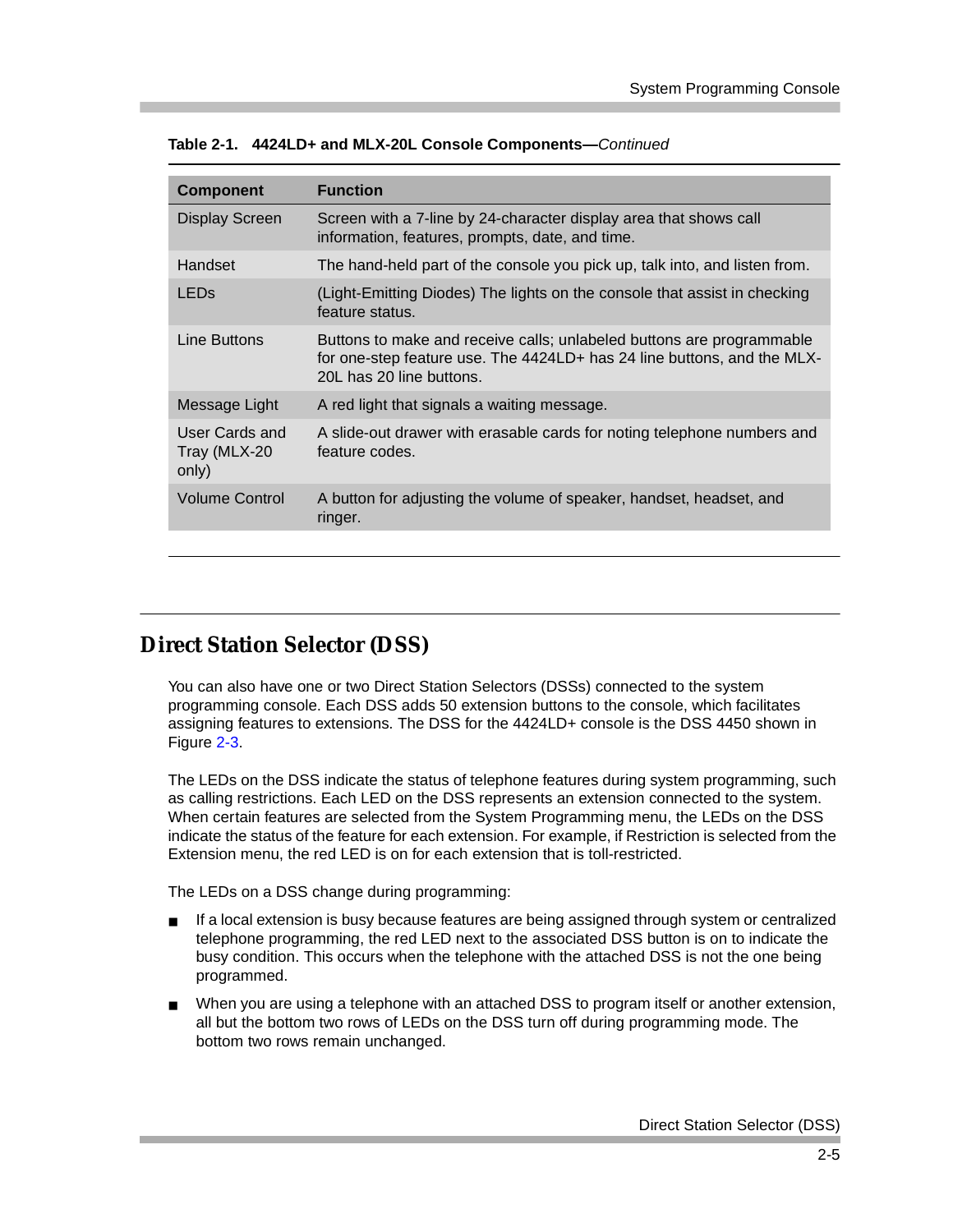When you program a telephone with an attached DSS from another extension, all the LEDs on the DSS turn off, including the bottom two rows, during programming mode.



#### <span id="page-35-0"></span>**Figure 2-3. DSS4450 for 4400-Series Telephones**

- **1** LEDs (50)
- **2** DSS Buttons (50)
- **3** Page Buttons
- **4** Message Status Button
- **5** Reserved Buttons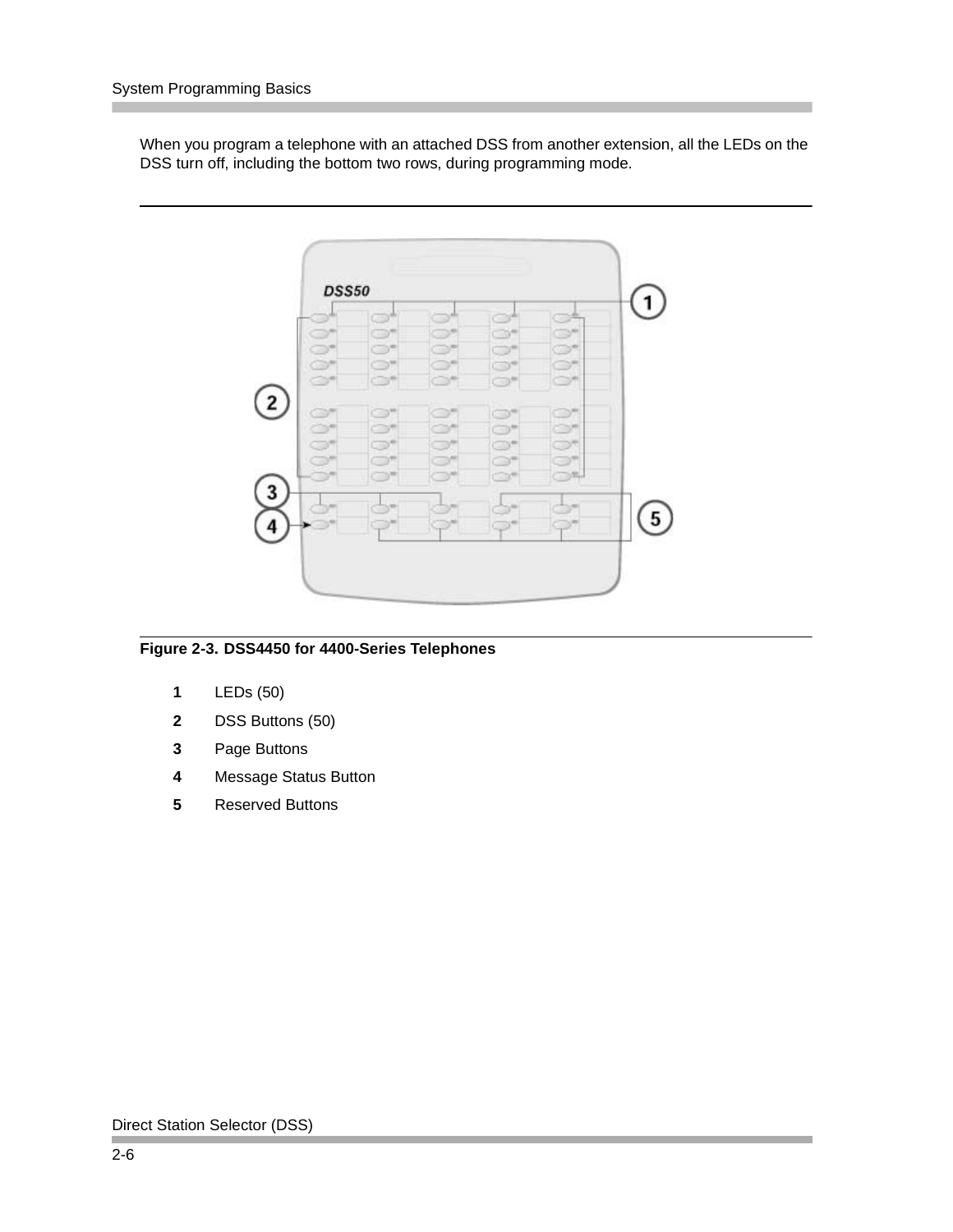Refer to the [Figure](#page-35-0) 2-3 for the location of the components described in the following table.

| <b>Component</b>                        | <b>Function</b>                                                                                                                                                                                                                                                                           |
|-----------------------------------------|-------------------------------------------------------------------------------------------------------------------------------------------------------------------------------------------------------------------------------------------------------------------------------------------|
| <b>DSS Buttons</b>                      | Fifty buttons used for one-touch dialing of co-workers' extensions to make<br>or transfer calls. DSS buttons are also used to page co-workers over<br>speakerphones, to park calls, and to handle outside calls.                                                                          |
| <b>Fixed Buttons</b>                    | Ten additional buttons, including Message Status, Direct Voice Mail (MLX)<br>DSS only), and three Page buttons. The five remaining buttons on the first<br>DSS are not used. If a second DSS is connected to the console, the 10<br>buttons at the bottom of the second DSS are not used. |
|                                         | Fixed Message Status button used with fixed Page buttons to see which<br>telephones have Message Lights on.                                                                                                                                                                               |
|                                         | Fixed Page Buttons are three buttons used to select the pages of<br>extensions that the 50 DSS buttons represent.                                                                                                                                                                         |
| LEDs (Light-<br><b>Emitting Diodes)</b> | The lights that assist in checking feature status.                                                                                                                                                                                                                                        |
|                                         |                                                                                                                                                                                                                                                                                           |

**Table 2-2. DSS 4450 Components**

# **System Programming Console Buttons**

Use the 14 buttons located on either side of the 4424LD+ or MLX-20L console display area for system programming. These buttons are arranged in two columns of seven buttons. On the 4424LD+ console, three of the four fixed display buttons have different labels than those on the MLX-20L console, although the same functionality is provided.



**Figure 2-4. 4424LD+ Display Buttons and Main Menu**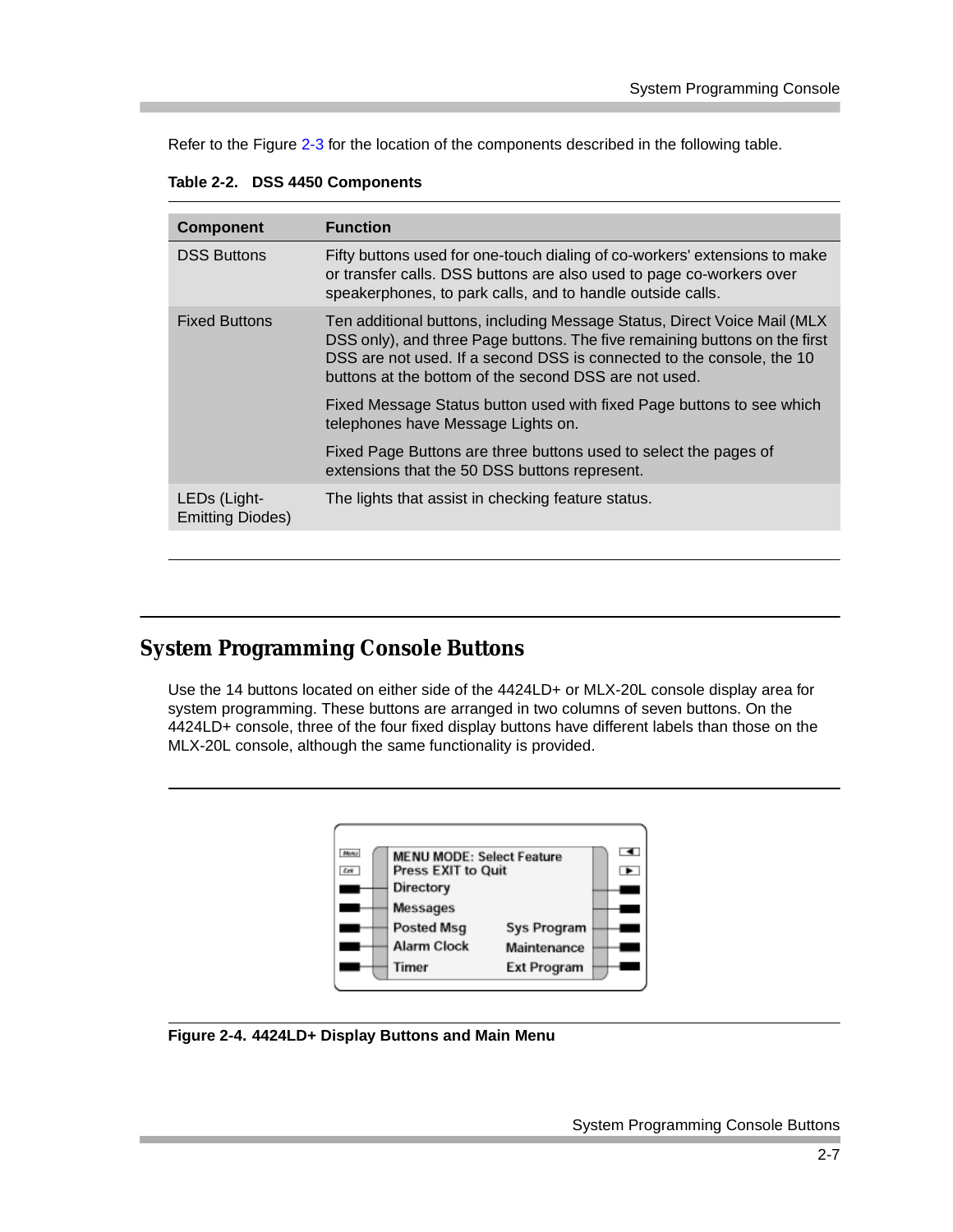



#### **Fixed Display Buttons**

The top two buttons in each column have the same labels and functions regardless of the screen display. This type of button is called a fixed display button. The functions of the fixed display buttons for the 4424LD+ and MLX-20L consoles are described in the following table.

| Home          | Exit                                      | Return to normal call handling mode after you finish<br>programming.                                                                                                                                        |
|---------------|-------------------------------------------|-------------------------------------------------------------------------------------------------------------------------------------------------------------------------------------------------------------|
| <b>Menu</b>   | Menu                                      | Display the Main Menu.                                                                                                                                                                                      |
| <b>More</b>   | $\blacksquare$                            | Display more items when a menu is continued on<br>more than one screen, indicated by an angle<br>bracket (>) on the upper right of the screen.                                                              |
| <b>Inspct</b> |                                           | (Inspect) View a list of lines or extensions on which<br>a feature is programmed or the settings for a<br>feature. On the 4424LD+ console, an Inspect button<br>must be programmed (programming code *778). |
|               | $\left  \blacktriangleleft \right\rangle$ | Return to the previous screen; indicated by an angle<br>bracket $(<)$ on the upper right of the screen. The<br>MLX-20L does not have an equivalent button.                                                  |

**Table 2-3. Fixed Display Buttons Functions**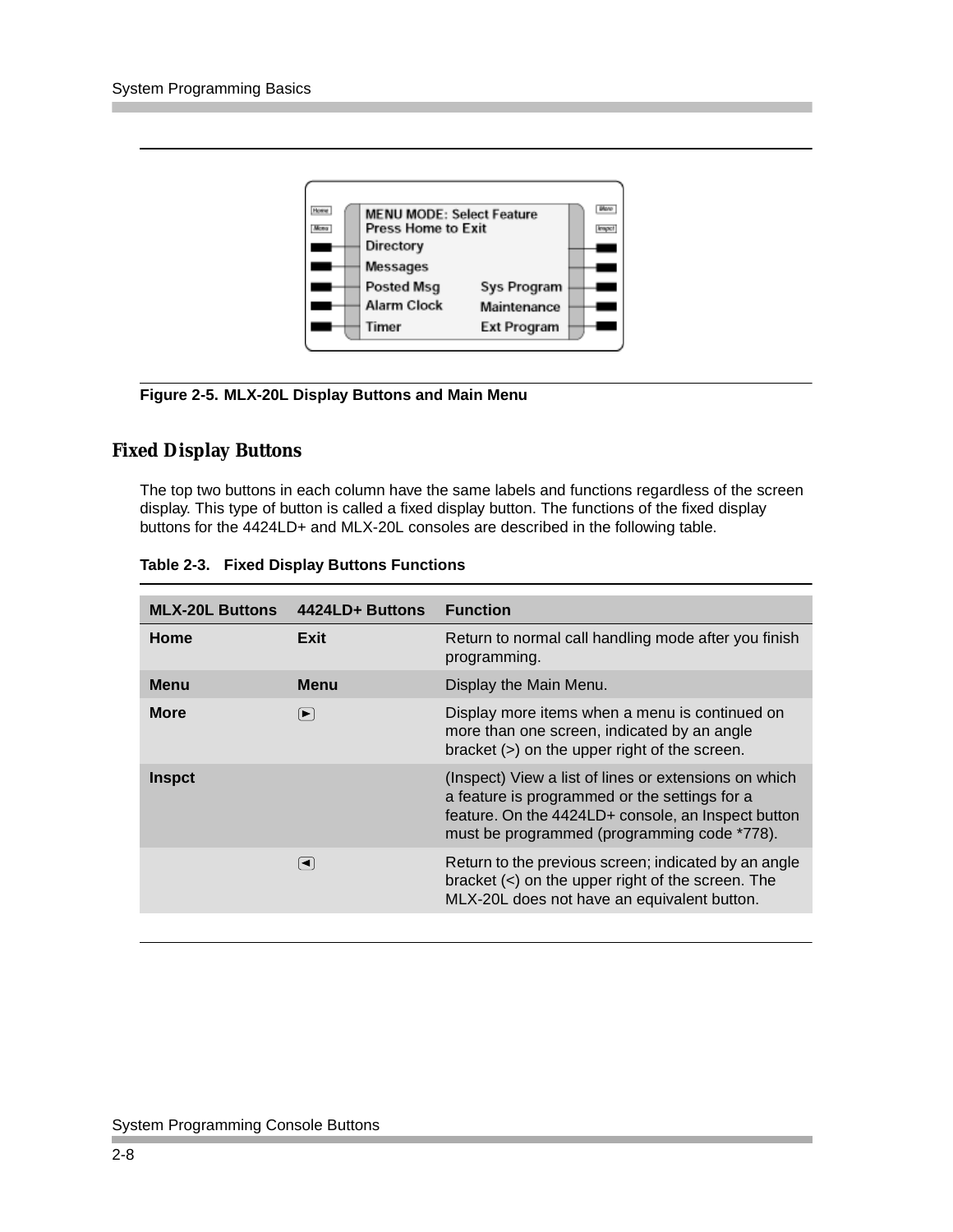#### **Unlabeled Display Buttons**

Use the five unlabeled display buttons on each side of the display screen to select commands, options, or items on the screen. The functions of these buttons vary, based on the option you select.

If you are using WinSPM in Standard SPM Mode for system programming, the simulated 4424DL+ or MLX-20L console screen on your PC monitor shows the PC function keys that correspond to the console screen selections. You can use the PC functions keys on your keyboard to select an item on the screen, or you can use your Mouse to select a function key or option in the simulated console screen.

# **Console Overlay**

The programmable line buttons are on the main part of the console. There are 24 line buttons on the 4424LD+; however, the four buttons on the top row are not used during system programming.

The MLX-20 console has 20 line buttons, but you can use the console overlay to program up to 28 line buttons on any extension through centralized telephone programming. Select Page 1 to access line buttons 1 through 20 and Page 2 to access line buttons 21 to 34. The top line of numbers next to each line button on the console overlay represents line buttons.

When labels or filenames are entered, the letters A through F are displayed on the console screen. Additional letters can be entered by using line buttons 1 through 20 to represent letters G through Z. These letters are also displayed on the top line of the console overlay.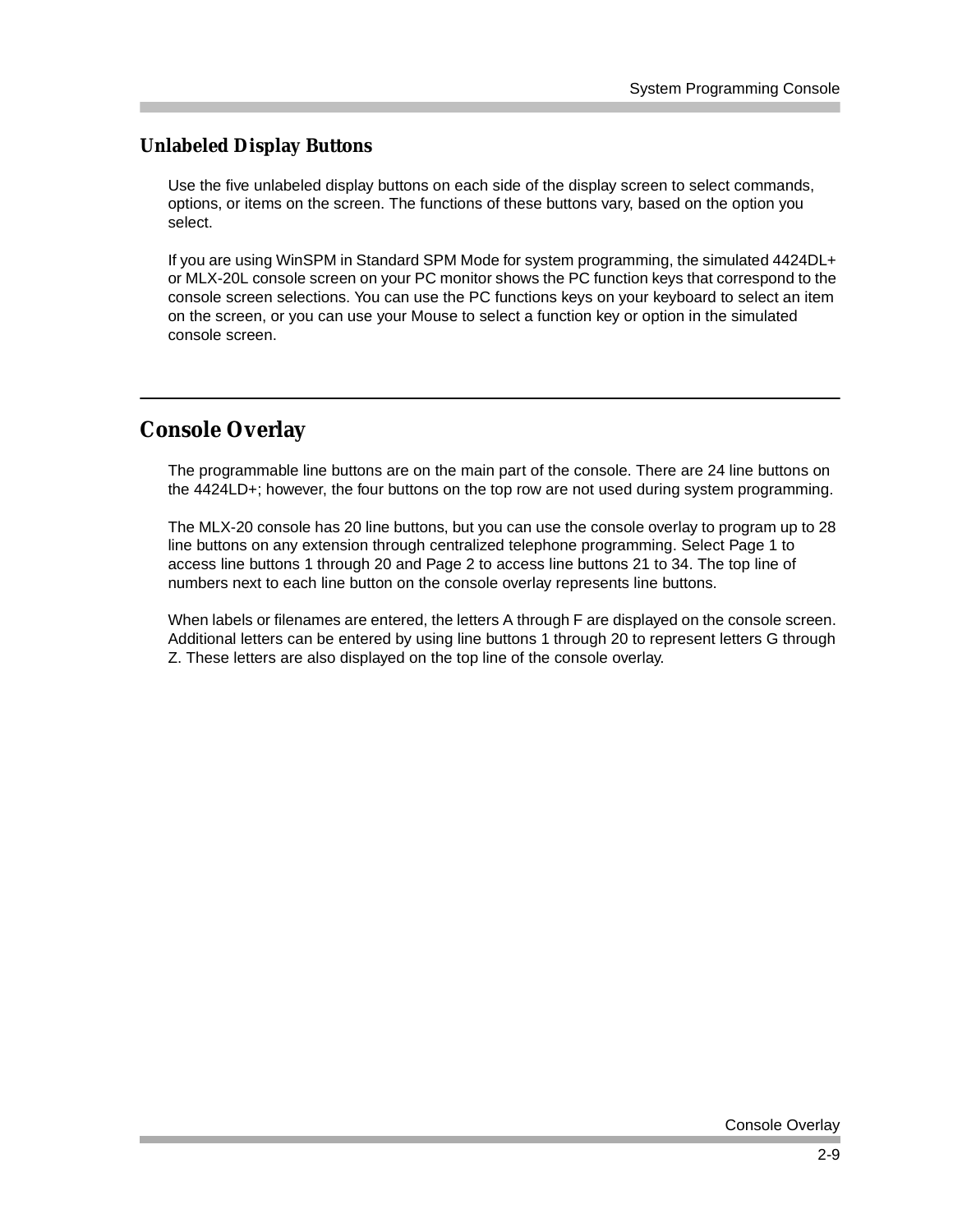

#### **Figure 2-6. 4424LD+ System Programming Console Overlay**

The function labeled **Top Sys Prog** on the MLX-20L console overlay does not appear on the 4424LD+ console overlay. The 4424LD+ does not provide a fixed HFAI (Hands Free Answer on Intercom) button for this feature; however, the HFAI feature can be programmed onto a line button on the 4424LD+ telephone and then used for system programming.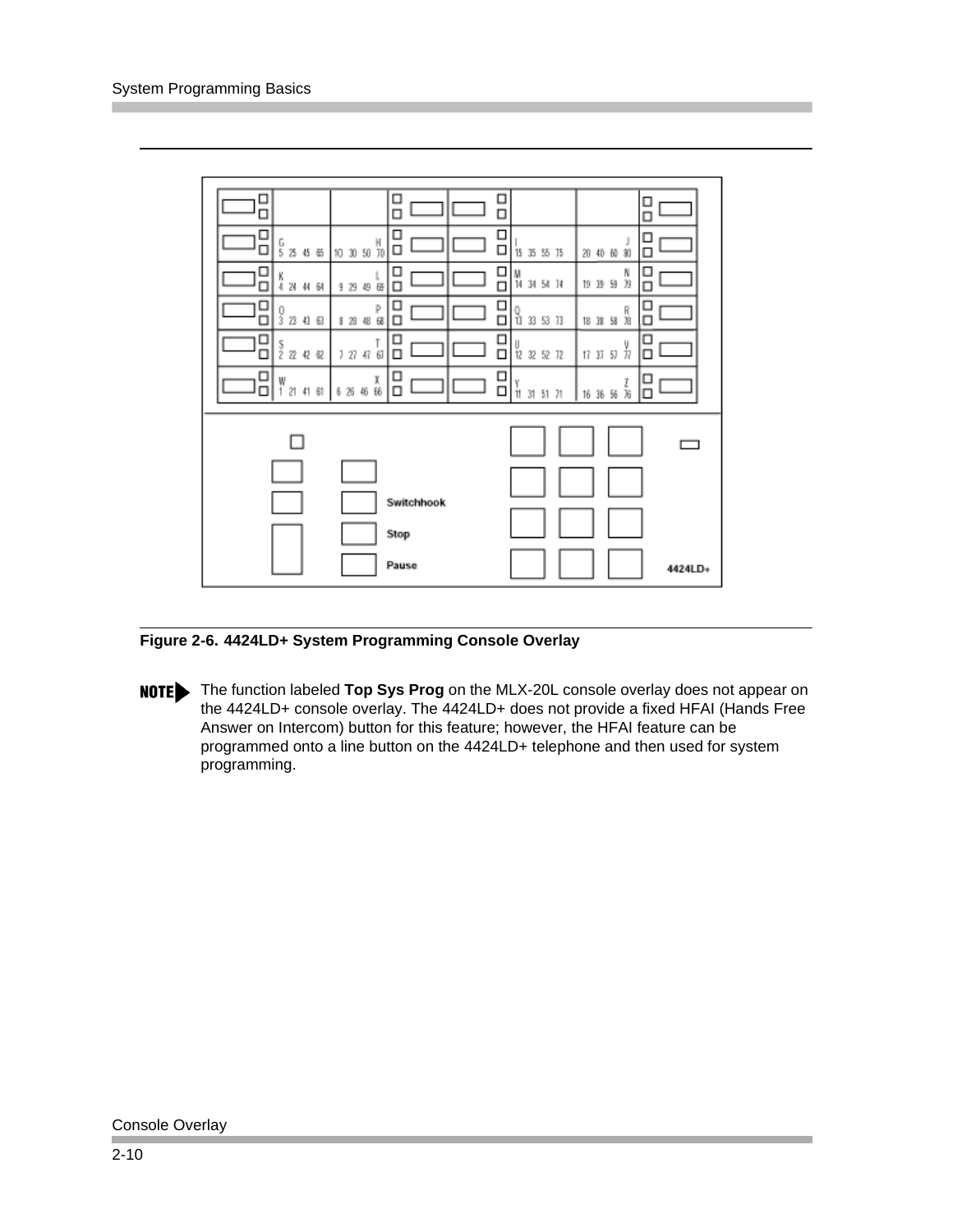

**Figure 2-7. MLX-20L System Programming Console Overlay**

- **1** To Central Office or Serving Facility
- **2** C O LInes
- **3** C O Line Protector
- **4** Network Interface

# **Console and DSS Lights**

The red and green lights (LEDs) next to each of the 20 line buttons on the 4424LD+ and MLX-20L console show the status of the line/trunk options. LEDs on the DSS show the status of features programmed on extensions.

#### **Console Lights**

The green and red LEDs next to each button on the console display the status of the line/trunk option that is being programmed. For example, when you select Pools from the Lines Trunks menu, the red LED is off if the selected line is not in a pool and on if the line is in a pool. Appendix C in Feature Reference provides a table that shows the default LED status for line/trunk options.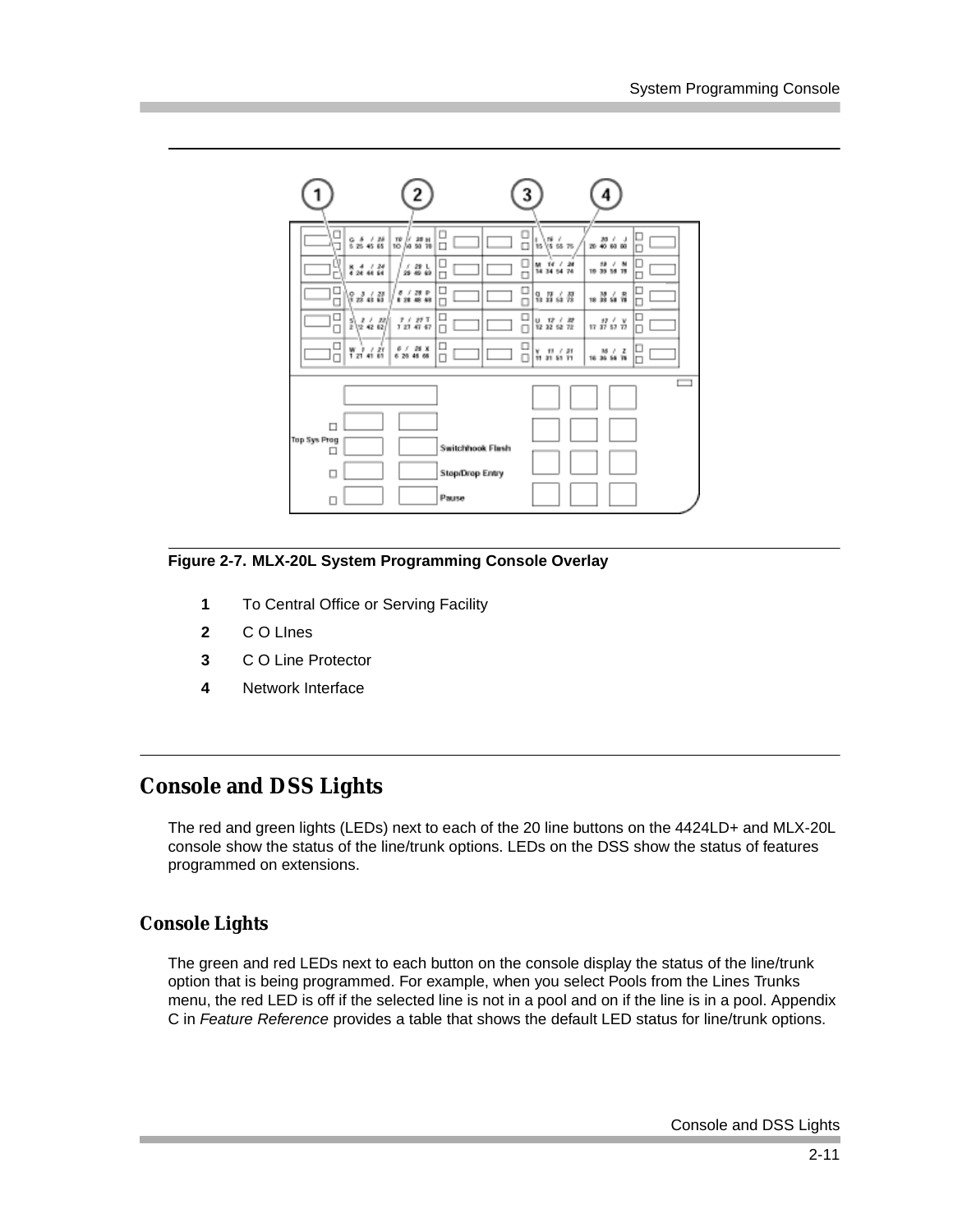#### **DSS** Lights

The lights on the DSS (if one is attached to the console) show the status of features being programmed on the extensions. When you select a feature from a menu, the red LED next to the DSS button is on, off, or flashing, depending on whether the feature is already programmed on the corresponding extension. For example, when you select **Toll Restrict** from the Restrictions menu, the red LED next to the DSS button lights for each toll-restricted extension. Appendix C in Feature Reference, provides a table that shows the default DSS status of LEDs for system features.

# **Displaying the System Programming Menu from the Console**

Follow these steps to begin system programming:

**Menu** →Sys Program→Start

The System Programming Menu appears:

| System Programming > |              | System Programming: |          |
|----------------------|--------------|---------------------|----------|
| Make a selection     |              | Make a selection    |          |
| System               | Extensions   | Labeling            | Language |
| SysRenumber          | Options      | Data                |          |
| Operator             | Tables       | Print               |          |
| LinesTrunks          | AuxEquip     | Cntr-Prg            |          |
| Back                 | NightService | Back                |          |

**Table 2-4. Description of Options in System Programming Menu**

| <b>Description</b>                                                                                                                                               |
|------------------------------------------------------------------------------------------------------------------------------------------------------------------|
| Set system operating conditions.                                                                                                                                 |
| Select the system numbering plan and/or<br>reassign extension numbers with 1- to 4-digit<br>numbers that are more appropriate or<br>convenient for your company. |
| Assign or remove operator positions, and<br>program operator features (such as Operator<br>Hold Timer or QCC options).                                           |
| Program line/trunk options.                                                                                                                                      |
| Program extension features (such as line<br>assignments).                                                                                                        |
| Program system-wide features (such as<br>Transfer Return).                                                                                                       |
|                                                                                                                                                                  |

Displaying the System Programming Menu from the Console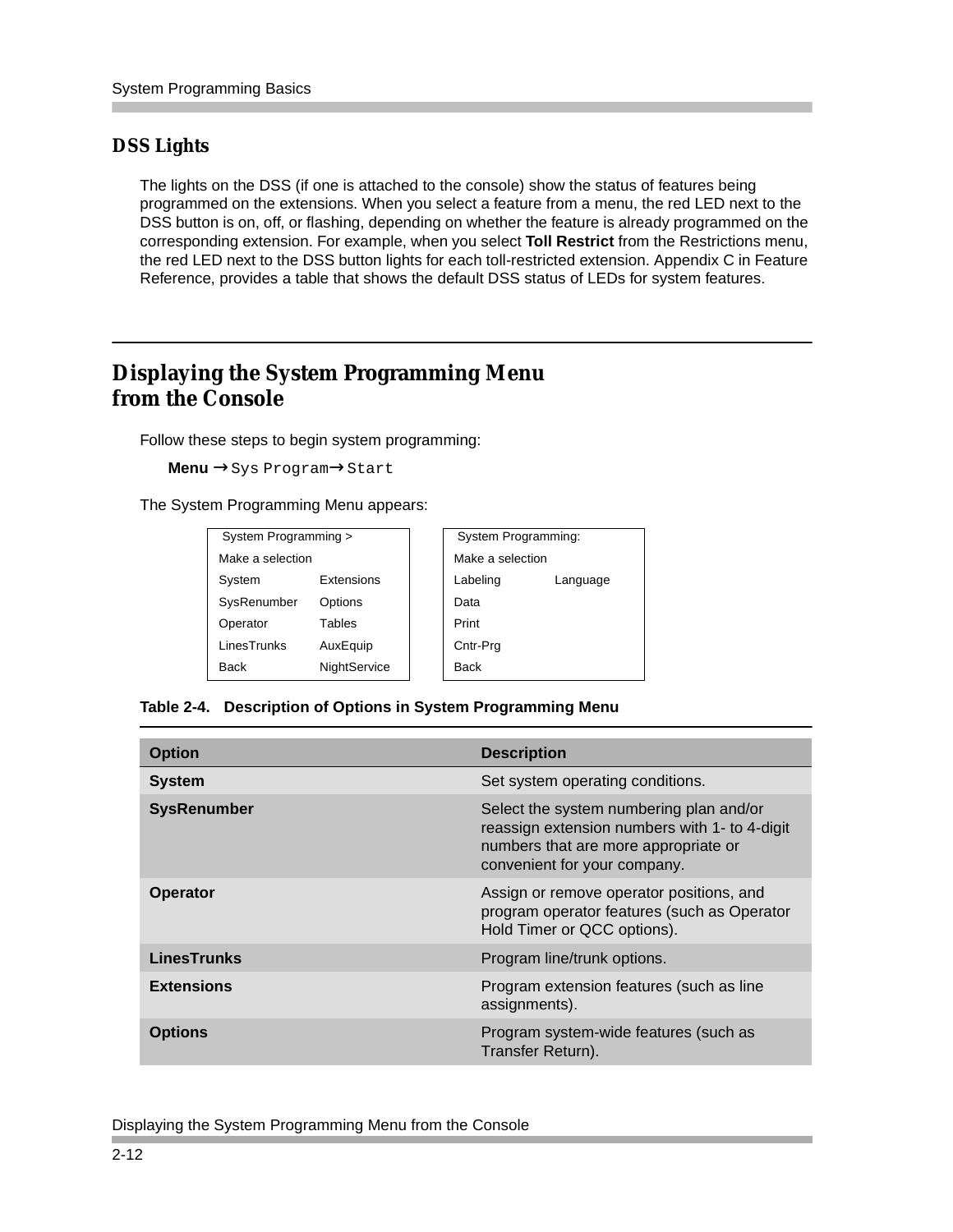| <b>Option</b>     | <b>Description</b>                                                                                                  |
|-------------------|---------------------------------------------------------------------------------------------------------------------|
| <b>Tables</b>     | Program features that require entering<br>information in a table (such as Allowed Lists<br>and Disallowed Lists).   |
| <b>AuxEquip</b>   | Program auxiliary equipment connected to the<br>system (such as loudspeaker paging and fax).                        |
| <b>NightSrvce</b> | Program Night Service features.                                                                                     |
| Labeling          | Program the labels shown on display<br>telephones (such as Posted Messages and<br>entries in the System Directory). |
| Data              | Specify extensions that need voice and data<br>capability.                                                          |
| <b>Print</b>      | Print system programming reports (such as<br>system configuration and extension<br>assignments).                    |
| <b>Cntr-Prog</b>  | Perform centralized telephone programming<br>(assign features to specific buttons on<br>telephones).                |
| Language          | Select the language for: the system, 4400-<br>Series or MLX display telephones, SMDR<br>reports, and print reports. |

**Table 2-4. Description of Options in System Programming Menu—**Continued

# **Exiting System Programming**

Use the information in this table to return to the System Programming menu, the Main menu (Menu Mode screen), or the Home screen from within a programming screen.

**Table 2-5. Selections to Return to the System Programming Menu**

| To return to         | Select                                         |
|----------------------|------------------------------------------------|
| Previous menu        | <b>Back</b>                                    |
| Main menu            | <b>Menu</b>                                    |
| Normal Call-Handling | MLX-20L Console: Home<br>4424LD+ Console: Exit |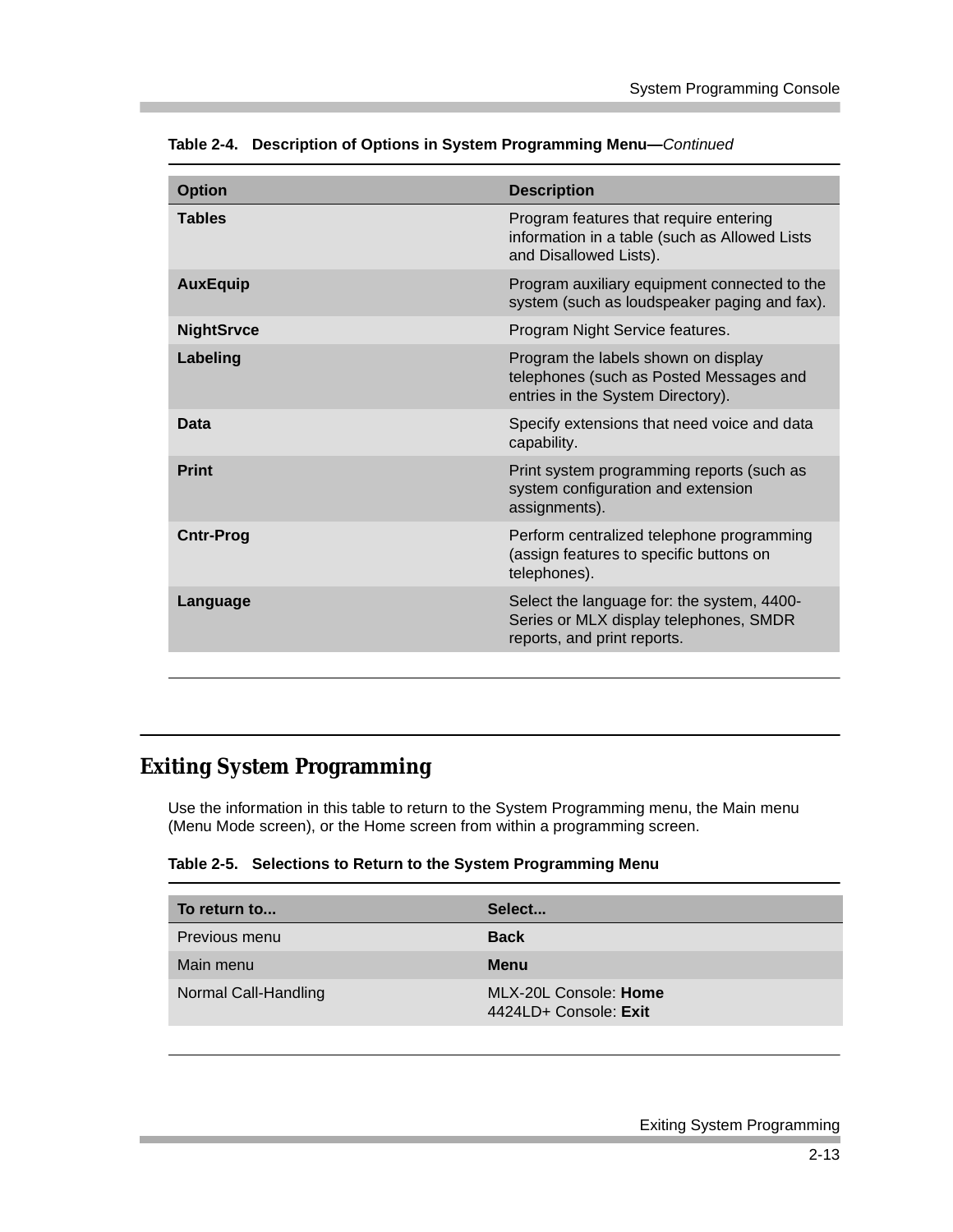Exiting System Programming

a sa kacamatan ing Kabupatèn Kabupatèn Ing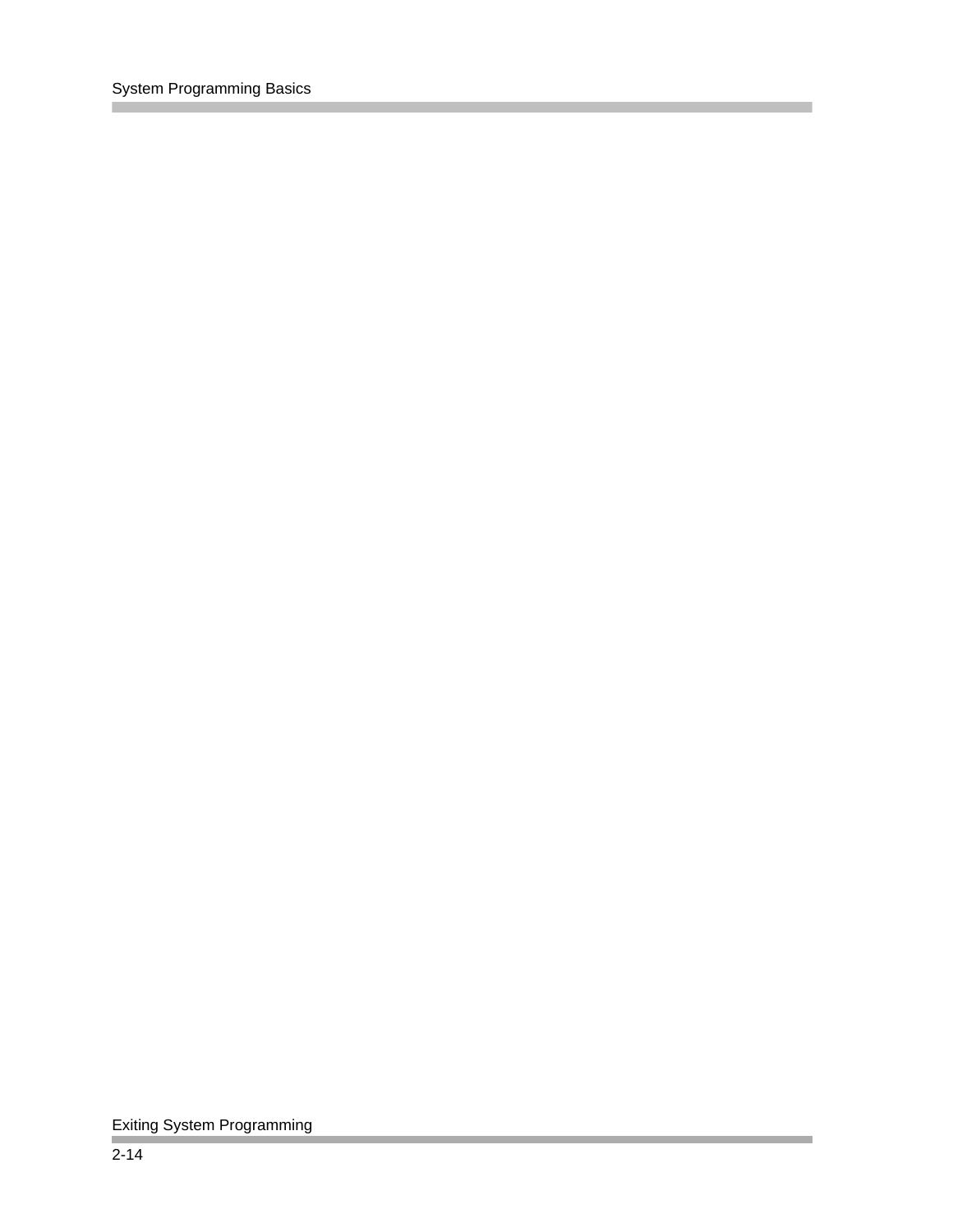# **[About WinSPM](#page-46-1)**

# **Contents**

m

<u> 1989 - Johann Barnett, mars et</u>

| ■ Setting the Start Bar "Auto Hide" Property/Changing    |  |
|----------------------------------------------------------|--|
|                                                          |  |
| Connecting a PC to a MERLIN MAGIX Integrated System 3-14 |  |
|                                                          |  |
|                                                          |  |
|                                                          |  |
|                                                          |  |
|                                                          |  |
|                                                          |  |
|                                                          |  |
|                                                          |  |
|                                                          |  |
|                                                          |  |
|                                                          |  |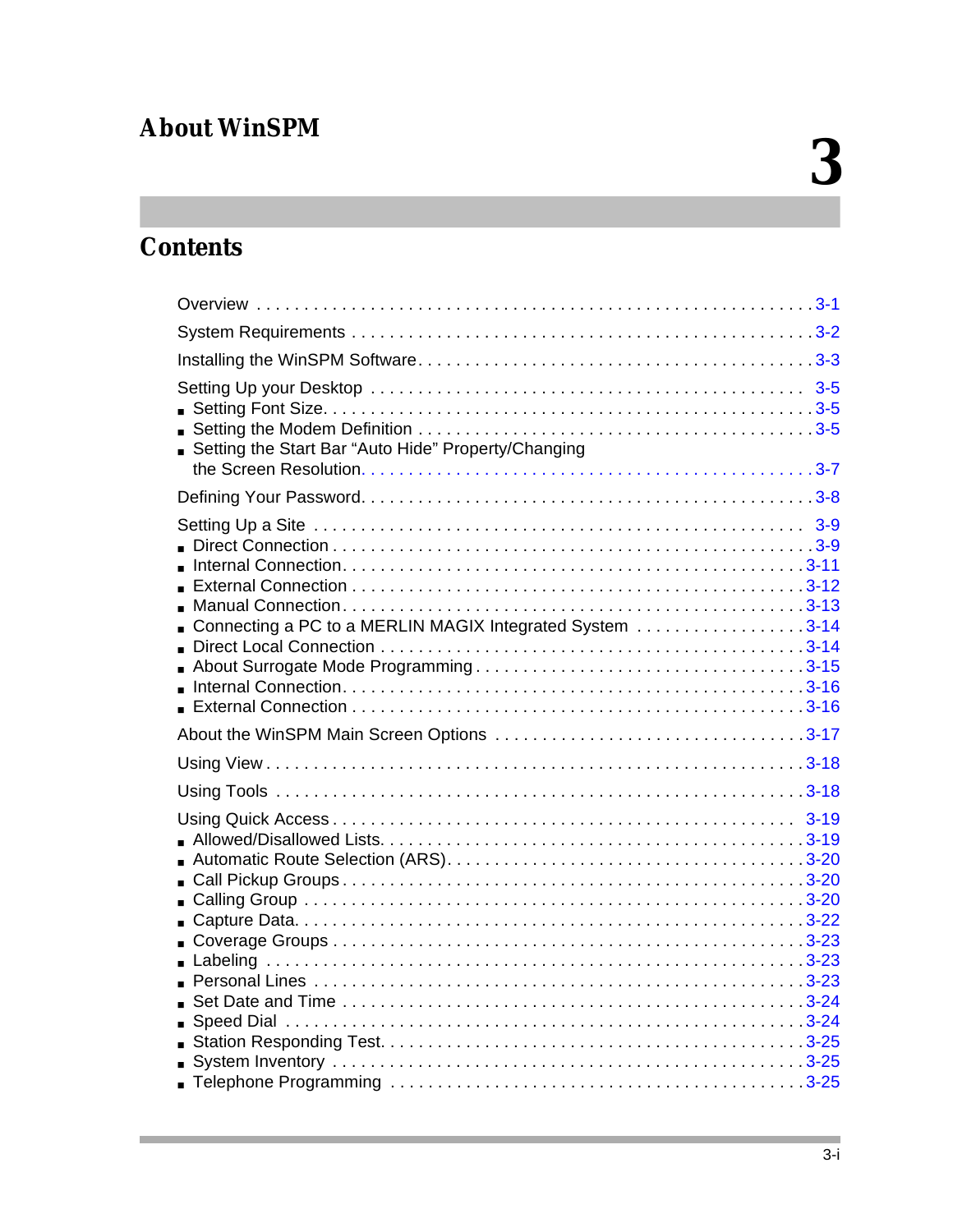| Board Renumbering with the<br>Adding a 016 Module at the End of an Existing                                                                                       |  |
|-------------------------------------------------------------------------------------------------------------------------------------------------------------------|--|
| Replacing Two 008 MLX Modules with One 016 MLX Module When                                                                                                        |  |
| the 008 MLX Modules are the Last Two Modules in the System 3-48<br>Replacing a 008 MLX Module with a 016 MLX Module 3-49                                          |  |
| <b>Replacing a 008 OPT Module with a 016 MLX Module</b> $\ldots \ldots \ldots \ldots \ldots \ldots$ 3-51<br>Replacing a 016 T/R Module with a 016 MLX Module 3-53 |  |

a sa kacamatan ing Kabupatèn Kabupatèn Ing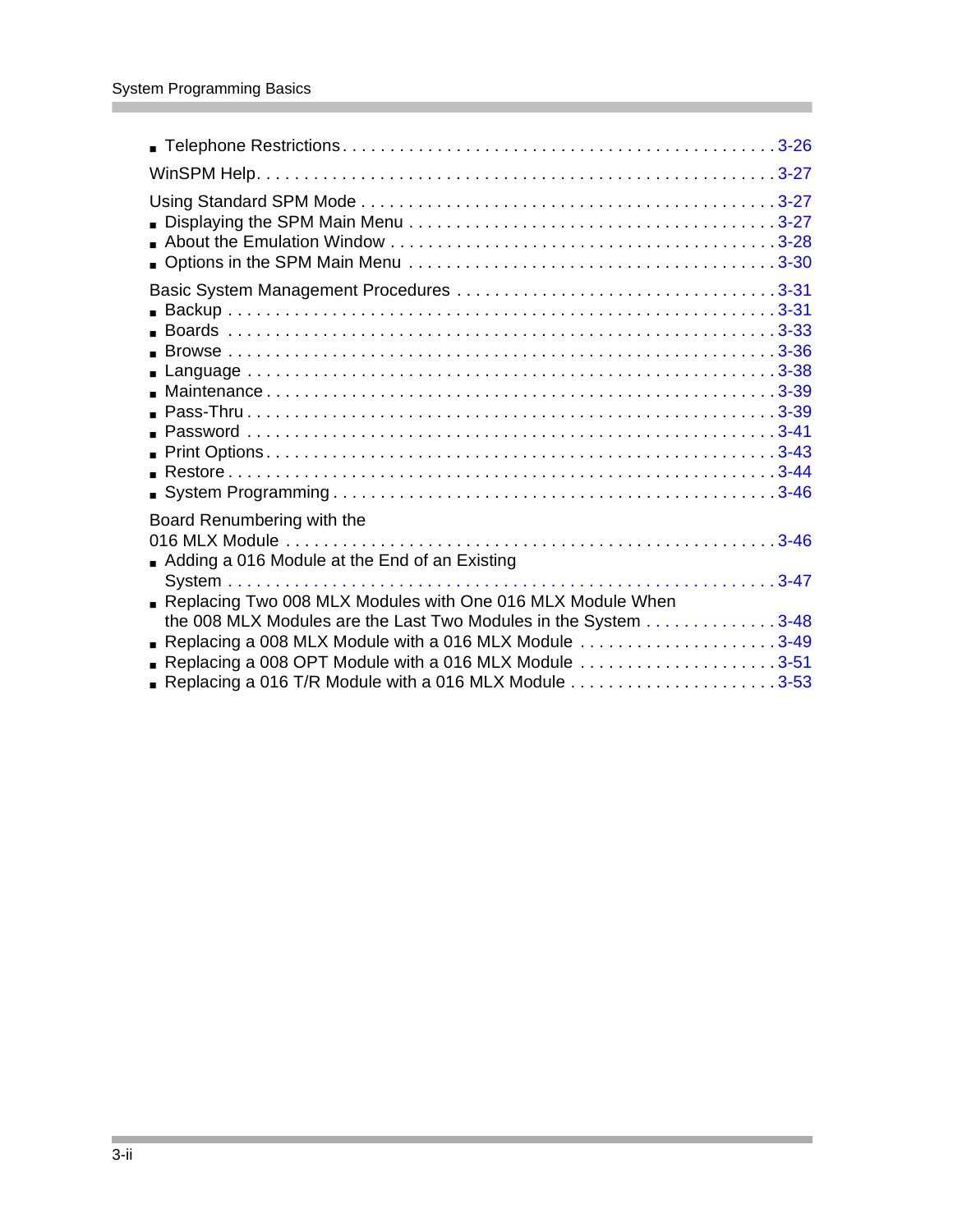# <span id="page-46-1"></span><span id="page-46-0"></span>**3 About WinSPM** <sup>3</sup>

## <span id="page-46-2"></span>**Overview**

The Windows System Programming and Maintenance (WinSPM) software package offers an alternate method of programming the MERLIN MAGIX Integrated System using a PC. This method frees the system programming console for other uses and also provides the following additional functions:

- Backing up system programming information.
- Restoring system programming information from a backup.
- Printing, viewing, and storing reports.
- Programming the system remotely.
- Programming in surrogate mode.
- Creating button labels.
- Storing print report data and/or user annotation notes using Notepad Editor.

WinSPM provides two modes for programming your MERLIN MAGIX Integrated System:

- **Quick Access Mode**. A graphical interface (GUI) for those tasks most commonly performed by the System Manager–for example, adding or deleting members of groups, performing system inventories, creating reports, administering multiple systems, making station labels shown on display telephones, and more.
- **Standard SPM Mode**. Provides an emulation display of the system programming console. It allows basic SPM programming of the MERLIN MAGIX system and supports SPM programming for options not included in Quick Access mode.

WinSPM is available on CD-ROM. The WinSPM software can be used directly from the CD-ROM on your PC. If your PC has a hard disk, however, you should install WinSPM from the CD-ROM onto the hard disk.

This guide describes the use of WinSPM in Standard SPM Mode. If you are using Quick Access, refer to the documentation and online help provided with the WinSPM application for additional information.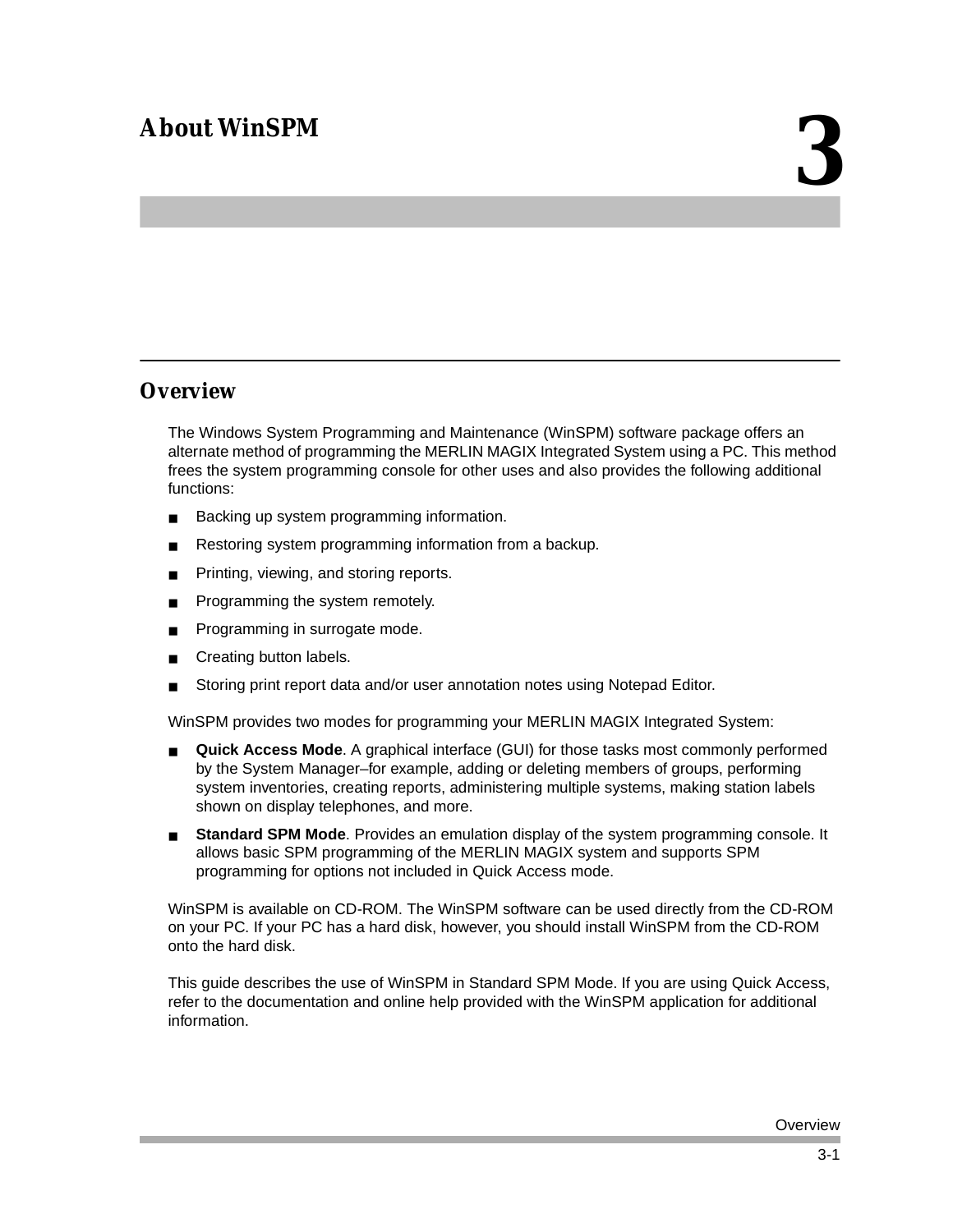## <span id="page-47-0"></span>**System Requirements**

WinSPM is designed to function with:

- Windows 95, Windows 98, Windows Me, or Windows NT Release 4.0 or higher
- IBM-compatible Personal Computer with a Pentium 100 or more (Pentium II or higher recommended)
- 40 MB or more of available space on the hard drive
- 32 MB of RAM (64 MB recommended)
- 1 COM Port
- Modem with auto baud capabilities (PEC 2569-839 recommended), with specific drivers loaded
- Video Card that supports at least 256 colors (65536 or more recommended)

Depending on how you connect the PC to the control unit, you also need the following items:

- Direct local connection, if the PC is within 50 feet of the control unit:
	- Either a 355AF modular adapter (if there is a male connector on the interface cable) or a 355A modular adapter (if there is a female connector on the interface cable)
	- A four-pair modular cord (D8W)
- Direct local connection, if the PC is more than 50 feet from the control unit:
	- 355AF adapter
	- EIA crossover cable
	- Two Z3A2 Asynchronous Data Units (ADUs)
	- ADU crossover cable
	- 400B2 power adapter
	- 2012D transformer
	- BR1A-4P adapter and either a 102 connecting block or 103 connecting block
	- 248B adapter
	- Eight-position wall jacks
	- Four-pair plug-ended cable
	- D8W cords
	- D6AP power cord
	- EIA-232-D cables

#### System Requirements

From the Display Properties window on your Windows desktop, be sure to select **NOTEL** Small Fonts for the Font Size option. See [''Setting Font Size''](#page-50-1) under [''Setting Up your](#page-50-0)  [Desktop''.](#page-50-0)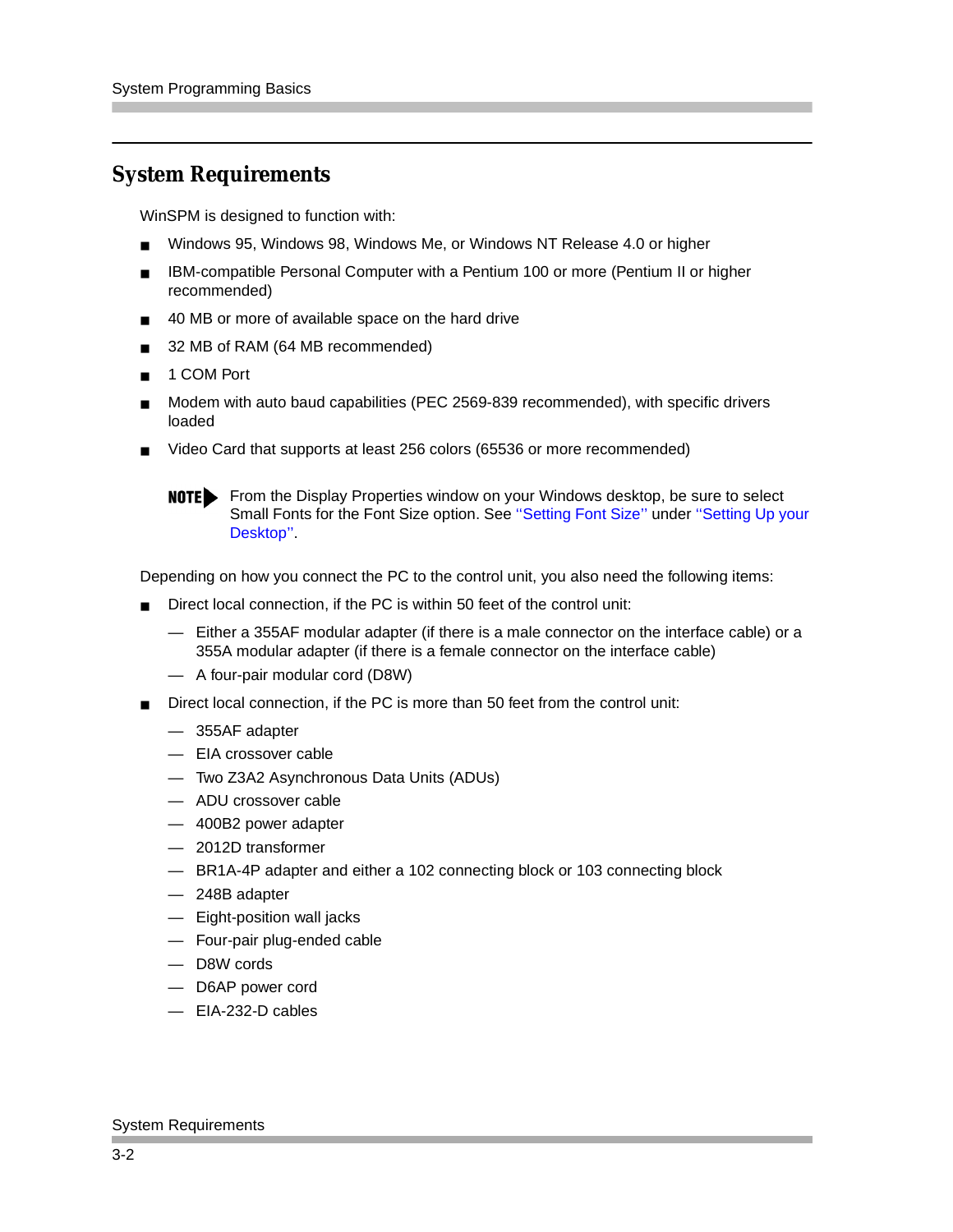- Internal or External connection:
	- Modem that supports 1200- or 2400-bps connections
	- Modem cable

In addition, a parallel printer is useful for reports. The PC needs a parallel port for the connection.

NOTE WinSPM uses Interrupt 4 and I/O address 3F8 for COM1. It uses Interrupt 3 and I/O address 2F8 for COM2.

## <span id="page-48-0"></span>**Installing the WinSPM Software**

The WinSPM software is installed from the CD-ROM.

- 1. Insert the CD-ROM into your CD-ROM drive.
- 2. From the Start menu, select Run.
- 3. When prompted for the file or folder you want to open, type D:\setup.exe. (If your CD-ROM drive is set up as a different drive letter, replace D as necessary.)

Installation creates a program group named "Lucent Solutions." This group contains a folder titled "WinSPM," which contains an icon titled "WinSPM." Clicking on this icon starts the WinSPM application. Upon installation of the WinSPM software, the WinSPM main screen appears (see "About the WinSPM Main Screen Options" on page 17 for more information):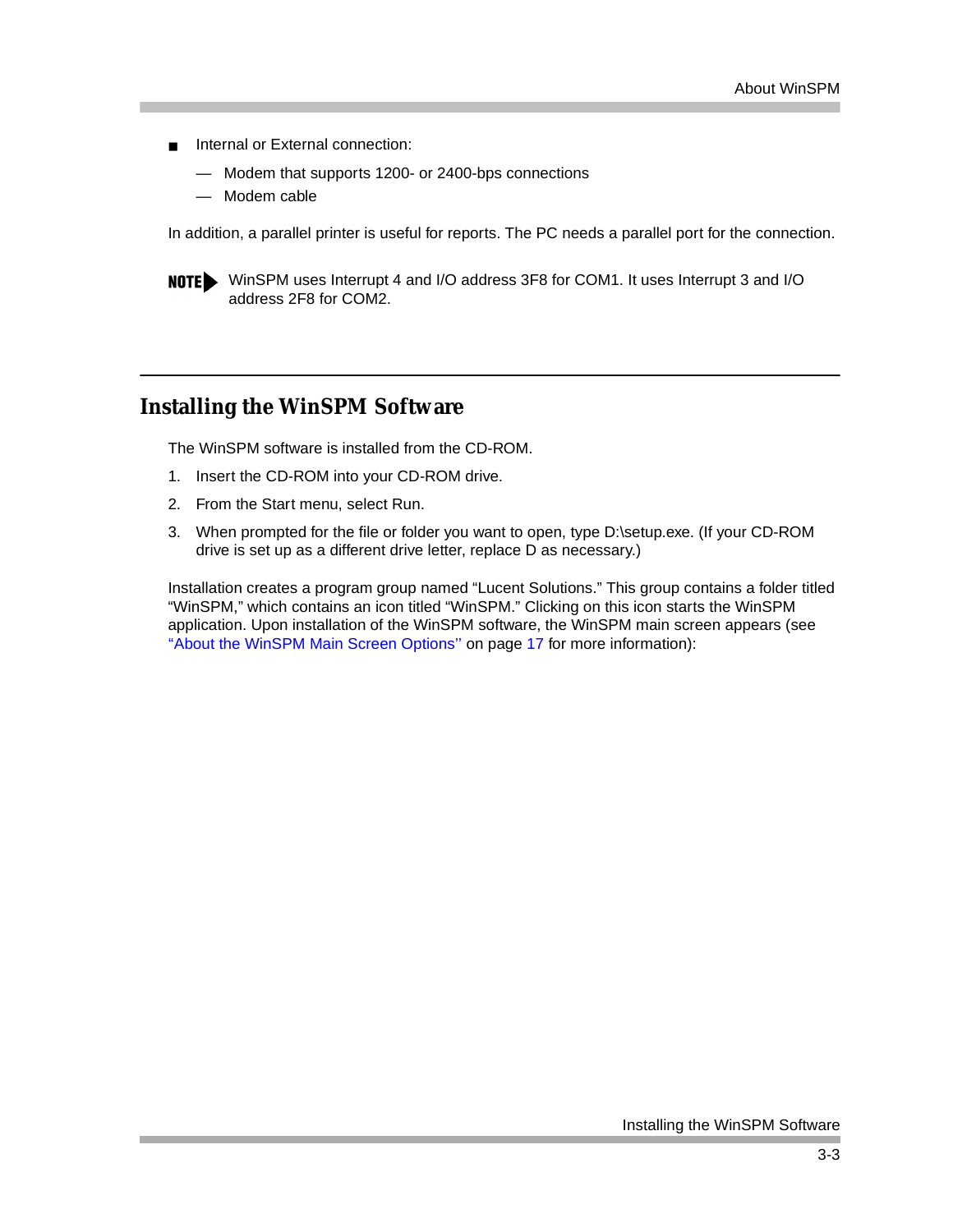

**Figure 3-1. WinSPM Main Screen**

After WinSPM is installed, the First Time User Wizard (FTUW) assists you through the following four steps described in detail on the following pages:

- Setting Up Your Desktop
- Defining Your Password
- Setting Up a Site
- Connecting a PC to the MERLIN MAGIX Integrated System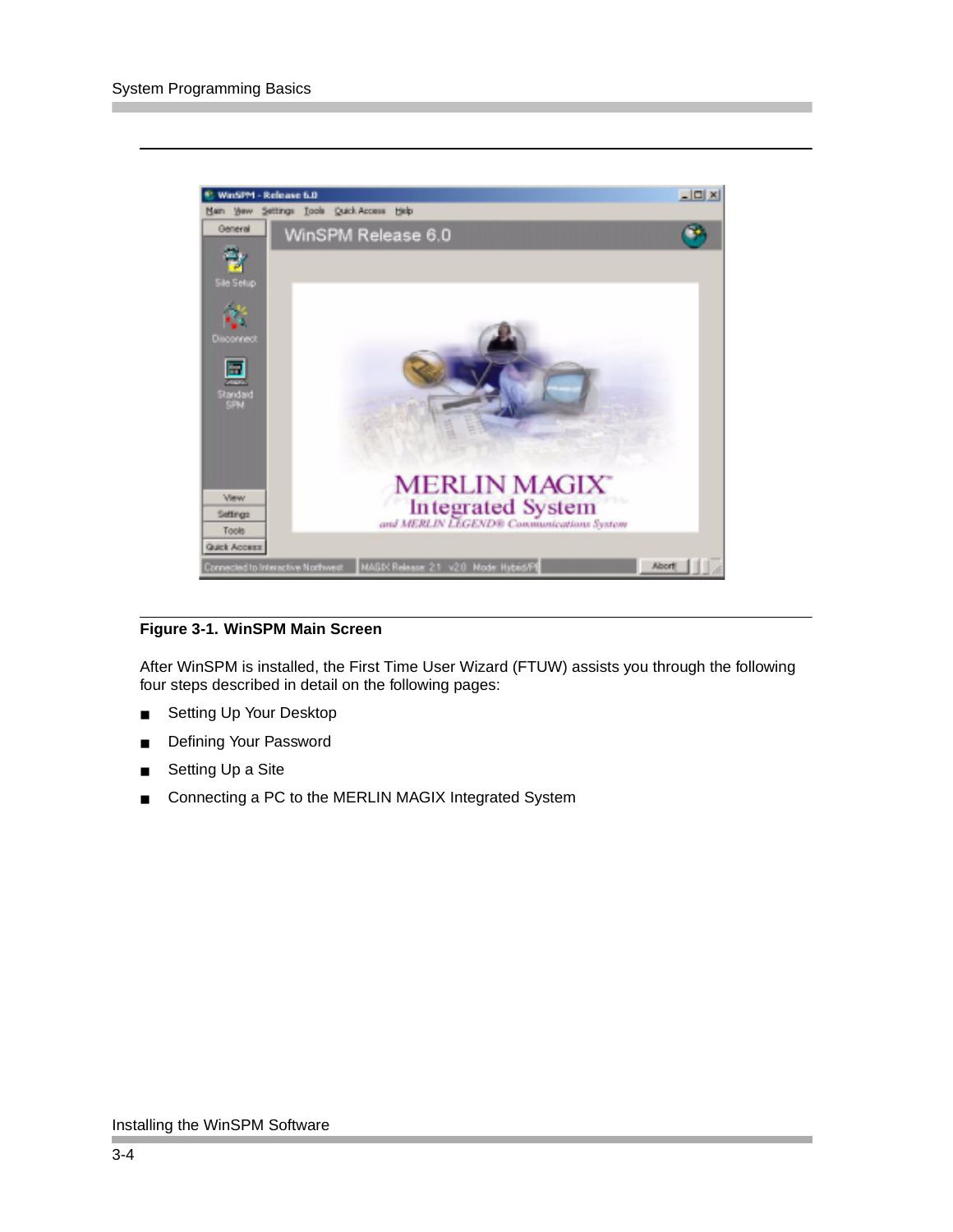# <span id="page-50-0"></span>**Setting Up your Desktop**

Setting up your desktop includes the following tasks:

- Setting Font Size
- Setting the Modem Definition
- Setting the Start Bar Auto Hide Property/Changing the Screen Resolution

#### <span id="page-50-1"></span>**Setting Font Size**

At present, WinSPM does not support large fonts. Some fonts may be virtually unusable if Large Fonts is selected on the settings tab of the Display Properties window. To correct this setting:

- 1. Anywhere on your desktop, right-click and select Properties on the pop-up menu. The Display Properties window appears.
- 2. Click the Settings tab.
- 3. In the Font Size field, select Small Fonts from the drop-down list box.
- 4. Click Apply.
- 5. To close the window, click OK.

#### <span id="page-50-2"></span>**Setting the Modem Definition**

If you are using a modem to connect to a MERLIN MAGIX Integrated System, and you have set the Maximum Speed to above 2400 baud, the modem in the MERLIN MAGIX Integrated System may time-out before your modem has enough time to step down to 2400 baud and establish communications. For this reason, it is suggested that you use a modem definition with a Maximum Speed of 2400 baud. You can create a new modem definition while retaining your original, higher speed definition if you choose.

#### **Modifying an Existing Modem Definition** 3

If your system is dedicated for connection with WinSPM to the MERLIN MAGIX Integrated System for programming and the modem on that system will not be used for any other purpose, do the following:

- 1. From the desktop, click Start.
- 2. Go to Settings and choose Control Panel.
- 3. Double-click the Modems icon. A list of modems configured in the system is displayed.
- 4. Highlight the name of the modem that is used to connect to the MERLIN MAGIX Integrated System and click the Properties button.
- 5. On the General tab, change the value in the drop-down list under Maximum Speed to 2400.
- 6. Verify the following settings: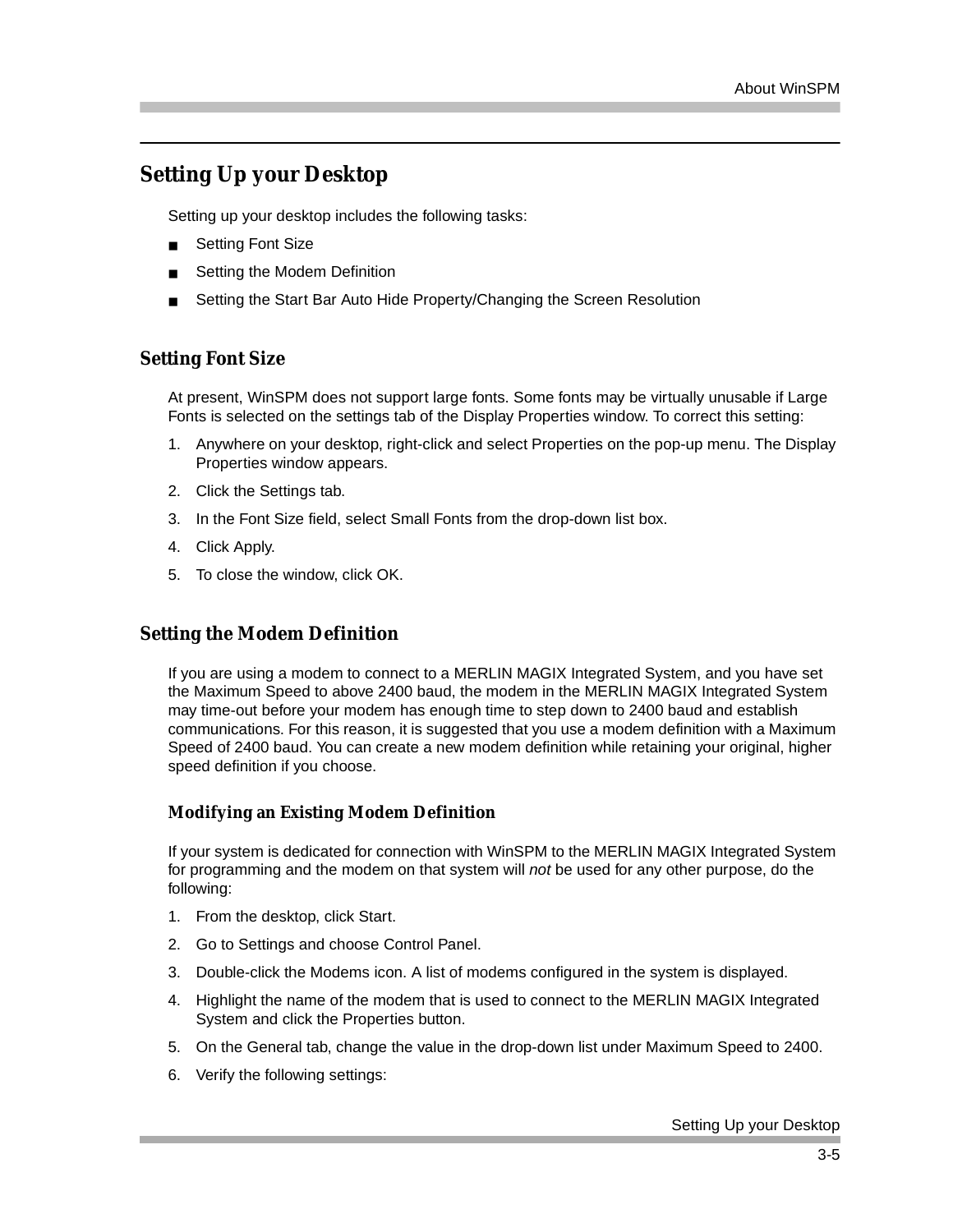#### **Connection Preferences**

Data Bits: 8

Parity: None

Stop Bits: 1

[X] Wait for dial tone before dialing

#### **Advanced**

[X] Use Flow Control

[X] Hardware (RTS/CTS)

- 7. To save the new settings, click OK.
- 8. To close the Modem Properties dialog box, click Close.
- 9. From the Control Panel, click File, then choose Exit to close the Control Panel and return to the Windows desktop.

#### **Adding a New Modem Definition**

If the system you are using is not dedicated for connection with WinSPM to the MERLIN MAGIX Integrated System for programming and the modem on that system can be used for other purposes, do the following:

- 1. From the Windows desktop, click Start.
- 2. Go to Settings and choose Control Panel.
- 3. Double-click the Modem icon. A list of modems configured in the system is displayed.
- 4. Take note of the name of the modem that is currently being used in the system to make connection to the MERLIN MAGIX Integrated System.
- 5. Press the Add button. The Install New Modem Wizard appears.
- 6. Select the "Don't detect my modem" check box and click Next.
- 7. Highlight the name of the modem manufacturer for your modem.
- 8. Highlight the name of your modem in the Models list and click Next.
- 9. Select the COM port that corresponds to the COM port used by your modem and click Next.
- 10. Once your modem is set up successfully, click Finish to complete the operation. The new modem now appears in the list of modems on the Modem Properties form (usually with the same name as the modem identified in Step 4) with a #2 after it.
- 11. Highlight the name of the new modem and click Properties.
- 12. On the General tab, change the value in the drop-down list under Maximum Speed to 2400.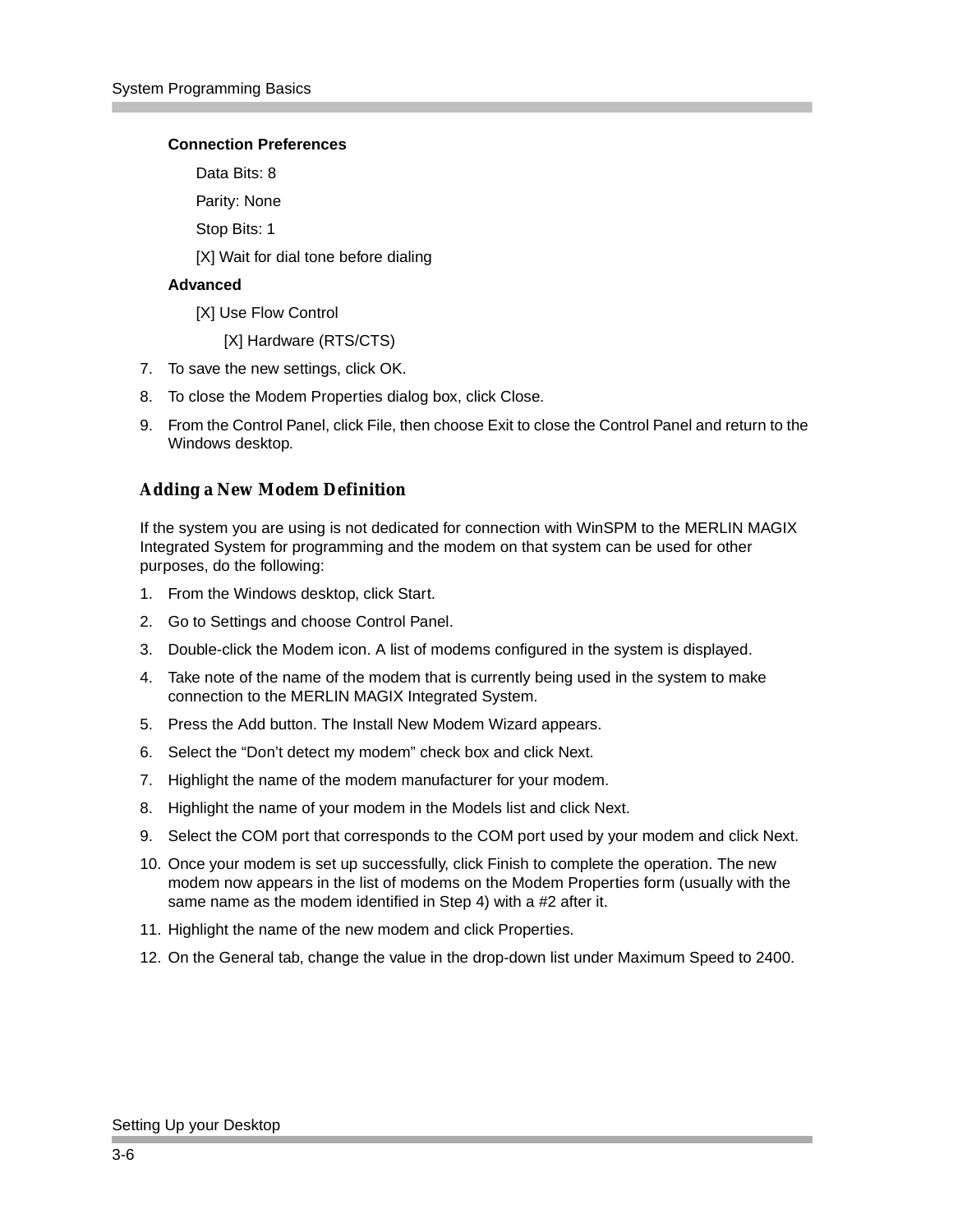13. Verify the following settings:

#### **Connection Preferences**

Data Bits: 8

Parity: None

Stop Bits: 1

[X] Wait for dial tone before dialing.

#### **Advanced**

[X] Use Flow Control

[X] Hardware (RTS/CTS)

- 14. To save the new settings, click OK.
- 15. To close the Modem Properties dialog box, click Close.
- 16. From the Control Panel, click File, then choose Exit to leave the Control Panel and return to the Windows desktop.
	- NOTE Be sure to always select the new modem from the list presented during connection to WinSPM.

#### <span id="page-52-0"></span>**Setting the Start Bar "Auto Hide" Property/Changing the Screen Resolution**

Some WinSPM screens may be difficult to use in 640x480 resolution because they use the full height of the screen. For this reason, you must either turn "Auto hide" on for the Taskbar or increase your screen resolution settings. If you cannot see the OK button at the bottom of the screen, perform one of the following procedures.

#### **Setting the Start Bar "Auto hide" Property** 3

- 1. Right click an area of the Taskbar that is not a button. By default, the Taskbar is located at the bottom of the screen.
- 2. Select "Properties" from the pop-up menu.
- 3. On the Taskbar Properties dialog box, make sure that the "Auto hide" check box is selected.
- 4. Click Apply, then click OK. The Taskbar disappears. To bring up the Taskbar, simply move your mouse to the edge of the screen where it was previously displayed.
- 5. You should now be able to see the OK button. Simply click it to continue your first-time execution of WinSPM.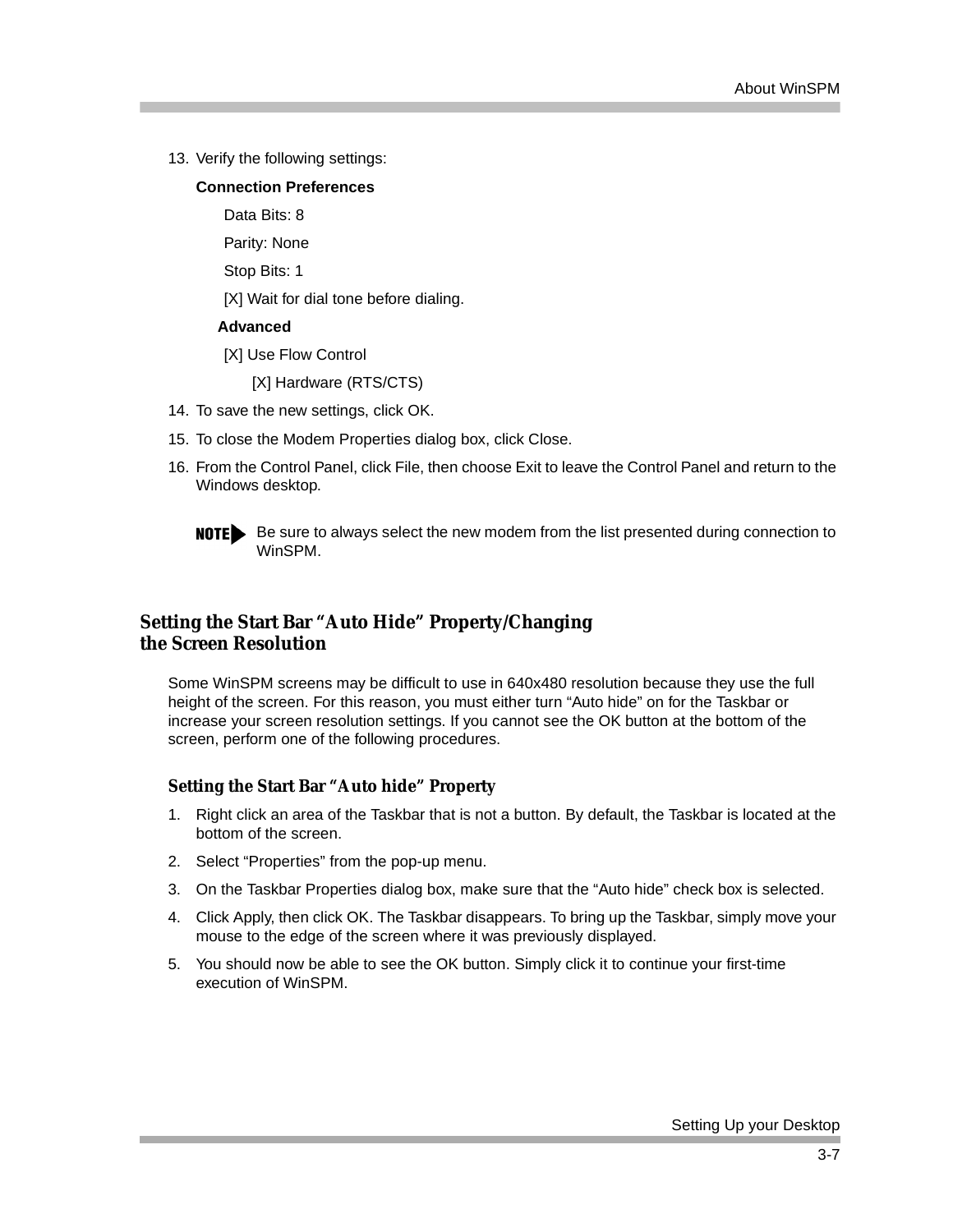#### **Changing the Screen Resolution**

- 1. On the Taskbar, click Start.
- 2. Select Settings, then Control Panel.
- 3. Click the Display icon.
- 4. When the "Display Properties" dialog box appears, click the Settings tab.
- 5. Move the Desktop Area slider so that the resolution setting is higher than 640 x 480.
- 6. Click Apply.
- 7. You should now be able to see the OK button. Simply click it to continue your first-time execution of WinSPM.

# <span id="page-53-0"></span>**Defining Your Password**

There are two passwords in WinSPM:

- **Application Password**. There is an application-level password that serves as a security measure for accessing the WinSPM software itself. You are prompted to enter this password during the application login. Any characters that can be entered with the keyboard are acceptable. An asterisk displays for each password character entered. Since the actual password characters are not displayed, you are prompted to reenter your password for confirmation.
- **System Password**. A password is always required to establish a modem connection with the MERLIN MAGIX Integrated System. You can perform remote system programming only if you enter the correct password. (See "Password" [on page 3-41](#page-86-0) for details on establishing your system password.)

# **SECURITY ALERT:**

- The password characters do not appear on the screen as you type them.
- Use a minimum of five characters.
- Passwords should consist of a random, non-repetitive, hard-to-guess sequence of characters.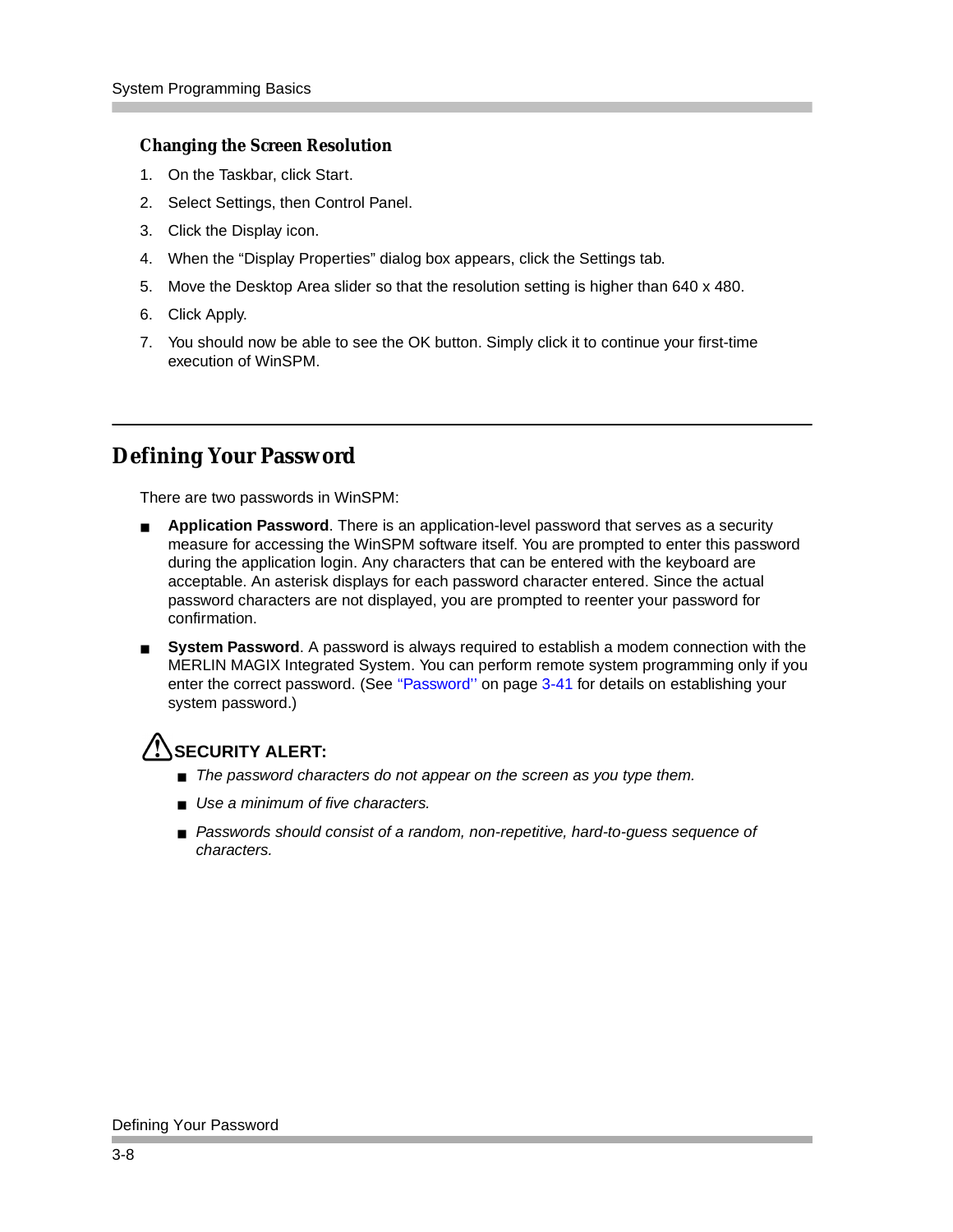# <span id="page-54-0"></span>**Setting Up a Site**

To use the WinSPM software, your PC must be connected to the MERLIN MAGIX Integrated System directly via a serial port on your PC; otherwise you must connect to the MERLIN MAGIX system's internal modem using your PC's modem.

Once you install WinSPM on your PC, the First-Time User Wizard guides you through setting up your application password and using the Site Setup option to create "sites" that correspond to the MERLIN MAGIX Integrated System that you are responsible for programming. Each site can be labeled with as much information as you need to differentiate one site from another.

When you set up a site, you must first determine how your PC will connect to the MERLIN MAGIX Integrated System you want to program. A site can have multiple connection types set up. There are four connection types available (setup instructions for each type are provided on the following pages):

- **Direct Connection**. A serial port on your PC is connected directly to the MERLIN MAGIX system programming jack—the lower modular RS-232 jack on the processor module.
- **Internal Connection**. You are using a modem (either connected to or built into your PC) that is connected to the MERLIN MAGIX Integrated System (for example, via a 016 T/R module) to access the MERLIN MAGIX internal modem.
- **External Connection.** You are using a modem (either connected to or built into your PC) and using a dial-up connection to access the MERLIN MAGIX internal modem. The External Connection type requires use of the Remote Access feature to allow you to connect to the MERLIN MAGIX programming port without manual intervention.
- **Manual Connection**. You are using a modem (either connected to or built into your PC) and using a dial-up connection to access the MERLIN MAGIX internal modem. The Manual Connection is used when you must reach the MERLIN MAGIX programming port by placing a call to the site and the person who answers transfers your call to the programming port.

#### <span id="page-54-1"></span>**Direct Connection**

To set up a site for a Direct Connection, follow these steps:

- 1. From the Site Setup screen, click Add. The cursor moves to the Site Name field.
- 2. Type in the Site Name you wish to use and press the TAB key. Site Names are limited to 30 characters. You may only use characters that are acceptable for file names in the Windows environment.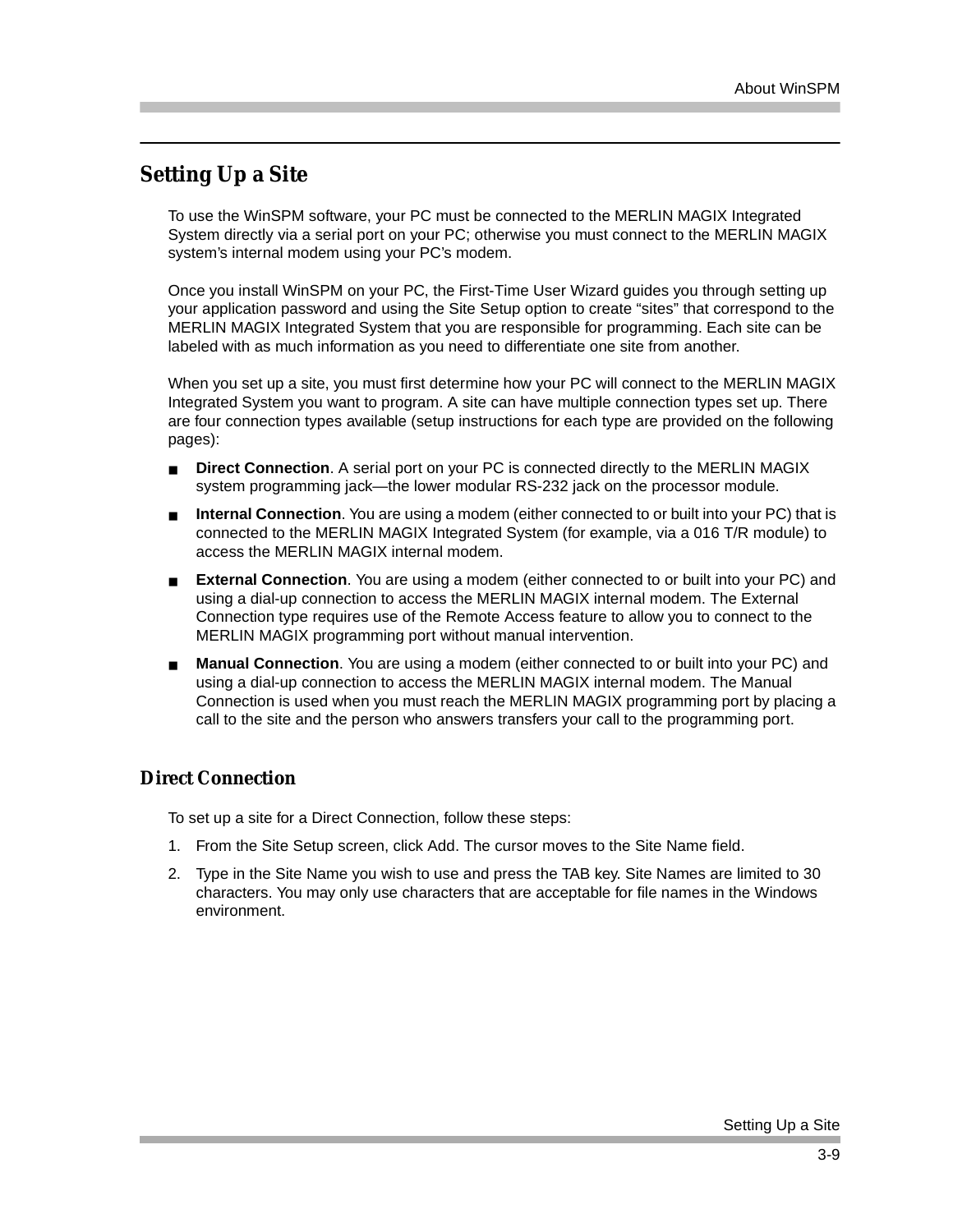- 3. Complete the following fields to help differentiate this site from any other site(s) you may want to add. These fields are not required; therefore, you may fill in as many or as few as you determine necessary:
	- Address
	- City
	- State
	- Postal Code
	- Country
	- Contact
	- Telephone
	- Notes
- 4. Click the Direct Connection tab.
- 5. Select the Enabled check box. A check mark appears in the box and the COM Port drop-down list box is no longer grayed out.
- 6. Click the arrow located on the right-hand side of the COM Port drop-down list box to get a list of the available COM ports on your PC. Click once on the number that corresponds to the COM port on your PC that is connected to the MERLIN MAGIX system programming port.
- 7. For MERLIN MAGIX systems or MERLIN LEGEND systems Release 3.0 and later, make sure that 2400 is shown in the Baud Rate combo box. For MERLIN LEGEND systems Release 1.0/ 2.0, 1200 baud is recommended.
- 8. If you want to add another site, click Add and begin on Step 2 in the process for the appropriate connection type for the next site.
- 9. When you finish adding sites, click OK.
	- **NOTES** If you get a message indicating that the cable between your PC and the communications system is not connected, check to be sure that the cable is connected properly. If the cable is connected properly, try disabling Direct Connection Detection in the Options screen.
		- If you have multiple modems installed in your system, after clicking OK, you may be prompted to select the modem you want to connect with.
		- Clicking CANCEL from the Connection Selection screen causes you to return to either the Main screen or the First-Time User Wizard, depending on from where the screen was started.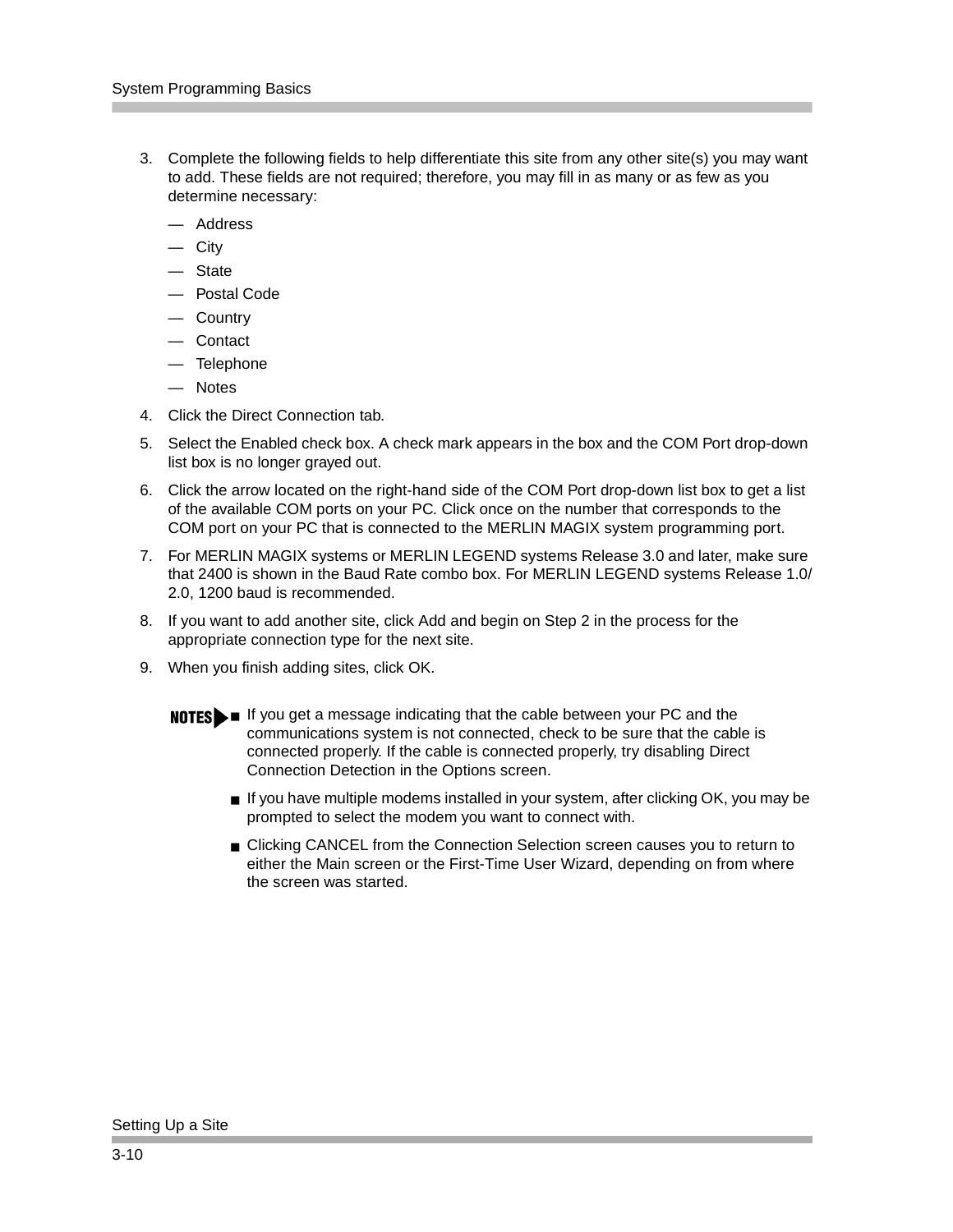#### <span id="page-56-0"></span>**Internal Connection**

To set up a site for an Internal Connection, follow these steps:

- 1. Using the instructions packaged with your PC modem, verify that the software and hardware flow control is disabled in the modem properties. This is required when connecting to a MERLIN MAGIX Release 1.5 or later system, and is recommended for all releases of the communications system.
- 2. From the Site Setup screen, click Add. The cursor moves to the Site Name field.
- 3. Type in the Site Name you wish to use and press the Tab key. Site Names are limited to 30 characters. You may only use characters that are acceptable for file names in the Windows environment.
- 4. Complete the following fields to help differentiate this site from any other site(s) that you may want to add. These fields are not required; therefore, you may fill in as many or as few as you determine necessary:
	- Address
	- City
	- State
	- Postal Code
	- Country
	- Contact
	- Telephone
	- Notes
- 5. Click the Internal Connection tab.
- 6. Select the Enabled check box. A check mark appears in the box and the Dial String dialog box is no longer grayed out.
- 7. Be sure that the Dial String check box displays \*10.
- 8. If you want to add another site, click Add and begin on Step 2 in the process for the appropriate connection type for the next site.
- 9. When you finish adding sites, click OK.
	- NOTES If you have multiple modems installed in your system, after clicking OK, you may be prompted to select the modem you want to connect with.
		- Clicking CANCEL from the Connection Selection screen causes you to return to either the Main screen or the First-Time User Wizard, depending on from where the screen was started.

Setting Up a Site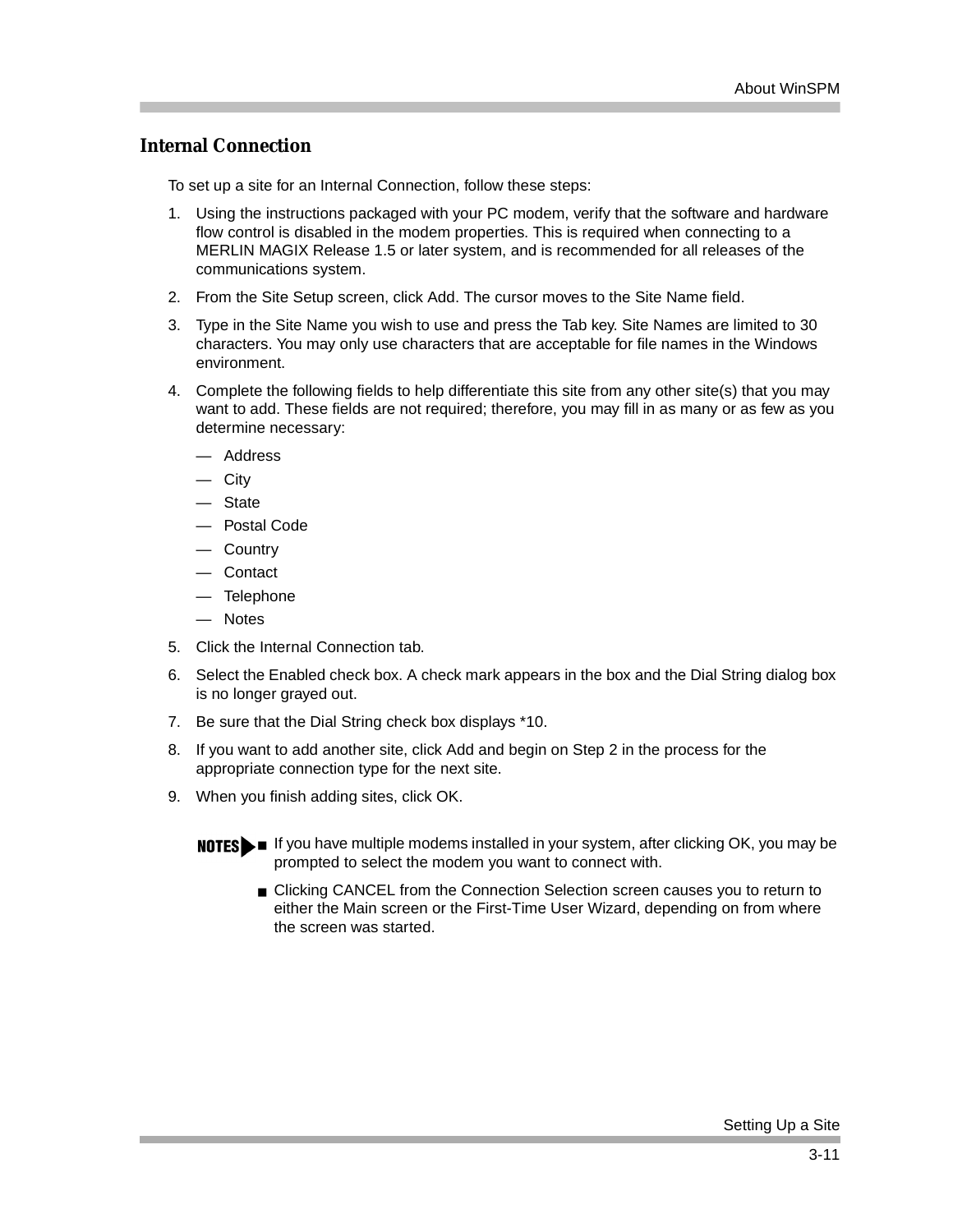#### <span id="page-57-0"></span>**External Connection**

To set up a site for an External Connection, do the following:

- 1. Using the instructions packaged with your PC modem, verify that the software and hardware flow control is disabled in the modem properties. This is required when connecting to a MERLIN MAGIX Release 1.5 or later system, and is recommended for all releases of the communications system.
- 2. From the Site Setup screen, click Add. The cursor moves to the Site Name field.
- 3. Type in the Site Name you wish to use and press the Tab key. Site Names are limited to 30 characters. You may use only characters that are acceptable for filenames in the Windows environment.
- 4. Complete the following fields to help differentiate this site from any other site(s) that you may want to add. These fields are not required; therefore, you may fill in as many or as few as you determine necessary:
	- Address
	- City
	- State
	- Postal Code
	- Country
	- Contact
	- Telephone
	- Notes
- 5. Click the External Connection tab.
- 6. Select the Enabled check box. A check mark appears in the box and the Dial String dialog box is no longer grayed out.
- 7. Edit the contents of the Dial String dialog box for the exact dial string the modem will need to dial to access the remote MERLIN MAGIX administration port. The dial string must include the Remote Access line, the barrier code (if required), and the dial code for the MERLIN MAGIX admin port (\*10). Use commas to create necessary pauses in the dial string.

**Example**: You are connecting to a remote MERLIN MAGIX Integrated System via a modem through the Remote Access line 800 555-9999.

The Remote Access line is set up with barrier code 1234 for access to the remote dial tone. The site from which you are dialing requires you to dial 9 to get an outside line. Using commas for pauses in the dial string, the dial string would be 918005559999,,,,,1234,\*10.

- 8. If you want to add another site, click Add and begin on Step 2 in the process for the appropriate connection type for the next site.
- 9. When you finish adding sites, click OK.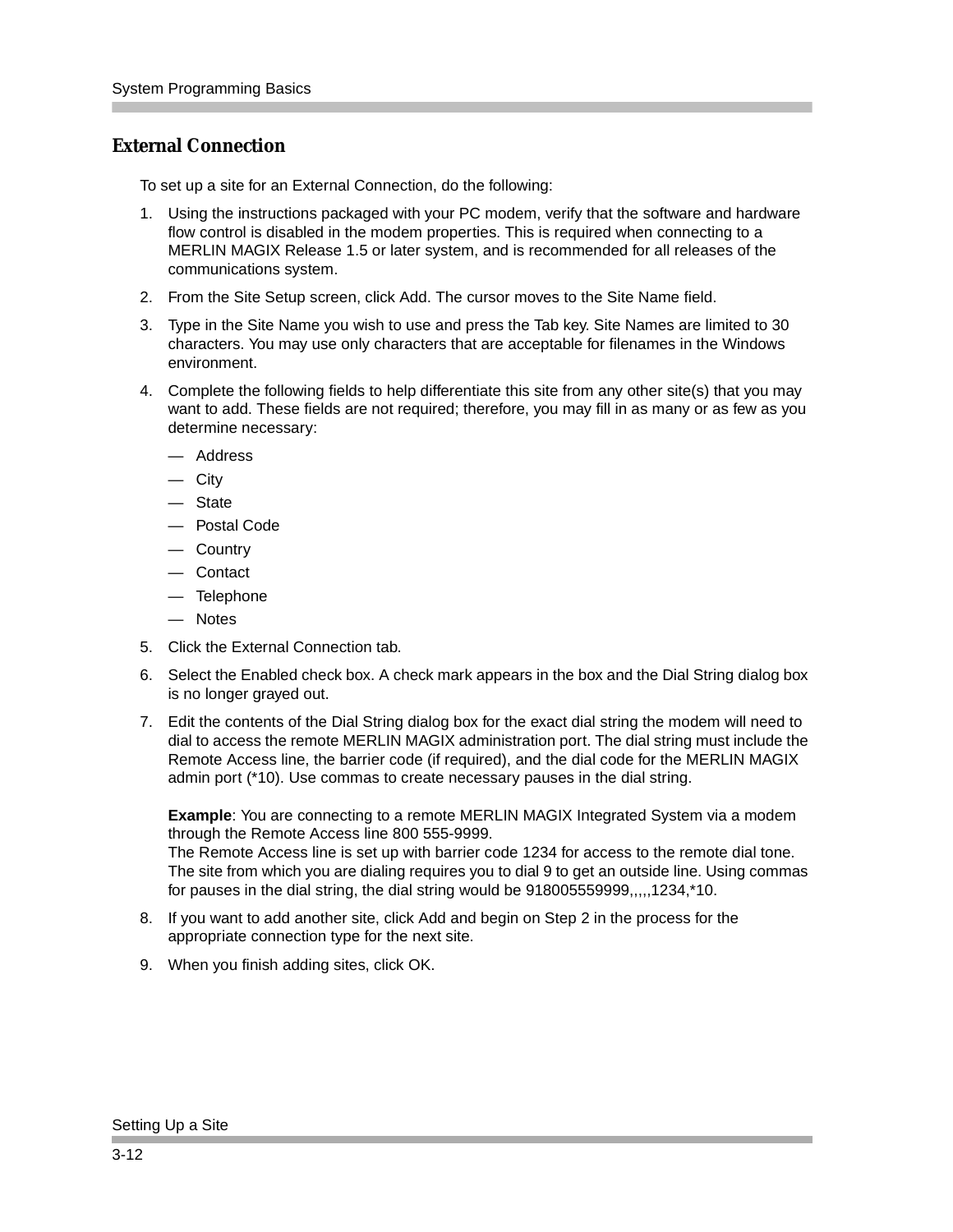- **NOTES** If you have multiple modems installed in your system, after clicking OK, you may be prompted to select the modem you want to connect with.
	- Clicking CANCEL from the Connection Selection screen causes you to return to either the Main screen or the First-Time User Wizard, depending on from where the screen was started.

#### <span id="page-58-0"></span>**Manual Connection**

To set up a site for a Manual Connection, do the following:

- 1. Using the instructions packaged with your PC modem, verify that the software and hardware flow control is disabled in the modem properties. This is required when connecting to a MERLIN MAGIX Release 1.5 or later system, and is recommended for all releases of the communications system.
- 2. From the Site Setup screen, click Add. The cursor moves to the Site Name field.
- 3. Type in the Site Name you wish to use and press the Tab key. Site Names are limited to 30 characters. You may use only characters that are acceptable for filenames in the Windows environment.
- 4. Complete the following fields to help you differentiate this site from any other site(s) that you may want to add. These fields are not required; therefore, you may fill in as many or as few as you determine necessary:
	- Address
	- City
	- State
	- Postal Code
	- Country
	- Contact
	- Telephone
	- Notes
- 5. Click the Manual Connectiontab.
- 6. Click the Enabled check box. A check mark appears in the box and the Dial String dialog box is no longer grayed out.
- 7. If you want to add another site, click Add and begin on Step 2 in the process for the appropriate connection type for the next site.
- 8. When you finish adding sites, click Apply.

When using Manual to connect, a dialog box with an OK button appears. When you see this box, place a voice call to the system on a regular line and ask the operator to transfer you to the MERLIN MAGIX programming port by dialing \*10. When you hear the modem answer tone, click OK to complete the connection and then hang up the handset.

Setting Up a Site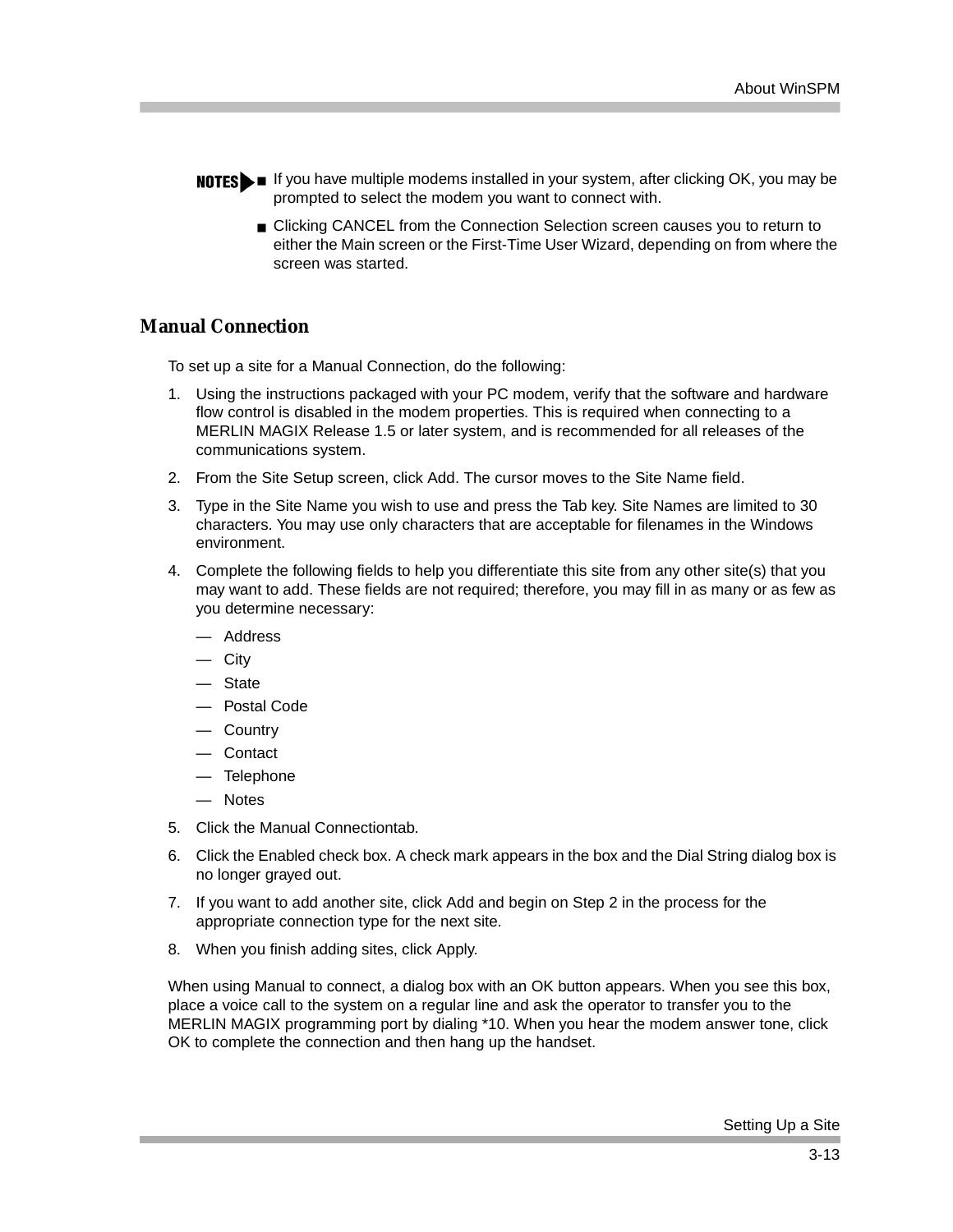- **NOTES** If you have multiple modems installed in your system, after clicking OK, you may be prompted to select the modem you want to connect with.
	- Clicking CANCEL from the Connection Selection screen causes you to return to either the Main screen or the First-Time User Wizard, depending on from where the screen was started.
	- While setting up a Manual Connection, you will also be prompted to set the Maximum Speed for connection. It is recommended that you select 2400.

#### <span id="page-59-0"></span>**Connecting a PC to a MERLIN MAGIX Integrated System**

There are three ways to connect to the MERLIN MAGIX system:

- Direct Local Connection
- Internal Connection
- External Connection

#### <span id="page-59-1"></span>**Direct Local Connection**

For a direct local connection, you must connect the PC to the system programming jack. This is the lower modular RS-232 jack on the processor module, as shown in Figure 6-2. (The upper jack is reserved for the SMDR printer.)

For direct local connections, the system supports speeds of 1,200 and 2,400 bps.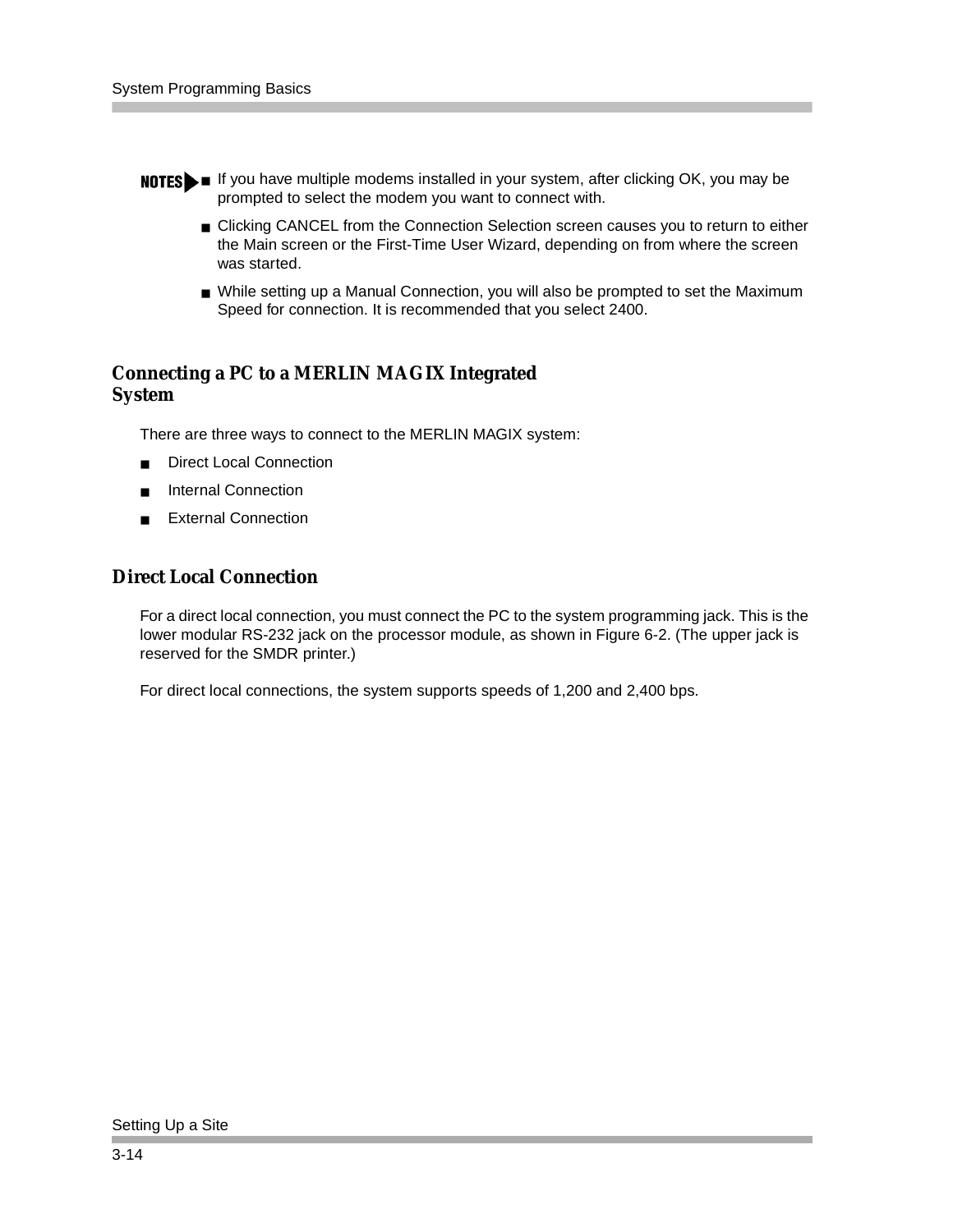

#### **Figure 3-2. Direct Connection, PC Less Than 50 Feet Away**

- **1** Serial Communications Port
- **2** System Programming Jack
- **3** 355AF Adapter
- **4** RS-232
- **5** D8W

To connect a PC more than 50 feet from the control unit, see "Connecting a PC More Than 50 Feet (15.2 m) Away" in the Installation Guide.



NOTE You must use a direct local connection to program in surrogate mode. See "About" [Surrogate Mode Programming''](#page-60-0) for more information.

#### <span id="page-60-0"></span>**About Surrogate Mode Programming** 3

Surrogate mode allows qualified service personnel to perform system programming at an off-site service location. The actual system hardware does not have to be installed -- the programmer needs a power supply, carrier, processor, and a direct connection from the PC to the processor module. By following a customer's set of completed planning forms, the system can be programmed as if the appropriate modules, trunks, telephones, and other communications equipment have been installed. When system programming is completed, a system backup is performed to save the information on disk. This backup disk is then taken to the new installation site and used with the Restore option to provide complete system programming for a new system.

Setting Up a Site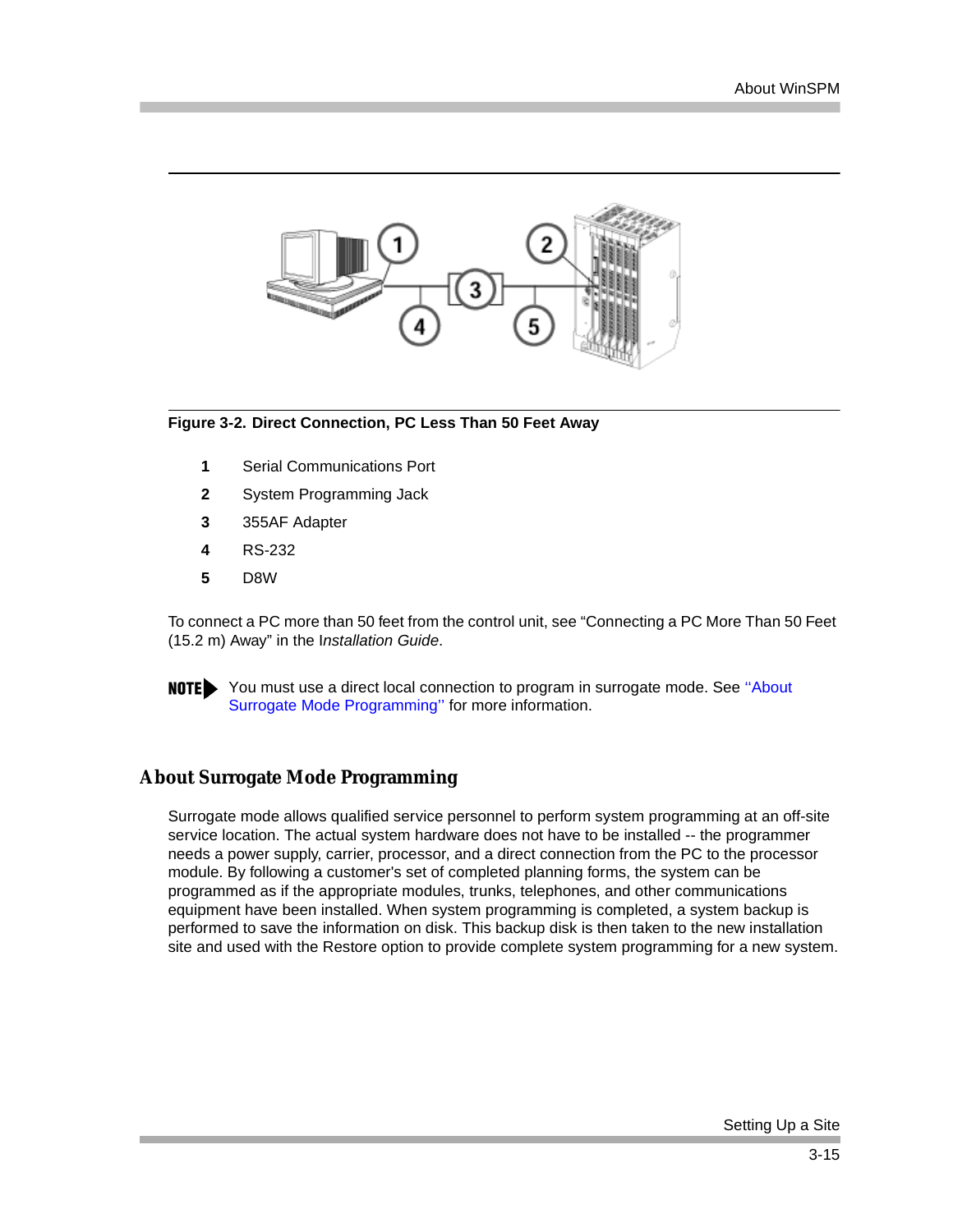#### <span id="page-61-0"></span>**Internal Connection**

For an internal connection, you must use a modem (either connected to, or built into, the PC) to access the internal modem in the control unit. Connect the modem to a T/R jack on a 016 T/R module, or to a jack that has been programmed for T/R on a 016 ETR module in the control unit, as shown in Figure 6-4.

The internal modem operates at speeds of 1200 and 2400 bps.



#### **Figure 3-3. Connecting a Modem to a T/R Extension Jack**

- **1** To Central Office or Serving Facility
- **2** CO LInes
- **3** CO Line Protector
- **4** Network Interface

#### <span id="page-61-1"></span>**External Connection**

For an external connection, you must use a modem (either connected to, or built into, the PC) to access the internal modem in the control unit. You must also use a dial-up connection, as shown in Figure 6-5.

The internal modem operates at speeds of 1200 and 2400 bps.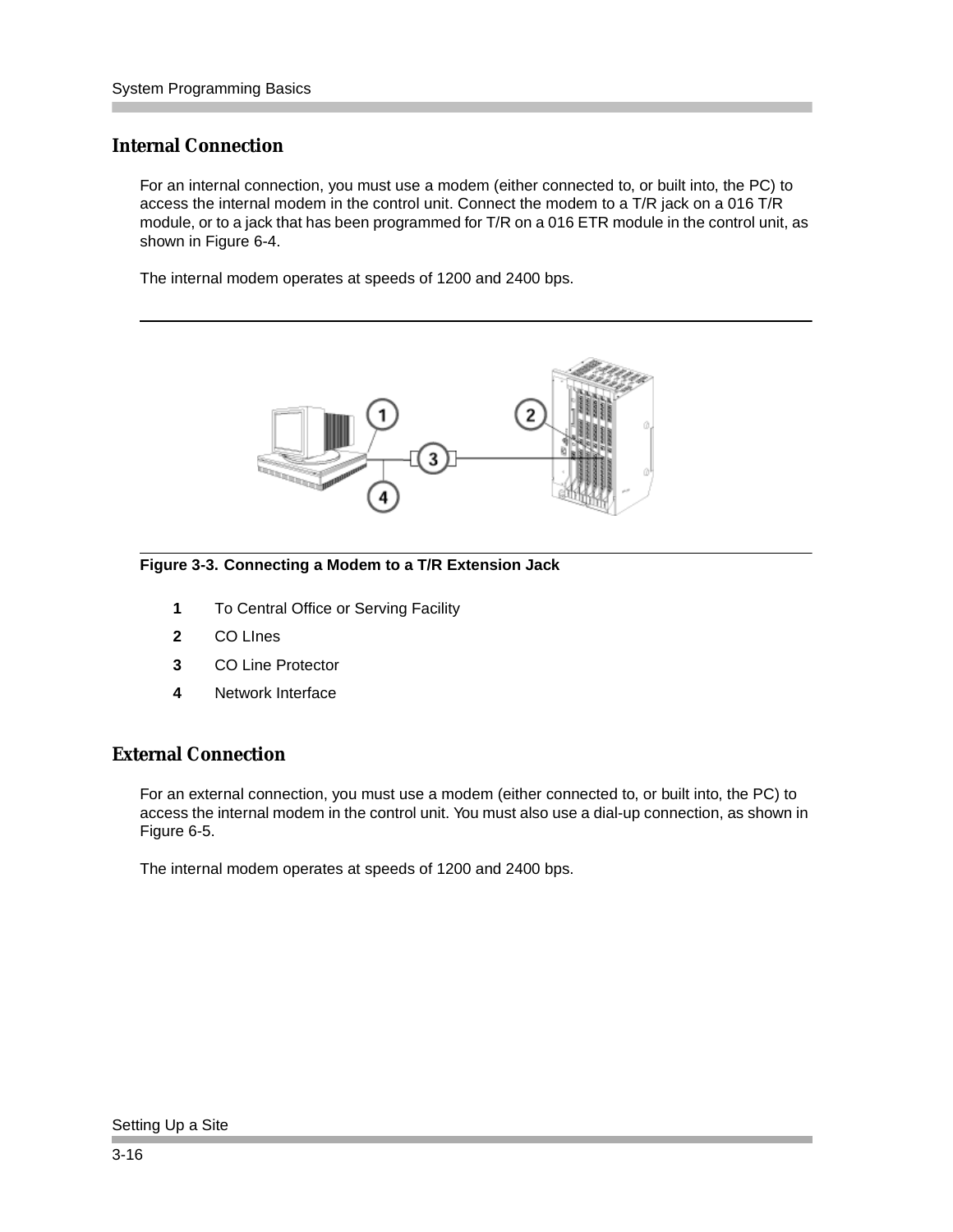

#### **Figure 3-4. Connect to the MERLIN MAGIX Internal Modem from a Remote Location**

- **1** Public or Private Telephone Network
- **2** Incoming Trunk Line
- **3** Serial Communications Port
- **4** RS-232
- **5** Modem

### <span id="page-62-0"></span>**About the WinSPM Main Screen Options** 3

The following options are available from the left hand panel on the WinSPM Main Screen:

- **Site Setup**. Launches the Site Setup screen which depicts all of the sites defined in the WinSPM application. Used to set up a new site or modify an existing site.
- **Disconnect**. Disconnects you from a MERLIN MAGIX Integrated System once a connection has been established.
- Standard SPM. Launches the Standard SPM Mode. See "Using Standard SPM Mode" for more information.
- **Pass-Thru**. This icon appears if a 100R INA module is installed and you are not connected using a Direct Connection. It will launch a terminal emulation window, allowing the user to access the "command line" administration of the 100R INA module.
- **View**. Enables you to access the Log Viewer and browse notes and reports.
- **Settings**. Enables you to define password, options, and TAPT settings.
- **Tools**. Enables you to access the backup, restore, and convert features.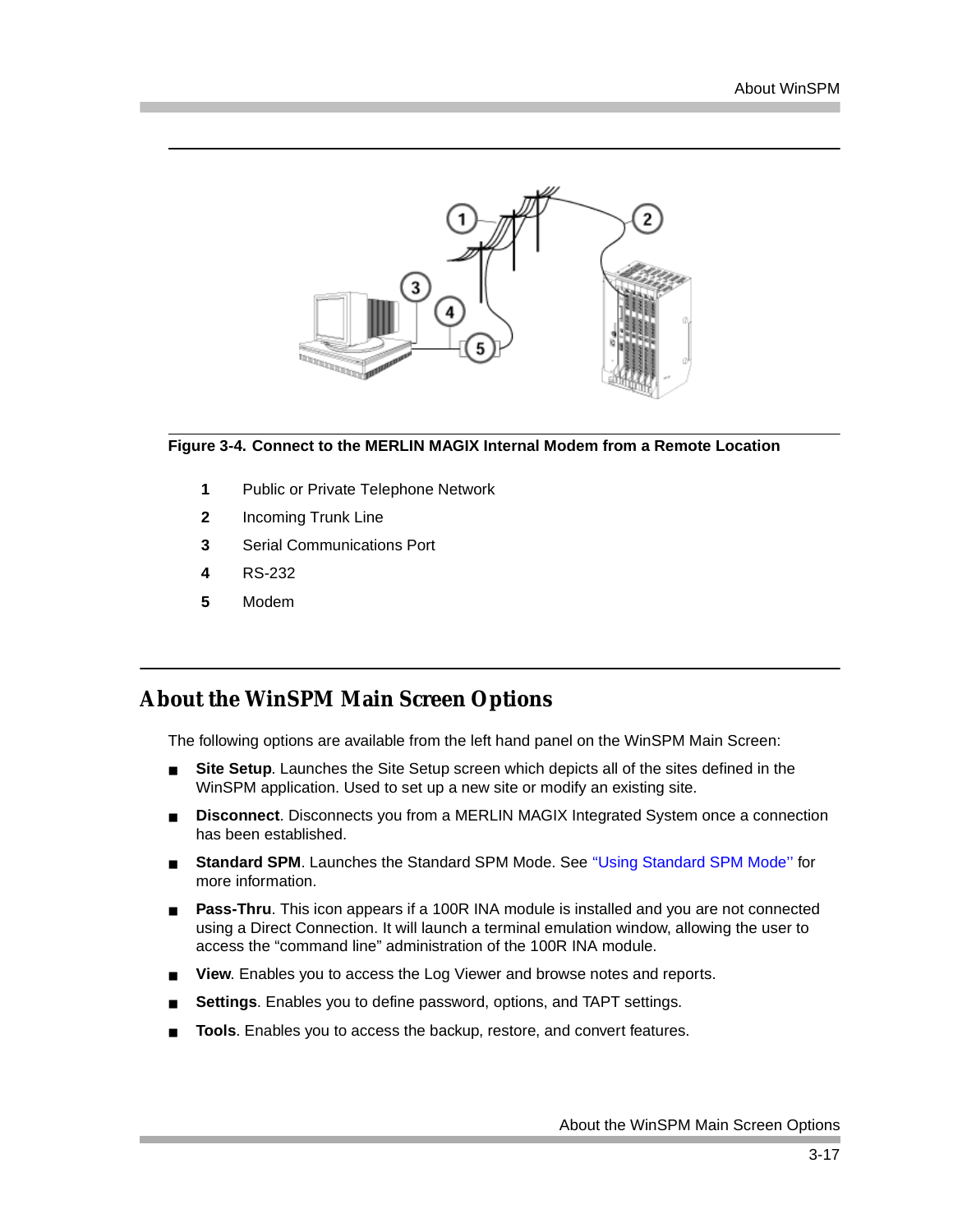■ **Quick Access**. Enables you to access many common features including: Allowed/Disallowed Lists, Automatic Route Selection, Call Pickup Groups, Calling Groups, Capture Data, Coverage Groups, Labeling, Personal Lines, Set Date & Time, Speed Dial, System Inventory, Telephone Programming, Telephone Restrictions.

## <span id="page-63-0"></span>**Using View**

WinSPM provides the View interface which allows you to browse and view, save and/or print reports and notes saved in WinSPM. The Tools option is available from the left-hand panel on the WinSPM Main Screen. For instructions on performing these tasks, refer to ''Browse'' [on page 3-36.](#page-81-0)

# <span id="page-63-1"></span>**Using Tools**

WinSPM provides the Tools interface which allows you to complete common system tasks in an extremely user-friendly manner. The Tools option is available from the left-hand panel on the WinSPM Main Screen. For instructions on performing these tasks, refer to [''Basic System](#page-76-0)  [Management Procedures''](#page-76-0) on page 3-31.

The following tasks can be performed from the Tools option:

- **Backup**. The Backup option is used by qualified service personnel to create a file of system programming information either in a specified directory (on the hard drive of the PC) or on a floppy disk. For detailed instructions, refer to "Backup" [on page 3-31.](#page-76-1)
- Restore. The Restore option is by qualified service personnel to load system programming from either a disk or from the hard disk into the processor module memory. For detailed instructions, refer to "Restore" [on page 3-44](#page-89-0).
- Browse. The Browse option is used to browse through reports and notes saved in WinSPM. For detailed instructions, refer to "Browse" [on page 3-36.](#page-81-0)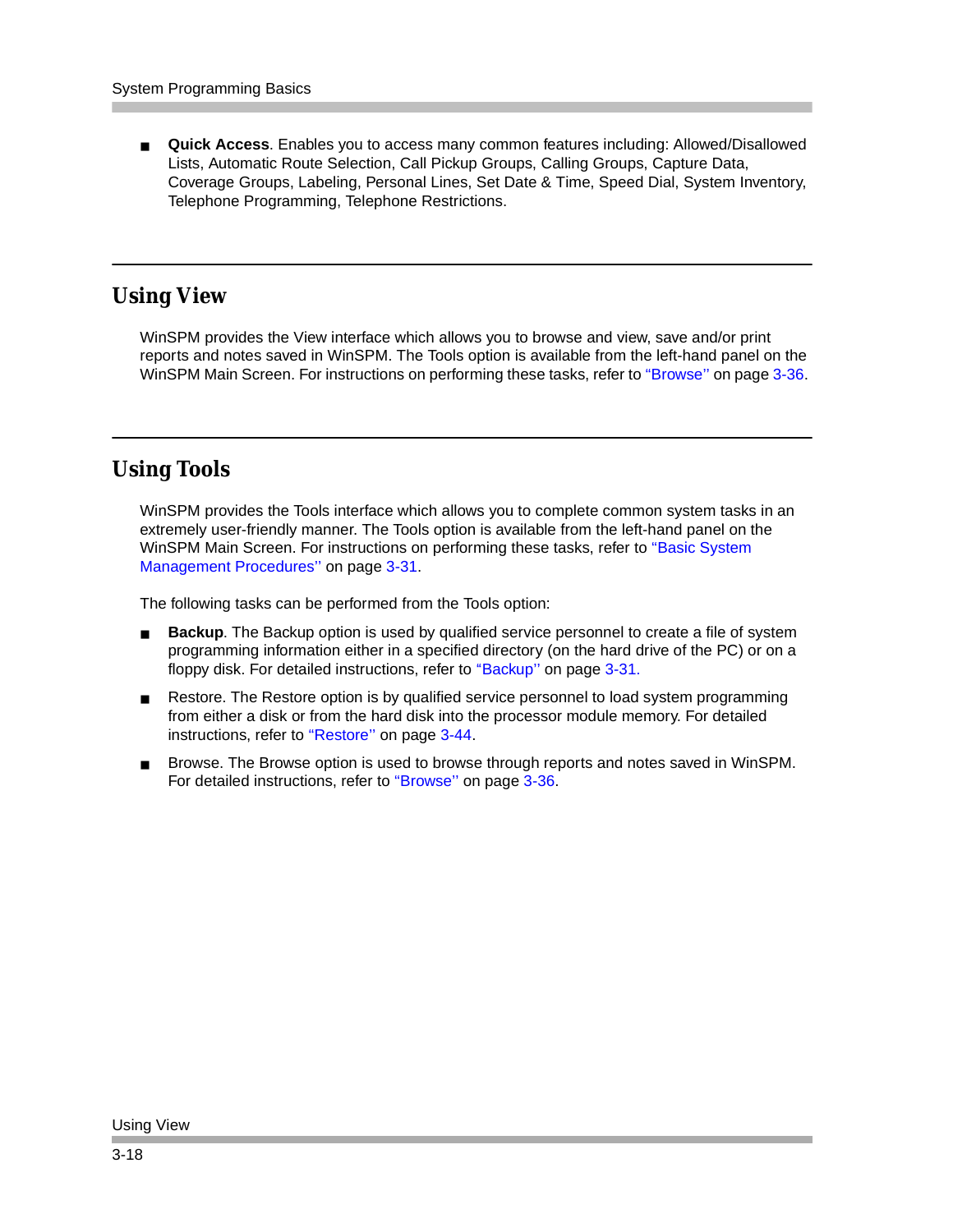# <span id="page-64-0"></span>**Using Quick Access**

WinSPM provides the Quick Access interface which allows you to complete common tasks in an extremely user-friendly manner. The Quick Access tasks are available from the left-hand panel on the WinSPM Main Screen. Overviews of these tasks are provided in this section. For more information on how to use Quick Access, refer to the documentation and online help provided with the WinSPM application.

The Quick Access window displays a series of large graphic buttons representing each of the following supported Quick Access tasks:

- Allowed/Disallowed Lists
- Automatic Route Selection
- Call Pickup Groups
- Calling Groups
- Capture Data
- Coverage Groups
- Labeling
- Personal Lines
- Set Date and Time
- Speed Dials
- System Inventory
- Telephone Programming
- Telephone Restrictions
	- For additional information on programming your MERLIN MAGIX Integrated Systems in Quick Access mode, refer to the documentation and online help provided with the WinSPM application. For information on programming your MERLIN MAGIX Integrated System in Standard SPM Mode, see [''Using](#page-72-1)  [Standard SPM Mode'' on page 27](#page-72-1).

Descriptions of each of the Quick Access tasks are provided in the following sections.

#### <span id="page-64-1"></span>**Allowed/Disallowed Lists** 3

Used in conjunction with Calling Restrictions (Outward and Toll), an Allowed List is a list of numbers that the caller is allowed to dial, despite restrictions. For example, an Allowed List assigned to an outward-restricted extension can allow calls to specific local numbers or toll numbers. For toll-restricted extensions, an assigned Allowed List can allow calls to specific area codes and/or exchanges needed for daily tasks.

A Disallowed List is a list of local or toll numbers that the extension user is not allowed to dial, even if the extension is otherwise unrestricted. Disallowed Lists can be used as an alternative to or in conjunction with Calling Restrictions.

Using Quick Access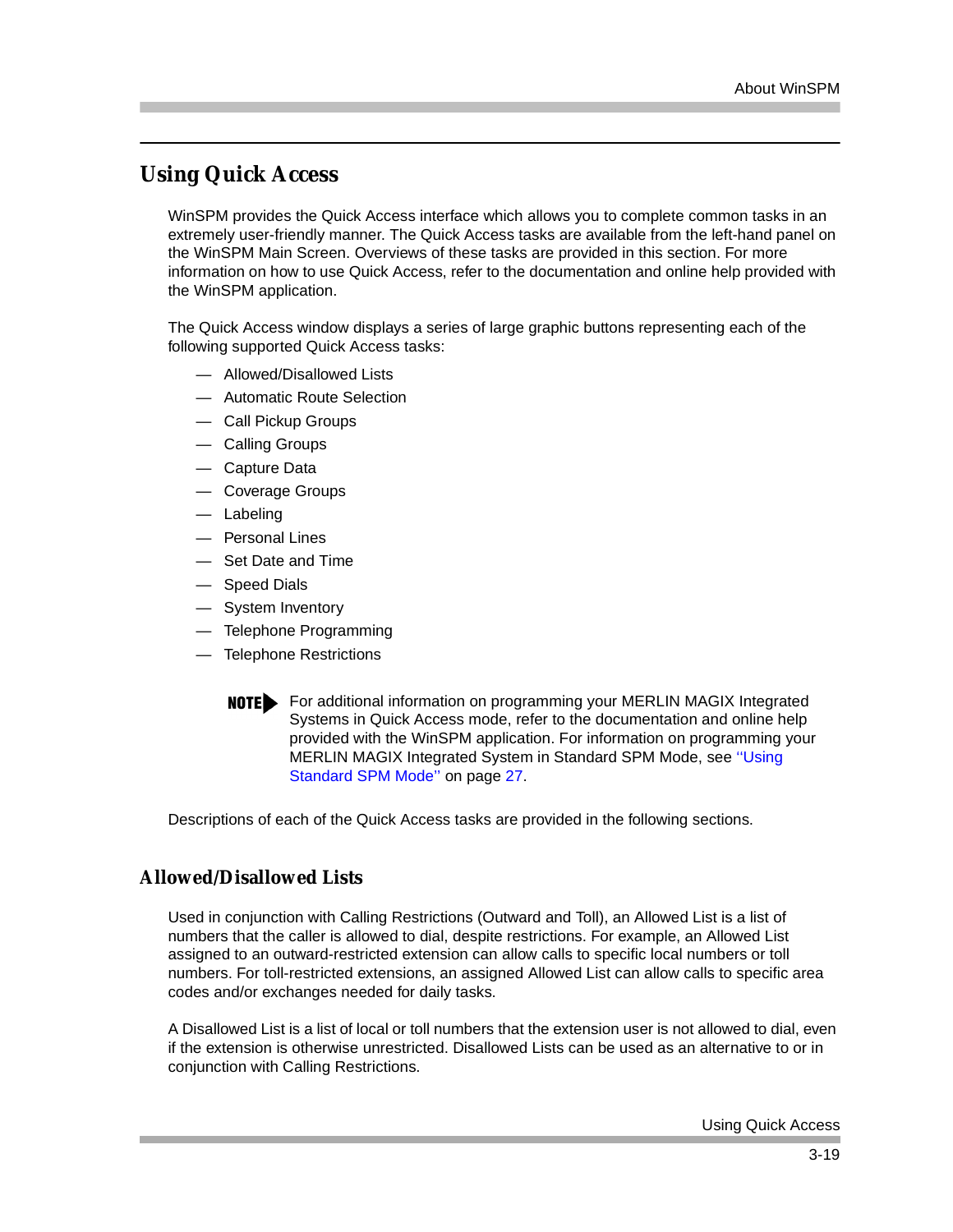Both Allowed Lists and Disallowed Lists are assigned to individual extensions. Disallowed Lists can also be used in conjunction with Remote Access to restrict calls made through the system from remote locations. In this case, Disallowed Lists can be assigned either to specific Remote Access barrier codes or (if barrier codes are not used) to specific types of lines/trunks (all Tie/ Direct Inward Dialing (DID) and all non-Tie/non-DID trunks). For more information, see "Allowed Lists/Disallowed Lists" in Feature Reference.

#### <span id="page-65-0"></span>**Automatic Route Selection (ARS)** 3

ARS allows outgoing calls to be dynamically routed over selected facilities after dialing an ARS access code. This enables the system to select the least expensive route for each call. ARS is available only in Hybrid/PBX mode.

Programmable lists, called tables, indicate the desired routes (line/trunk facilities) for specified area codes and/or exchanges. There is a different ARS table for each type of call (local, toll, special number, and so on). The tables are chosen according to the telephone number digits that are dialed by a user. Each ARS table has a particular pool to which it routes calls. For more information, refer to "Automatic Route Selection" in Feature Reference.

#### <span id="page-65-1"></span>**Call Pickup Groups**

An extension that is a member of a Call Pickup Group can program a button on the telephone or dial a feature code to pick up a call ringing on the telephone of any other member extension in that group. There is a limit of 30 groups with15 extensions per group. An extension may be a member of only one Pickup Group. For more information, refer to "Pickup" in Feature Reference.

Call Pickup Groups contain the following:

- **Available Extensions**. The list of extensions in the system. Double-click or use the right-arrow button to move extensions into the Selected Extension.
- **Selected Extensions**. The list of extensions that are members of the Call Pickup Group that is selected with the tabs. Double-click or use the right-arrow button to remove extensions to the Available Extensions. Note that this list is limited to 15 extensions per group.
- **Group Number.** Select the Call Pickup Group to display its members in the Selected Extensions list box.

#### <span id="page-65-2"></span>**Calling Group**

This feature is used to define the extensions that are members of a Calling Group, and to assign the lines/trunks pools that you want to ring directly into this Calling Group. For more information, refer to "Group Calling" in Feature Reference.

From the Calling Group Quick Access screen, you pick the Calling Group you wish to modify by highlighting it. There are seven tabs able to be modified for each Calling Group.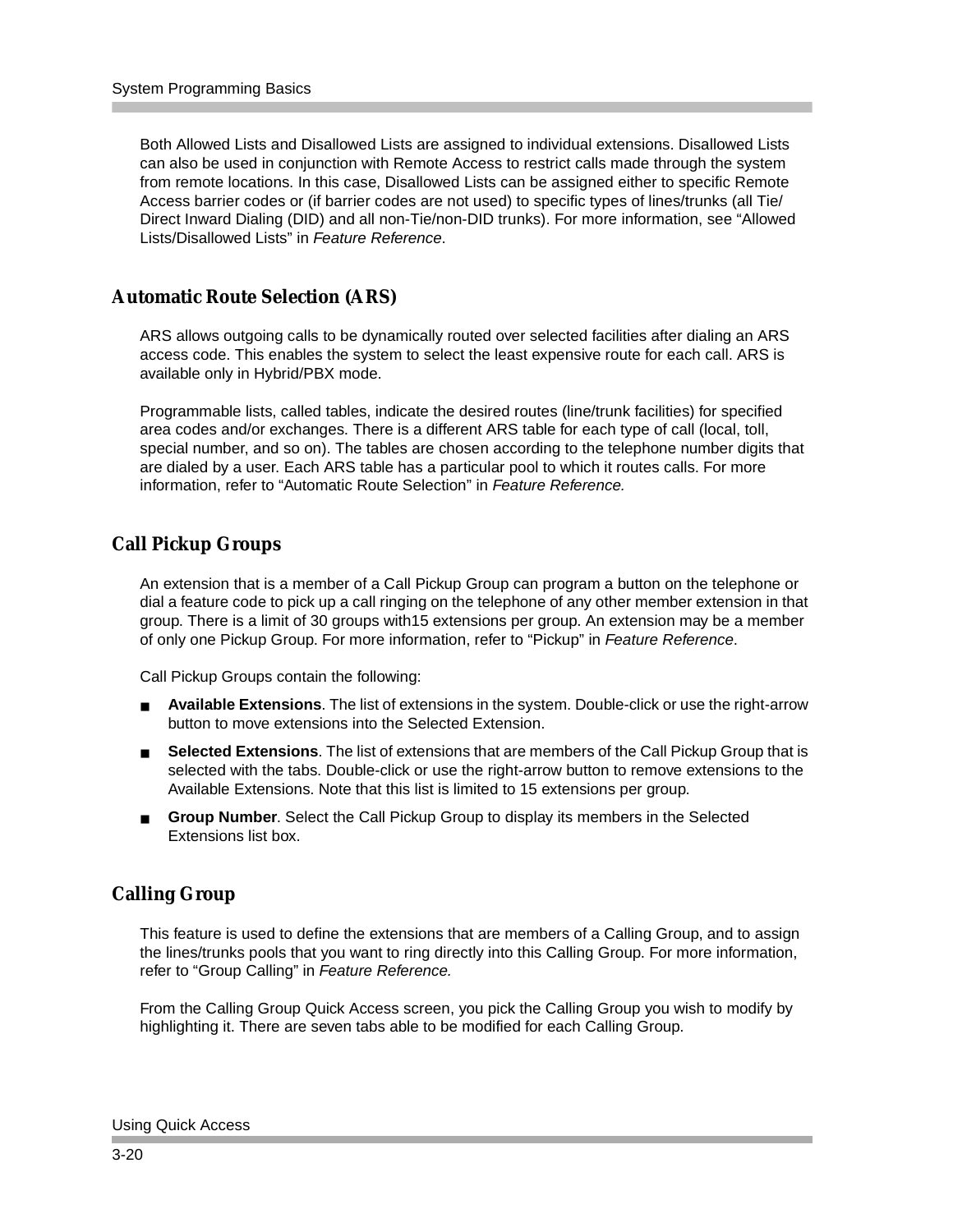These are: General, Primary Delay, Overflow, Queue, Members, Lines & Pools, and Coverage.

- General:
	- **Group Type**. Choose from the drop-down list box.
	- **Hunt Type**. Allows you to specify whether the Hunt Type is circular, linear, or most available. Choose from the drop-down list box.
	- **Secondary Delay Announcement**. Select from the drop-down list box the extension to be used as a secondary delay announcement.
	- **Delay Interval**. Select an interval from 0-900 seconds for the secondary delay.
	- **Delay Announce Repeat**. Select Yes or No if you wish the secondary delay.
	- **Message Waiting Receiver Extension**. Select the extension at which you wish to light a message waiting light if the group is covered by a voice mail box.
- Primary Delay:
	- Select the extensions you want to provide primary delay announcements for the chosen Calling Group.
- Overflow:
	- **Overflow Coverage Calling Group Number or QCC LDN extension**. From the dropdown list box, choose a Calling Group or the QCC queue that you want to provide overflow coverage for this Calling Group.
	- **Overflow Threshold (Calls)**. Choose the number of calls (1-99) that are allowed to stay "queued" in this Calling Group before "overflowing."
	- **Overflow Threshold Time (seconds)**. Choose the number of seconds (0-900) the oldest waiting call must wait before overflowing.
	- **Prompt-Based Overflow**. Choose Yes or No to allow or disallow a waiting caller the ability to press the pound (#) key on their telephone to initiate overflow.
- Queue:
	- **Calls In Queue Alarm Thresholds (seconds)**. For each choice, choose the flash rate interval. for example:
		- If the number of waiting calls is fewer than the value programmed for Threshold 1 or drops below that level, the LED is unlit.
		- If the number of waiting calls is greater than or equal to the Threshold 1 value, but less than the Threshold 2 value, the LED flashes.
		- If the number of waiting calls is greater than or equal to the Threshold 2 value, but fewer than the value for Threshold 3, the LED winks.
		- If the number of waiting calls is greater than or equal to the highest value, Threshold 3, the LED lights steadily.

An external alert only signals when the number of calls in the queue is greater than or equal to the programmed Threshold 3 value.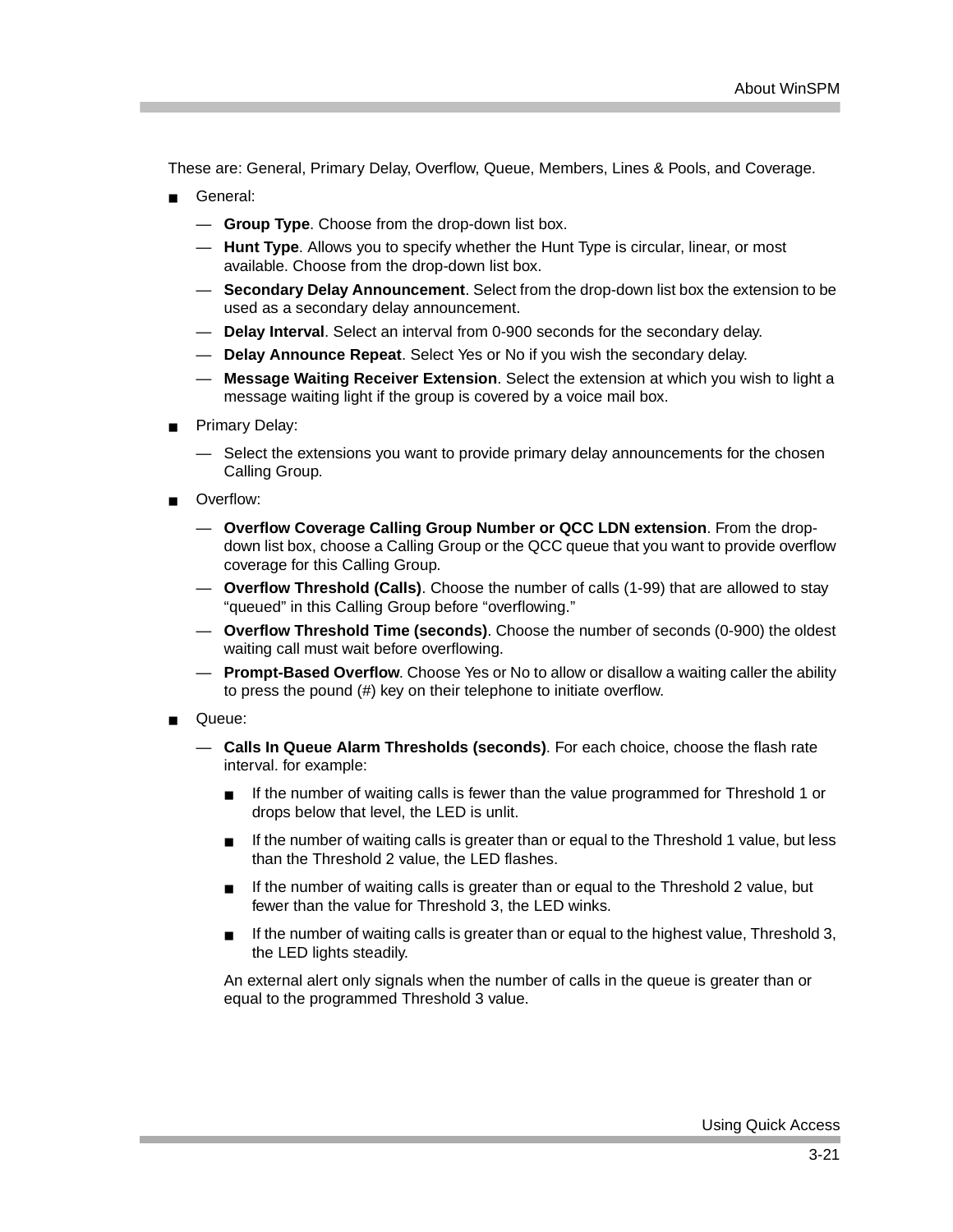- **External Alert for calls in Queue Alarm**. Choose the adjunct extension associated with the external alert device. There are two choices:
	- An LED on any 4400-Series or MLX telephones can be associated with a Calls-in-Queue Alarm button.
	- An external alert on an MLX telephone using a Multi-Function Module set for Supplemental Alert Adapter operation and programmed as the alert.
- **Queue Control**. Choose the number of calls (0-99) allowed to back up in queue before sending a network busy signal.
- Members:
	- Choose extensions from the list to place them into the selected Calling Group. Note that only the extensions for the tip/ring ports associated with a voice messaging system may be in VMI Calling Groups; there is a system maximum of 20 VMI Calling Groups, and any one Calling Group may have a maximum of 20 members. An extension may be a member of only one Calling Group.
	- Using the non-local UDP (Universal Dial Plan) button, extensions defined in the non-local UDP ranges can be added as a member of a Calling Group. When added to a group, the single non-local extension can be the ONLY member of the group. If there are already "local" members in the group when you attempt to add the Non-Local Extension, you are asked if you want them removed (WinSPM handles the removal).

#### <span id="page-67-0"></span>**Capture Data**

This feature allows you to read from MERLIN MAGIX in one large batch. This is useful if you are setting up MERLIN MAGIX for the first time or if you are making significant changes. Capture Data reads all of the data needed for each selected Quick Access form.

- Task Selection. Check the items that you want to read from the MERLIN MAGIX system. Some of the items are for the whole Quick Access form, some are broken down into the individual tabs that appear on the Quick Access forms. As you check/uncheck items, the estimated number of minutes for completion changes to give you a "best guess" as to how long the reading will take.
- **Baseline Values**. These values help calculate the estimated number of minutes for completion. Some of these values will be changed to the correct values if the data has been retrieved. Other values need to be entered manually. These values are not retained after the Capture Data form is closed.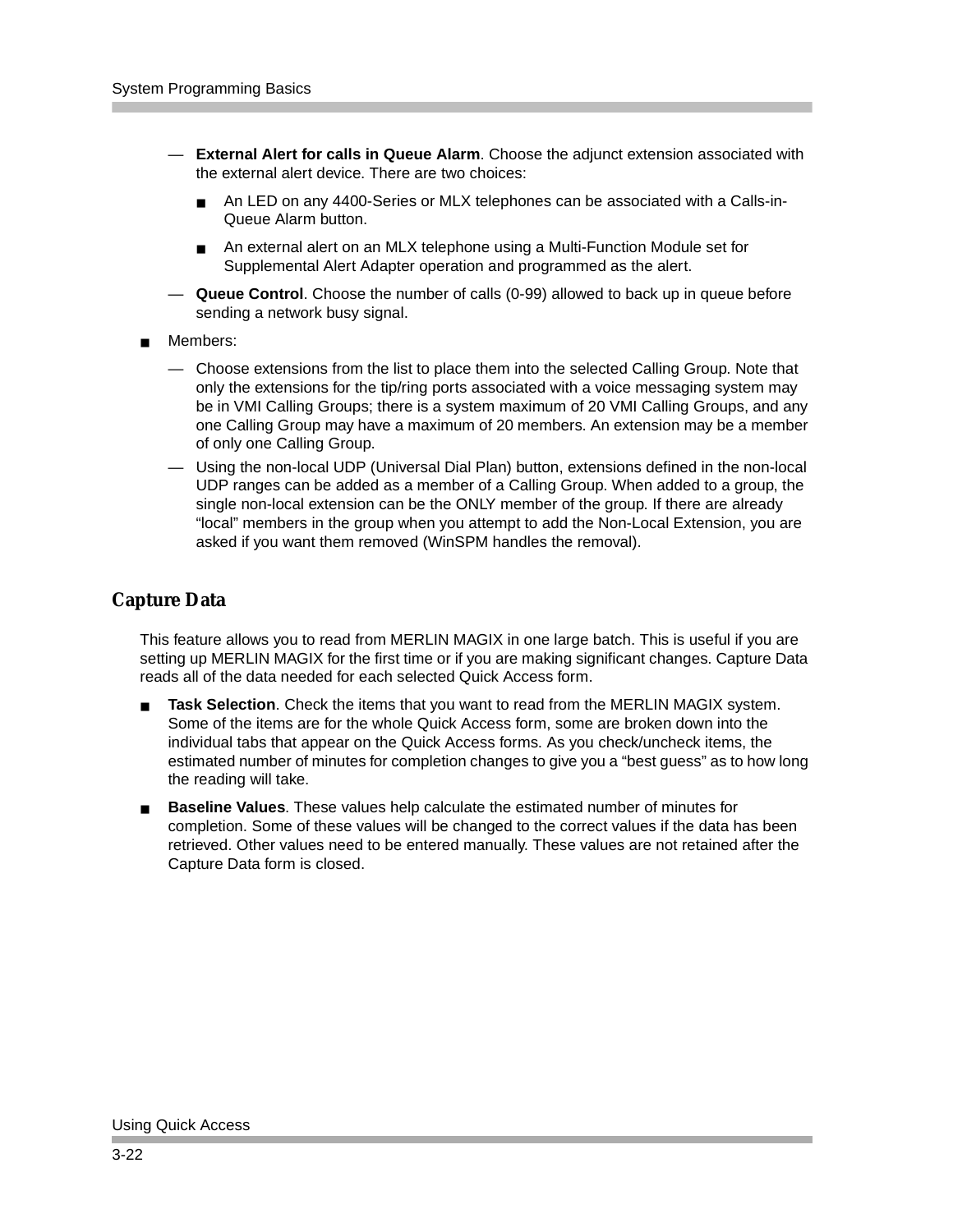#### <span id="page-68-0"></span>**Coverage Groups**

This feature is used to assign or remove an extension from a Coverage Group. A Coverage Group is a group of senders. Group Coverage is an arrangement where calls from a group of senders are redirected to one or more receivers. For more information, refer to "Group Coverage Member Assignments" in the Coverage section of Feature Reference.

Coverage Groups include the following:

- **Available Extensions**. The list of extensions in the system. Double-click or use the right-arrow to move extensions into the Selected Extensions.
- **Selected Extensions**. The list of extensions that are members of the Coverage Group that is selected with the tabs. Double-click or use the right-arrow to remove extensions to the Available Extensions.
- **Group Number**. Select the Calling Group Number to display its members in the Selected Extensions list box.

#### <span id="page-68-1"></span>Labeling

This feature allows you to edit the various system labels. System Speed Dial changes are performed separately. A simple dialog box containing the following fields is available.

- Label Type. A group of options including: System Directory, Extensions, Adjuncts, Lines and Trunks, Posted Messages, and Group Calling. Select the type for which you want to edit labels.
- **Entry Number.** This field prompt changes to reflect the option you selected for Label Types. Use this field to select the extension number, line, trunk, posted message, or Calling Group that you want to change.
- **Name**. Text for this label. Different label types are limited to different string lengths—for example, extensions and Calling Groups are limited to 7 characters.
	- **NOTE** All labels are always printed in capital letters, exactly as they appear on the MERLIN MAGIX display telephones.

#### <span id="page-68-2"></span>**Personal Lines**

This feature allows you to add lines and pools to buttons on a telephone For more information, refer to "Persona Lines" in Feature Reference.

By default, each added line or pool is programmed on available successive buttons **NOTEL** starting with the lowest button on the telephone, and overwrites any programming that may already exist on these buttons.

Using Quick Access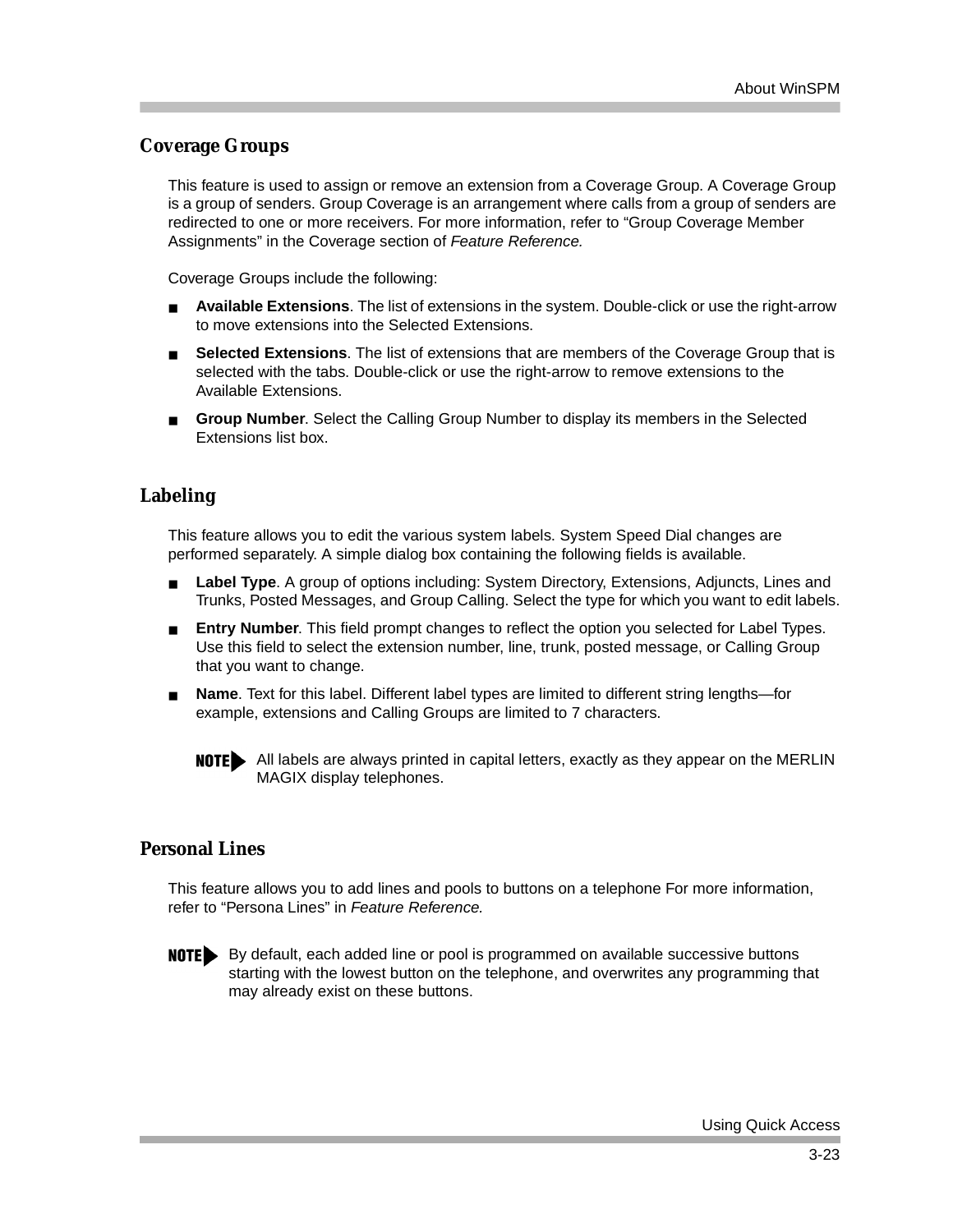# **CAUTION:**

After you click the Apply button, you will be able to see where the lines and pools were placed on the telephone. Keep in mind that adding a line that is a member of a pool results in a pool being assigned to the button on the telephone. You cannot assign the same line or pool to more than one button on the telephone twice. Also remember that lines and pools are added on the buttons immediately following the System Access buttons and overwrites any other feature programmed to those buttons.

#### <span id="page-69-0"></span>**Set Date and Time**

This feature sets the current time and date on the MERLIN MAGIX Integrated System. The dialog box contains the following:

- The PC's date and time.
- The MERLIN MAGIX system date and time, which can be edited and applied back to the MERLIN MAGIX system.
- A Synchronize button that will give you the ability to set the MERLIN MAGIX system date and time to match the PC's.
- An OK button that applies any changes you made to the MERLIN MAGIX system date and time.

#### <span id="page-69-1"></span>**Speed Dial**

This feature allows you to modify System Speed Dial entries. It consists of a simple display grid containing the following:

- **Speed Dial Code**. A number field defining the system speed dial code (in the range of 600 to 729).
- **Company/Name.** A description of the directory entry.
- **Number**. The number to dial.
- **Display Number**. Select Yes to display the Name when dialing; select No to display the number being dialed.

Use the following buttons to edit the System Speed Dial entries:

- Add. Adds a new entry.
- **Modify.** Modifies an existing entry.
- **Delete**. Removes an existing entry.

For more information, refer to "Speed Dial" in Feature Reference.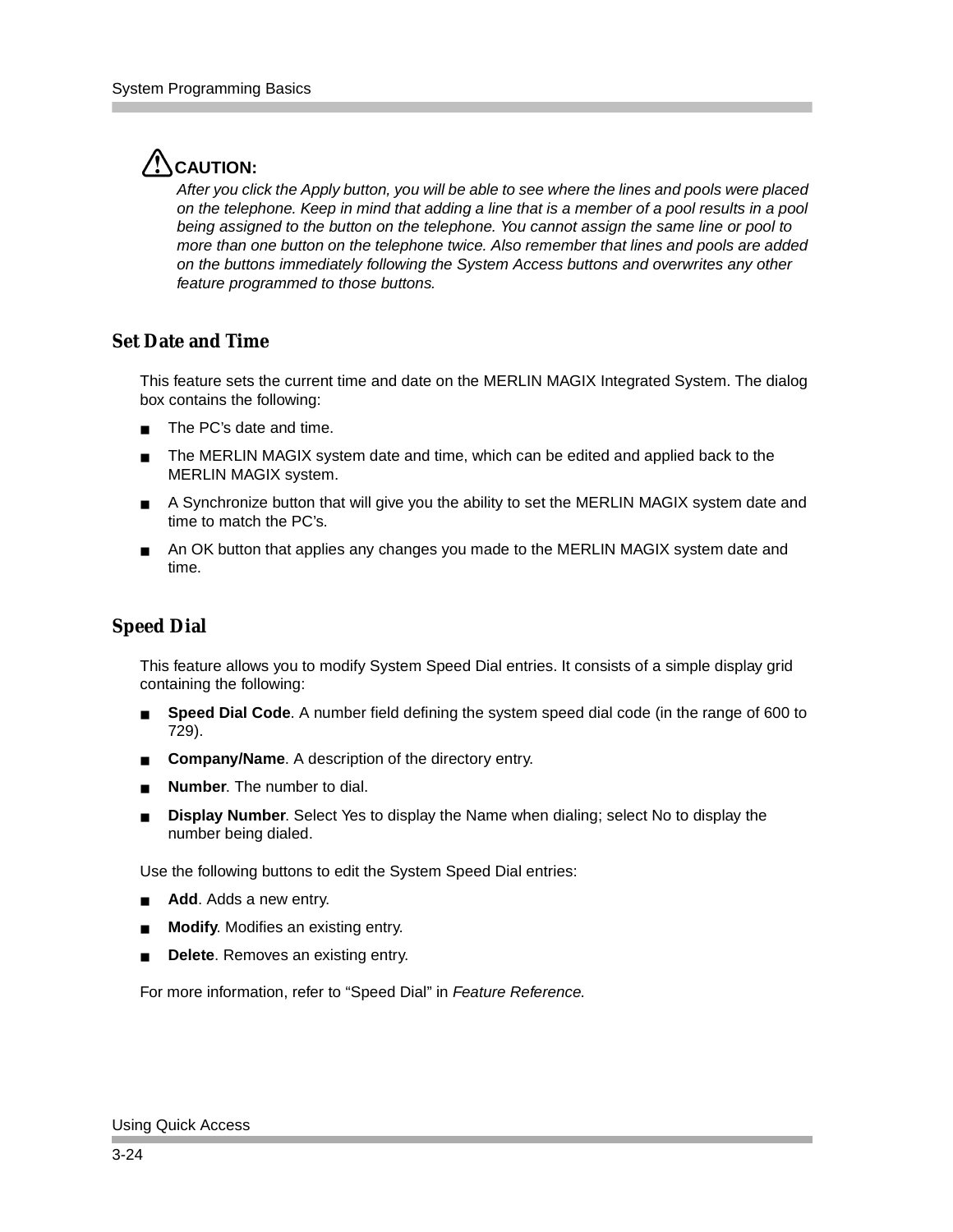#### <span id="page-70-0"></span>**Station Responding Test**

For Release 1.5 and later systems, this feature allows you to check the connection between an extension and the system. When you select this test from the maintenance screen, the system sends a request to the telephone at the extension you specify, asking for the telephone's classmark. You can request the Refer to Maintenance and Troubleshooting for details on this test.

#### <span id="page-70-1"></span>**System Inventory**

This feature offers a report on the MERLIN MAGIX Integrated System hardware configuration. Starting with the processor (installed in slot zero), it obtains the characteristics of the hardware components available in each slot in the MERLIN MAGIX system carrier.

By default, the Hardware Inventory screen lists the Board Type, Hardware Vintage, Firmware Vintage, and Application Vintage of each available control unit module (scroll down for more). To quickly obtain the specifications of a given module, click the module's image. To obtain a total report, click the corresponding Print button.

Use the Print button to view the printed report on the screen (Print Preview). You can either print a paper copy of the report or save the report to a file.

#### <span id="page-70-2"></span>**Telephone Programming**

Telephone programming allows the centralized programming of a subscriber's telephone. When you select this feature, a window is displayed containing the following elements:

- A list of extensions, labels (if read), and logical IDs. To sort this list, click the arrow on the header bar for the column you want to sort by.
- Notes window. Use this window to create or edit annotations.
- OK button. Highlight the extension you wish to program and click OK. (Double-click the extension to go to the next screen.)
- Print button. Use this button to print the list of extensions, labels, and LIDs.
- Cancel button. Use this button to cancel and return to the previous menu.
- Help button. Use this button to display Help information.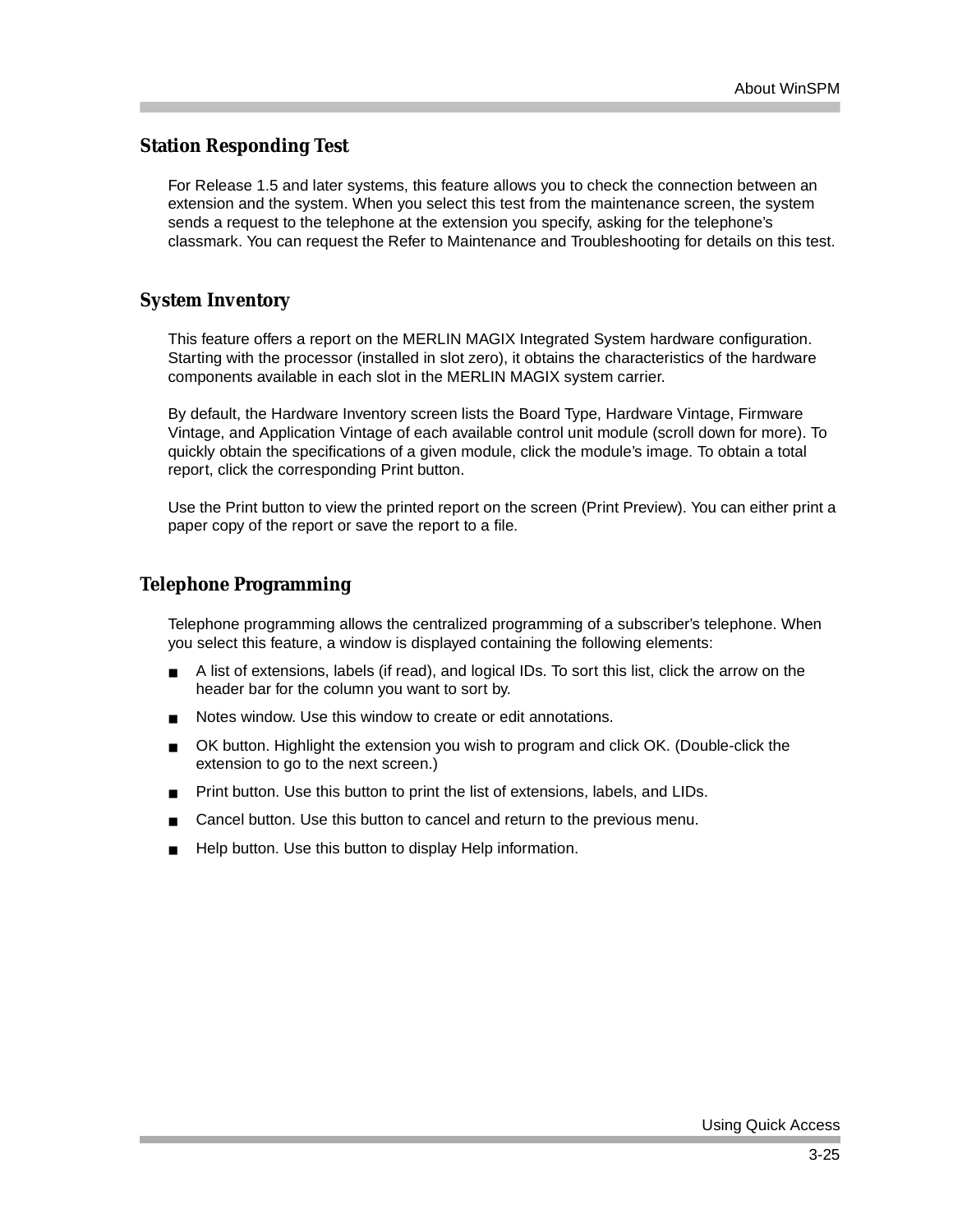#### <span id="page-71-0"></span>**Telephone Restrictions**

This feature is used to configure Calling Restrictions for an extension. Calling Restrictions include extension restrictions, Automatic Route Selection (ARS) restriction level, and Forced Account Entry. This feature is also used to assign Allowed Lists and Disallowed Lists to an extension. For more information, refer to "Calling Restrictions" in Feature Reference.

This feature includes the following:

- Authorization Code. Enter a unique 2 to 11-digit Access code for this extension. (Optional)
- **Restriction Level**. Select Unrestricted, Outward Restrict, or Toll Restrict.
- **Facility Restriction Levels.** Select ARS restriction level (0-6).
- **Delayed Call Forwarding Rings**. Select the number of rings (0-9) before a call is forwarded using the Forward or Follow Me Feature.
- **Allow Trunk-to-Trunk Transfers**. If checked, the extension user must enter an account code before making an outside call.
- **Remote Call Forwarding**. Allows the extension user to forward all calls to an outside telephone number.
- **Pool Dial-Out Codes**. The list of trunk pools that the extension user is allowed to use to make outside calls. A list box appears, plus two buttons (>>> and <<<). To add pools, highlight the pool dial-out code in the Available box and then click the >>> button. To remove pools, highlight one or more in the Selected list box and then click the <<< button.
- **Allowed Lists**. Use to assign one or more Assigned Lists to the extension. Use the Allowed List tab to view the current extensions in that list. Use the 'Is User' check box to add/remove the selected extension from the lists. Allowed List defines area codes and exchange prefixes that this extension user is allowed to dial when making an outside call.
- **Disallowed Lists**. Use to assign one or more Unassigned Lists to the extension. Use the allowed list tab to view the current extensions in that list. Use the 'Is User' check box to add/ remove the selected extension from the lists. Disallowed List defines area codes and exchange prefixes that this extension user is not allowed to dial when making an outside call.
- **Show Number List**. If checked, the Allowed or Disallowed List is read from the MERLIN MAGIX system and displayed for the currently selected Allowed/Disallowed List.
	- **NOTES** The Standard SPM Mode Interface must be used to define Night Service Coverage.
		- Automatic Route Selection (ARS) allows outgoing calls to be dynamically routed over selected facilities after dialing an ARS access code (usually 9). This enables the MERLIN MAGIX Integrated System to select the least expensive route for each call based on the area code and prefix that the extension user dials.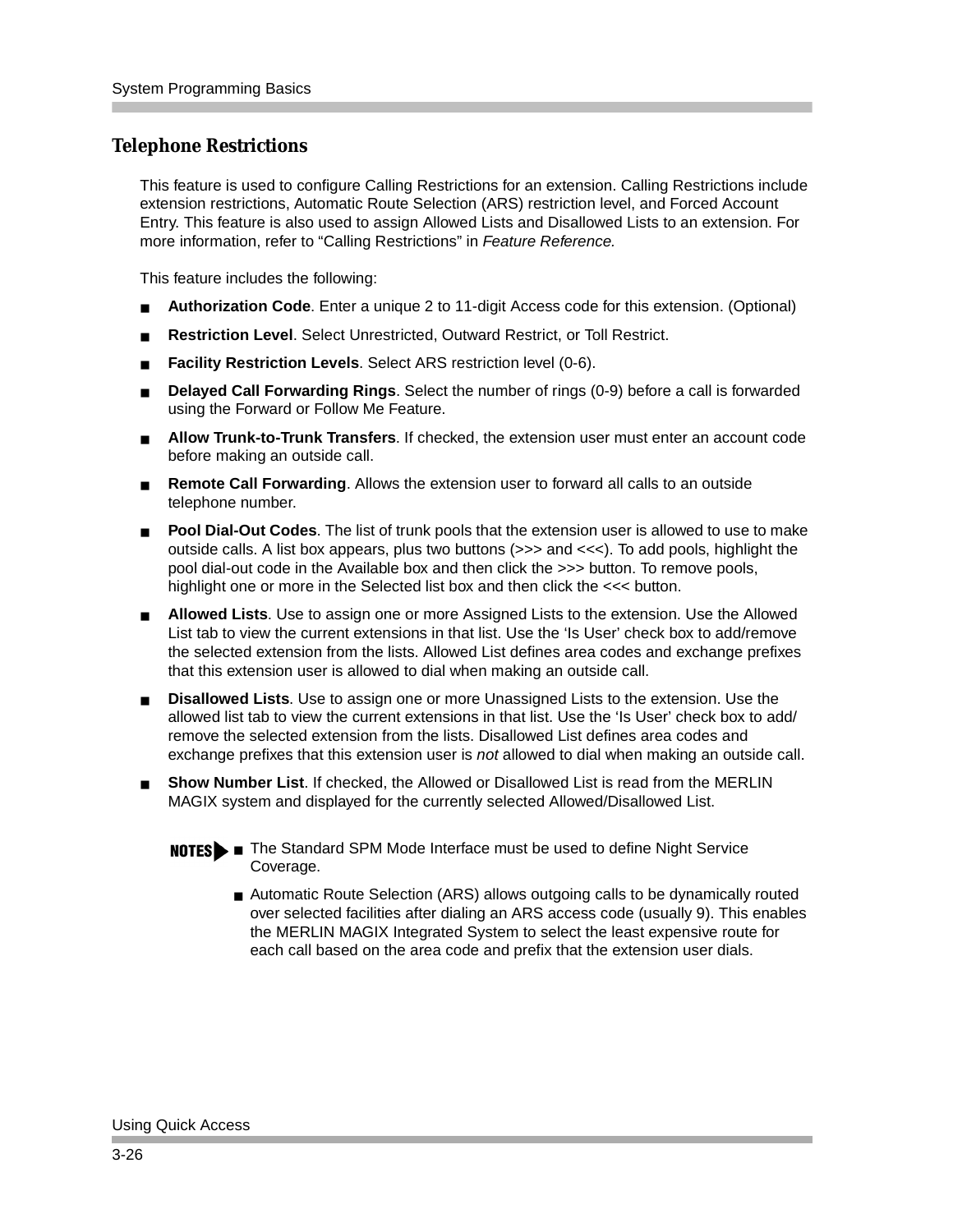# **WinSPM Help**

To access the WinSPM Help screens, perform one of the following:

- Press 1.
- Press  $A + H$ .
- Click the Help button (when available).

# **Using Standard SPM Mode**

Standard SPM provides an emulation display of the system programming console. It allows all system programming of the MERLIN MAGIX system to be performed from a PC and supports programming for options not included in the Quick Access GUI. In addition, the SPM Main Menu provides four options-- Backup, Boards, Print Opts, and Restore --that are intended for qualified service personnel only and are not available from the system programming console.This section describes how to use the Standard SPM Mode screens.

# **Displaying the SPM Main Menu**

To open WinSPM and display the SPM Main Menu, follow these steps:

- 1. On your desktop, double-click the WinSPM icon. (Depending on options selected during installation, you might select WinSPM from your Start Menu or Lucent Solutions folder.)
- 2. Enter your user name and password, then click OK. The WinSPM main screen appears.
- 3. In the left-hand panel of the WinSPM main screen, click the Connect button. The Connection Selection screen appears.
- 4. From the Connection Selection screen, click the site name for the site you want to connect to.
- 5. Click the Connection Type for the session, then click OK.
- 6. In the left-hand panel of the WinSPM main screen, click the Standard SPM icon. The system programming console appears in the emulation window and the SPM Main Menu appears in the console display area ([Figure](#page-73-0) 3-5).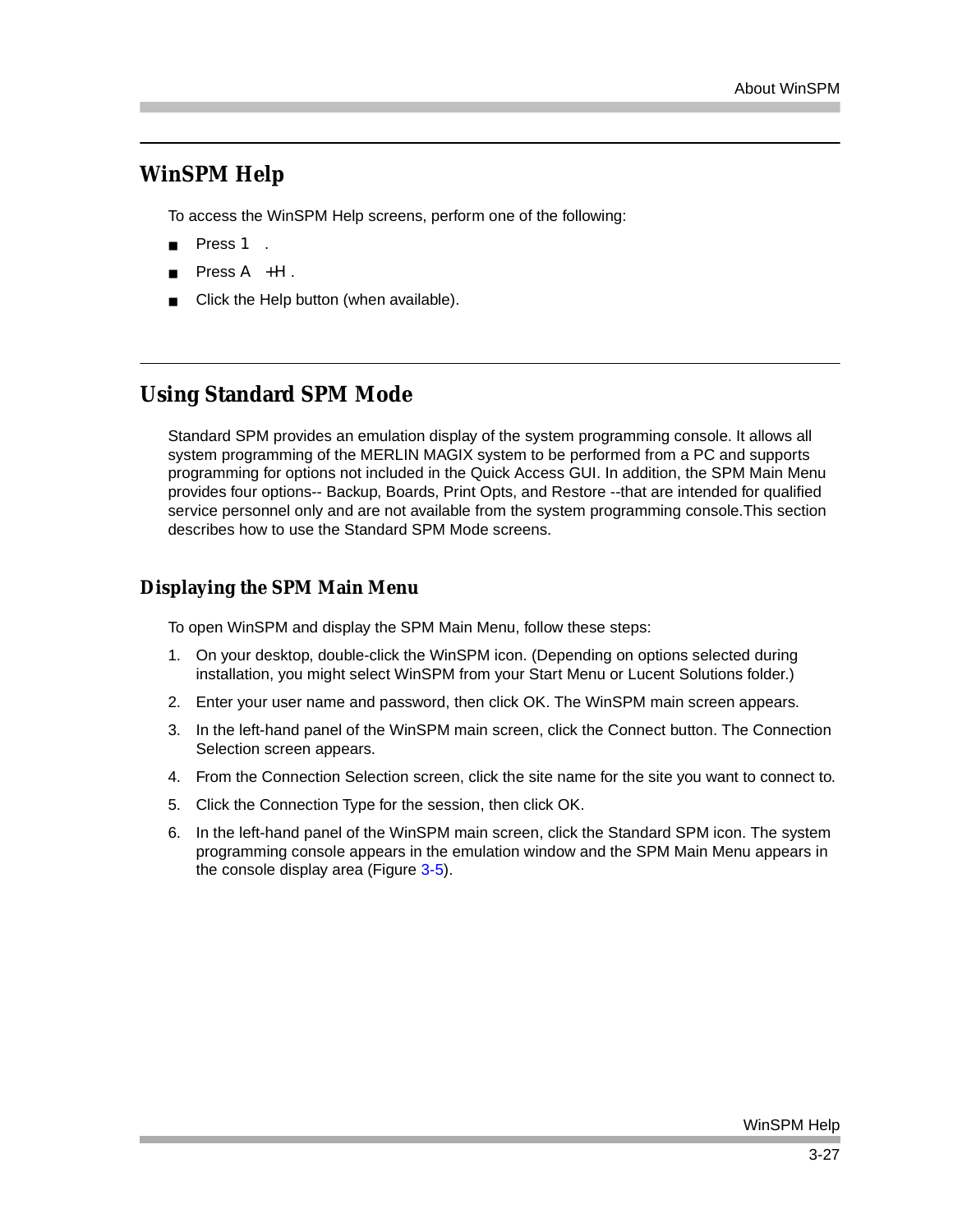| Home<br>Quit                    | SPM Main Menu                    |                                    | More<br>PgUp                                    |
|---------------------------------|----------------------------------|------------------------------------|-------------------------------------------------|
| End<br>Menu                     | Menu: Select Function            |                                    | PgDn<br>Inspect                                 |
| F1                              | Sys Program                      | Maintenance                        | F6                                              |
| F2                              | Backup                           | Restore                            | F7                                              |
| F3                              | Boards                           | Pass-Thru                          | F8                                              |
| F4                              | Print Opts                       | Password                           | F9                                              |
| F5                              | Monitor                          | Language                           | F10                                             |
| $Shift-F5$ $2$<br>5             | 10<br>Shift-F10                  | AL-F5 2<br>15                      | $2$ AII-F10<br>20                               |
| ЭШŢ<br>Shift-F4 $2$<br>4        | Shift-F9<br>9                    | Alt-F4 2<br>14                     | $2$ Alt-F9<br>19                                |
| Buttons<br>$Shift-F3$ $2$<br>3  | Shift-F8<br>8                    | Alt-F3<br>13                       | $2$ Alt-F8<br>18                                |
| $Shift-F2$<br>$\overline{2}$    | Shift-F7<br>7                    | Alt-F2 2<br>12                     | 17<br>$2$ Alt-F7                                |
| $Shift-F1$ $2$<br>1             | Shift-F6<br>6                    | AL-F1 2<br>11                      | $2$ AILF6<br>16                                 |
| Flash<br>Drop<br>Alt-P<br>Alt-E | TopSP<br>Pause<br>Alt-C<br>Alt-H | Convert<br>Help<br>AII-U<br>Ctl-F1 | Browse <sup>?</sup><br>Macro<br>Ctl-F8<br>Alt-M |

<span id="page-73-0"></span>**Figure 3-5. Standard SPM Mode Display**

### **About the Emulation Window**

The standard SPM Mode screens simulate the programming console. The screen consists of the following:

- A 7-line by 24-character console simulation screen that corresponds to the display area of the MLX-20L or 4424LD+ telephone.
- Four PC keys (Home, End, PgUp, and PgDn) displayed on either side of the console simulation screen. They represent the fixed display buttons on the MLX-20L or 4424LD+ telephone.
- Function keys 1 through displayed on either side of the console simulation screen. They represent the keyboard function keys to use to select the corresponding options. They are similarly located to the telephone buttons on the MLX-20L or 4424LD+ telephone that you would use to select a programming option.
- 20 simulated line buttons displayed below the console simulation screen. Press the key combination on the keyboard to select the corresponding line button.
- 8 labels along the bottom of the screen correspond to buttons on the 4424LD+ or MLX-20L telephone.

**NOTE** Rather than using the keyboard, you can use your mouse to select any option in the Standard SPM Mode screens.

[Table](#page-74-0) 3-1 describes the function of PC keys in Standard SPM Mode.

#### Using Standard SPM Mode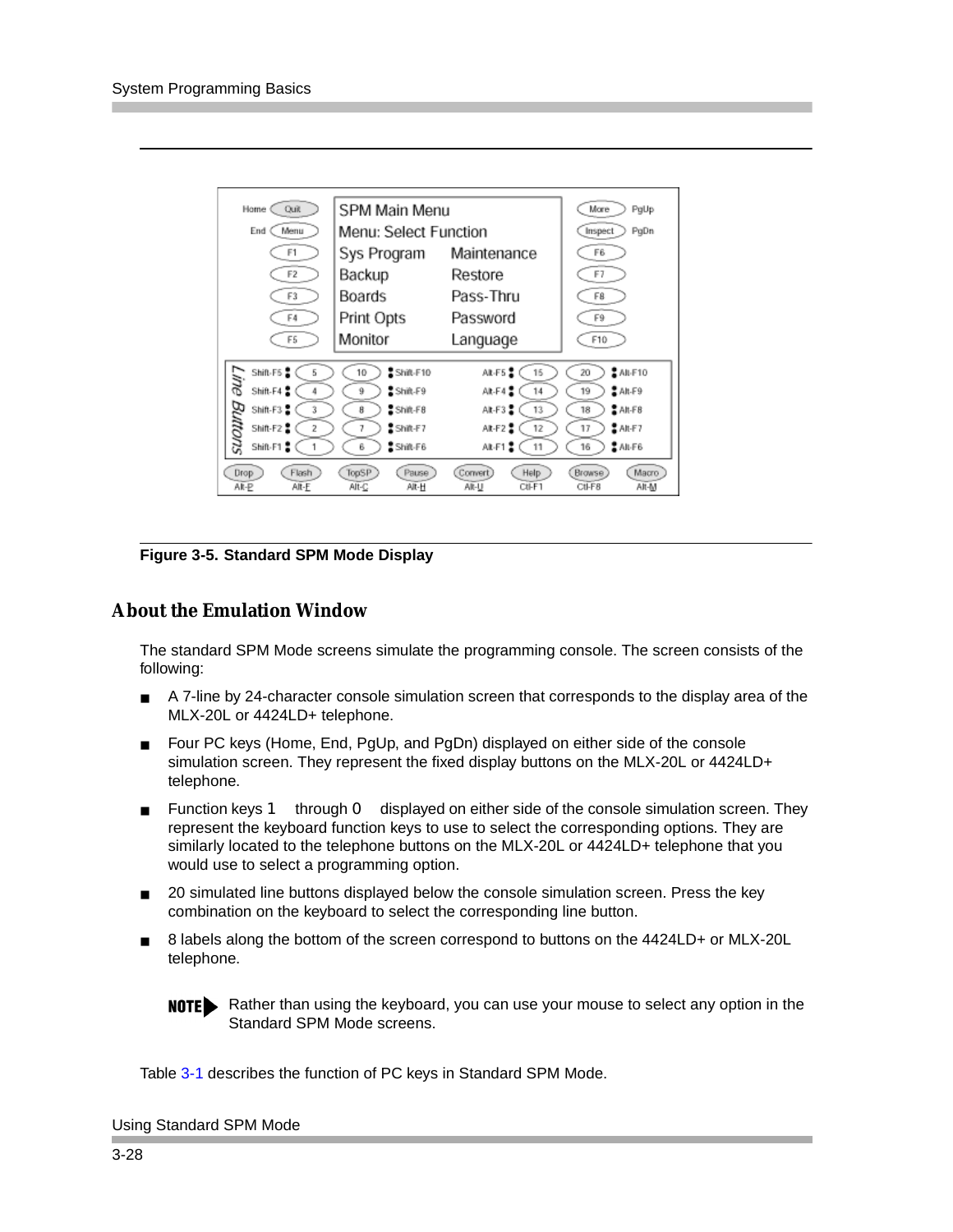۰

| PC Key        | <b>MLX-20L</b>              | 4424LD+          | <b>WinSPM Function</b>                                                                                                                                                                                                                                                                                                            |
|---------------|-----------------------------|------------------|-----------------------------------------------------------------------------------------------------------------------------------------------------------------------------------------------------------------------------------------------------------------------------------------------------------------------------------|
| Home          | Home                        | Exit             | Quit. Exit from WinSPM when you finish with system<br>programming. If you are using a modem, the call is<br>disconnected.                                                                                                                                                                                                         |
| End           | Menu                        | Menu             | Return to the WinSPM Main menu.                                                                                                                                                                                                                                                                                                   |
| PgUp          | More                        | $\geq$           | Display more menu items (when there is another<br>screen and the > symbol appears next to the key).                                                                                                                                                                                                                               |
| PgDn          | Inspct<br>(MLX-20L<br>only) |                  | Display the current information that has been<br>programmed for a feature or button. (There is no fixed<br>Inspct button on the 4424LD+ console. This button<br>must be programmed onto a feature key on the<br>4424LD+ console.)                                                                                                 |
| Drop          | Drop                        | <b>Drop</b>      | Enter a stop in a speed-dialing sequence. This<br>combination also deletes an entry in a field on any<br>screen, except the one in which you are entering a<br>speed-dialing sequence. (There is no fixed Drop<br>button on the 4424LD+ console. This button must be<br>programmed onto a feature key on the 4424LD+<br>console.) |
| Flash         | Conf                        | Conf             | Flash. Enter a switchhook flash in a speed-dialing<br>sequence.                                                                                                                                                                                                                                                                   |
| <b>TopSP</b>  | n/a                         | n/a              | TopSP. Return to the top of the System Programming<br>menu.                                                                                                                                                                                                                                                                       |
| Pause         | Hold                        | Hold             | Pause. Enter a pause in a speed-dialing sequence.                                                                                                                                                                                                                                                                                 |
| Toggle        | n/a                         | n/a              | Toggle modem speed between 1200 and 2400 bps.                                                                                                                                                                                                                                                                                     |
| Help          | n/a                         | n/a              | Help. Display a Help screen about WinSPM<br>operations.                                                                                                                                                                                                                                                                           |
| Reset         | n/a                         | n/a              | Reset. Reset the communications port. For example,<br>if the information on the screen is garbled, try exiting<br>from and then re-entering the screen. If the screen<br>remains garbled, use $C + 5$ to clear the screen and<br>return to the WinSPM Welcome screen. Note that<br>using $C + 5$ drops the modem connection.      |
| <b>Browse</b> | n/a                         | n/a              | Browse. View print reports saved with Print Opts.                                                                                                                                                                                                                                                                                 |
| Enter         | Enter                       | Enter            | The R<br>key on your PC can be used instead of<br>O when $Enter$ appears as a choice in the console<br>simulation window.                                                                                                                                                                                                         |
| <b>Bksp</b>   | Backspace                   | <b>Backspace</b> | key on your PC can be used instead of 9<br>The Y l<br>(Backspace) when Backspace appears as a choice<br>in the console simulation window.                                                                                                                                                                                         |

## <span id="page-74-0"></span>**Table 3-1. Function of PC Keys in WinSPM**

п

Using Standard SPM Mode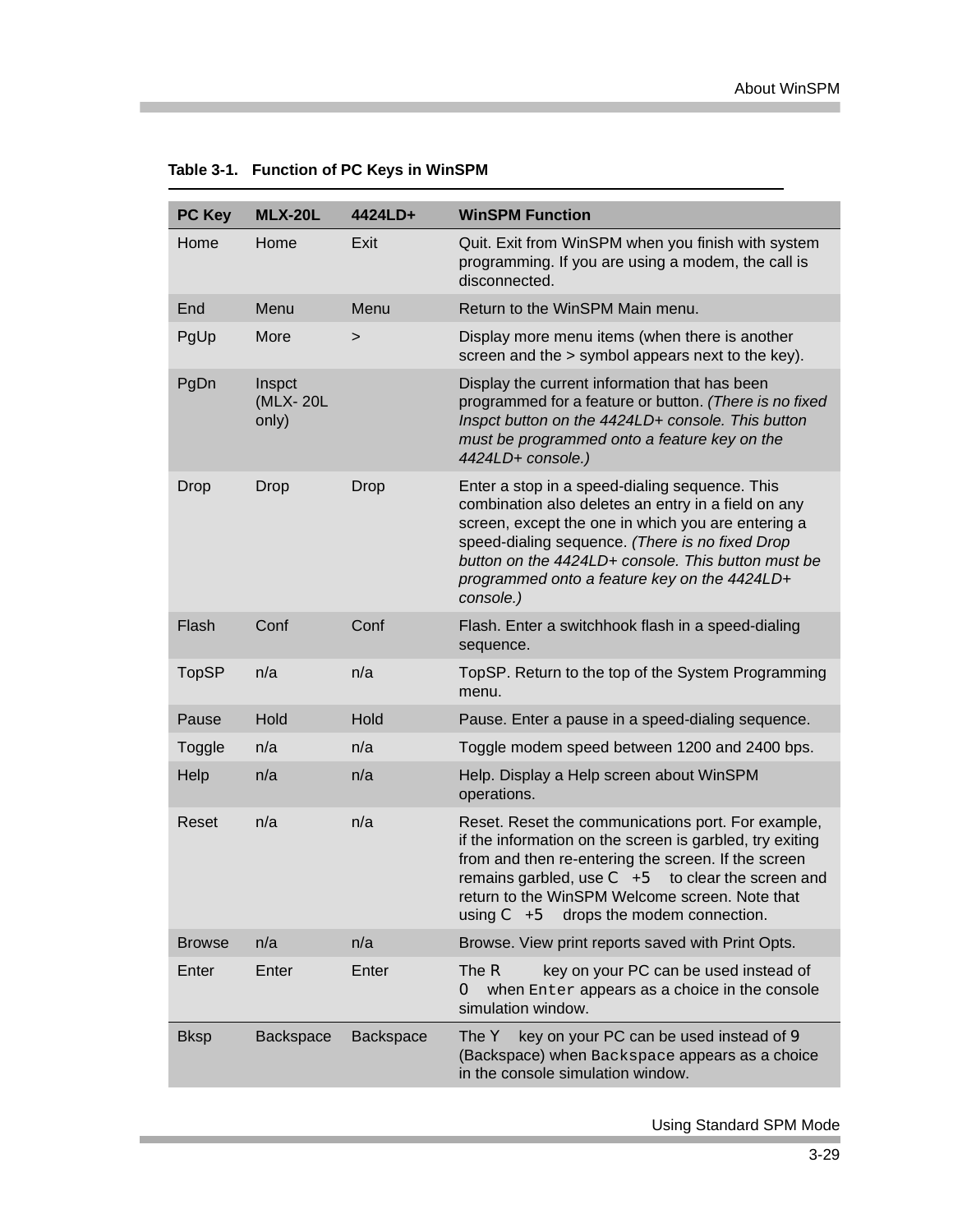| <b>PC Key</b>       | <b>MLX-20L</b> | $4424LD+$ | <b>WinSPM Function</b>                                                                                                                                              |
|---------------------|----------------|-----------|---------------------------------------------------------------------------------------------------------------------------------------------------------------------|
| Del                 | Delete         | Delete    | The $D$ key on your PC can be used instead of $8$<br>(Delete) when Delete appears as a choice in the<br>console simulation window.                                  |
| t h<br>$\mathsf{r}$ | n/a            | n/a       | The up, down, left, and right arrow keys can be used<br>to highlight selections in a menu and to select the 20<br>line buttons below the console simulation window. |

| Table 3-1. Function of PC Keys in WinSPM-Continued |  |  |  |  |  |
|----------------------------------------------------|--|--|--|--|--|
|----------------------------------------------------|--|--|--|--|--|

# **Options in the SPM Main Menu** 3

[Table](#page-75-0) 3-2 lists the options in the SPM Main Menu and gives a brief description of each option. Detailed procedures for each option are on the following pages.

| <b>Option</b>           | <b>Function</b>                                                                                                                                                                                                                                              |
|-------------------------|--------------------------------------------------------------------------------------------------------------------------------------------------------------------------------------------------------------------------------------------------------------|
| Sys Program             | To program the system.                                                                                                                                                                                                                                       |
| Backup <sup>1</sup>     | To make a backup copy of your system programming and store it on a floppy<br>disk or on hard disk.                                                                                                                                                           |
| Boards <sup>1</sup>     | To show which modules (port boards) are in each slot of the control unit and<br>allows you to assign boards to slots.                                                                                                                                        |
| Print Opts <sup>1</sup> | To direct reports to printer or to the PC for storage on a floppy disk or on hard<br>disk.                                                                                                                                                                   |
| Monitor                 | Restricted to use by your technical support organization.                                                                                                                                                                                                    |
| Maintenance             | Restricted to use by your technical support organization and qualified<br>technicians.                                                                                                                                                                       |
| Restore <sup>1</sup>    | To restore your system programming from floppy disk or from hard disk.                                                                                                                                                                                       |
| Pass-Thru               | (IS II/III and 100R INA only) To make a remote connection, through the<br>control unit, to a 100R INA module or IS II/III PC to program applications on<br>the IS II/III PC.                                                                                 |
| Password                | To change the password for remote entry into the system                                                                                                                                                                                                      |
| Language                | To select a language (U.S. English, Canadian French, or Latin American<br>Spanish) for the console simulation window on the PC. (There is also a<br>Language option available on the System Programming menu that allows you<br>to set the System Language.) |
| personnel.              | WinSPM option only. Not available on the system programming console. To be used only by qualified service                                                                                                                                                    |

<span id="page-75-0"></span>

| Table 3-2. SPM Main Menu Options |  |  |  |  |
|----------------------------------|--|--|--|--|
|----------------------------------|--|--|--|--|

### Using Standard SPM Mode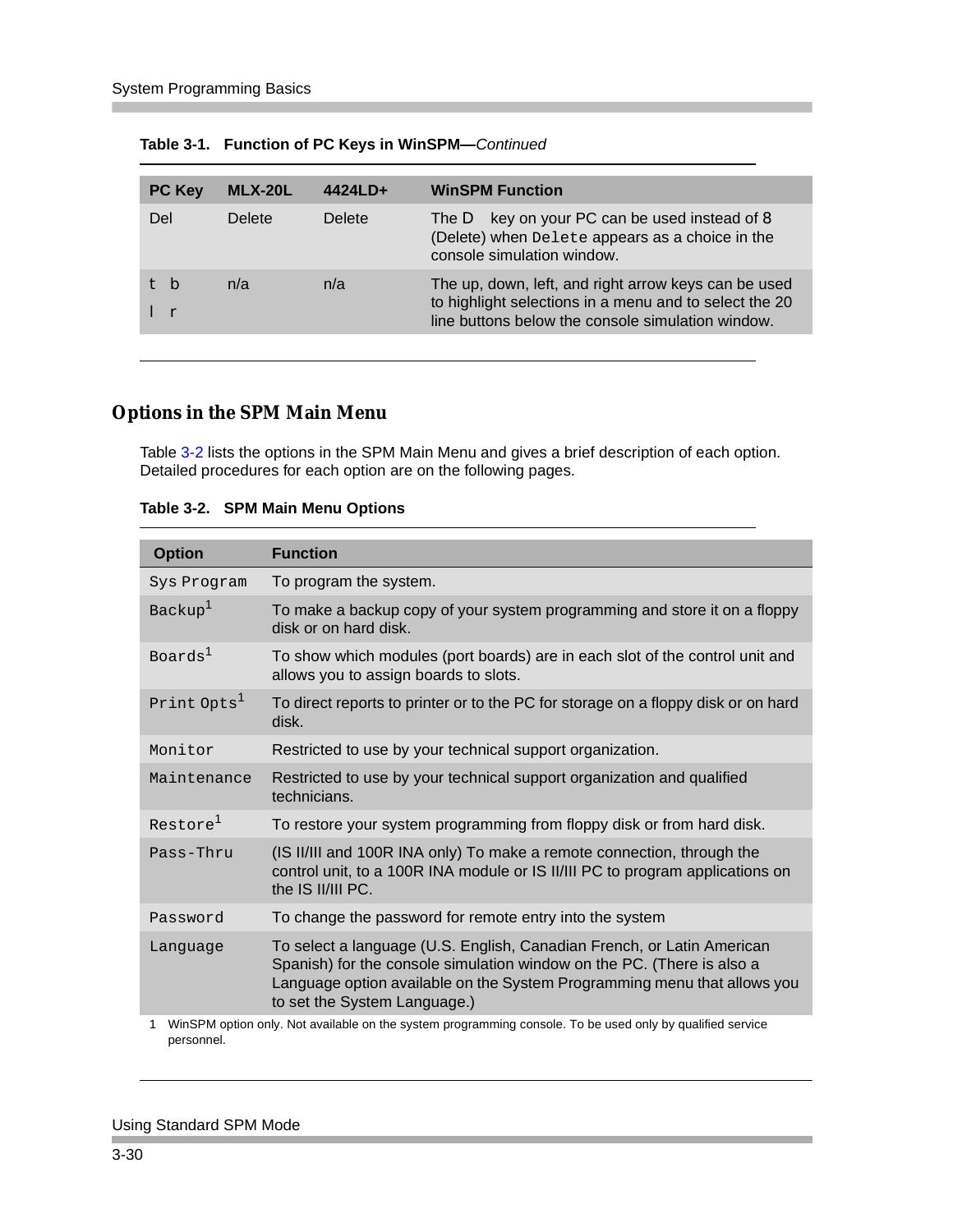# **Basic System Management Procedures**

This section contains detailed instructions for the following basic system management tasks:

| Backup               |
|----------------------|
| Boards               |
| Browse               |
| Language             |
| Maintenance          |
| Monitor              |
| Pass-Thru            |
| Password             |
| <b>Print Options</b> |
| Restore              |

Instructions are provided for completing each of these task using WinSPM in Standard Mode and where available, using the Tools option from the WinSPM Main Screen. Tasks are listed in alphabetical order in this section. Refer to "Displaying the System Programming Menu from the Console'' [on page 2-12.](#page-41-0)

## <span id="page-76-0"></span>**Backup**

The Backup procedure is used by qualified service personnel to create a file of system programming information either in a specified directory (on the hard drive of the PC) or on a floppy disk.

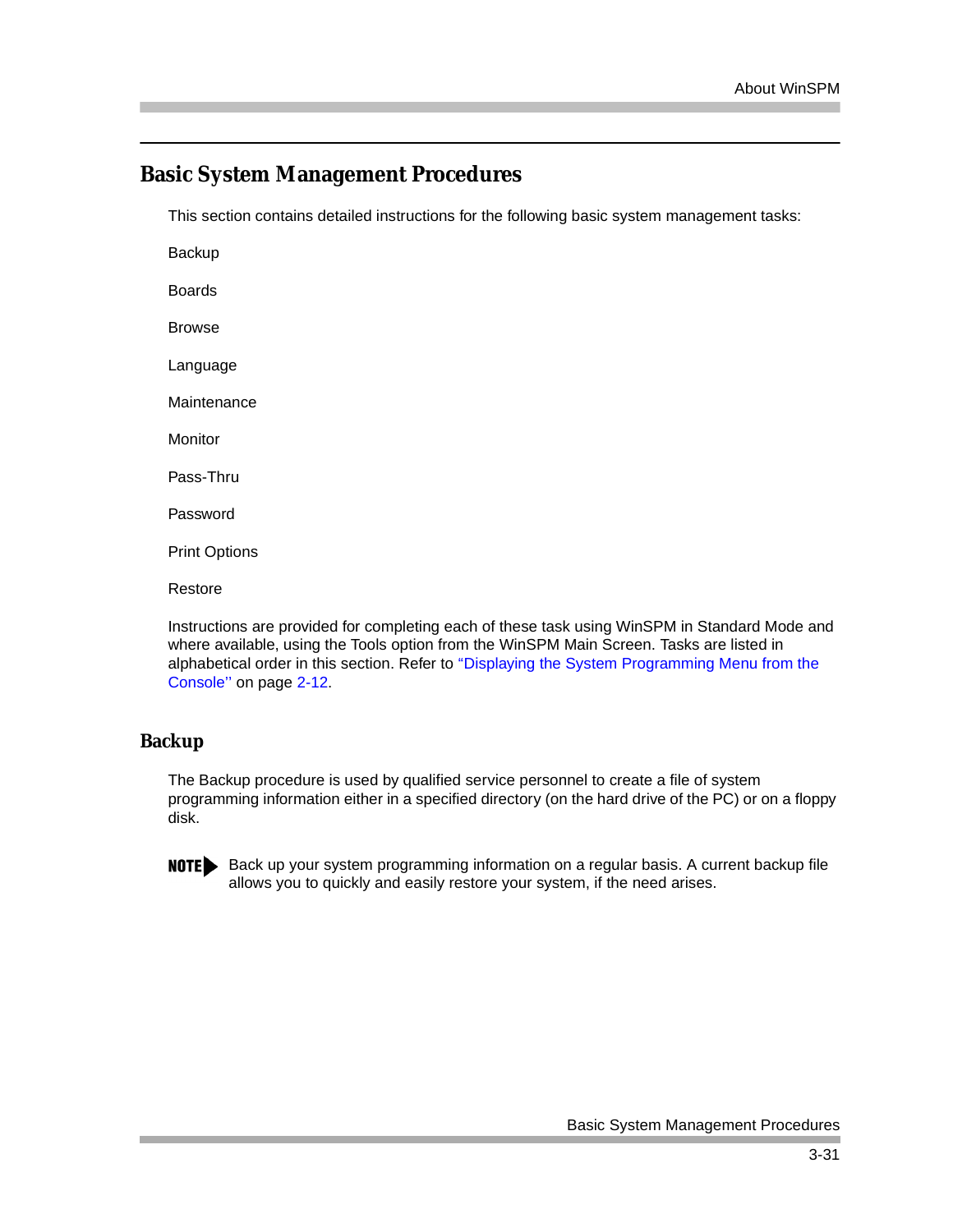### **Considerations**

Review the following items before you begin the backup procedure:

- The system does not have to be idle during backup; however, extension programming is blocked.
- Any objects that are in a maintenance-busy state are stored in that state. When you restore system programming, these objects are busied out, even if they have since been released from the maintenance-busy state.
- If you plan to store your backup file on a floppy disk, format a DOS disk.
- Uncompressed backup files are 100,000 to 210,000 bytes in size; compressed files are about 70,000 to 85,000 bytes.
- Maintenance data (error logs and other data used by qualified service technicians) is not saved in the backup file.

#### **Standard SPM Mode Procedure**

To perform the backup procedure in the Standard SPM mode, follow the steps below:

```
Backup→Select GOTO FLOPPY or GOTO HARD DISK→R→Specify default filename or
Make new file name→R \rightarrow c to continue or E to abort \rightarrow E to abort or R to
return to the Standard SPM Main menu
```
### **WinSPM Tools Menu Procedure**

To perform the backup procedure using the WinSPM Tools Menu, follow the steps below:

- 1. From the WinSPM Main window Outlook bar (left-hand panel), select **Tools**.
- 2. From the Outlook bar (left-hand panel), click the **Backup** icon.

A selection dialog box displays.



- 3. Select the File option.
- 4. Click **OK**.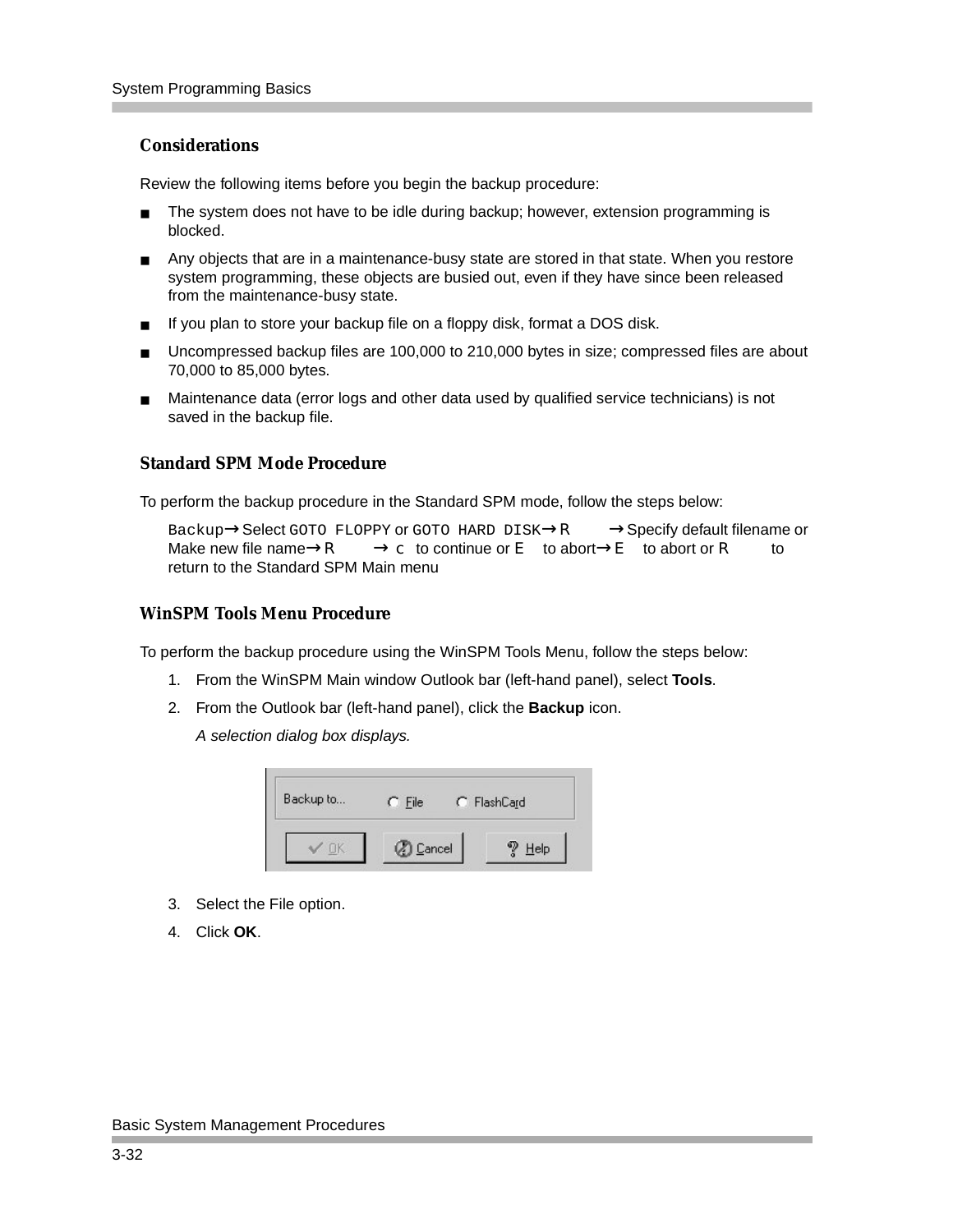The Save dialog box displays.

| Save Backup to file                                 |                                | 7x |
|-----------------------------------------------------|--------------------------------|----|
| Save jn: SkeData                                    | $\exists$ 0 0 0 $\pm$ 10 $\pm$ |    |
| test<br>7-12-1999 BACKUP AMS<br>B-5-1999 BACKUP AMS |                                |    |
| File pame:<br>8-5-1999 Backup, ams                  | Save                           |    |
| Save as type: Backup Files ("AMS)                   | Cancel                         |    |

- 5. Enter the name and location of the file to be saved.
- 6. Click **Save**.

The progress dialog box displays.

| File name:                                               |  | 8-5-1999 BACKUP.AM |
|----------------------------------------------------------|--|--------------------|
| Elapsed time:<br><b>Bytes transferred:</b><br>Status: OK |  | 0:14<br>640        |

7. Click **Cancel** to exit.

### **Boards** 3

The Boards option allows qualified service personnel to add a module to the next available slot. The system must be idle to use this option. This option is not available from the system programming console.

The Boards option is also available in Surrogate mode. In Surrogate mode, you can assign trunk and extension modules (boards) to slots, even though the modules have not actually been installed. This type of board is referred to as a "phantom" or "null" board.

You cannot use the Boards option to change an actual module type. All modules assigned with the Boards option, including phantom modules, are cleared (unassigned) if you perform a board renumber (System→Board Renum). See "Board Renumbering with the 016 MLX Module" on [page 3-46](#page-91-0) for complete instructions for board renumbering when replacing MLX modules.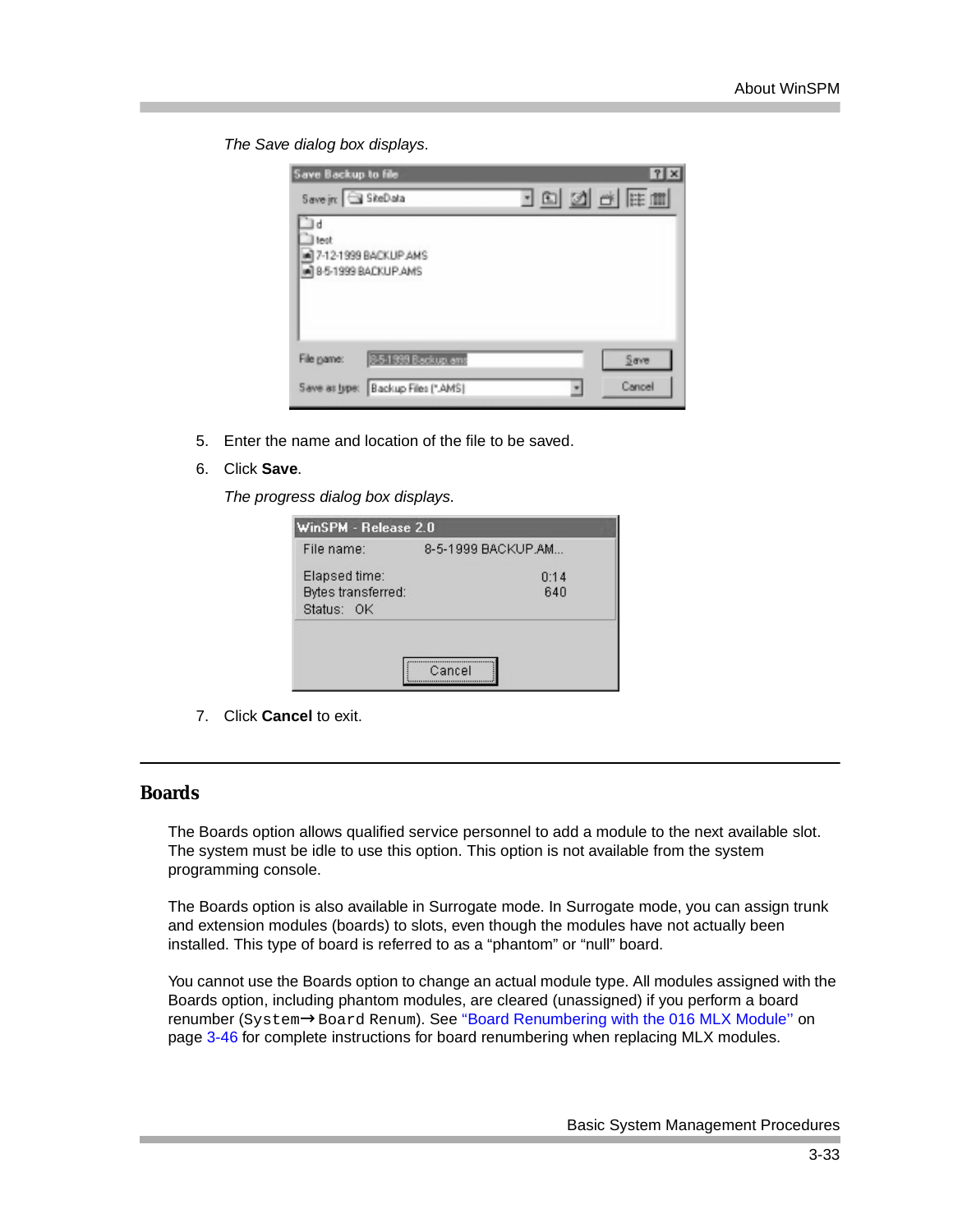- You must assign phantom modules to higher slot numbers than those you assign to any real modules. If you assign a phantom module to a lower slot number than a real module, the control unit does not recognize the real module or modules that follow the phantom module.
- If you remove a module but do not replace it, and then perform a board renumber, the control unit will not recognize any modules that follow the empty slot. You must reseat all of the modules to fill the empty slot before you perform the board renumber. See "Board [Renumbering with the 016 MLX Module''](#page-91-0) on page 3-46 for complete instructions for board renumbering when replacing MLX modules.

The Inspect function  $(d)$  lets you see which modules have been assigned to slots on the control unit. Note that both phantom modules and real modules appear if you use the Inspect feature. Table 6-3 shows the type of boards that you can select. To see only real module assignments, you must print the System Information report: System→More→Print→SysSet-up.

| <b>Board Type</b> | <b>Description</b>                                                                                                                     |
|-------------------|----------------------------------------------------------------------------------------------------------------------------------------|
| 412LUP            | 4 loop-start line jacks and 12 digital extension jacks with 4 touch-tone<br>receivers; Caller ID                                       |
| 024UPO            | 24 digital extension jacks                                                                                                             |
| 016MLX            | 16 MLX extension jacks (32 endpoints); upgradeable with PCMCIA card                                                                    |
| 008MLX            | 8 MLX extension jacks (16 endpoints)                                                                                                   |
| 016ETR            | 16 ETR extension jacks including 6 with tip/ring functionality with 4 touch-tone<br>receivers                                          |
| 016TRR            | 16 tip/ring extension jacks with 4 touch-tone receivers                                                                                |
| $008$ OPT         | 008 OPT - 8 tip/ring extension jacks with 2 touch-tone receivers                                                                       |
| <b>MERLINMsg</b>  | MERLIN Messaging - 11 internal tip/ring extension jacks with 2 touch-tone<br>receivers; MERLIN Messaging System resides on this module |
| 100D              | 24 channels ("virtual" lines/trunks); upgradeable with PCMCIA card                                                                     |
| 800BRI            | 8 BRI facilities                                                                                                                       |
| 408GLM            | 4 ground-start/loop-start line jacks and 8 MLX extension jacks (16 endpoints);<br>Caller ID; upgradeable with PCMCIA card              |
| 100R              | 24 channels (virtual lines/trunks) with internal CSU; upgradeable with PCMCIA<br>card                                                  |
| 100DCD            | 24 channels (virtual lines/trunks) with internal CSU/DSU; upgradeable with<br><b>PCMCIA</b> card                                       |
| 800DID            | 8 DID line jacks                                                                                                                       |
| 800LID            | 8 loop-start line jacks, Caller ID                                                                                                     |
| 400E&M            | 4 tie trunks                                                                                                                           |
|                   |                                                                                                                                        |

#### **Table 3-3. Board Types**

#### Basic System Management Procedures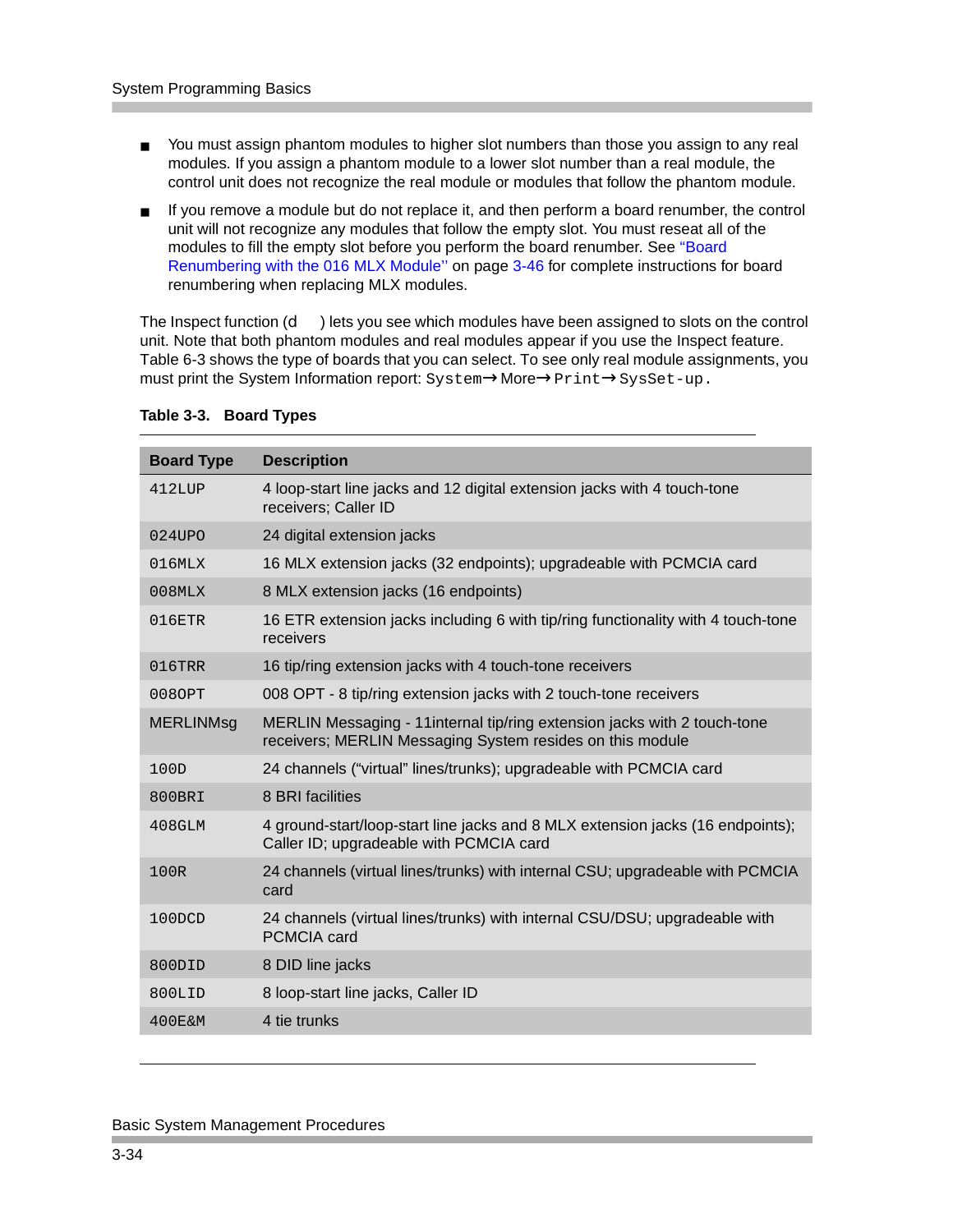Follow the steps below to assign modules:

1. At the Standard SPM Mode Main menu, click 3 to select Boards.

| <b>SPM Main Menu</b>  |             |  |  |
|-----------------------|-------------|--|--|
| Menu: Select Function |             |  |  |
| Sys Program           | Maintenance |  |  |
| Backup                | Restore     |  |  |
| <b>Boards</b>         | Pass-Thru   |  |  |
| <b>Print Opts</b>     | Password    |  |  |
| Monitor               | Language    |  |  |

2. Click the function key that corresponds to the module you want to select.

| Boards:          | >      |  |  |
|------------------|--------|--|--|
| Make a selection |        |  |  |
| 412LUP           | 016FTR |  |  |
| 024UPO           | 016TTR |  |  |
| 016MI X          | MsgOPT |  |  |
| 008MI X          | 100D   |  |  |
| Back             | 800BRI |  |  |

- NOTE Select 100D for either a 100D-U or a 100 DCD module. When you use the Inspect feature, 100DCD is shown on the list. To see the module that is physically installed, use a print report or inventory screen.
- 3. If the module you want to assign is not shown on the first screen of the Boards menu, click u to display the next menu screen.

| Boards:          |        |
|------------------|--------|
| Make a selection |        |
| 408GLM           | 400E&M |
| 100R             |        |
| 800DID           |        |
| 800LID           |        |
| Back             |        |

4. Type the control unit slot number (01 through 17) in which the module is to be installed.

| module name        |        |
|--------------------|--------|
| Enter slot numbers |        |
| $(01-17)$          |        |
|                    |        |
|                    | Delete |
| <b>Backspace</b>   | Next   |
| Back               | Fnter  |

 $modu1e$  name = option selected inStep 2

Basic System Management Procedures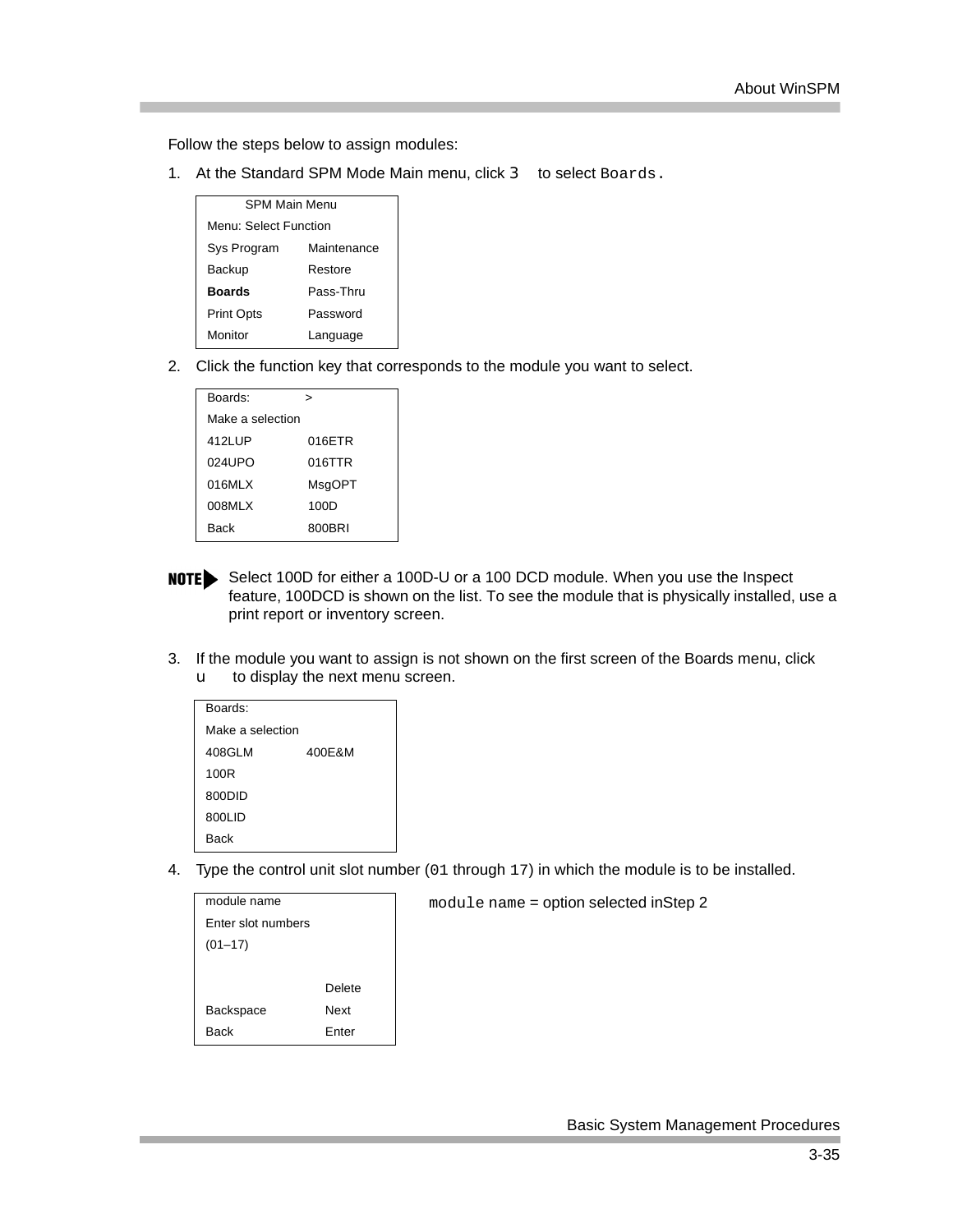5. Assign or remove the module from the slot entered in the previous Step.

| module name        |        | module name = option selected in Step 2                          |
|--------------------|--------|------------------------------------------------------------------|
| Enter slot numbers |        |                                                                  |
| $(01 - 17)$        |        | $nn =$ slot entered in Step 5 (second digit<br>will not display. |
| nn                 |        |                                                                  |
|                    | Delete |                                                                  |
| <b>Backspace</b>   | Next   |                                                                  |
| <b>Back</b>        | Enter  |                                                                  |

- To remove the module type from the specified slot number, click  $8$  (Delete). The Boards menu reappears.
- To assign the module type to the specified slot number and assign that same module type to another slot, click  $9$  (Next).
- To assign the module type to the specified slot number and assign a different module type to another slot, click O (Enter).
- To terminate the procedure and assign a different module, click 5 (Back) and repeat Steps 2 through 4.
- To view types of modules assigned to all slots, click d (Inspect).
- 6. To save your entry, click 5 (Back).

The programming session terminates and the system restarts.

### **Browse** 3. *Browse*

The Browse option allows you to browse through reports and notes saved in WinSPM.

C 8  $\rightarrow$  Select hard disk or floppy $\rightarrow$ O  $\rightarrow$  Select a Report $\rightarrow$  O  $\rightarrow$  E to Exit

To view the next page of a report, click d.

To view the previous page of a report, click  $\cup$ .

To return to the beginning of a report, click h.

#### **WinSPM**

- 1. From the WinSPM Main window Outlook bar, select **View**.
- 2. From the Outlook bar, click the **Browse Notes & Reports** icon.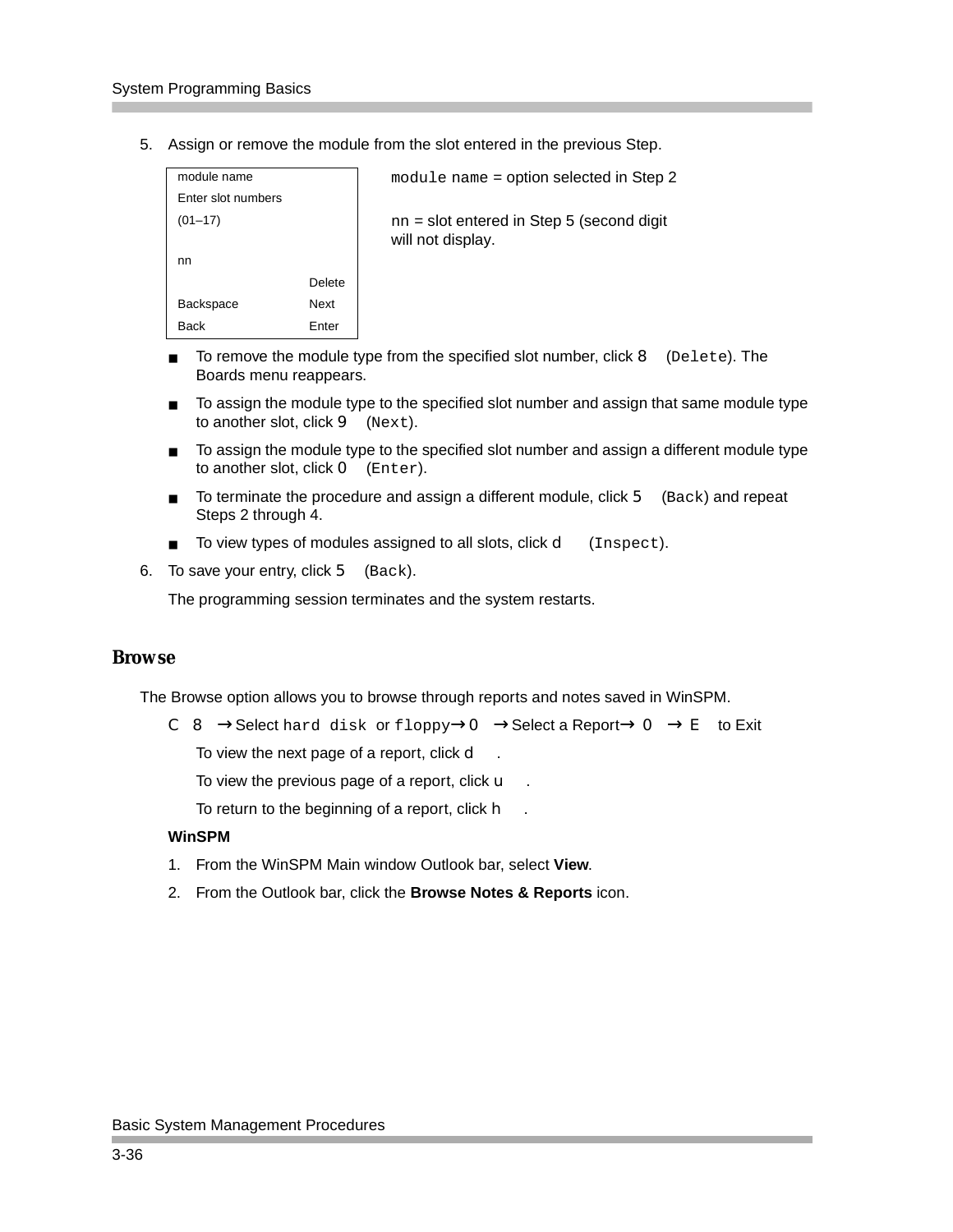The Browse Notes & Reports dialog box displays.

| Select Skic<br>लाम                                                     | ×                                              | Trene                   |
|------------------------------------------------------------------------|------------------------------------------------|-------------------------|
|                                                                        |                                                | <b>Cigase</b>           |
| LABEL INFORMATION                                                      |                                                | If Exports Compare Day, |
| Annotate.                                                              |                                                |                         |
|                                                                        |                                                |                         |
|                                                                        | porce location: vert. Captured: 0/5/1999 corre |                         |
| LABEL INFIDENTION                                                      |                                                |                         |
|                                                                        |                                                |                         |
|                                                                        |                                                |                         |
|                                                                        |                                                |                         |
|                                                                        | <b>SCANDARD CONTROLLER</b>                     |                         |
|                                                                        | FORTHD BRUSALE                                 |                         |
|                                                                        | DO BUT ESSTEER.                                |                         |
|                                                                        | OUT TO LEBER                                   |                         |
| : 2007년 5월 20일 소리들의 1.<br>LOTTL INFIRMATION<br>445-15<br><b>REG. A</b> | AT 400MH                                       |                         |
| $+1$                                                                   | OUT STOK<br>IN A MEETING                       |                         |

- 3. From the Type field, select whether you want to view reports or notes.
- 4. From the drop-down list, select the report/notes you want to view.
- 5. Click **Print** to print the report to your default printer.

or

Click **Export**.

The Save dialog box displays.

| Choose file to save report                         |             |
|----------------------------------------------------|-------------|
| Save jn SiteData                                   | 100 de E II |
| test<br>7-12-1999 BACKUP AMS<br>85-1999 BACKUP AMS |             |
| Pint<br>File name:                                 | Save        |
| Save as type: Report Files [".bit, ".ams, ".rpt]   | Cancel      |

- 6. Enter the name and location of the file to be saved.
- 7. Click **Save**.
- 8. Click **Close** to exit the Browse Notes and Reports dialog box.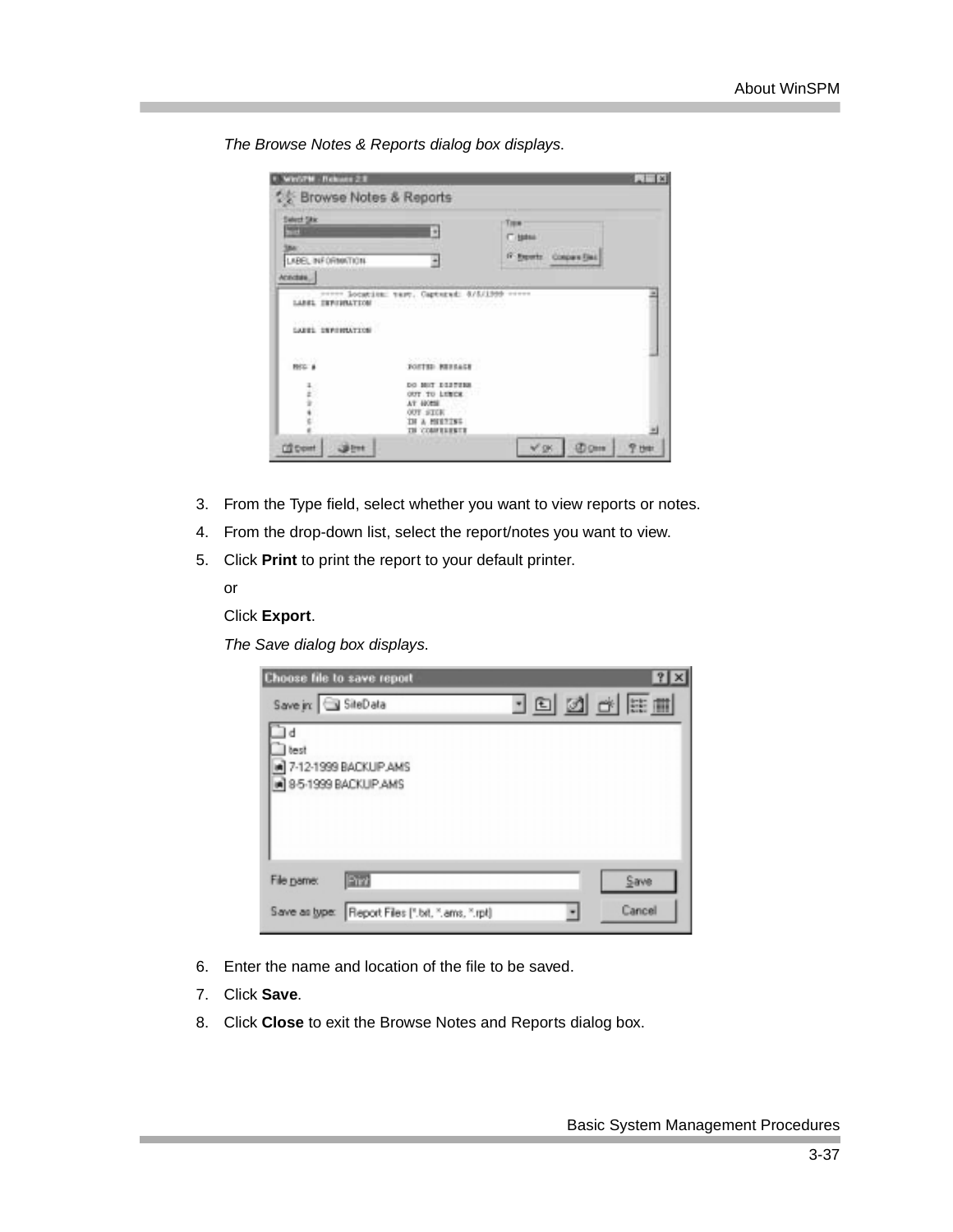### Language

A Language attribute in WinSPM specifies whether WinSPM menus, pop-up windows, and other messages are presented in U.S. English, Canadian French, or Latin American Spanish. A Second Language selection option affects messages from the control unit to WinSPM, and controls the display on the console simulation window for the duration of the session. These two language options operate independently of each other.

The following information pertains to the console window language.

### **Console Window Language**

By default, the language used in the console simulation window is the language specified in the ams.cfg file; however, you can select a different language for this window for the duration of the current session.

To select a different language for the current session, follow the steps below:

1. At the Standard SPM Mode Main menu, click O to select Language.

| <b>SPM Main Menu</b>  |             |  |
|-----------------------|-------------|--|
| Menu: Select Function |             |  |
| Sys Program           | Maintenance |  |
| <b>Backup</b>         | Restore     |  |
| <b>Boards</b>         | Pass-Thru   |  |
| <b>Print Opts</b>     | Password    |  |
| Monitor               | Language    |  |

2. Click the function key that corresponds to your language selection.

| Display Language  |
|-------------------|
| Make a Selection: |
| English           |
| French            |
| Spanish           |
|                   |
| Back              |

The Display Language screen reappears with the language you selected.

3. Click 5 (Back) to return to the Standard SPM Mode Main menu or select another language.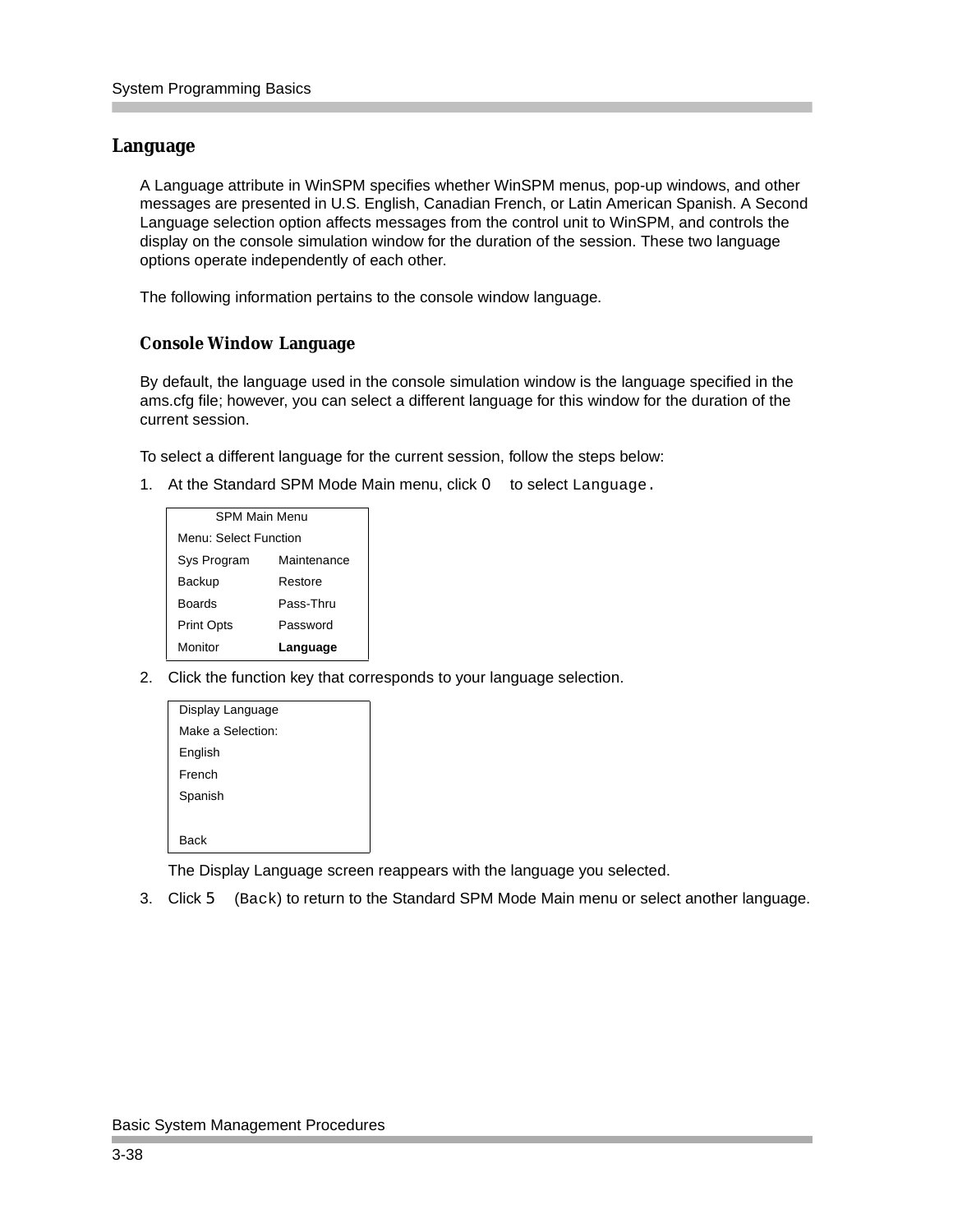## **Maintenance**

# **CAUTION:**

This option is for use by qualified technicians only. Maintenance procedures are provided in the documentation for qualified technicians.

# **CAUTION:**

This is a password-protected option and is for use by your technical support organization only.

## **Pass-Thru**

The Pass-Thru option allows qualified service personnel to program IS II/III<sup>1</sup> applications (and a 100R INA module) on a remote PC. It permits you to establish a remote connection with the control unit to which the IS II/III PC is directly connected.

A Pass-Thru request must be initiated at a PC; it is not available from a UNIX System PC—that is, Pass-Thru cannot be established between two IS II/III PCs. The local admin PC must be in an idle state.

A Pass-Thru request to a locally connected IS II/III system causes the modem to fall back to 1200 bps if the speed is set to 2400 bps and the modem call to the control unit is at 1200 bps. If necessary, the system adjusts its speed to that of the local SPM PC.

Once the Pass-Thru connection is established, you can program in any of the following IS II/III applications from your SPM PC:

- AUDIX Voice Power<sup>®</sup>
- **■** Call Accounting System<sup>2</sup>
- Fax Attendant System (IS III only)
- CONVERSANT Intro (IS III only)

<sup>1</sup> Can no longer be ordered.

<sup>2</sup> Can be ordered only as an upgrade to existing CAS installations.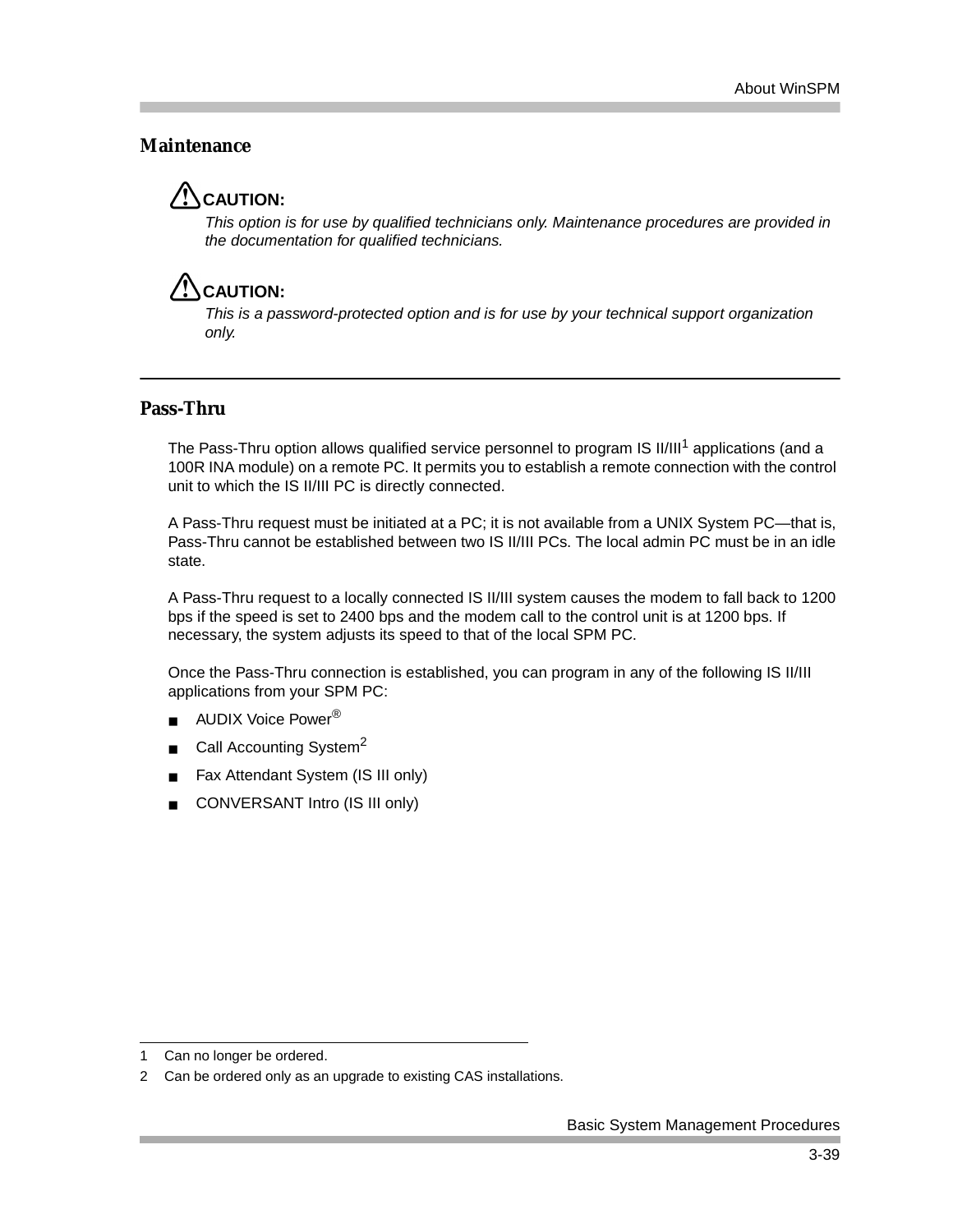To initiate the Pass-Thru, follow the steps below:

**NOTE** You cannot program the SPM application on the IS II/III PC because the remote call (from your SPM PC) uses the IS II/III PC's COM1 port; therefore, the system programming jack cannot be used for system programming. For the same reason, a user at the IS II/III PC end of the connection cannot use SPM while your Pass-Thru is in effect. If use of SPM is attempted, the user at the IS II/III end sees the following message:

```
PRE-EMPT IN PROGRESS
Please try again.
```
To initiate Pass-Thru, establish a modem connection between the SPM PC and the control unit.

If the IS II/III PC does not respond to the Pass-Thru request from the control unit (for example, because the PC is turned off), you see the following message:

```
Pass-thru failed.
Please try again.
```
If the connection between the control unit and the IS II/III PC fails, the connection between the control unit and the SPM PC is dropped. You see the following message:

```
Pass-through Session
unexpectedly terminated.
Please press Enter
to continue.
```
When you press  $R$ , you return to the SPM Main menu.

1. At the SPM Main menu, click 8 to select Pass-Thru.

| <b>SPM Main Menu</b>  |             |  |
|-----------------------|-------------|--|
| Menu: Select Function |             |  |
| Sys Program           | Maintenance |  |
| Backup                | Restore     |  |
| <b>Boards</b>         | Pass-Thru   |  |
| <b>Print Opts</b>     | Password    |  |
| Monitor               | Language    |  |

The display area changes to 24-lines by 80-characters, which is much larger than the display area on the console simulation window (7-lines by 24-characters).

2. Type your login name, and click R.

| Welcome to IS-II/III |  |
|----------------------|--|
|                      |  |
|                      |  |
|                      |  |
|                      |  |
|                      |  |
|                      |  |
|                      |  |
|                      |  |
| login:               |  |

Basic System Management Procedures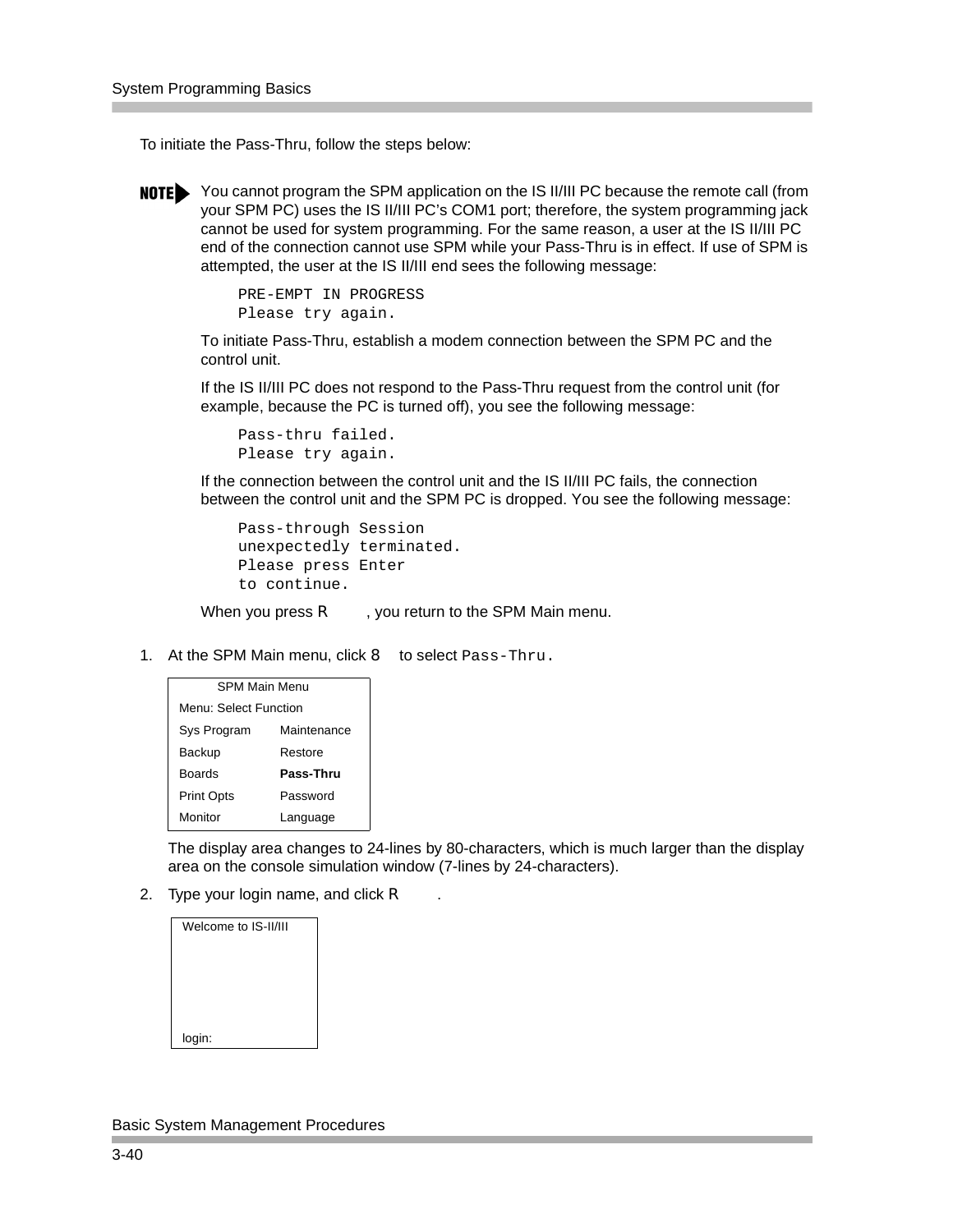3. Type the IS II/III password, and press R.



4. Type ams for the terminal emulation type, and press R.

| Unix disk usage |  |
|-----------------|--|
| information     |  |
|                 |  |
|                 |  |
|                 |  |
|                 |  |
| $Term =$        |  |

- If you are working with IS II, the IS II Main menu appears.
- If you are working with IS III, the system prompts you for your login registration. After you enter your login and press  $R$ , the IS III Main menu appears.
- 5. To exit from IS II/III programming, click 5 (Back).

The system prompts you for confirmation that you want to exit. After confirmation, the following message appears:

| Returning to SPM |  |
|------------------|--|
|                  |  |

## **Password**

The Password option is used by qualified service personnel to change the modem connection password. A password is always required to establish a connection with the built-in modem. The password always consists of seven characters. You can perform remote system programming only if you enter the password correctly. A default password is set at the factory. You must obtain this password from your system consultant (SC).

To change the modem connection password, follow the steps below: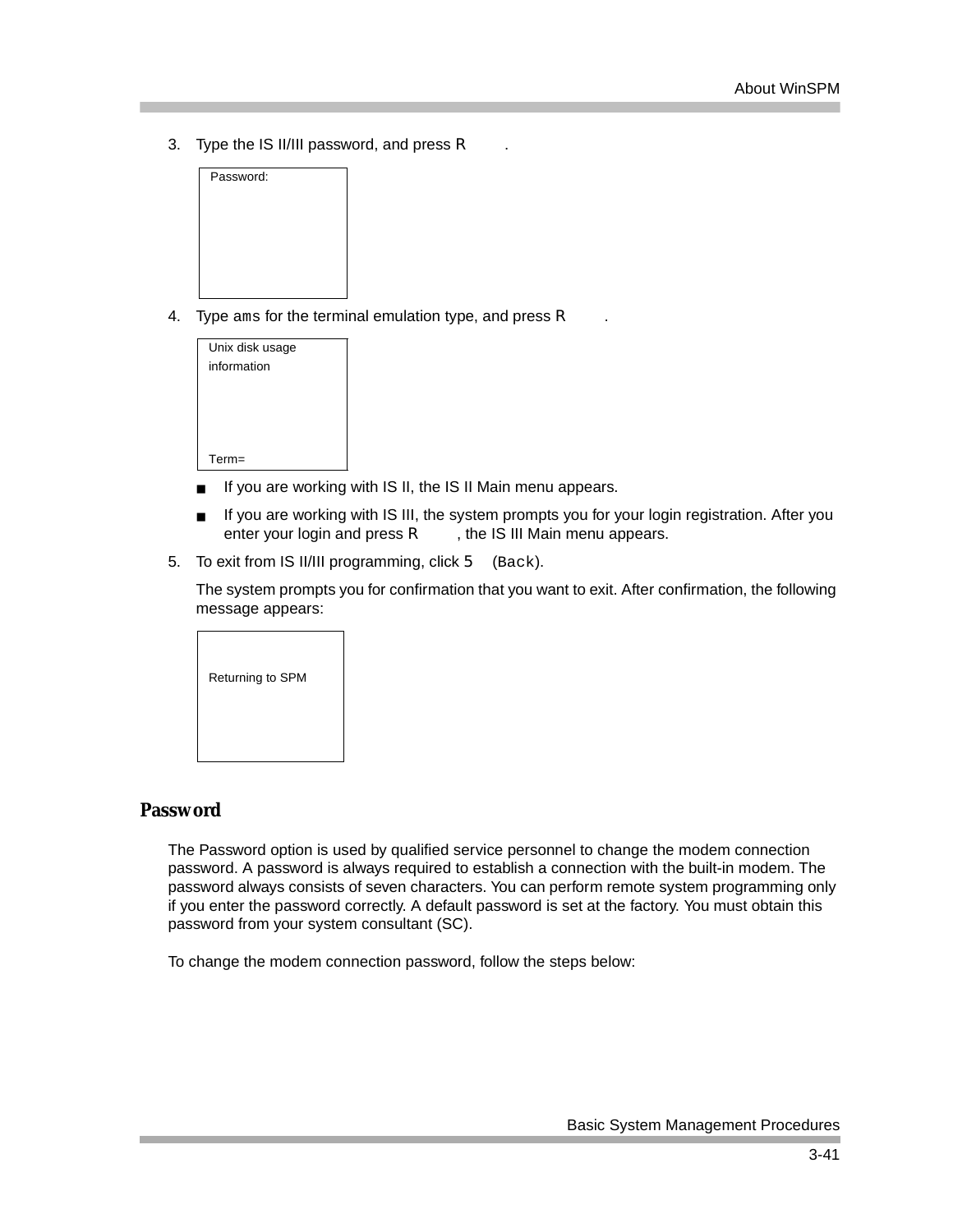1. At the Standard SPM Mode Main menu, click 9 to select Password.

| <b>SPM Main Menu</b>  |             |  |
|-----------------------|-------------|--|
| Menu: Select Function |             |  |
| Sys Program           | Maintenance |  |
| Backup                | Restore     |  |
| <b>Boards</b>         | Pass-Thru   |  |
| <b>Print Opts</b>     | Password    |  |
| Monitor               | Language    |  |

2. Type the old (current) password. Do not press R



If you type the old password incorrectly, the bottom of the screen displays the message, Not Equal. Repeat Step 2.

If you fail to enter the password correctly after three attempts, the bottom of the screen to return to the Standard SPM Mode Main menu. displays the message Old Password in Use, and the procedure terminates. Press R

3. Type the new password (any seven characters). Do not press R



# SECURITY ALERT:

- The password does not appear on the screen as you type it.
- Always use the longest length password allowed on the system.
- Passwords should consist of a random, non-repetitive, hard-to-guess sequence of characters.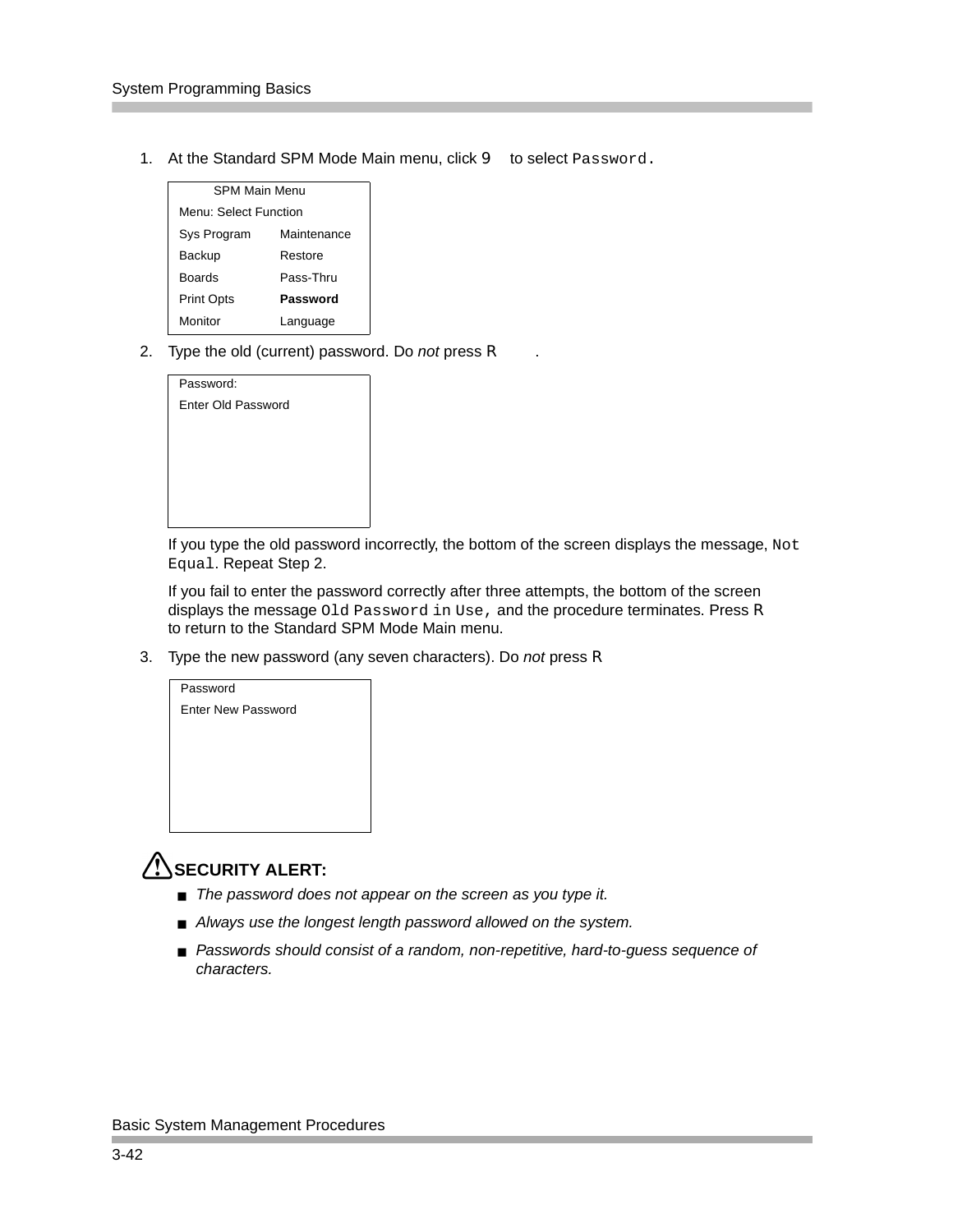4. Type the new password again. Do not press R.



5. To return to the Standard SPM Mode Main menu, click 5 (Back).

### **Print Options**

The Print Opts option allows qualified service personnel to direct the output of system programming reports either to the PC (where you can save them, browse through them, or print them with the system programming Print option) or to the SMDR printer.

To direct the output of the system programming reports, follow the steps below:

1. At the Standard SPM Mode Main menu, click 4 to select Print Opts.

| <b>SPM Main Menu</b>  |             |  |
|-----------------------|-------------|--|
| Menu: Select Function |             |  |
| Sys Program           | Maintenance |  |
| Backup                | Restore     |  |
| <b>Boards</b>         | Pass-Thru   |  |
| <b>Print Opts</b>     | Password    |  |
| Monitor               | Language    |  |

2. Select the target device for the reports.

| <b>Printer Options</b> |
|------------------------|
| Make a selection       |
| <b>SMDR Port</b>       |
| PC Port                |
|                        |
|                        |
| Back                   |

3. To return to the Standard SPM Mode Main menu, click 5 (Back).

### **SMDR Port Output**

See "Printing System Reports" in Feature Reference for more information about the print procedure using the system console and the SMDR port.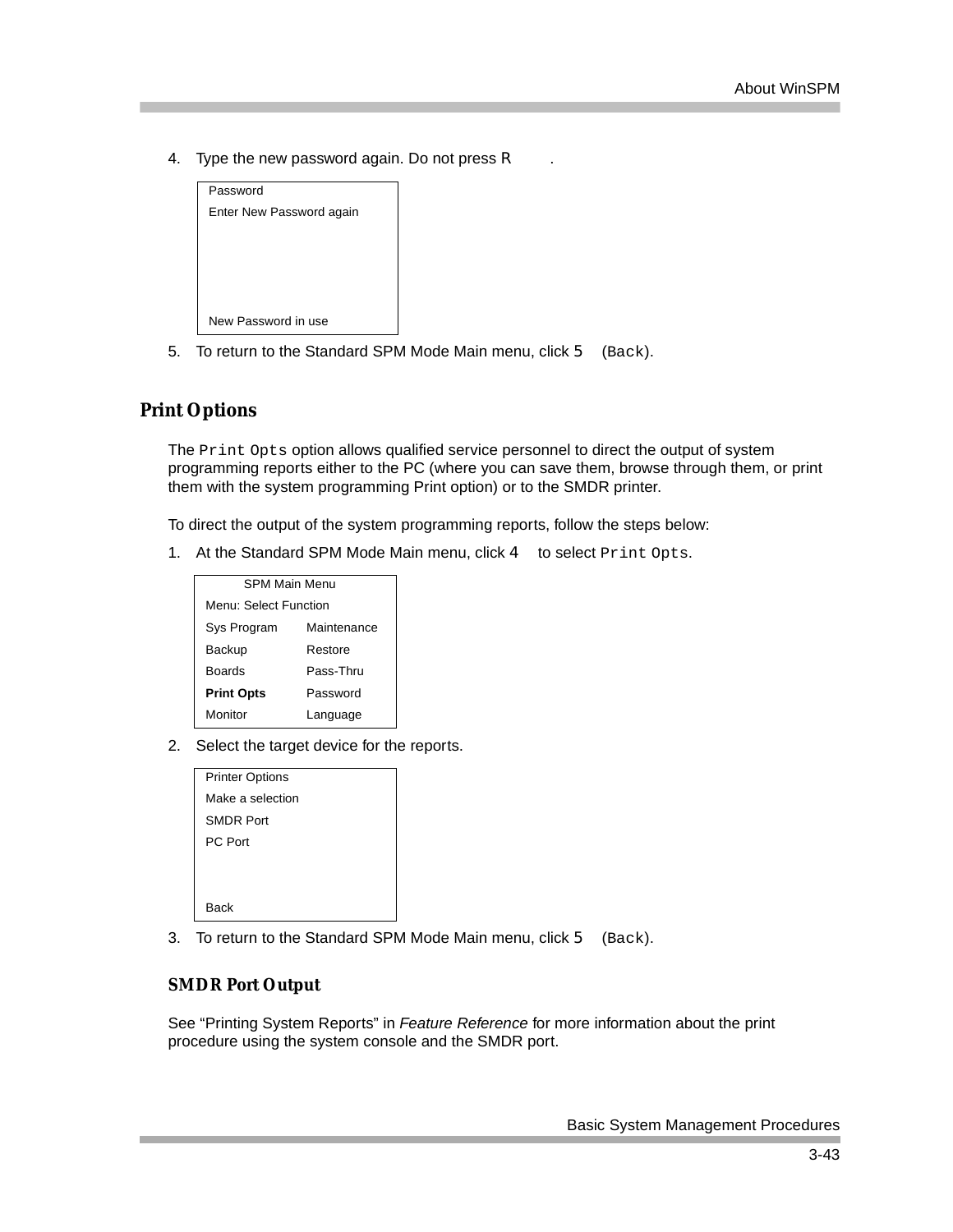### **PC Port Output**

See "Printing Reports" in Feature Reference for more information about the print procedure using WinSPM and the PC port.

### **Restore** 3 *Restore* 3 *ARES*

The Restore option allows qualified service personnel to load system programming from either a disk or from the hard disk into the processor module memory.

This procedure is used either to program a new system if a disk was created through surrogate mode programming, or to restore information (using a backup disk) lost through system failure. It is also part of the upgrade procedure.

### **Considerations**

Review the following items before you begin the restore procedure:

- The system will be forced idle during a restore procedure.
- You must have a backup file containing system programming before you use this procedure. See "Backup" [on page 3-31.](#page-76-0)
- Features that were not programmed when the backup file was created are reset to factory settings.
- The data restored reflects the number of extensions and lines available on the system at the time the backup was created. The remaining extensions and lines are set to the factory settings that are initialized during a Restart (cold start).
- Restore is terminated under the following conditions:
	- If fewer boards are listed on the backup disk than on the control unit.
	- If any real board is out of sequence with the boards listed on the backup disk.
	- If phantom boards are not listed last.
	- If the operating mode of the system being restored is Hybrid/PBX, but the control unit processor module has been modified to operate only in Key mode.
- A successful restore is followed automatically by a Restart (cold start).

# **WARNING:**

An unsuccessful or terminated restore results in a System Erase (frigid start). All calls are dropped. The system configuration is erased. All system programming is lost and the system returns to the factory settings. If the restore is being done remotely, the connection is dropped immediately.

If this happens, attempt to reconnect to the control unit and immediately perform another restore. If this is not successful, programming must be restored on site.

**Standard SPM** 7→Select Restore→Select hard disk or floppy $\rightarrow$ O  $\rightarrow$ Select a file $\rightarrow$ R  $\rightarrow$ C 5 to abort $\rightarrow$ R

#### **WinSPM**

Basic System Management Procedures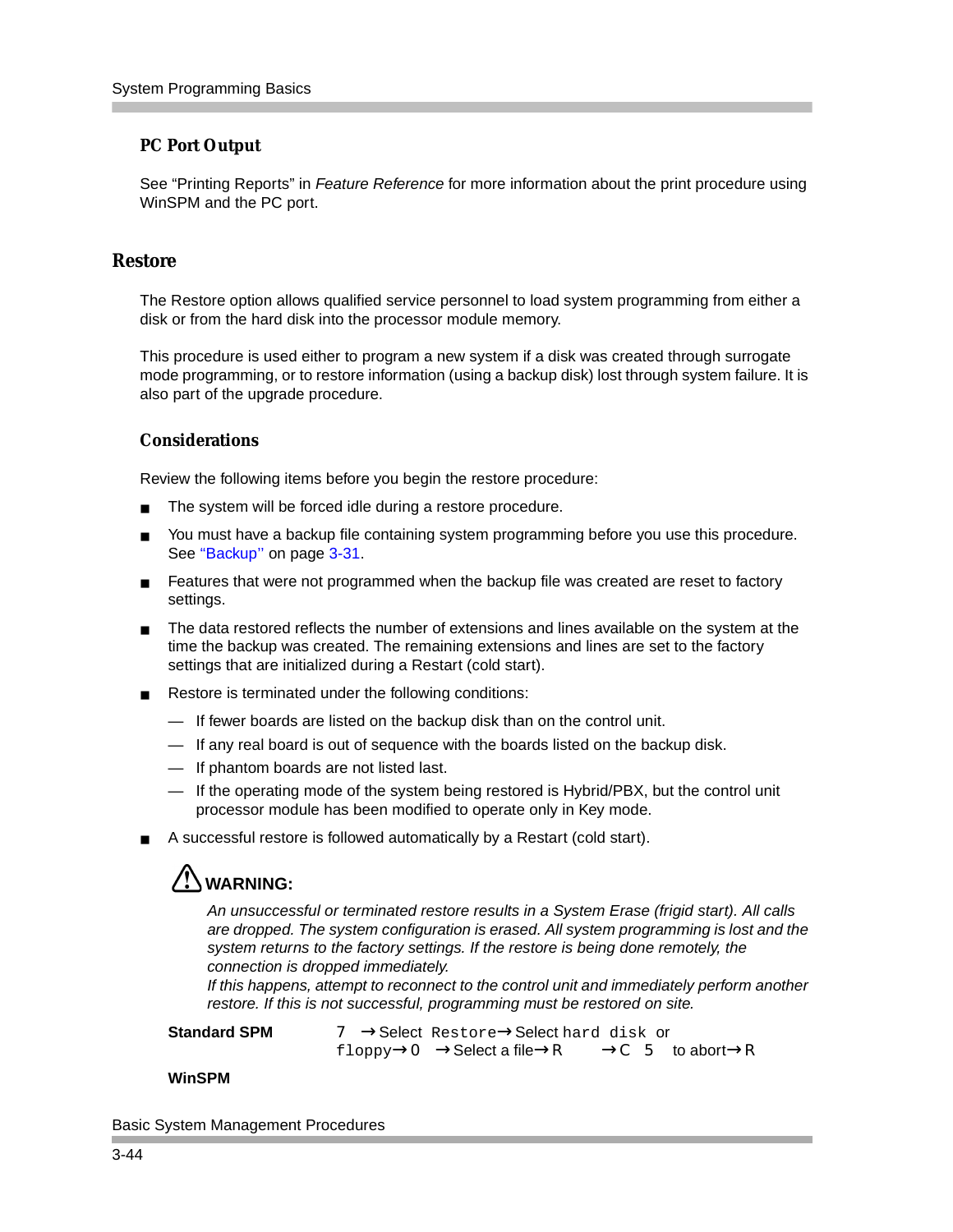- 1. From the WinSPM Main window Outlook bar, select **Tools**.
- 2. From the Outlook bar, click the **Restore** icon.

A selection dialog box displays.

| Flestore from | $\cap$ File | C FlashCard |
|---------------|-------------|-------------|
|               | 1 Cancel    |             |

- 3. Select the File option.
- 4. Click **OK**.

The Restore dialog box displays.

| <b>Restore Backup from file</b>                             | Y X                                      |
|-------------------------------------------------------------|------------------------------------------|
| <b>그의 21 ± E m</b><br>Look jn: SileData                     | File: 8-5-1999 BACKUP ANS                |
| ∃d<br>I test<br>7-12-1999 BACKUP AMS<br>8-5-1999 BACKUP AMS | Release: 128<br>Size 6<br>Date: 8/5/1999 |
|                                                             | Compressed: Yes                          |
| 8-5-1999 BACKUP AMS<br>File name:<br>Open                   |                                          |
| Cancel<br>Backup Files (* AMS)<br>Files of type:            |                                          |

- 5. Enter the name and location of the file to be restored.
- 6. Click **Open**.

The progress dialog box displays.

| WinSPM - Release 2.0                                                          |                                               |  |
|-------------------------------------------------------------------------------|-----------------------------------------------|--|
| File name:<br>File size:<br>Remaining time:<br>Bytes remaining:<br>Status: OK | 1-1-1996 BACKUP AM<br>91264<br>12:37<br>87168 |  |
| Progress:                                                                     |                                               |  |
| Cancel                                                                        |                                               |  |

7. Click **Cancel** to exit.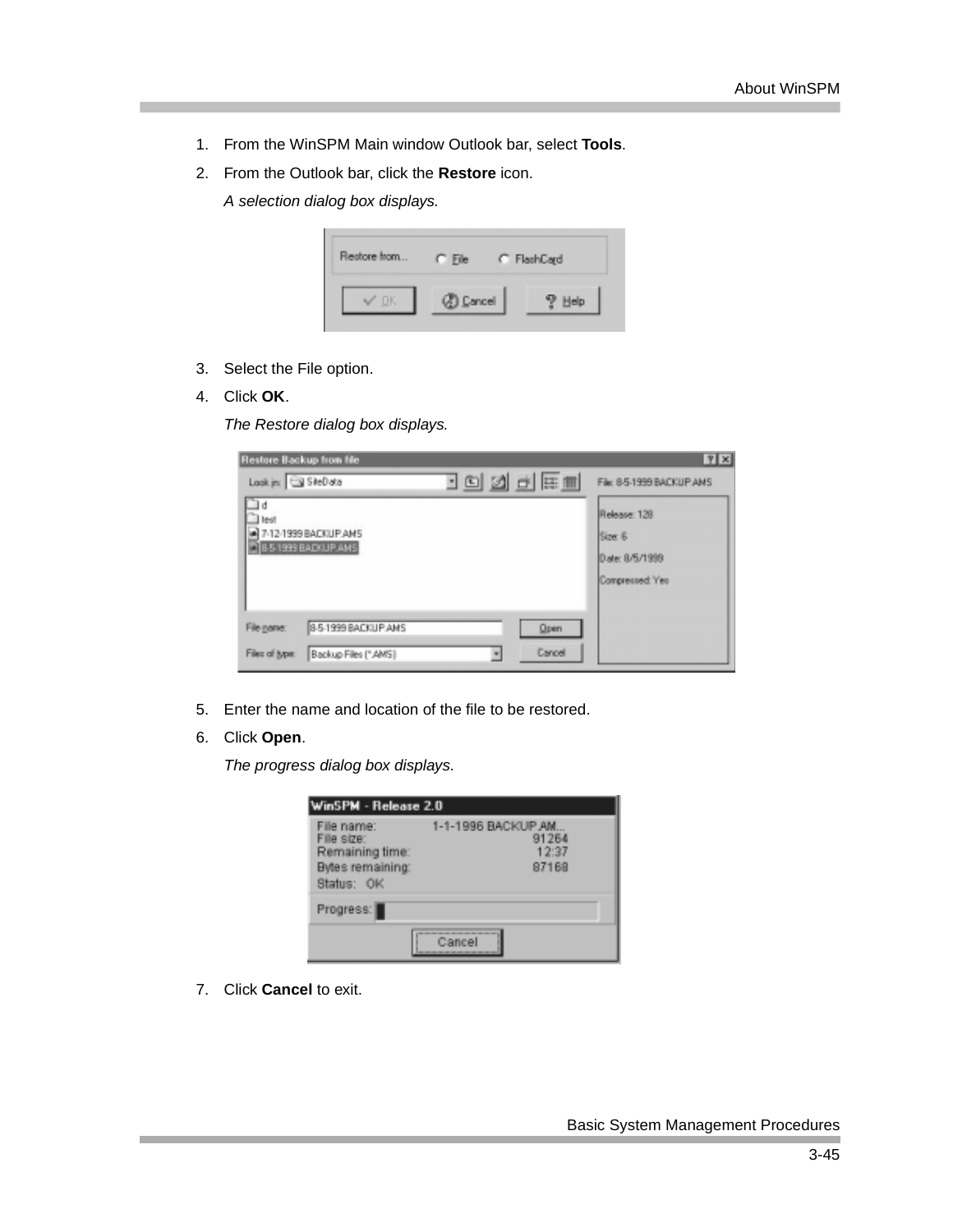## **System Programming**

The **Sys Program** option provides the System Programming Menu from which you can perform all system programming available on the system programming console.

### **Procedure**

To display the System Programming Menu from the SPM Main Menu, follow these steps:

Sys Program→Start (System Programming Menu appears)→**More** (to view the second page of the System Programming Menu)→Back (to return to previous menu)

See [''Description of Options in System Programming Menu''](#page-41-1) on page 2-12 for a brief description of each option on the System Programming Menu.

# <span id="page-91-0"></span>**Board Renumbering with the 016 MLX Module** 3

# **CAUTION:**

For installed MERLIN MAGIX systems:

- Replacing one module (such as the 008 MLX module) with the 016 MLX module may result in the shifting of logical IDs and require numerous extension programming changes.
- This document includes the supported configurations where you can use the Board Renumber procedure instead of reprogramming the system and includes detailed procedures that you must follow for each configuration.
- For instructions on how to remove or install modules in a carrier, please see "Replacing a Module" in the Installation Guide (document number 555-661-140) for details. If you do not have the Installation Guide, you can order one by calling the BCS Publications Center at 1 800 457-1235.

Your service call may involve installing a 016 MLX module to replace other telephone modules in the MERLIN MAGIX Integrated System. Replacing another module with a 016 MLX module may cause the logical IDs to shift. In some cases, you can use the Board Renumber procedure to reassign the logical ID numbers to the extension and line ports. In other cases, you must completely reprogram the entire system to restore the customer's configuration.

The following are SUPPORTED configurations where you can use Board Renumber procedure to reassign the logical ID numbers:

- Adding a 016 MLX module at the end of an existing system.
- Replacing two 008 MLX modules that are the last two modules in the system with one 016 MLX module.
- Replacing a 008 MLX module with a 016 MLX module.

Board Renumbering with the 016 MLX Module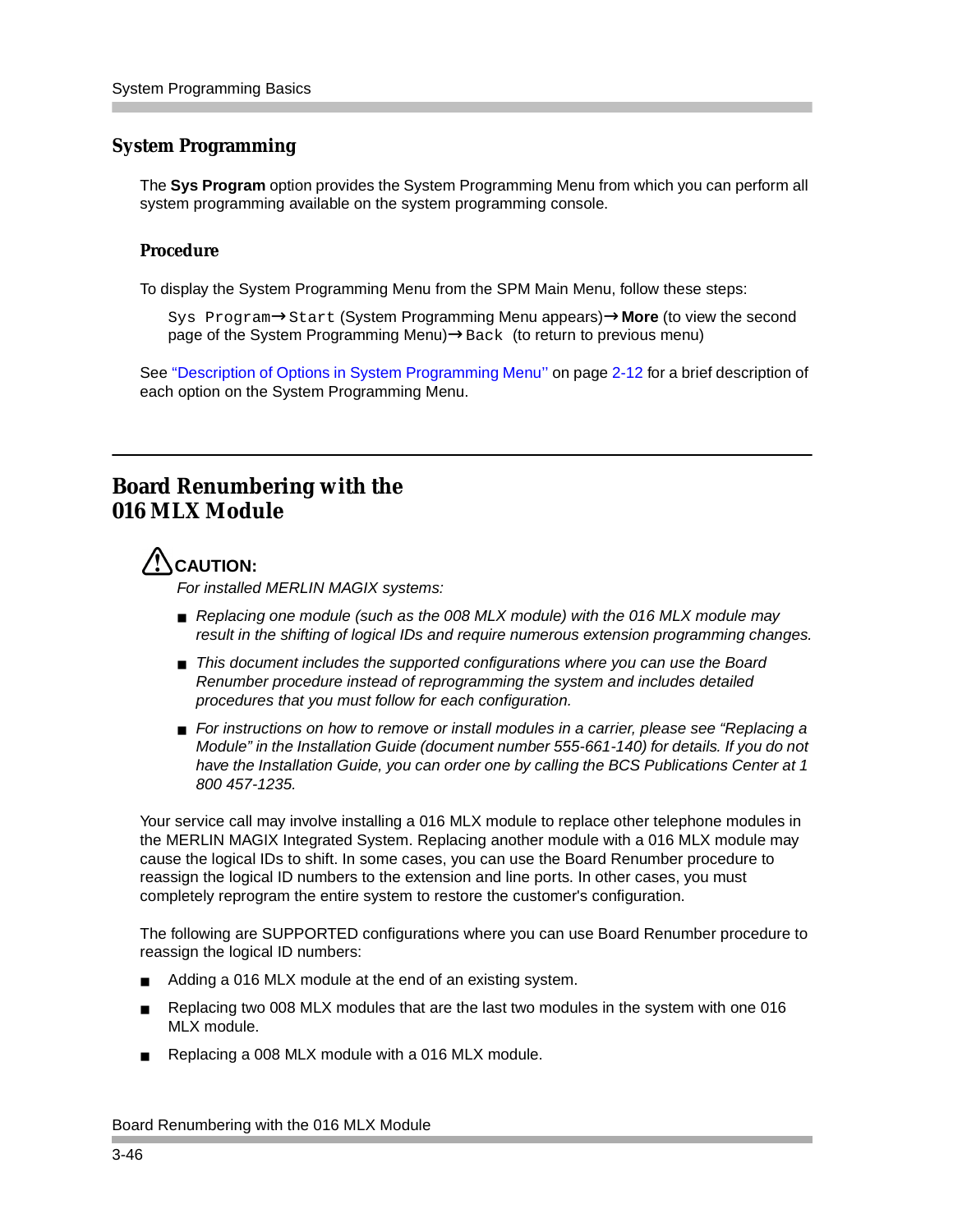- Replacing a 008 OPT module with a 016 MLX module.
- Replacing a 016 T/R module with a 016 MLX module.

The procedure for each of the supported configurations is explained in the following sections. If you have a situation that is different from one of these configurations, you must completely reprogram the system. A Board Renumber will not correct the logical ID shift.

- NOTES  $\blacktriangleright$   $\blacktriangleright$  You may encounter more than one of these configurations while completing an installation. Be sure to finish one procedure completely before you start the procedure for another configuration. An example of this is when a customer wants to replace one 008 MLX module and one 008 OPT module with two 016 MLX modules. Complete all steps for the 008 MLX procedure before doing the 008 OPT procedure.
	- If you are replacing a 016 ETR module with a 016 MLX module, contact the Avaya Customer Care Center at 1 800 628-2888.

# **CAUTION:**

This procedure does not apply for exchanges of any module that includes line/trunk ports. If you must exchange a line/trunk module (408 GS/LS-ID-MLX, etc.), you must completely reprogram the entire system manually to restore the customer's configuration. A Board Renumber procedure should not be used.

# **Adding a 016 Module at the End of an Existing System**

Follow these steps when you are adding a 016 MLX module to the end of an existing system:

- 1. Back up the system programming to the customer backup card. Use a filename that describes the pre-016 MLX configuration-for example, "pre-016 MLX."
- 2. Print a System Setup report. Determine whether the last slot/slots are programmed with phantom modules. If there are phantom modules, the programming for these modules will be removed when the new 016 MLX module is implemented.
- 3. If no phantom modules are programmed, go to Step 4. If there are phantom modules, print all Extension Information reports for the extensions and MFMs connected to the phantom modules. The extensions must be re-programmed after the new 016 MLX module is implemented.
- 4. Power down the system and install the 016 MLX module in the next available slot.
- 5. Power up the system.
- 6. Perform a Board Renumber procedure (Sys Program  $(1)$ )  $\rightarrow$ System  $\rightarrow$   $(1)$ ) Board Renum  $(1)$   $\rightarrow$ Yes  $(2)$ .
- 7. Print an Extension Directory report to verify the new extension numbers on the 016 MLX module, and program as necessary to meet customer needs.
- 8. If phantom modules were programmed, re-program the phantom modules, as needed using the information in the Extension Information reports printed in Step 3.

Board Renumbering with the 016 MLX Module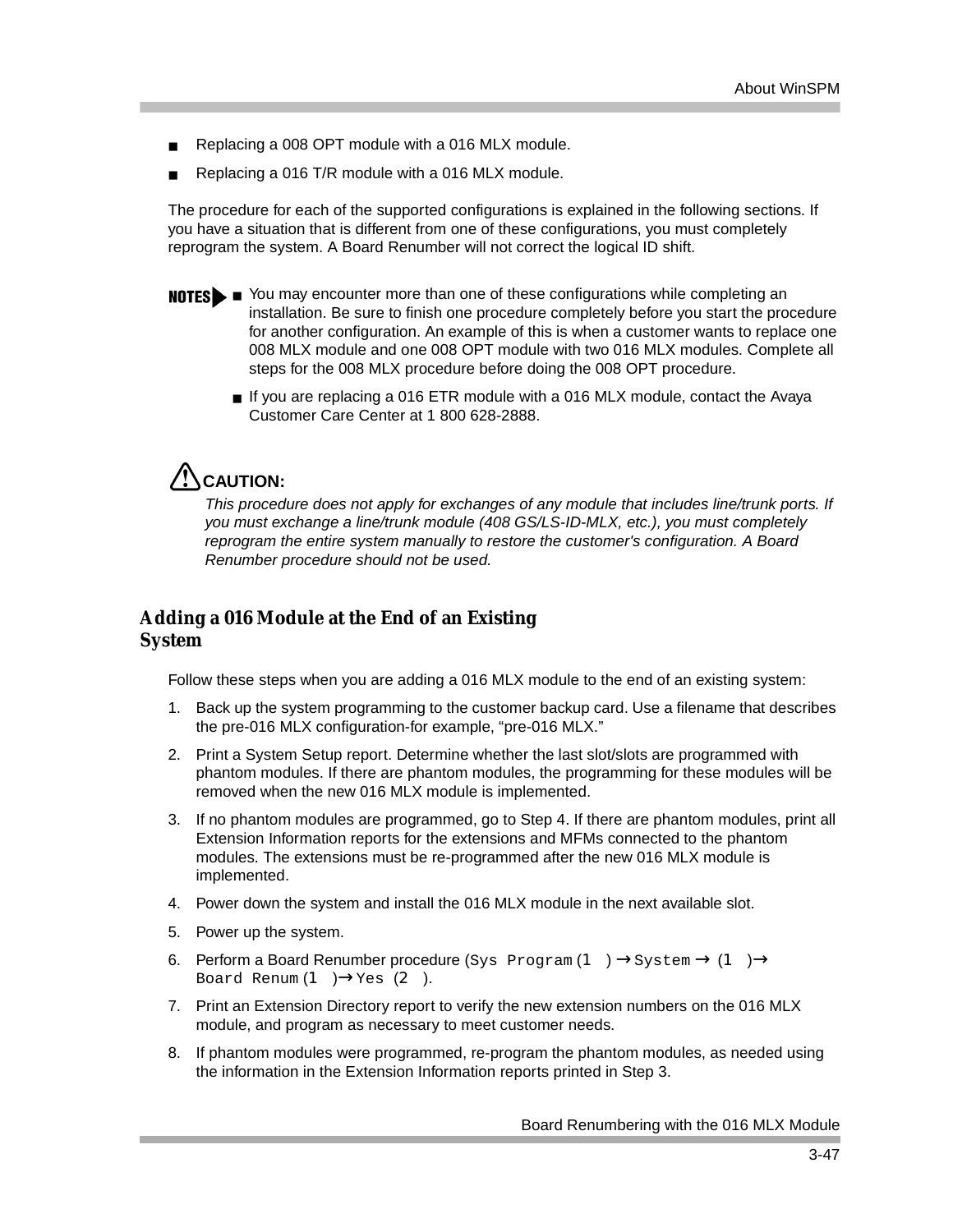9. Back up the system to a new filename to keep the first backup intact. Use a filename that describes the post-016 MLX configuration-for example, "post-016 MLX."

## **Replacing Two 008 MLX Modules with One 016 MLX Module When the 008 MLX Modules are the Last Two Modules in the System**

Follow these steps when you are replacing two 008 MLX modules at the end of the system with one 016 MLX module:

- 1. Back up the system programming to the customer backup card. Use a filename that describes the pre-016 MLX configuration-for example, "pre-016 MLX."
- 2. Print a System Setup report. Determine whether the last slot/slots are programmed with phantom modules. If there are phantom modules, the programming for these modules will be removed when the new 016 MLX module is implemented.
- 3. If no phantom modules are programmed, go to Step 4. If there are phantom modules, print all Extension Information reports for the extensions and MFMs connected to the phantom modules. The extensions must be re-programmed after the new 016 MLX module is implemented.
- 4. Print an Extension Directory report. (This report also includes phantom extension numbers.)
- 5. Print a Group Calling Information report.
- 6. Print a Group Coverage Information report.
- 7. Print Extension Information reports for all ports (including MFMs) on the two 008 MLX modules that are being replaced.
- 8. Identify all Inside Auto Dial, Manual Signal, or Extension Pickup buttons programmed on other telephones that point to the extensions on the 008 MLX module to be replaced. The programming for these buttons will be removed after the Board Renumber procedure. These buttons are not shown on the Extension Information report, so you must identify these buttons with the customer.
- 9. Power down the system, and replace the two 008 MLX modules with the 016 MLX module.
- 10. Power up the system.
- 11. Perform a Board Renumber procedure: Sys Program (1)  $\rightarrow$ System (1)  $\rightarrow$ Board Renum  $(4)$   $\rightarrow$ Yes  $(2)$ .
- 12. Print a new Extension Directory report. Verify that the extensions on the new 016 MLX match those of the previous two 008 MLX modules.
- 13. Program the extensions and MFMs by using the Extension Information reports printed in Step 7.
- 14. Program any Calling Group or coverage group membership, and any buttons identified in Step 8.
- 15. If phantom modules were programmed, re-program the phantom modules, as needed using the information in the Extension Information reports printed in Step 3.

Board Renumbering with the 016 MLX Module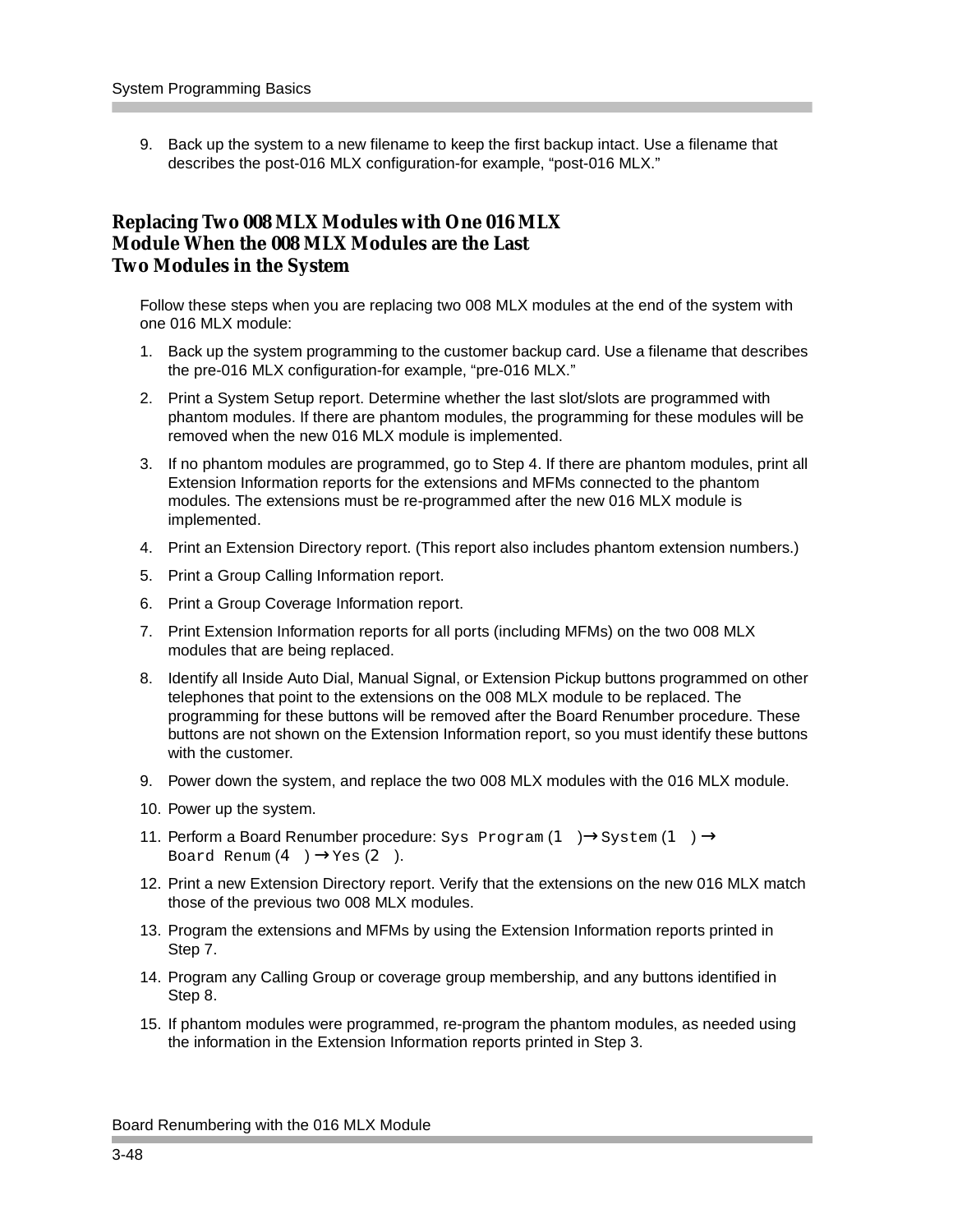16. Back up the system to a new filename to keep the first backup intact. Use a filename that describes the post-016 MLX configuration-for example, "post-016 MLX."

# **Replacing a 008 MLX Module with a 016 MLX Module** 3

# **WARNING:**

If you are replacing more than one 008 MLX module, repeat Steps 1-17 for each module. Do not try to replace more than one 008 MLX module at a time, because the system programming will be corrupted and you will need to completely reprogram the entire system manually to restore the customer's configuration.

Follow these steps to replace a 008 MLX module with a 016 MLX module:

- **NOTEL** This procedure adds eight additional logical IDs to the system configuration, starting after the first eight ports of the new 016 MLX module. (This occurs because you are adding eight ports to the system for each 016 MLX module that replaces a 008 MLX module.) The second set of eight ports on the 016 MLX module will acquire the extension numbers from the next extension module to the right in the system. This slippage continues for the rest of the extension modules in the system. You must do extensive station renumbering for the extensions that follow the new 016 MLX module.
- 1. Back up the system programming to the customer backup card. Use a filename that describes the pre-016 MLX configuration-for example, "pre-016 MLX."
- 2. Print a System Setup report. Determine whether the last slot/slots are programmed with phantom modules. If there are phantom modules, the programming for these modules will be removed when the new 016 MLX module is implemented.
- 3. If no phantom modules are programmed, go to Step 4. If there are phantom modules, print out all the Extension Information reports for the extensions and MFMs connected to the phantom modules. The extensions must be re-programmed after the module is implemented.
- 4. Print an Extension Directory report. (This report also includes phantom extension numbers.)
- 5. Print a Group Calling Information report.
- 6. Print a Group Coverage Information report.
- 7. Print Extension Information reports for all ports (including MFMs) on the 008 MLX module that is being replaced.
- 8. Power down the system and replace the 008 MLX module with the 016 MLX module.
- 9. Power up the system.
- 10. Perform a Board Renumber procedure: Sys Program  $(1) \rightarrow$ System  $(1) \rightarrow$ Board Renum  $(4)$   $\rightarrow$ Yes  $(2)$ .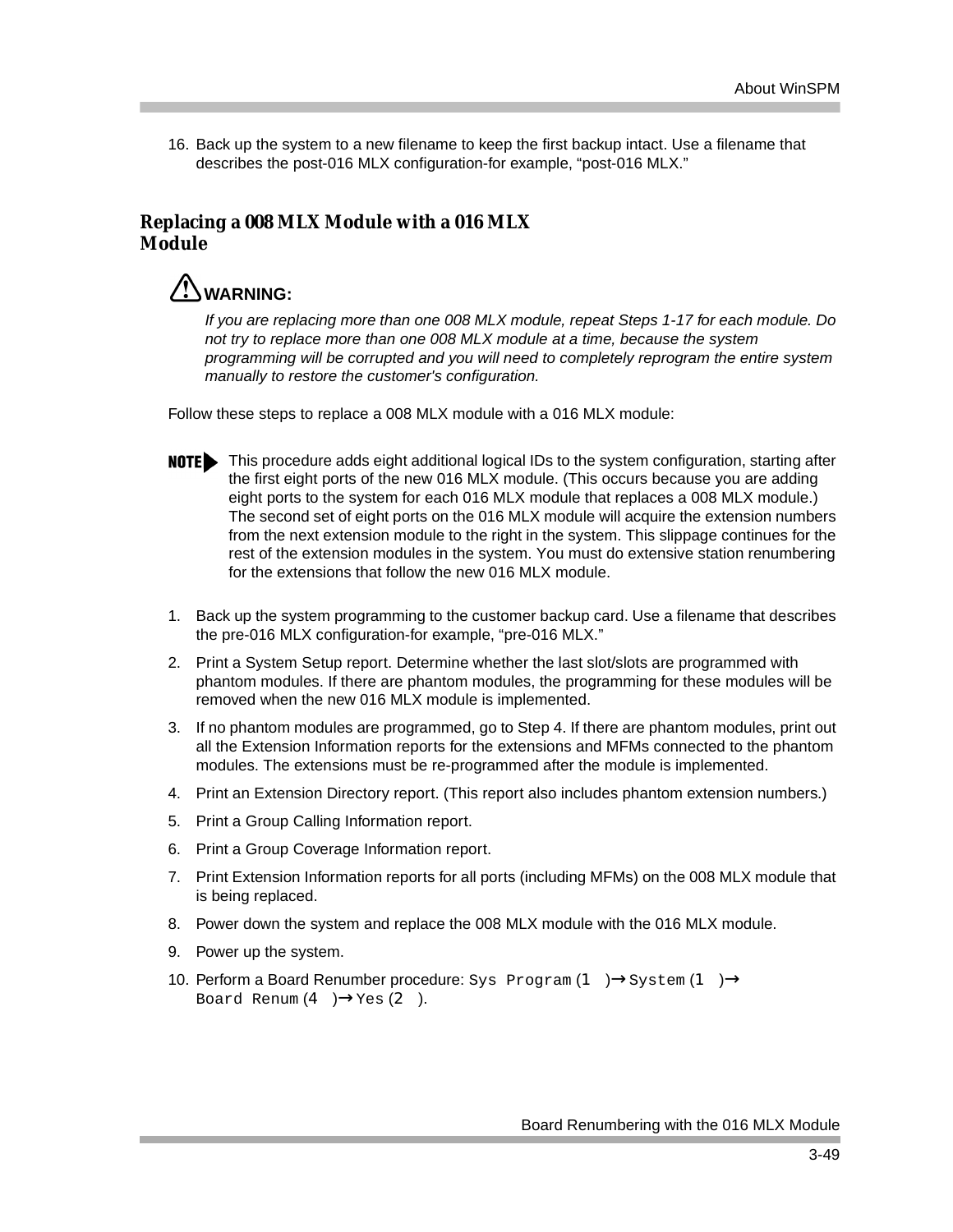- 11. Print a new Extension Directory report.
	- **NOTE** Remember that the extension numbers have increased by eight, beginning after the first eight extension numbers on the 016 MLX module.
- 12. Extension numbers from the module immediately to the right of the 016 MLX module have migrated to the top eight ports of the 016 MLX module. Renumber these ports to unused extensions. This releases the migrated extensions to be moved back into their original slot/ ports.
- 13. Using the Extension Directory report that was printed in Step 4, renumber the extensions back to their original ports. Start the renumbering with the first module after the 016 MLX module. Use the eight extensions that were released in Step 12. These extensions are the extensions originally located on the first eight ports of the module after the replaced module. Use individual or block renumber as needed to perform this operation.
- 14. Continue to renumber the rest of the extensions back to their original ports until you reach the end of the system.
- 15. Print a Group Calling Information report, and compare it to the Group Calling Information report you printed in Step 5. Since Calling Group extensions may reverse themselves after a Board Renumber, verify that the extension numbers are in the correct order. If the extensions are reversed, re-program as necessary to put in correct order.
- 16. Verify the programming on the first eight ports of the 016 MLX module. Use the Extension Information reports that were printed in Step 7.
- 17. Print a new Group Coverage Information report and compare it to the previous Group Coverage Information report. Verify that the appropriate members are in the group. Program as necessary to match the previously printed report.
- 18. If additional 016 MLX modules are to be added, repeat ALL of the above steps for each module. If not, go to Step 19.
- 19. If phantom modules were programmed, re-program the phantom modules, as needed using the information in the Extension Information reports printed in Step 3.
- 20. Program the new extension ports to meet the customer's needs.
- 21. Back up the system to a new filename to keep the first backup intact. Use a filename that describes the post-016 MLX configuration-for example, "post-016 MLX."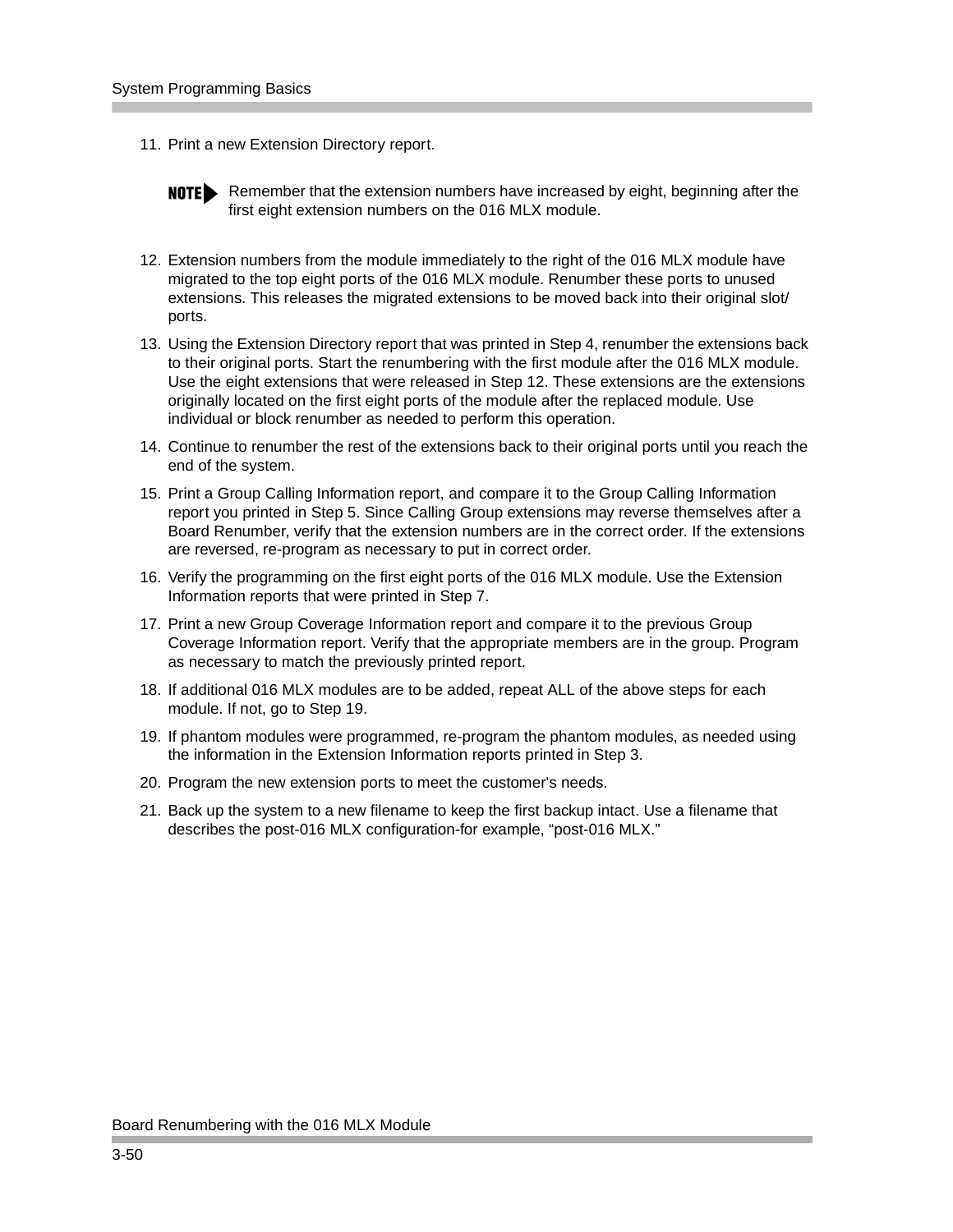## **Replacing a 008 OPT Module with a 016 MLX Module** 3

# **WARNING:**

If you are replacing more than one 008 OPT module, repeat Steps 1-19 for each module. Do not try to replace more than one 008 OPT module at a time, because the system translations will be corrupted and you will need to completely reprogram the entire system manually to restore the customer's configuration.

**NOTE** This procedure adds an additional four logical IDs to the system configuration, starting after the first 12 ports of the new 016 MLX module. (This occurs because you are adding four ports to the system for each 016 MLX module.) The four top ports on the 016 MLX module will acquire the extension numbers from the next extension module to the right in the system. This slippage continues for the rest of the extension modules in the system. You must do extensive renumbering for the extensions that follow the new 016 MLX module. This procedure removes any T/R functionality, any features that may have been programmed, and any buttons (for example Inside Auto Dial) that point to those extensions.

Follow these steps to replace a 008 OPT module with a 016 MLX module:

- 1. Back up the system programming to the customer backup card. Use a filename that describes the pre-016 MLX configuration-for example, "pre-016 MLX."
- 2. Print a System Setup report. Determine whether the last slot/slots are programmed with phantom modules. If there are phantom modules, the programming for these modules will be removed when the new 016 MLX module is implemented.
- 3. If no phantom modules are programmed, go to Step 4. If there are phantom modules, print all Extension Information reports for the extensions and MFMs connected to the phantom modules. The extensions must be re-programmed after the new 016 MLX module is implemented.
- 4. Print an Extension Directory report. (This report also includes phantom extension numbers.)
- 5. Print a Group Calling Information report.
- 6. Print a Group Coverage Information report.
- 7. Print Extension Information reports for all ports on the 008 OPT module that is being replaced.
- 8. Identify all Inside Auto Dial, Manual Signal, or Extension Pickup buttons programmed on other telephones that point to the extensions on the 012 (T/R) module to be replaced. The programming for these buttons will be removed after the Board Renumber procedure. These buttons are not shown on the Extension Information report, so you must identify these buttons with the customer.
- 9. Power down the system and replace the 008 OPT module with the 016 MLX module.
- 10. Power up the system.
- 11. Perform a Board Renumber procedure: Sys Program  $(1)$ ) $\rightarrow$ System (1)  $\rightarrow$ Board Renum  $(4)$   $\rightarrow$ Yes  $(2)$ .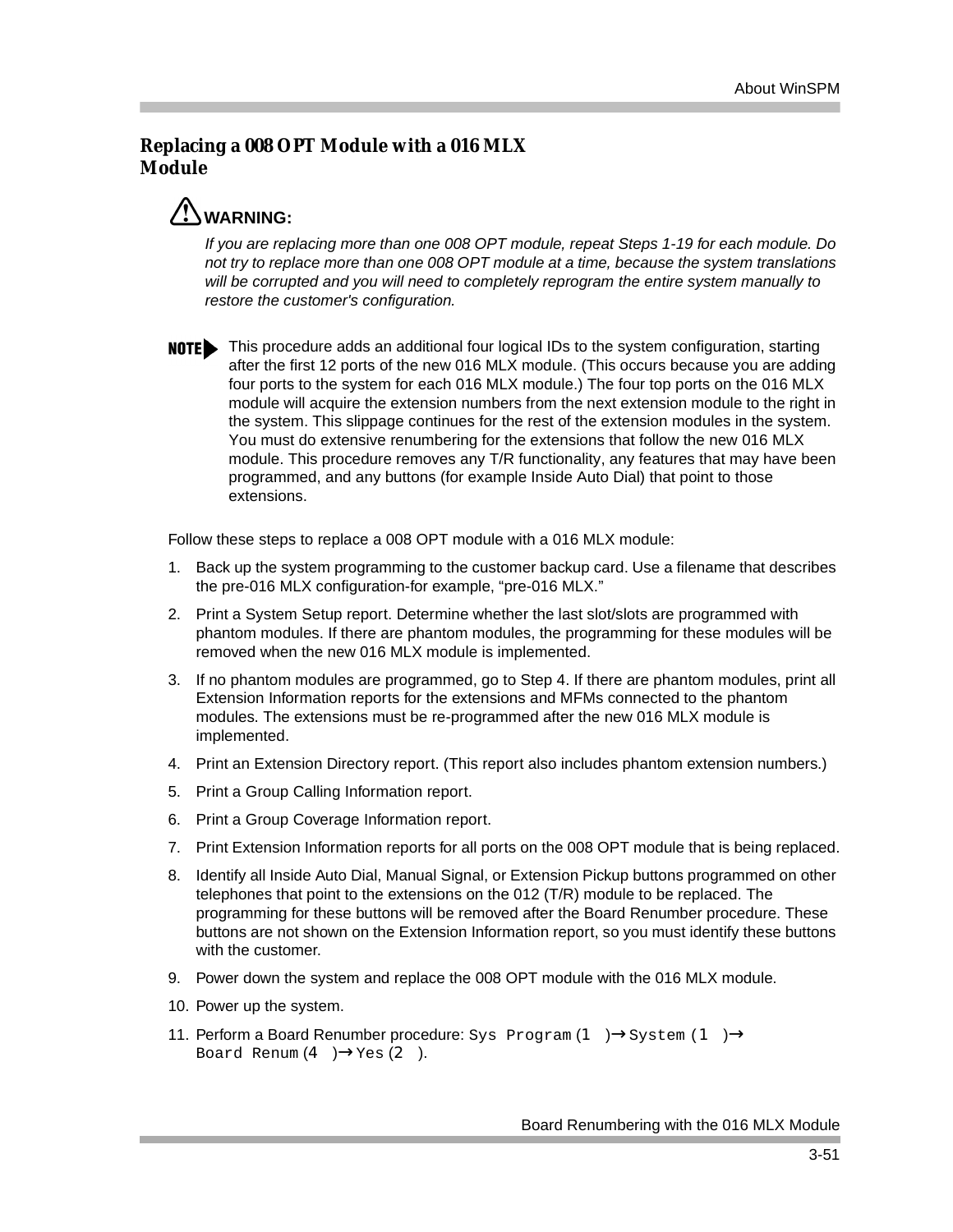- 12. Print a new Extension Directory report.
	- **NOTE** Remember that the extension numbers have increased by four, beginning after the first 12 extension numbers on the 016 MLX module.
- 13. Extension numbers from the module immediately to the right of the 016 MLX module have migrated to the top four ports of the 016 MLX module. Renumber these ports to unused extensions. This releases the migrated extensions to be moved back into their original slot/ ports.
- 14. Using the Extension Directory report that was printed in Step 4, renumber the extensions back to their original ports. Start the renumbering with the first module after the 016 MLX module. Use the four extensions that were released in Step 13. These extensions are the extensions originally located on the first four ports of the module after the replaced module. Use individual or block renumber as needed to perform this operation.
- 15. Continue to renumber the rest of the extensions back to their original ports until you reach the end of the system.
- 16. Print a Group Calling Information report, and compare it to the Group Calling Information report you printed in Step 5. Since Calling Group extensions may reverse themselves after a Board Renumber, verify that the extension numbers are in the correct order. If the extensions are reversed, re-program as necessary to put in correct order.
- 17. Verify the programming on the first eight ports of the 016 MLX module. Use the Extension Information reports that were printed in Step 7.
- 18. Print a new Group Coverage Information report and compare it to the previous Group Coverage Information report. Verify that the appropriate members are in the group. Program as necessary to match the previously printed report.
- 19. Program the buttons that were identified in Step 8 that previously pointed to the extensions on the 008 OPT module you replaced.

**NOTE** Because the extension type changed for the T/R extensions, these buttons may not be needed. Confirm the need with the customer before restoring.

- 20. If additional 016 MLX modules are to be added, repeat ALL of the above steps. If not, go to Step 21.
- 21. If phantom modules were programmed, re-program the phantom modules, as needed using the information in the Extension Information reports printed in Step 3.
- 22. Program the new extension ports to meet the customer's needs.
- 23. Back up the system to a new filename to keep the first backup intact. Use a filename that describes the post-016 MLX configuration-for example, "post-016 MLX."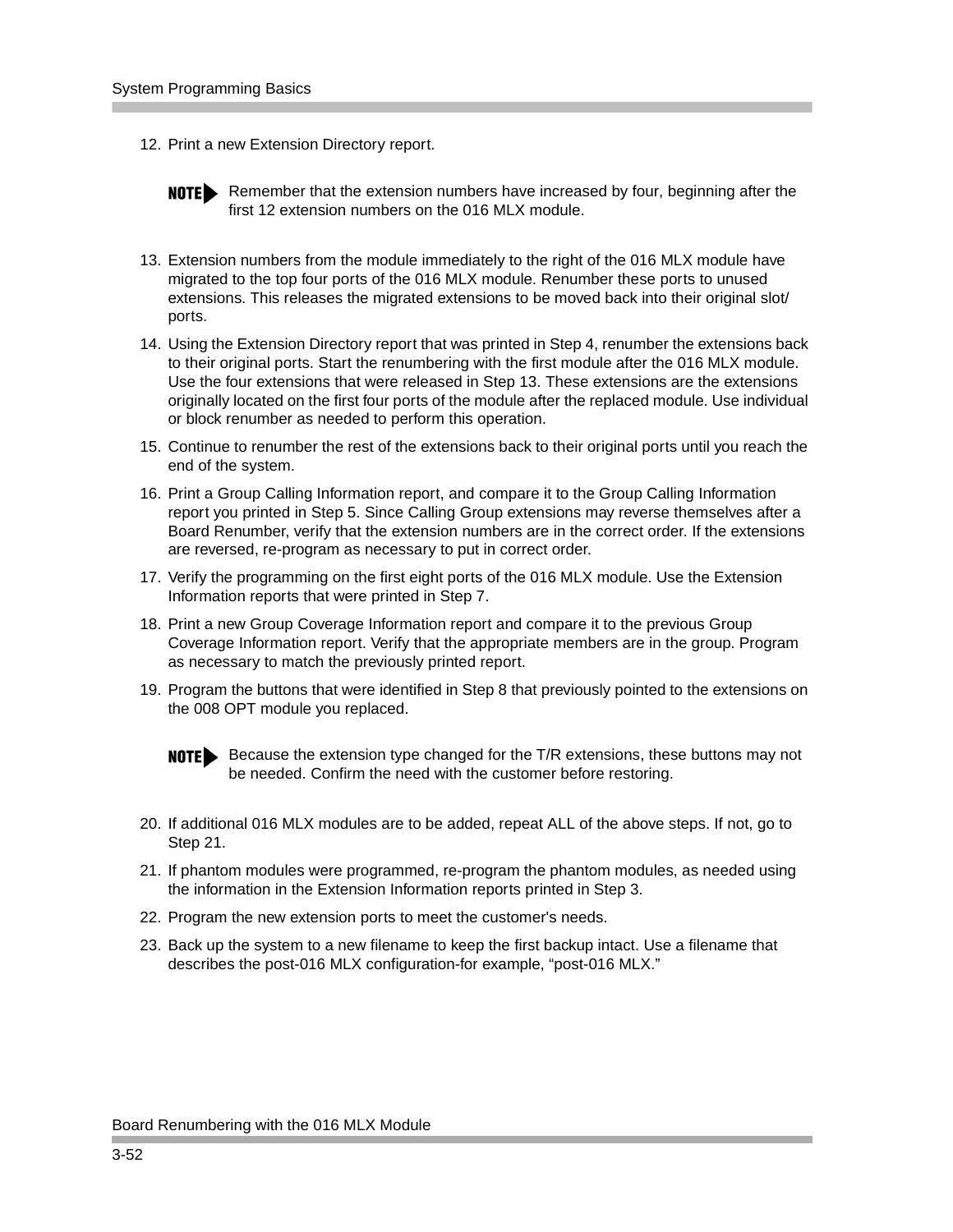## **Replacing a 016 T/R Module with a 016 MLX Module**3

# **WARNING:**

If you are replacing more than one 016 T/R module, repeat Steps 1-15 for each module. Do not try to replace more than one 016 T/R module at a time, because the system translations will be and you will need to completely reprogram the entire system manually to restore the customer's configuration.

**NOTE** This procedure removes any T/R or single-line telephone functionality, any features that may have been programmed, any buttons (for example Inside Auto Dial) that point to those extensions.

Follow these steps to replace a 016 T/R module with a 016 MLX module:

- 1. Back up the system programming to the customer backup card. Use a filename that describes the pre-016 MLX configuration-for example, "pre-016 MLX."
- 2. Print a System Setup report. Determine whether the last slot/slots are programmed with phantom modules. If there are phantom modules, the programming for these modules will be removed when the new 016 MLX module is implemented.
- 3. If no phantom modules are programmed, go to Step 4. If there are phantom modules, print all Extension Information reports for the extensions and MFMs connected to the phantom modules. The extensions must be re-programmed after the new 016 MLX module is implemented.
- 4. Print an Extension Directory report. (This report also includes phantom extension numbers.)
- 5. Print a Group Calling Information report.
- 6. Print a Group Coverage Information report.
- 7. Print Extension Information reports for all ports on the 016 T/R module that is being replaced.
- 8. Identify all Inside Auto Dial, Manual Signal, or Extension Pickup buttons programmed on other telephones that point to the extensions on the 016 T/R module to be replaced. The programming for these buttons will be removed after the Board Renumber procedure. These buttons are not shown on the Extension Information report, so you must identify these buttons with the customer.
- 9. Power down the system and replace the 016 T/R module with the 016 MLX module.
- 10. Power up the system.
- 11. Perform a Board Renumber procedure: Sys Program  $(1) \rightarrow$ System  $(1) \rightarrow$ Board Renum  $(4)$   $\rightarrow$ Yes  $(2)$ .
- 12. Print a new Extension Directory report.
- 13. Print a Group Calling Information report, and compare it to the Group Calling Information report you printed in Step 5. Since Calling Group extensions may reverse themselves after a Board Renumber, verify that the extension numbers are in the correct order. If the extensions are reversed, re-program as necessary to put in correct order.